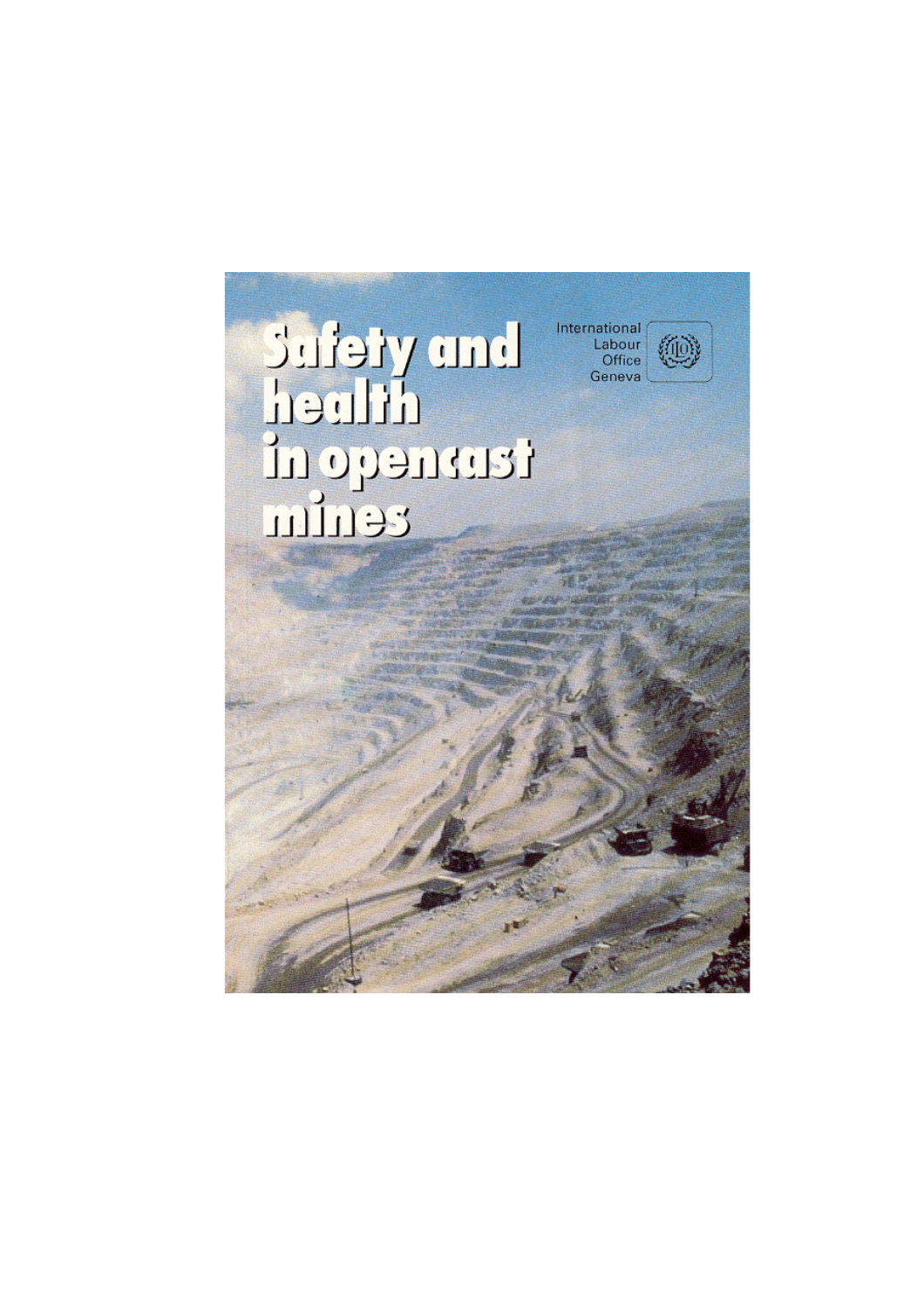- the preparation and revision of international labour standards;
- operational activities, including the dispatch of multidisciplinary teams to assist member States on request;
- tripartite meetings between representatives of governments, employers and workers, including industrial committees to study the problems facing major industries, regional meetings and meetings of experts;
- action-oriented studies and research; and
- clearing-house activities, especially through the International Occupational Safety and Health Information Centre (CIS) and the Clearing- house for the Dissemination of Information on Conditions of Work.

This publication is the outcome of a PIACT project.

Cover photograph of Chuquicamata opencast mine, Chile, courtesy of the Corporación Nacional del Cobre de Chile.

The International Programme for the Improvement of Working Conditions and Environment (PIACT) was launched by the International Labour Organisation in 1976 at the request of the International Labour Conference and after extensive consultations with member States.

PIACT is designed to promote or support action by member States to set and attain definite objectives aiming at "making work more human". The Programme is thus concerned with improving the quality of working life in all its aspects: for example, the prevention of occupational accidents and diseases, a wider application of the principles of ergonomics, the arrangement of working time, the improvement of the content and organisation of work and of conditions of work in general, a greater concern for the human element in the transfer of technology. To achieve these aims, PIACT makes use of and co-ordinates the traditional means of ILO action, including: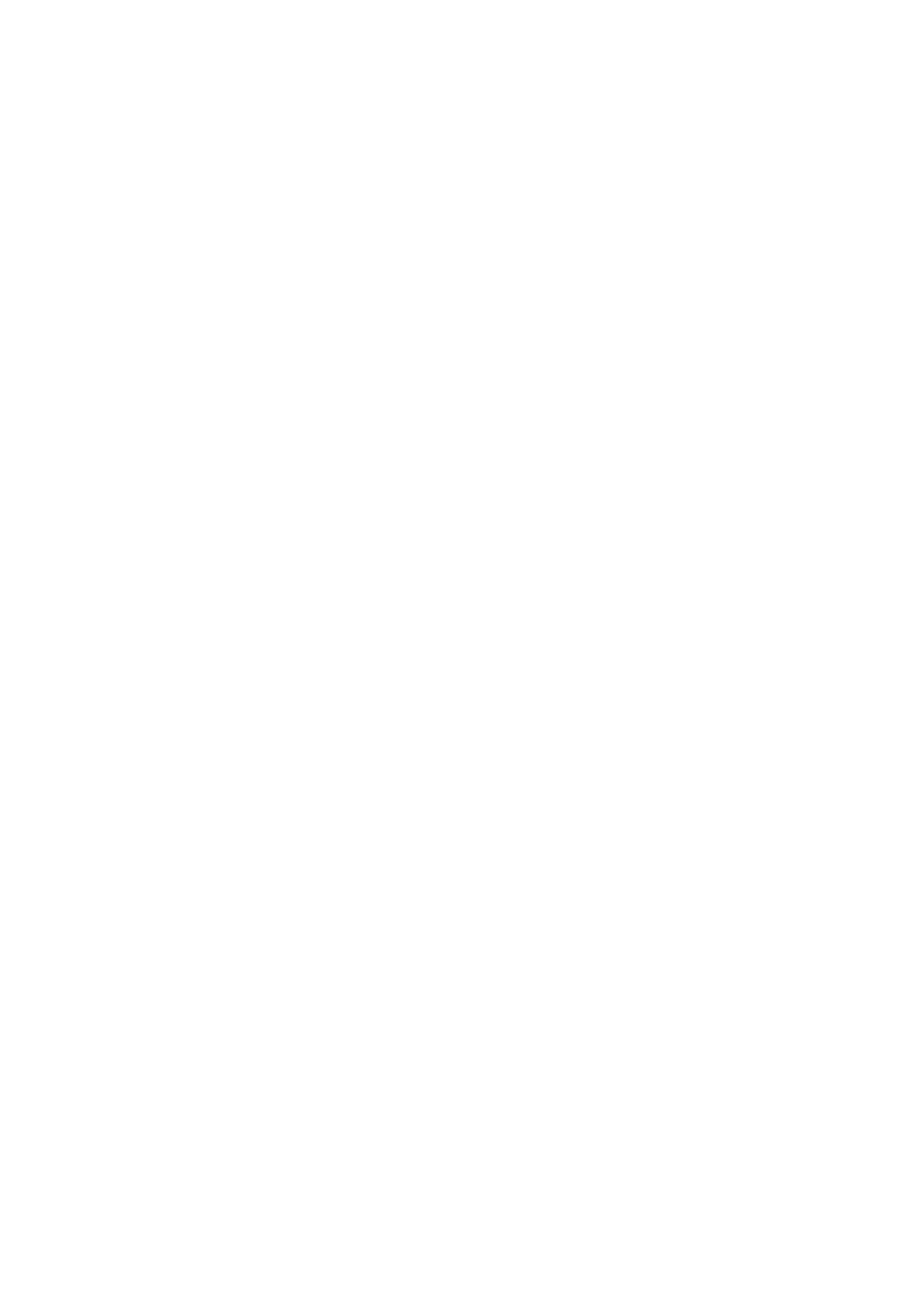**An ILO code of practice**

# **Safety and health in opencast mines**

**International Labour Office Geneva**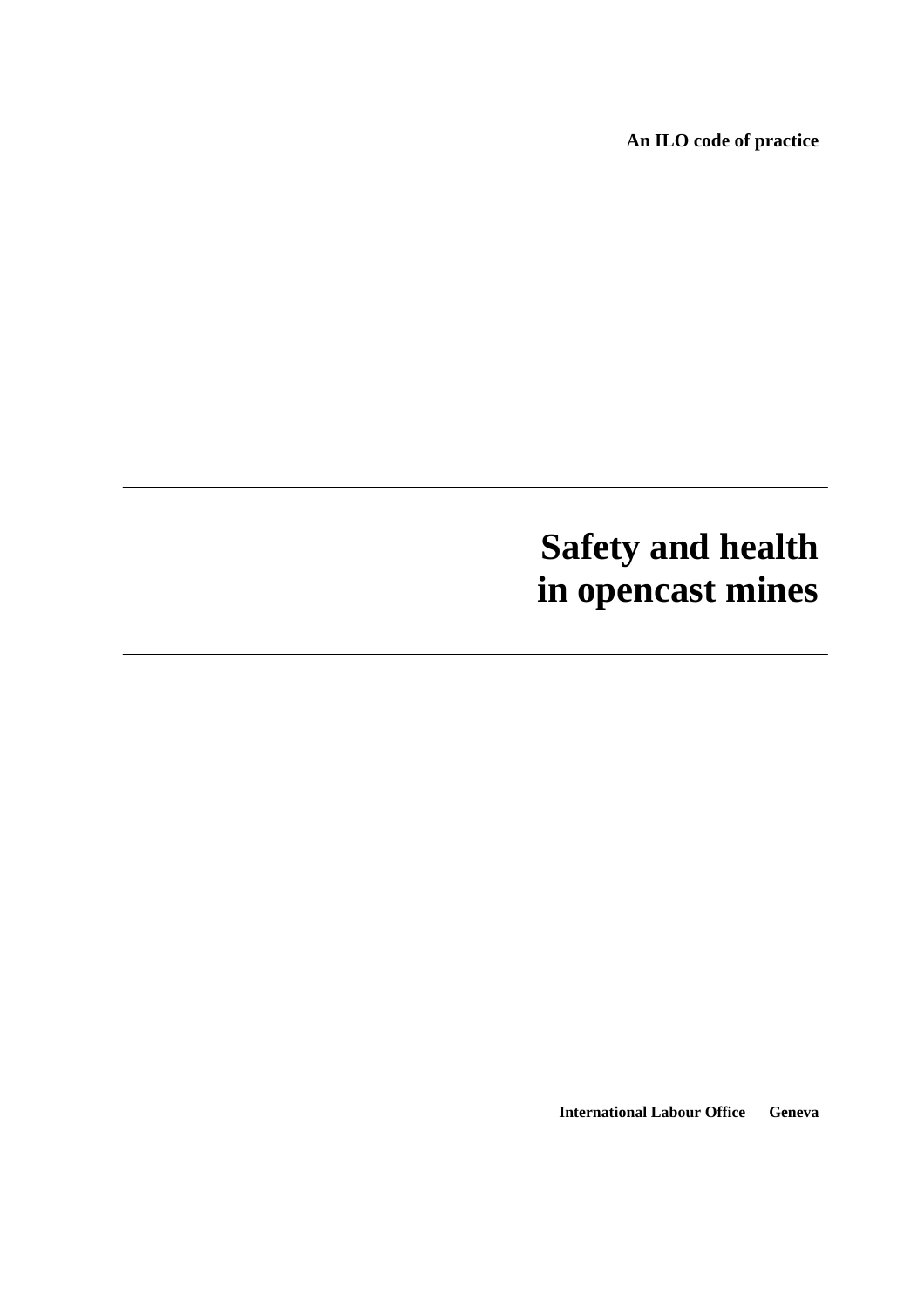Copyright © International Labour Organization 1991 First published 1991

Publications of the International Labour Office enjoy copyright under Protocol 2 of the Universal Copyright Convention. Nevertheless, short excerpts from them may be reproduced without authorisation, on condition that the source is indicated. For rights of reproduction or translation, application should be made to the Publications Branch (Rights and Permissions), International Labour Office, CH-1211 Geneva 22, Switzerland. The International Labour Office welcomes such applications.

#### ILO

*Safety and health in opencast mines.* An ILO code of practice Geneva, International Labour Office, 1991

/Code of practice/, /Occupational safety/, /Occupational health/, /Mining/. 13.04.2 ISBN 92-2-107103-0

Also published in French: *La sécurité et la santé dans les mines à ciel ouvert:* Recueil de directives pratiques du BIT (ISBN 92-2-207103-4), Geneva, 1991; and in Spanish: *Seguridad y salud en las minas a cielo abierto.* Repertorio de recomendaciones prácticas de la OIT (ISBN-92-2-307103-8), Geneva, 1991

*ILO Cataloguing in Publication Data*

The designations employed in ILO publications, which are in conformity with United Nations practice, and the presentation of material therein do not imply the expression of any opinion whatsoever on the part of the International Labour Office concerning the legal status of any country, area or territory or of its authorities, or concerning the delimitation of its frontiers.

The responsibility for opinions expressed in signed articles, studies and other contributions rests solely with their authors, and publication does not constitute an endorsement by the International Labour Office of the opinions expressed in them.

Reference to names of firms and commercial products and processes does not imply their endorsement by the International Labour Office, and any failure to mention a particular firm, commercial product or process is not a sign of disapproval.

ILO publications can be obtained through major booksellers or ILO local offices in many countries, or direct from ILO Publications, International Labour Office, CH-1211 Geneva 22, Switzerland. A catalogue or list of new publications will be sent free of charge from the above address.

Printed in Switzerland **ATA**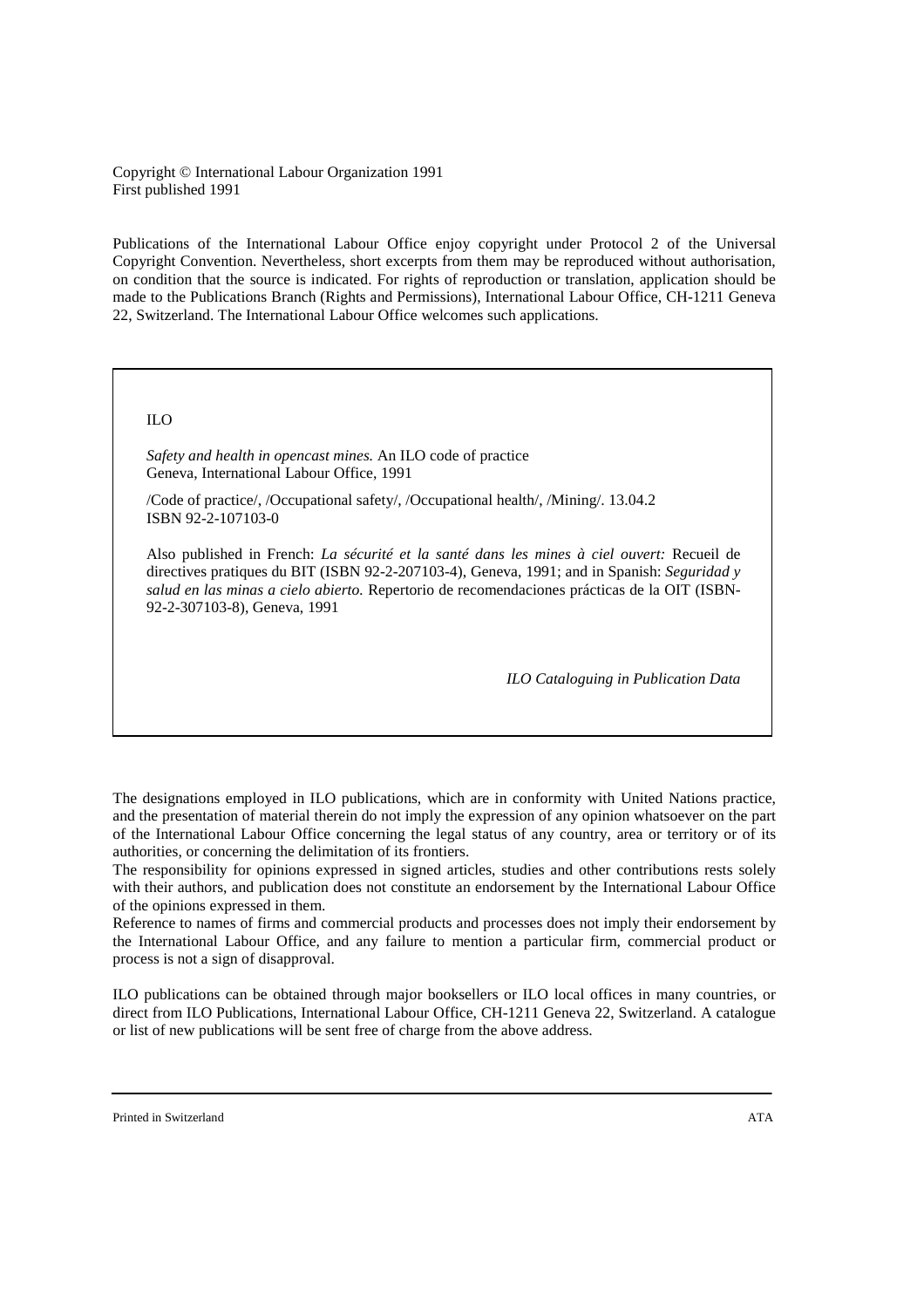## <span id="page-6-0"></span>**Preface**

In accordance with the decision taken by the Governing Body of the ILO at its 244th Session (November 1989), a meeting of experts was convened in Geneva from 11 to 18 September 1990 to draw up a code of practice on occupational safety and health in opencast mines. Twenty-one experts were invited – seven appointed following consultations with Governments, seven following consultations with the Employers' group and seven following consultations with the Workers' group of the Governing  $\text{Body}^1$ .

*Experts appointed following consultations with Governments:*

- Mr. A. M. Ilyin, Chief, Department of Inspection for the Mining Industry, Gospromatomnadzor USSR, Moscow (USSR).
- Dr. J. Leigh, Head, Epidemiology Unit, National Institute of Occupational Health and Safety (NIOHS), Sydney (Australia).
- Mr. R. McGinn (Chairman and Reporter), Chief Inspector of Mines of British Columbia, Victoria (Canada).
- Dr. G. I. Ruiz Caycho, Chief, Medical Service, Ministry of Labour and Social Promotion, Lima (Peru).
- Mr. Yang Fu, Engineer, Bureau of Mine Safety and Health Inspection, Ministry of Labour, Beijing (China).

*Experts appointed following consultations with the Employers' group:*

- Mr. F. H. Barnes, Corporate Manager, Occupational Health and Safety, Homestake Mining Company, Golden (United States).
- Mr. J. C. Caputo, Manager, Hygiene, Industrial Safety and Training, Loma Negra S.A., Olavarría (Argentina).
- Mr. B. Diouf, Mining Engineer, Société sénégalaise des Phosphates de Thies, Dakar (Senegal).
- Mr. A. C. Habile, Safety Engineer, Maamba Collieries Ltd., Lusaka (Zambia).
- Mr. J. B. S. Harris, Miller Mining, Normanton (United Kingdom).
- Mr. Beh Tong Ng, Managing Director, Hwa Lian Mining Co. Ltd., Kuala Lumpur (Malaysia).

*Experts appointed following consultations with the Workers' group:*

- Mr. L. N. Bhattacharya, Safety Officer, Indian National Mineworkers' Federation, Dhanbad (India).
- Mr. C. Brown, National Secretary, Trades and Labour Council of Western Australia, East Perth (Australia).
- Mr. J. Hippler, Head, Occupational Safety, Industrial Union of Mining and Energy Workers, Bochum (Germany).
- Dr. F. Kikushima, Federation Nacional de Trabajadores Mineros, Metalúrgicos y Similares del Perú, Lima (Peru).
- Mr. A. King, Staff Representative, Occupational Health and Safety, United Steelworkers of America, Toronto (Canada).
- Mr. F. Kunda, Deputy General Secretary, Mineworkers' Union of Zambia, Kitwe (Zambia).
- Mr. R. Padilla, National President, National Mines and Allied Workers' Union, Manila (Philippines).

*International governmental and non-governmental organisations represented:*

World Health Organization.

Commission of the European Communities.

International Social Security Association.

International Organisation of Employers.

Miners' International Federation.

World Confederation of Labour.

 <sup>1</sup>  $1$  The following experts attended the meeting:

Mr. R. L. Arora, Director, Directorate General of Mines Safety, Dhanbad (India).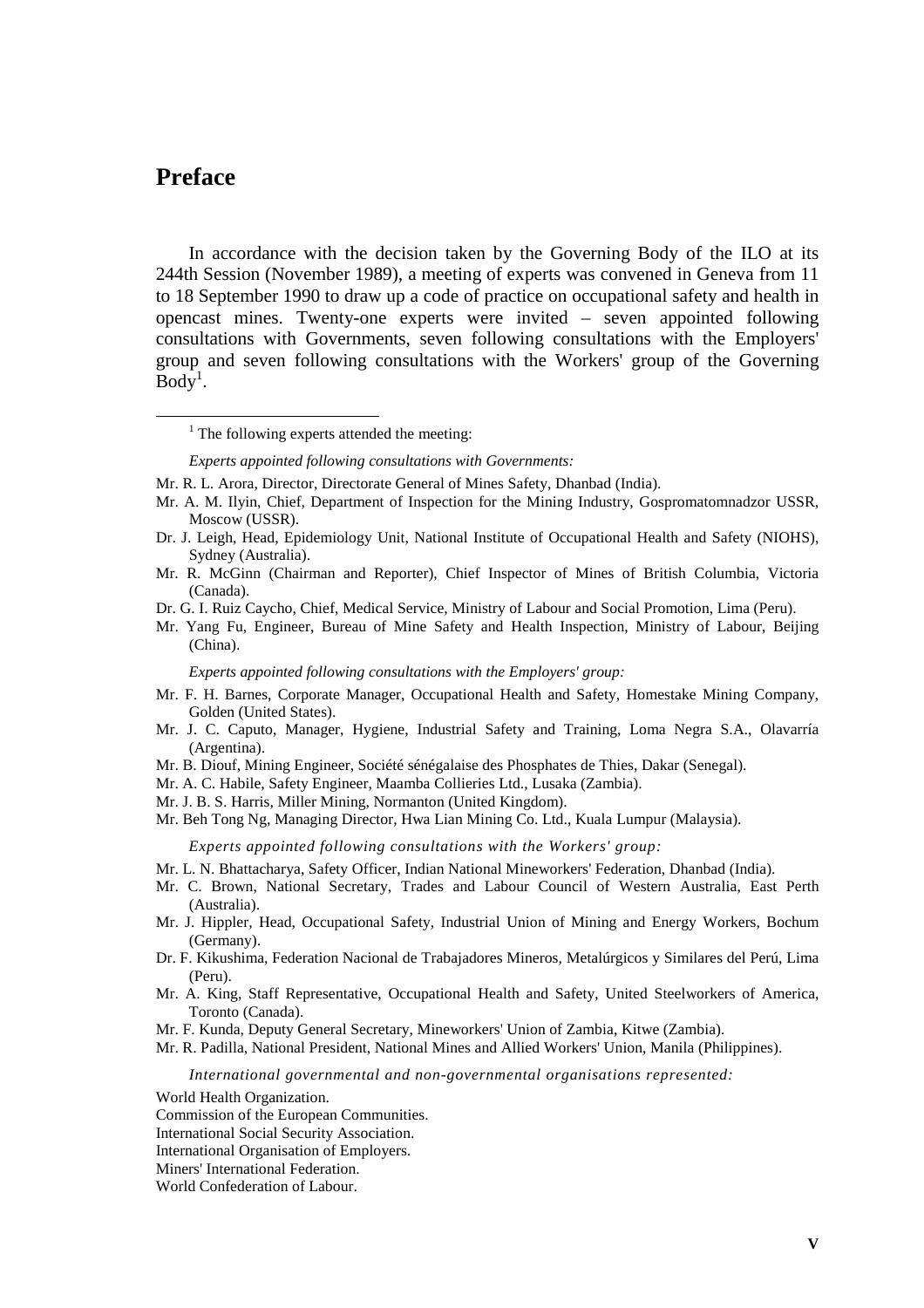The practical recommendations of this code of practice are intended for the use of all those, in both the public and private sectors, who have responsibility for safety and health in opencast mining. The code is not intended to replace national laws or regulations or accepted standards. It has been drawn up with the object of providing guidance to those who may be engaged in the framing of provisions of this kind, and in particular to governmental or other public authorities, committees, management or employers' and workers' organisations in this industrial sector.

Local circumstances and technical possibilities will determine how far it is practicable to follow its provisions. Furthermore, these provisions should be read in the context of conditions in the country proposing to use this information, the scale of operation involved and technical facilities. In this regard, the needs of developing countries have been taken into consideration.

The text of the code was approved for publication by the Governing Body of the ILO at its 248th Session (November 1990).

#### **Note**

Throughout this text, the pronoun "he" is used to refer to mine managers, mine operators, workers and others. This is not intended to imply that such occupations are exclusively performed by men (although legislation in certain countries forbids women to work in mines), and the text applies equally to women in such occupations.

World Federation of Trade Unions. International Confederation of Free Trade Unions. International Metalworkers' Federation.

*ILO representatives:*

Dr. K. Kogi, Chief, Occupational Safety and Health Branch.

Mr. V. Eskov, Mining Engineer, Occupational Health and Safety Branch.

*ILO consultants:*

- Mr. E. J. H. Nicholas, former HM Deputy Chief Inspector of Mines and Quarries, London (United Kingdom).
- Mr. A. Schuster, Mining Engineer, Honorary Director of the Labour and Mines Inspection, Lawyer, Luxembourg (Luxembourg).

1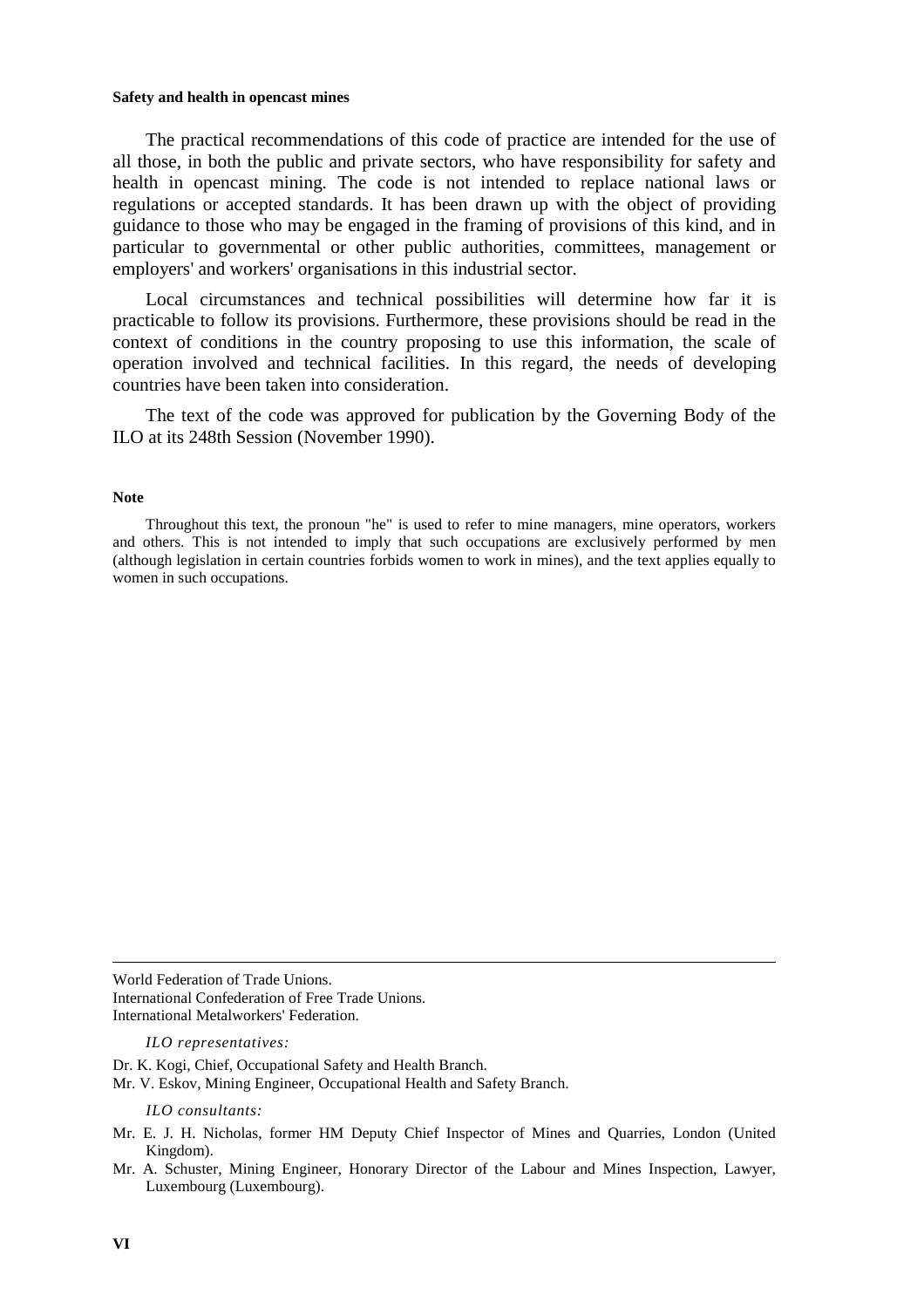## **Contents**

|                  | <b>Preface</b> |                                                             |    |
|------------------|----------------|-------------------------------------------------------------|----|
| 1.               |                |                                                             |    |
|                  | 1.1.           |                                                             |    |
|                  | 1.2.           |                                                             |    |
|                  | 1.3.           |                                                             |    |
| 2.               |                |                                                             |    |
|                  | 2.1.           |                                                             |    |
|                  | 2.2.           |                                                             |    |
|                  | 2.3.           | Duties of mine managers and supervisory officials  8        |    |
|                  | 2.4.           |                                                             |    |
|                  | 2.5.           |                                                             |    |
| 3.               |                |                                                             |    |
|                  | 3.1.           |                                                             |    |
|                  | 3.2.           |                                                             |    |
|                  | 3.3.           |                                                             |    |
|                  | 3.4.           |                                                             |    |
|                  | 3.5.           |                                                             |    |
| $\overline{4}$ . |                |                                                             |    |
|                  | 4.1.           | Commencement and cessation of mining operations 13          |    |
|                  | 4.2.           |                                                             |    |
|                  | 4.3.           |                                                             |    |
| 5.               |                |                                                             |    |
|                  |                |                                                             |    |
|                  |                |                                                             |    |
| 6.               |                |                                                             |    |
|                  | 6.1.<br>6.2.   |                                                             |    |
|                  | 6.3.           |                                                             |    |
|                  | 6.4.           |                                                             |    |
|                  | 6.5.           | Design and safety requirements for ground and surface water |    |
|                  |                |                                                             |    |
| 7.               |                |                                                             | 22 |
|                  | 7.1.           |                                                             |    |
|                  | 7.2.           |                                                             |    |
|                  | 7.3.           |                                                             |    |
|                  | 7.4.           |                                                             |    |
|                  | 7.5.           |                                                             |    |
|                  | 7.6.           |                                                             |    |
| 8.               |                |                                                             |    |
|                  | 8.1.           |                                                             |    |
|                  | 8.2.           |                                                             |    |
|                  | 8.3.           |                                                             |    |
|                  | 8.4.           |                                                             |    |
|                  | 8.5.<br>8.6.   |                                                             |    |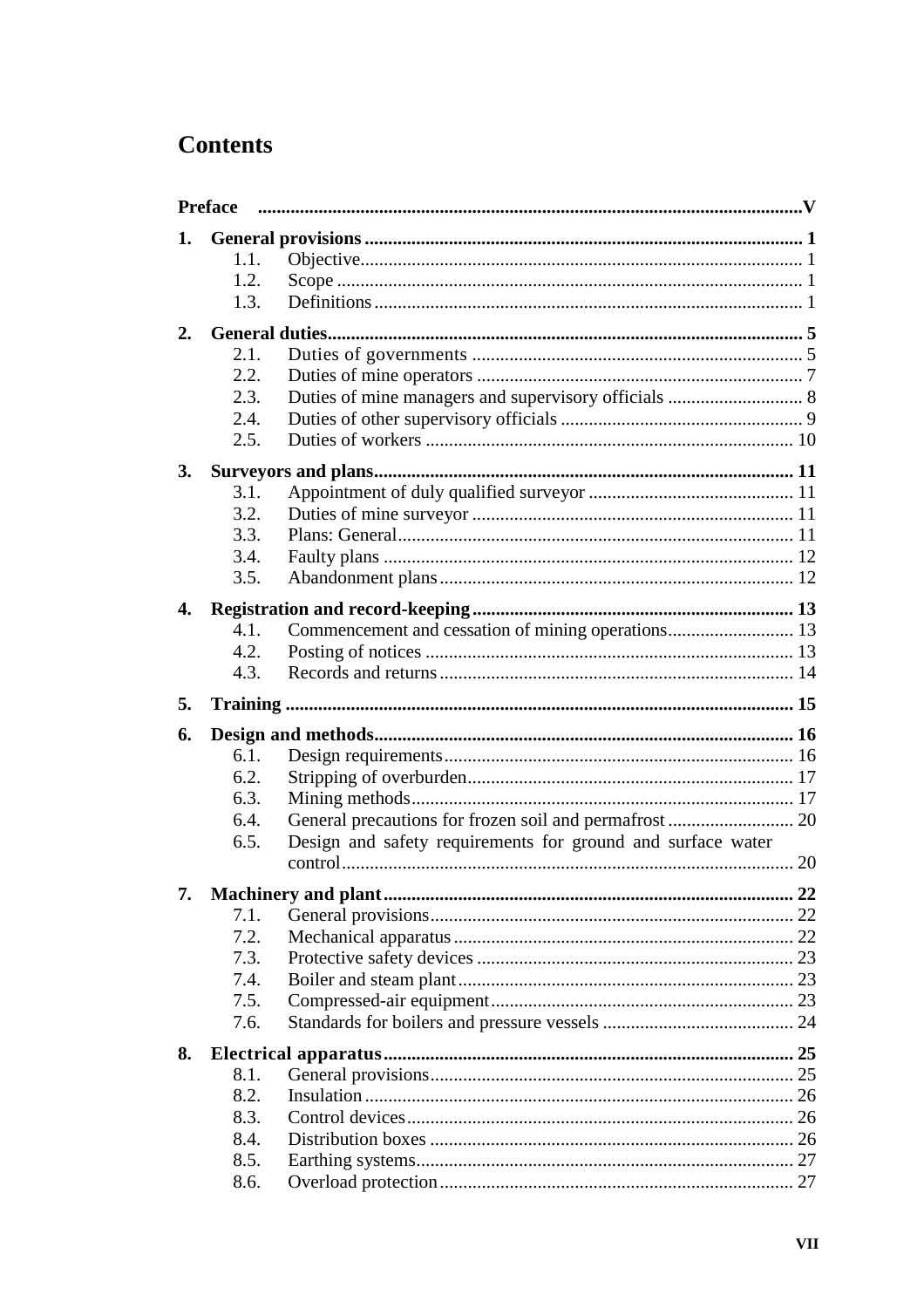|    | 8.7.  |                                                              |  |
|----|-------|--------------------------------------------------------------|--|
|    | 8.8.  |                                                              |  |
|    | 8.9.  |                                                              |  |
|    | 8.10. | Protection of portable, transportable and mobile machines 30 |  |
|    | 8.11. |                                                              |  |
|    | 8.12. |                                                              |  |
| 9. |       |                                                              |  |
|    | 9.1.  |                                                              |  |
|    | 9.2.  |                                                              |  |
|    | 9.3.  |                                                              |  |
|    | 9.4.  |                                                              |  |
|    |       |                                                              |  |
|    |       |                                                              |  |
|    | 10.2. |                                                              |  |
|    | 10.3. |                                                              |  |
|    |       |                                                              |  |
|    |       |                                                              |  |
|    | 11.1. |                                                              |  |
|    | 11.2. |                                                              |  |
|    | 11.3. |                                                              |  |
|    | 11.4. |                                                              |  |
|    |       |                                                              |  |
|    | 12.1. |                                                              |  |
|    | 12.2. |                                                              |  |
|    | 12.3. |                                                              |  |
|    | 12.4. |                                                              |  |
|    | 12.5. |                                                              |  |
|    | 12.6. |                                                              |  |
|    |       |                                                              |  |
|    |       |                                                              |  |
|    |       |                                                              |  |
|    |       |                                                              |  |
|    |       |                                                              |  |
|    | 14.1. |                                                              |  |
|    | 14.2. |                                                              |  |
|    | 14.3. |                                                              |  |
|    | 14.4. |                                                              |  |
|    | 14.5. |                                                              |  |
|    | 14.6. |                                                              |  |
|    |       |                                                              |  |
|    | 15.1. |                                                              |  |
|    | 15.2. |                                                              |  |
|    | 15.3. |                                                              |  |
|    | 15.4. |                                                              |  |
|    | 15.5. |                                                              |  |
|    | 15.6. |                                                              |  |
|    | 15.7. |                                                              |  |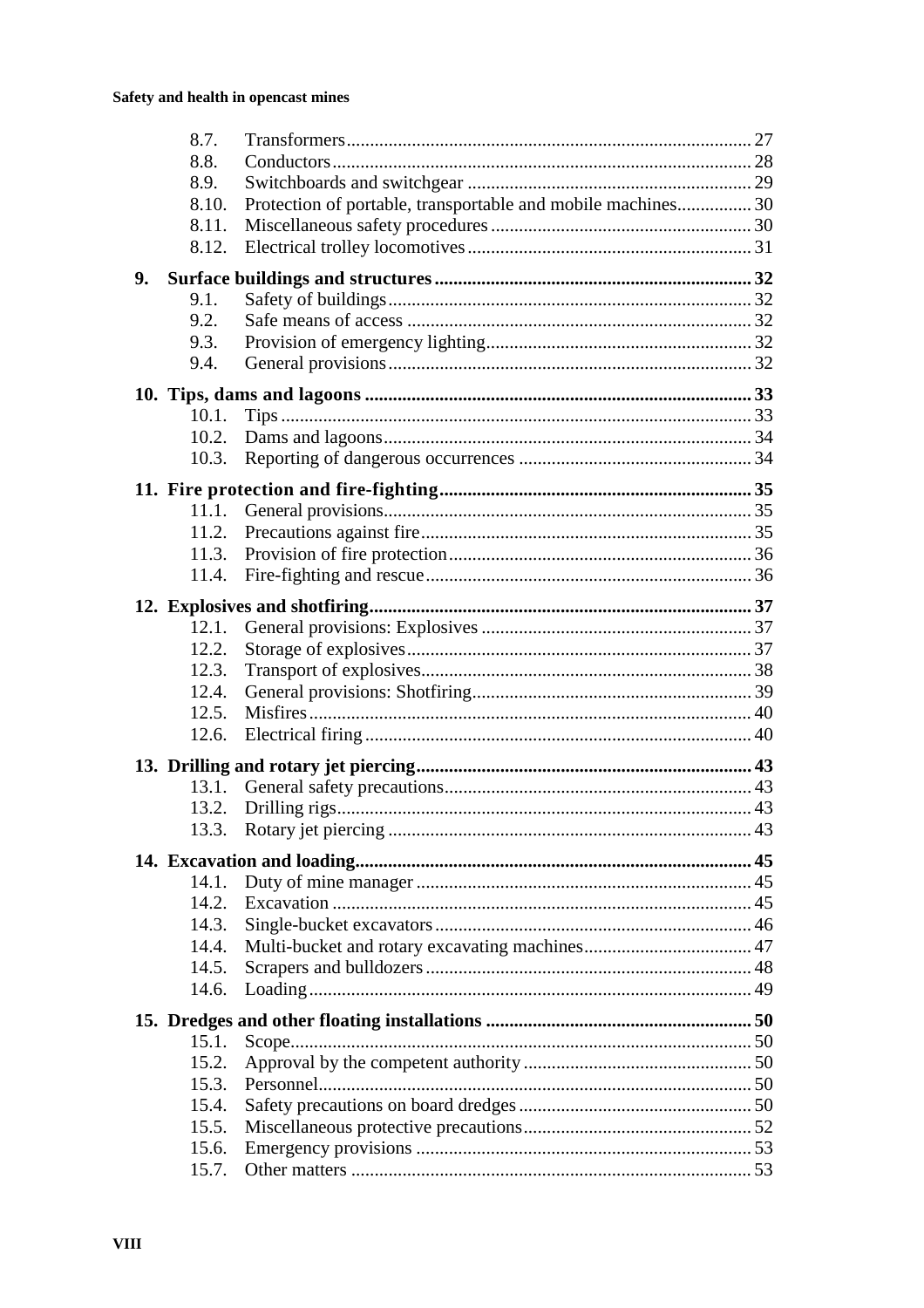| 16.1.        |                                                                        |  |
|--------------|------------------------------------------------------------------------|--|
| 16.2.        |                                                                        |  |
| 16.3.        |                                                                        |  |
| 16.4.        |                                                                        |  |
| 16.5.        |                                                                        |  |
| 16.6.        |                                                                        |  |
|              |                                                                        |  |
| 17.1.        |                                                                        |  |
| 17.2.        |                                                                        |  |
|              | 18. Hazards in the working environment and environmental protection 65 |  |
| 18.1.        |                                                                        |  |
| 18.2.        |                                                                        |  |
| 18.3.        |                                                                        |  |
| 18.4.        |                                                                        |  |
| 18.5.        |                                                                        |  |
| 18.6.        |                                                                        |  |
| 18.7.        |                                                                        |  |
| 18.8.        |                                                                        |  |
|              |                                                                        |  |
| 19.1.        |                                                                        |  |
| 19.2.        |                                                                        |  |
| 19.3.        |                                                                        |  |
|              | 20. Recording and notification of accidents, notifiable diseases and   |  |
|              |                                                                        |  |
|              |                                                                        |  |
|              |                                                                        |  |
|              |                                                                        |  |
|              |                                                                        |  |
| 24.1         |                                                                        |  |
| 24.2.        | Employment of workers speaking different languages  76                 |  |
| 24.3.        |                                                                        |  |
| 24.4.        |                                                                        |  |
| <b>Index</b> |                                                                        |  |
|              |                                                                        |  |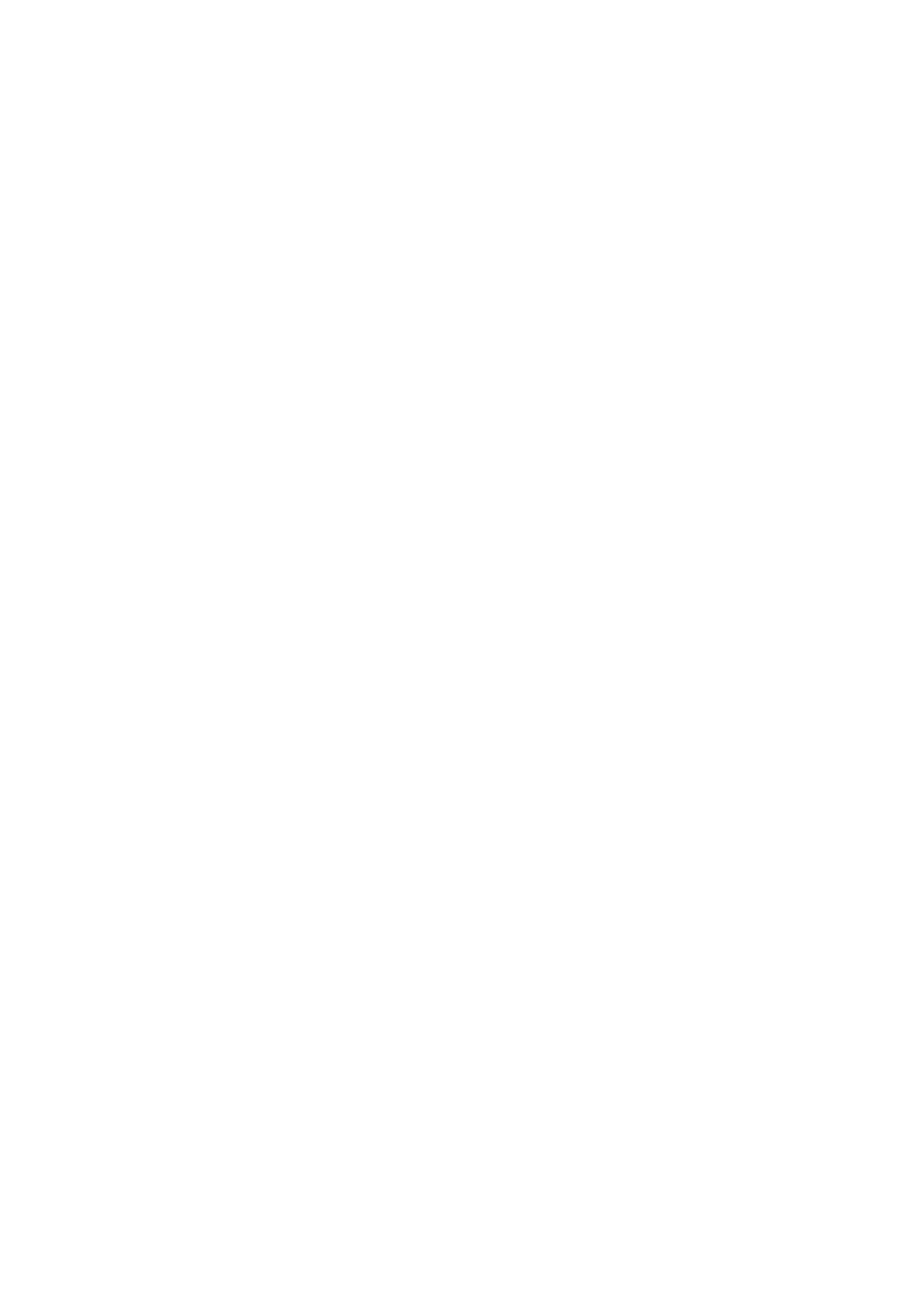## <span id="page-12-0"></span>**1. General provisions**

## 1.1. Objective

1.1.1. The objectives of this code are:

- 1.1.1.1. to prevent accidents, harmful effects on the health of those employed and diseases arising from employment in opencast mines;
- 1.1.1.2. to ensure the appropriate design, proper technologies and safe operation of opencast mines;
- 1.1.1.3. to provide the means of analysing existing technologies from the standpoints of safety and health and conditions of work, and modifying these technologies to remove the hazards discovered by the analyses;
- 1.1.1.4. to provide guidance in setting up administrative, legal and educational frameworks within which preventive and remedial measures can be implemented;
- 1.1.1.5. to promote the fullest consultation and cooperation between governments, employers' organisations and workers' organisations in the improvement of health and safety in opencast mining.

## 1.2. Scope

1.2.1. This code applies to any situation or operation involving occupational safety and health aspects in opencast mines, and calls for attention to be paid to them by the competent authorities with responsibility for safety and health and working conditions with regard to opencast mining.

1.2.2. The provisions of this code should be considered as the basic requirements for protecting workers' health. The code contains recommendations; more restrictive national or international regulations or collective agreements have priority over these recommendations.

## 1.3. Definitions

- 1.3.1. For the purposes of this code:
- *Approved type* means, in relation to equipment used in an opencast mine, any equipment which has been approved for use by the competent authority; where such equipment is exported, the approval certificate should be accompanied by a manufacturer's document which certifies that it complies in every way with the approval certificate; where importing countries specify changes in the approval certificate, the latter must state that such changes have been made and comply with the requested specifications; the competent authority and purchaser may then accept such certificates as valid for the purposes of this code.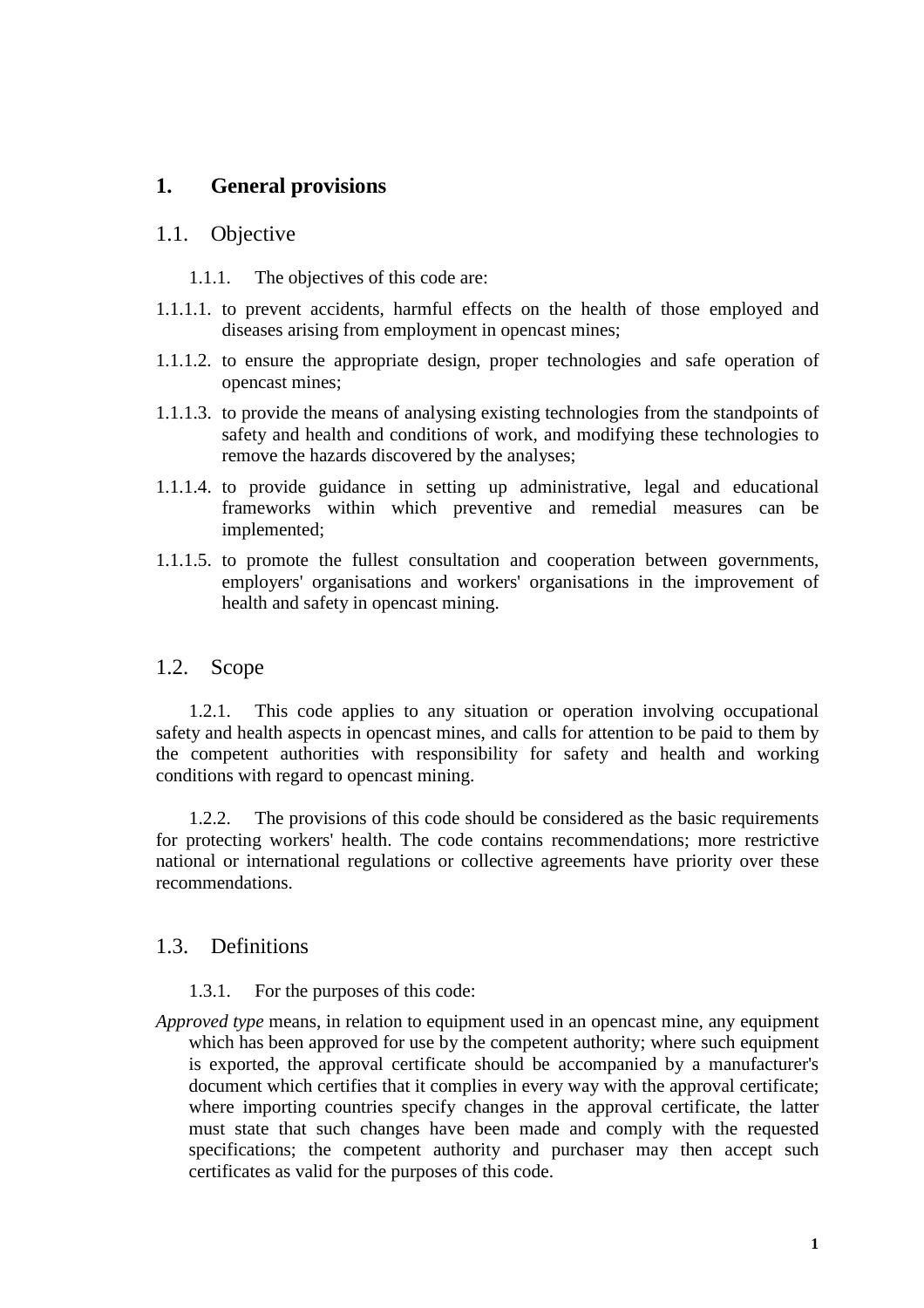- *Authorised person* means a person appointed by an opencast mine operator or manager and who is competent and responsible for the work he has been directed to perform.
- *Berm* means a pile or mound of material placed for the purpose of effectively restraining a vehicle.

#### *Blasting agent:* see *Explosive.*

- *Code of practice* is a document offering practical guidance on the policy and standard setting in occupational safety and health for use by governments, employers and workers in order to promote safety and health at the national level and at the level of the enterprise. A code of practice is not necessarily a substitute for existing national legislation, regulations and safety standards.
- *Combine* means a combined excavator and belt transfer system operating under an automatic programme control system.
- *Competent person* means a person, who in the opinion of the mine operator and the competent authority, is competent because of his knowledge, training and experience to design, organise, supervise and perform the duties for which he is appointed.
- *Dangerous occurrence:* see *Serious personal injury.*
- *Dredge* means a water-borne craft fitted with excavator, which breaks up the material to be won, in or under water.

#### *Dump:* see *Tip.*

- *Electrical apparatus* includes electric cables and any part of any machinery, apparatus or appliance being a part designed for the generation, conversion, storage, transmission or utilisation of electricity.
- *Excavator* means a machine which may be further identified as a single or a multibucket, fitted with devices for breaking up, loading, transporting and dumping materials without lateral movement of the whole machine.
- *Explosive* means any substance or blasting agent approved and classified as such by the competent authority.
- *Grader* means a machine capable of breaking up, pushing and levelling materials without loading the materials displaced.
- *Inspector* means a person appointed by the competent authority under the relevant section of the national laws and regulations.
- *Insulated* means separated from other conducting surfaces by a dielectric substance permanently offering a high resistance to the passage of current and to disruptive discharge through the substance; for purposes of the present definition, it is to be understood that the manner of insulation is such that it is suitable for the conditions to which it will be subjected under normal usage.

*Isolated* means disconnected from the normal source of energy.

*Live* means electrically energised.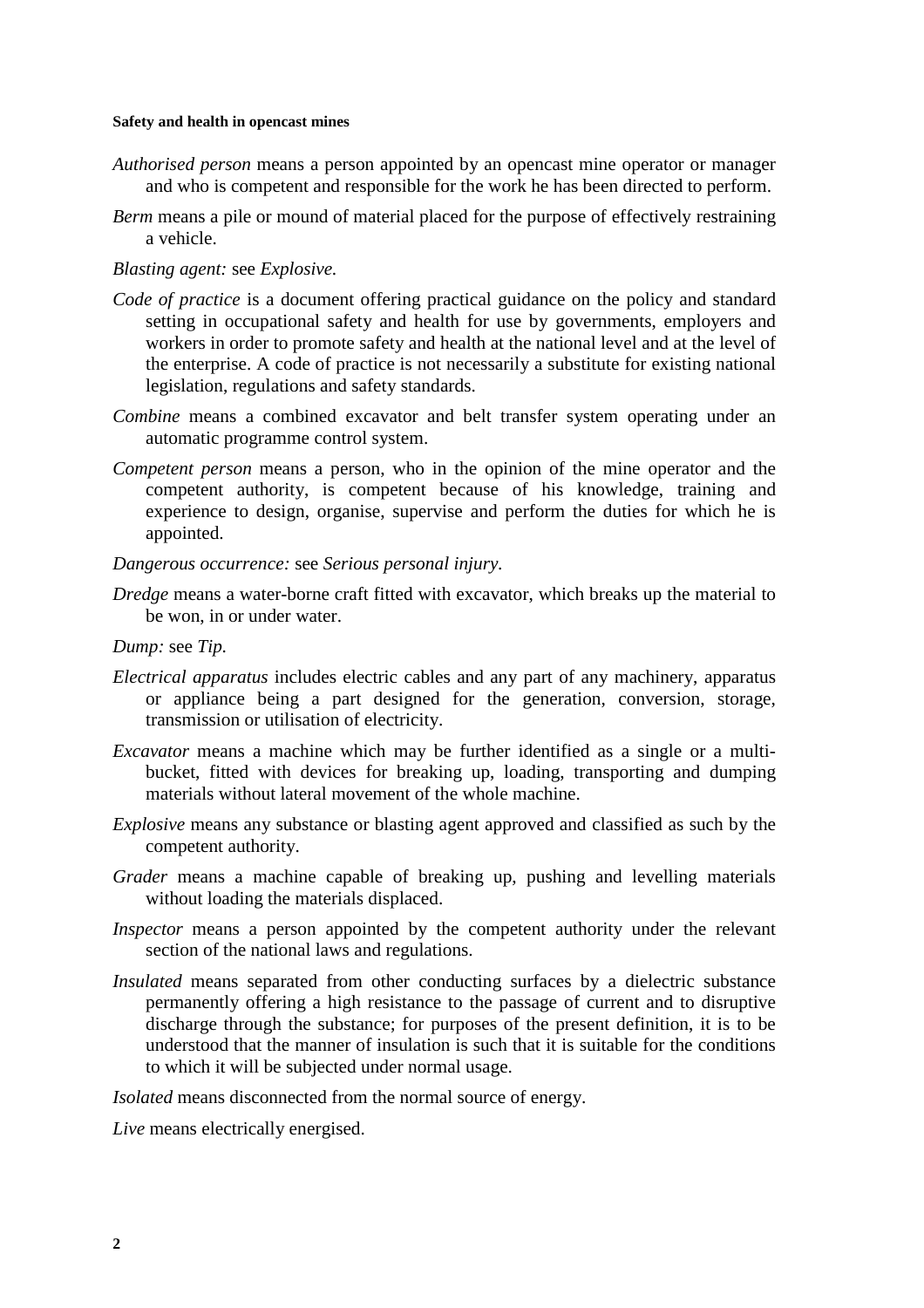- *Loader* means a machine fitted with a device for breaking up, loading, transporting and dumping materials, with transport of the material dependent on the lateral movement of the whole machine.
- *Machinery* means every kind of mechanical appliance and every part thereof. It does not include any machinery which, for purposes of this code, is electrical apparatus.
- *Manager* means a qualified and appointed person legally responsible for the management and technical direction of an opencast mine, whether he is the mine operator or a person appointed by him.
- *Mill* includes any ore mill, sampling works, concentrator, and any crushing, grinding or screening plant used at, and in connection with, an opencast mine.
- *Mine:* see *Opencast mine.*
- *Mine operator* means any person or corporate body that is the immediate proprietor or lessee, concessionaire or occupier of any opencast mine or part thereof, including the agent or owner's representative.
- *Mineral* means any naturally occurring solid substance taken from the earth for the production or extraction therefrom of a saleable product.
- *Misfire* means an occurrence in relation to the firing of shots where: testing before firing reveals broken continuity which cannot be rectified, or a shot or any part of a shot fails to explode when an attempt is made to fire it.
- *Opencast mine* means any mine other than an underground excavation. For the purpose of this code, the expression includes related expressions such as pits, surface mines, open pits, open cut and strip mines. Mine means any excavation in the earth, whether abandoned or being worked, made for the purpose of searching for or winning any mineral, and any place where a mineral deposit is being worked, but if two or more such places are being worked jointly, they may be deemed to constitute one mine. Any building, construction, dump, dam, machinery, and appliance situated at or near the mine and used for any purpose necessary or incidental to the winning and subsequent treatment of the products of the mine and the waste material emanating therefrom is considered to form part of such mine unless a line of demarcation excluding any part has been agreed by the competent authority.
- *Overburden* is the rock, earth, together with other unconsolidated material or other matter lying on or interspersed with the mineral to be won.
- *Qualified person:* see *Competent person.*
- *Rock* means any portion of the earth's crust, whether consolidated or not.
- *Self-propelled mobile equipment* includes all self-propelled vehicles used in and around an opencast mine for hauling, carrying, lifting, hoisting, scraping and similar operations.
- *Scraper* means a machine fitted with devices which break up soft material, load, transport and dump it, with these operations performed by virtue of the movement of the whole machine.
- *Serious personal injury* should be as defined in national laws and regulations. Dangerous occurrence should also be as defined in national laws and regulations.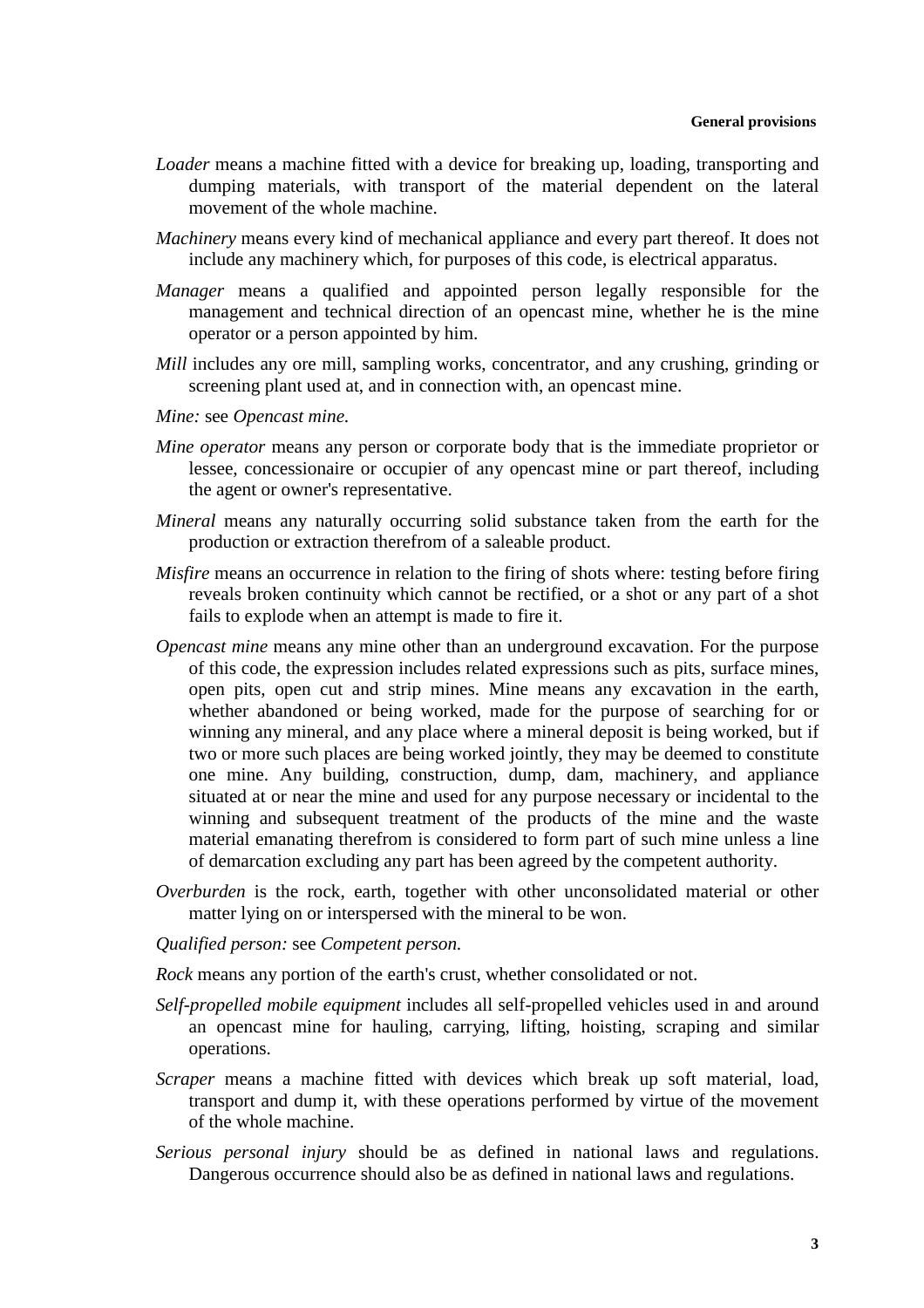- *Tip* means any heap, pile or other location used for the disposal of solid discard material from an opencast mine or the plant and rock or soil from overburden removal. This does not include lagoons or tailings (slurry) deposits.
- *Workers' representative* means a person who is recognised as such under national law or practice, whether this person is *(a)* a trade union representative, namely a representative designated or elected by a trade union or by members of such a union; or *(b)* an elected representative, namely a representative who is freely elected by the workers of the undertaking in accordance with provisions of national laws or regulations or of collective agreements and whose functions do not include activities which are recognised as the exclusive prerogative of trade unions in the country concerned.
- *Working* means a portion of an opencast mine which is in the course of being excavated, and a portion which has been excavated, whether abandoned or not.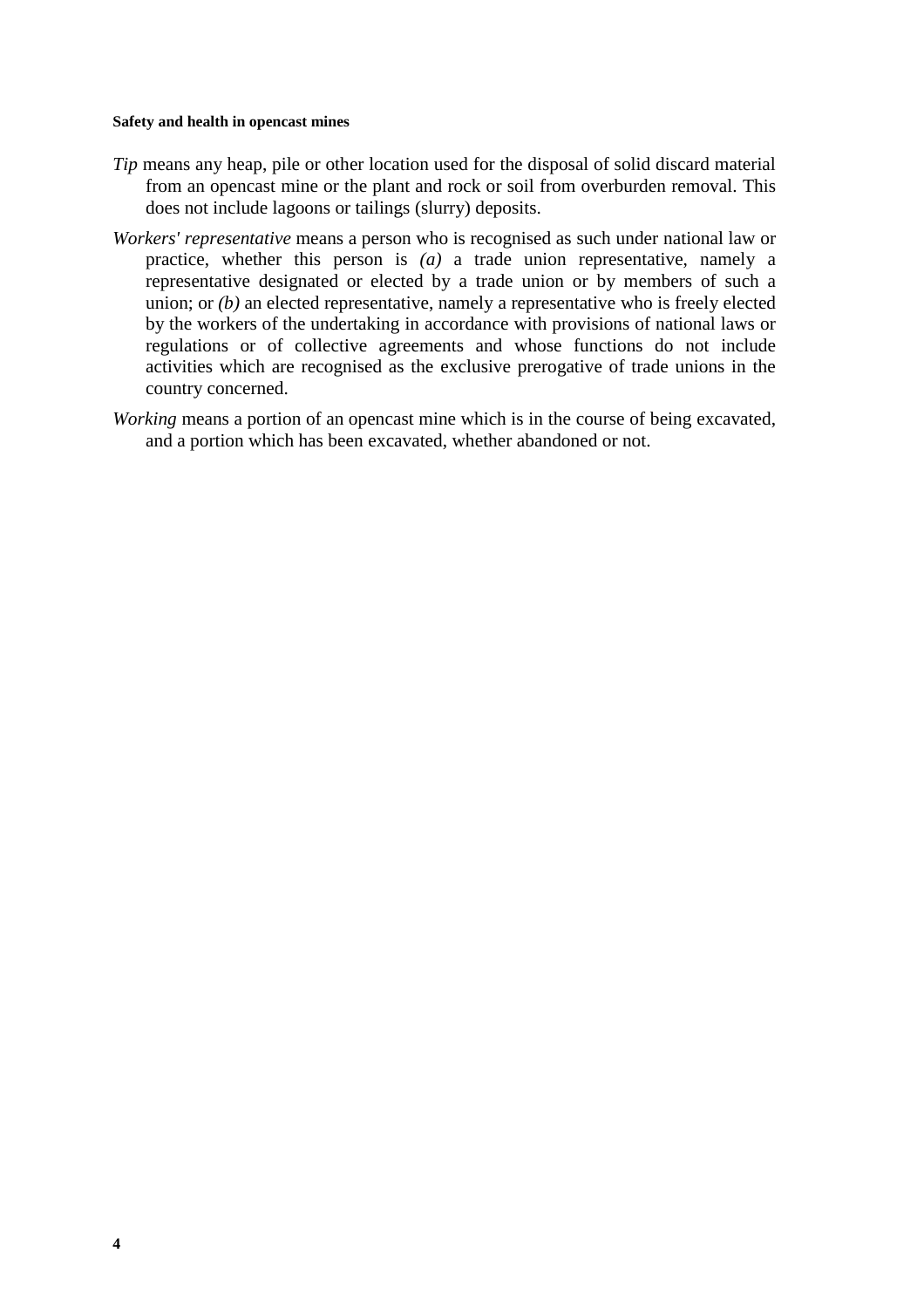## <span id="page-16-0"></span>**2. General duties**

## 2.1. Duties of governments

2.1.1.1. In countries where there is an opencast industry, it should be the duty of the government to:

- have in place or enact sufficient appropriate legislation and regulations to ensure the safe operation of mines together with the minimum of risk to health;
- formulate, implement and periodically review a coherent national policy for health and safety in opencast mines.

2.1.1.2. The legislation and national policy should be determined after consultation with the most representative organisations of employers and workers.

2.1.2.1. The government should enforce the legislation by means of an inspectorate, which should form part of the competent authority.

2.1.2.2. The government should have legislation stating the qualifications and experience of inspectors.

2.1.2.3.1. The inspectorate should be adequately empowered and maintained at a strength and at a technical standard sufficient for it to ensure that the legislation is observed at all opencast mines.

2.1.2.3.2. National legislation should make such provisions as enable the competent authority to make a minimum of two complete and unannounced inspections every year of each opencast mine within its jurisdiction.

2.1.2.4. The government may empower the competent authorities to vary regulations, for individual mining circumstances, only when all the persons affected are provided with standards of safety and health at least equivalent to those specified in this code or national legislation.

2.1.2.5. The competent authority should also have the power to object to or require the mine manager to change the rules or schemes made by him with respect to health and safety.

2.1.2.6. Inspection by a competent authority should be carried out in the presence of employers' and workers' representatives, unless the inspector decides to conduct an inspection on his own.

2.1.3.1. The government should ensure that those employed in the mines have the statutory right to appoint their representatives, who may inspect the mine workings at intervals, which should be stated in national laws or regulations, and who may deal with occupational safety and health concerns on behalf of workers.

2.1.3.2. It should also ensure that all facilities for such inspections and for the examination of mine records relating to safety and health matters should be made available by the mine operator and manager.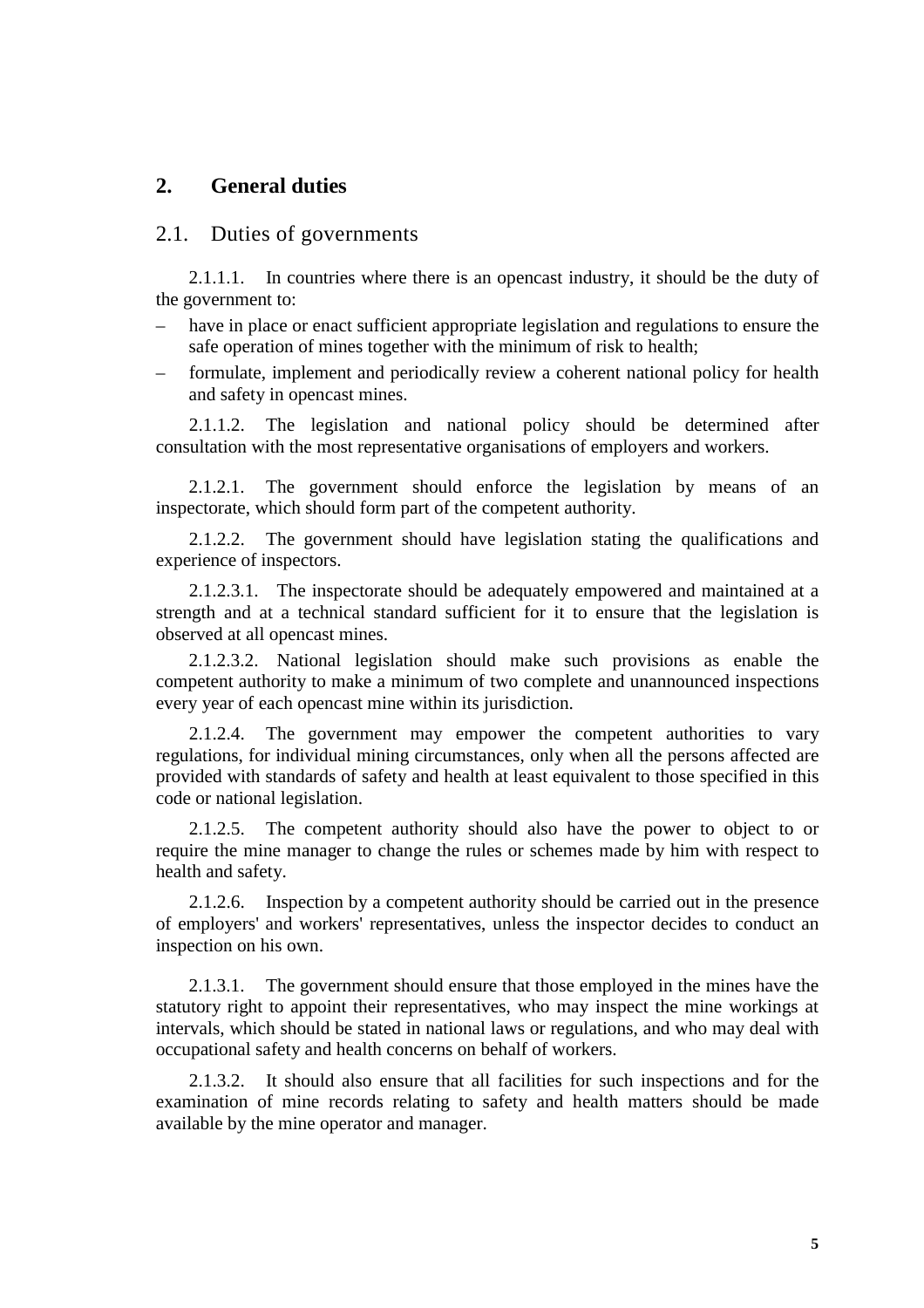2.1.3.3. Each report of an inspection made by workers' representatives should be sent to the competent authority, which should then take action appropriate to the content of the report.

2.1.3.4. Moreover, in the case of a fatal or serious accident or dangerous occurrence, such appointed representatives should have the right to examine the place where, and the circumstances under which, the accident occurred.

2.1.4.1. The government should introduce the necessary measures whereby, in cases where detailed investigation into the causes of an accident or dangerous occurrence could serve the future interests of mine safety and health, a special report be made or a public inquiry be held.

2.1.4.2. The special report or the report on the public inquiry should be published without delay.

2.1.4.3. Copies of these reports should be sent to the Director-General of the International Labour Office for study and report to the related industrial committee.

2.1.5. The government should also introduce the necessary measures to enable the competent authority:

- 2.1.5.1. to investigate the cause and circumstances of every fatal and serious accident and every dangerous occurrence;
- 2.1.5.2. to have records and returns submitted to it on such matters and in such form as it may require:
- 2.1.5.3. to specify which machinery, equipment and other materials should be tested and examined as well as the format and standards of the tests themselves before they are approved for use; and
- 2.1.5.4. to provide for the issue of certificates of competency in accordance with national legislation.

2.1.6. National laws or regulations should specify qualifications and experience of competent persons, supervisory officials and shotfirers.

2.1.7. National legislation should provide that:

- 2.1.7.1. a worker should be entitled to stop work or refuse work where he has reasonable justification to believe that the work situation presents an imminent and serious danger to his safety or health;
- 2.1.7.2. a worker who reports to his immediate supervisor that he has a reasonable justification to believe that the work situation presents an imminent and serious danger to his safety or health should not be required to return to the work situation whilst that condition persists;
- 2.1.7.3. no action prejudicial to the interests of a worker should be taken as a consequence of that worker having himself taken any action in good faith within the duties prescribed for his protection.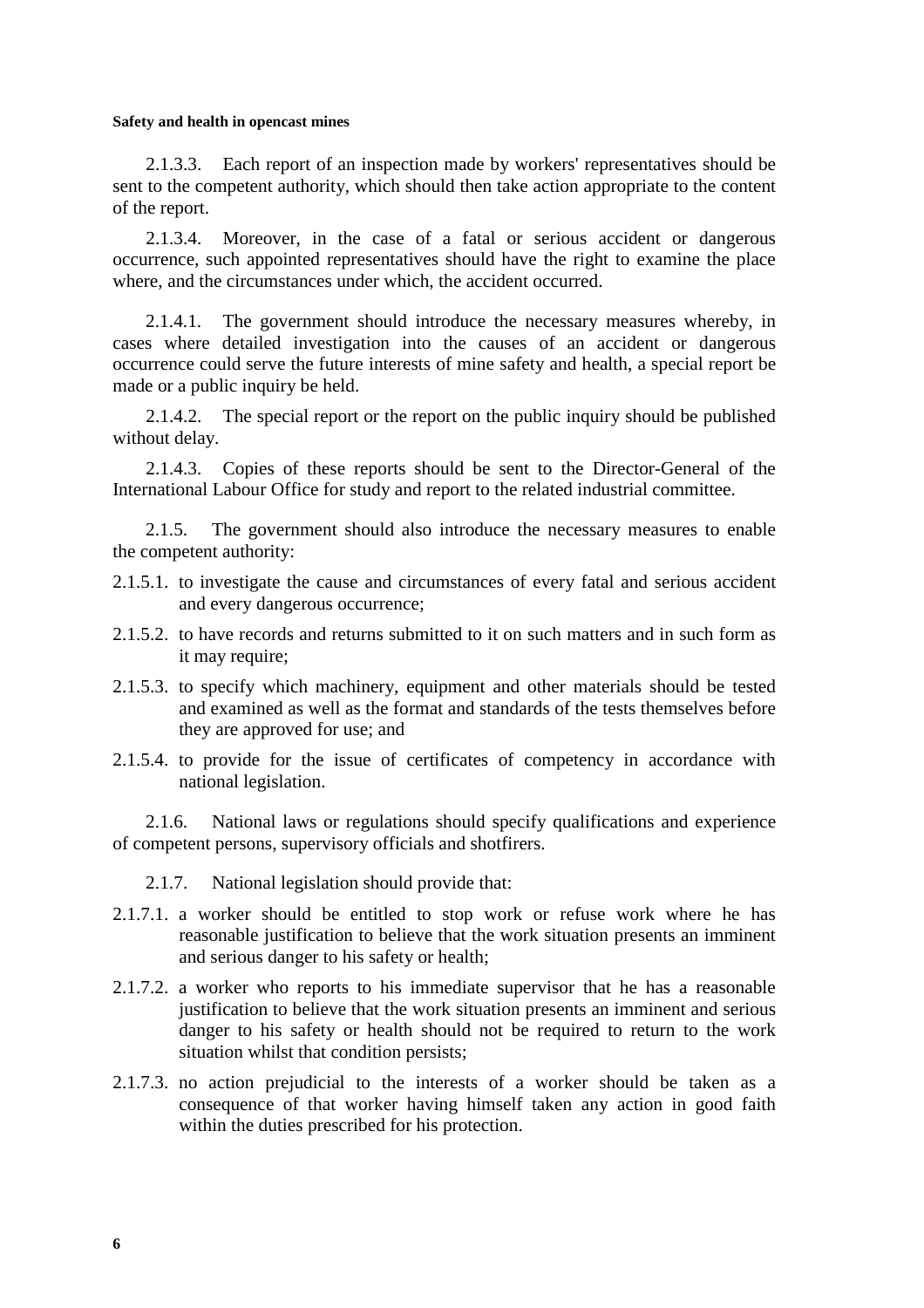## <span id="page-18-0"></span>2.2. Duties of mine operators

2.2.1. It should be the duty of the operator of a mine:

- 2.2.1.1. to make such financial and other provisions for example providing appropriate tools, equipment and materials as may be necessary to ensure that the mine is managed and worked in good conditions of occupational safety and health;
- 2.2.1.2. to ensure that mines' machinery, equipment, substances, processes and systems of work are reasonably practicable, safe and without risk to health;
- 2.2.1.3. not to interfere with the technical management of a mine unless he is a competent person and unless appointed to a position superior to the manager;
- 2.2.1.4. to provide the necessary facilities to enable the workers' representatives to carry out their inspections and investigations and other functions prescribed by legislation and regulations; and
- 2.2.1.5. where mining is carried out in areas of the world prone to natural disasters, to make provision in the design and operation of the mine to minimise the risks inherent in these areas.

2.2.2. In the appointment of officials the following provisions should be observed:

2.2.2.1. The mine operator should appoint a mine manager to be responsible for ensuring that the operation, technical direction and daily personal supervision of the mine complies with national legislation.

2.2.2.2. The mine operator should appoint a sufficient number of assistant managers as may be appropriate to secure compliance with national laws or regulations.

2.2.2.3. Operators of mines utilising power plant and other electrical machinery should appoint a competent person to have charge of the plant and machinery.

2.2.3. The mine operator should notify the competent authority of every appointment made in the technical management of the mine.

2.2.4. No person should be appointed to or take part in the technical management of a mine unless he is qualified to do so in accordance with national laws or regulations.

2.2.5. The mine operator should notify the workers of the proposed closure of a mine, indicating if the closure is temporary or permanent.

2.2.6. Any appointment or delegation of authority made under the terms of this code should not remove or diminish the duty of the mine operator to ensure the occupational health and safety of all persons employed at an opencast mine.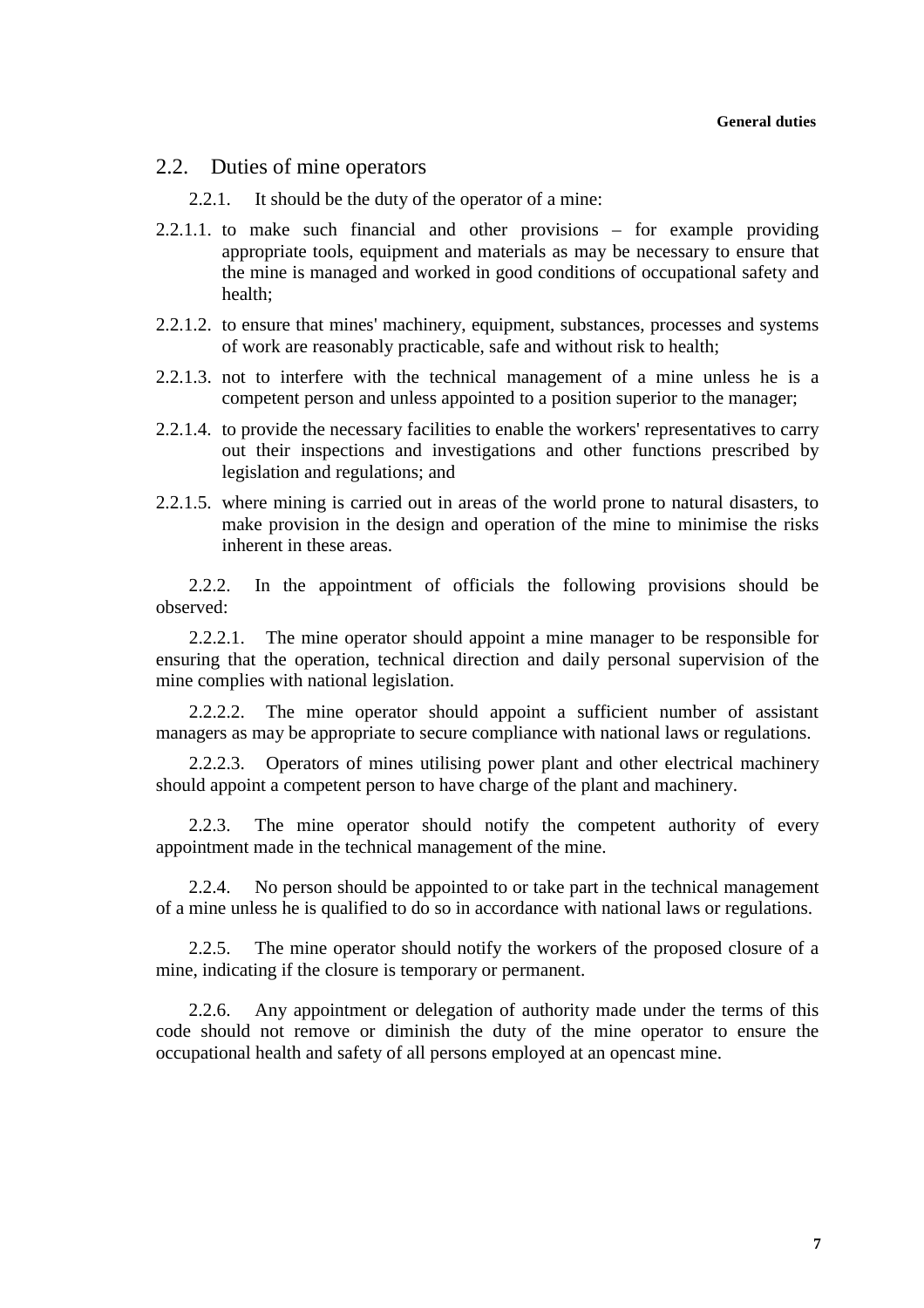<span id="page-19-0"></span>2.3. Duties of mine managers and supervisory officials

2.3.1. The mine manager should be responsible for the observance and enforcement of all safety and health laws and rules laid down in national laws or regulations.

2.3.2. The mine operator or the mine manager may assign persons to assist the latter in the discharge of his duties only in so far as:

- 2.3.2.1. such persons are duly qualified and have been appointed in accordance with national laws or regulations;
- 2.3.2.2. their duties and responsibilities have been clearly defined in instructions given them in writing;
- 2.3.2.3. they have been given all the necessary facilities for carrying out these instructions and all other orders given them; and
- 2.3.2.4. an adequate and formal system of supervision and control has been instituted and maintained by the mine operator and the manager.

2.3.3. The manager should appoint a competent specialist to supervise the design, construction and maintenance of all mine tips, dams, lagoons or other major structures and to ensure their safe operation.

2.3.4. The manager should appoint a responsible official who should at all times be in charge of the mine on shifts when neither the manager nor an appointed deputy is present at the mine.

2.3.5. The manager of every mine should take such steps as are necessary to secure that a sufficient supply of suitable materials and appliances is at all times readily available for ensuring compliance with national laws or regulations.

2.3.6.1. The manager of every mine should cause to be carefully investigated any representation or complaint about any matter affecting the safety or health of the persons employed at that mine.

2.3.6.2. The manager of every mine should ensure that a competent person inquires' into the cause and circumstances attending fatal accidents, serious personal injuries and dangerous occurrences in the mine. The report of every such inquiry should be available at the mine office.

2.3.7. The manager of every mine should make and ensure the implementation of arrangements whereby a correct record of the names of all persons entering and leaving the mine is made; the arrangements should also provide for recording the workplace of the individual.

2.3.8. The manager of every mine should ensure that:

2.3.8.1. there is in force a scheme, in respect of all mechanical and electrical apparatus and equipment which provides for the systematic examination and testing of all mechanical and electrical apparatus to ensure proper maintenance thereof, and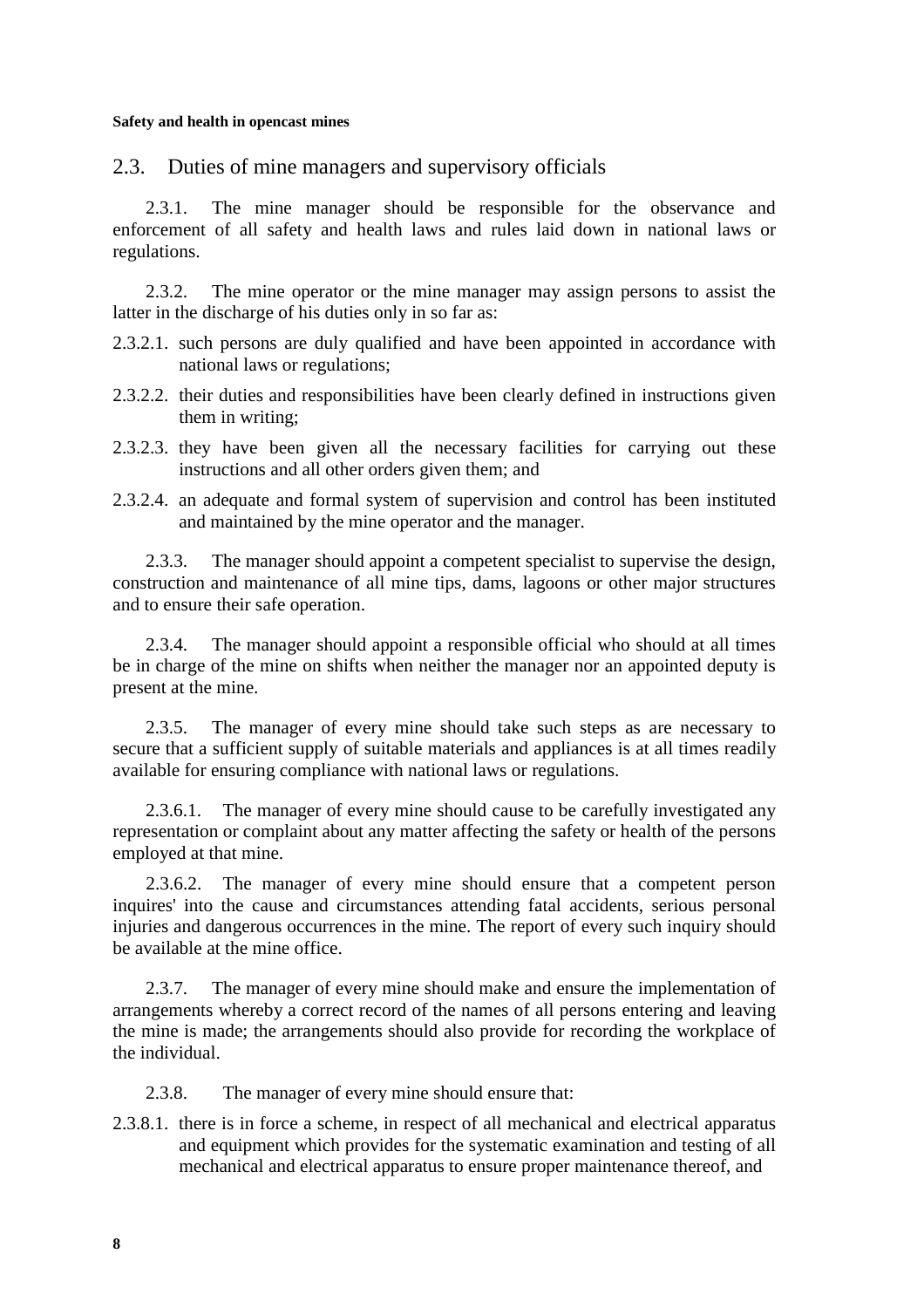<span id="page-20-0"></span>2.3.8.2. such other schemes are prepared as are required by this code.

2.3.9. The manager may appoint such assistant managers as may be necessary to ensure the application of certain of his duties.

#### 2.4. Duties of other supervisory officials

2.4.1. Every assistant manager, where appointed, of each mine should make and maintain arrangements for conferring daily with all other officials having charge of operations within his jurisdiction.

2.4.2. A mine may be divided into sections. Where a mine is so divided each section should be in the charge of a supervisory official appointed by the manager. The size of each section should be such as to allow the supervisory official to carry out the inspections in a thorough manner.

2.4.3. Each part of a mine where persons are required to work shall be inspected by a supervisory official during each working shift and such inspections should include:

- 2.4.3.1. the safe condition of all working faces, walls, banks and slopes, and the implementation of corrective work where necessary;
- 2.4.3.2. the performance of operations preparatory to blasting and the state of equipment and vehicles used therefore;
- 2.4.3.3. the condition of haulage and transport equipment;
- 2.4.3.4. the condition of roadways;
- 2.4.3.5. the guarding of machinery and places of danger;
- 2.4.3.6. the state of dust-control equipment;
- 2.4.3.7. the checking of the number of workers falling within his responsibility during the shift to ensure that no worker remains at the end of the shift unless specifically authorised by him; and

2.4.3.8. the condition of any safety equipment that may be used at mine faces.

2.4.4. The supervisory official should make a written report at the end of his shift in a form designed for that purpose and advise the mine manager of any dangerous or unusual circumstances or condition. The report should be read and countersigned by the incoming supervisor.

2.4.5. The competent persons responsible for the mechanical or electrical apparatus should ensure that the staff under their charge supervise or effect:

2.4.5.1. the installation of all machinery and apparatus at the mine;

- 2.4.5.2. the examination and testing of all such machinery and such apparatus before it is put into use after installation, reinstallation or repair;
- 2.4.5.3. the maintenance in safe working conditions, in accordance with national laws or regulations, of all such machinery and apparatus at the mine;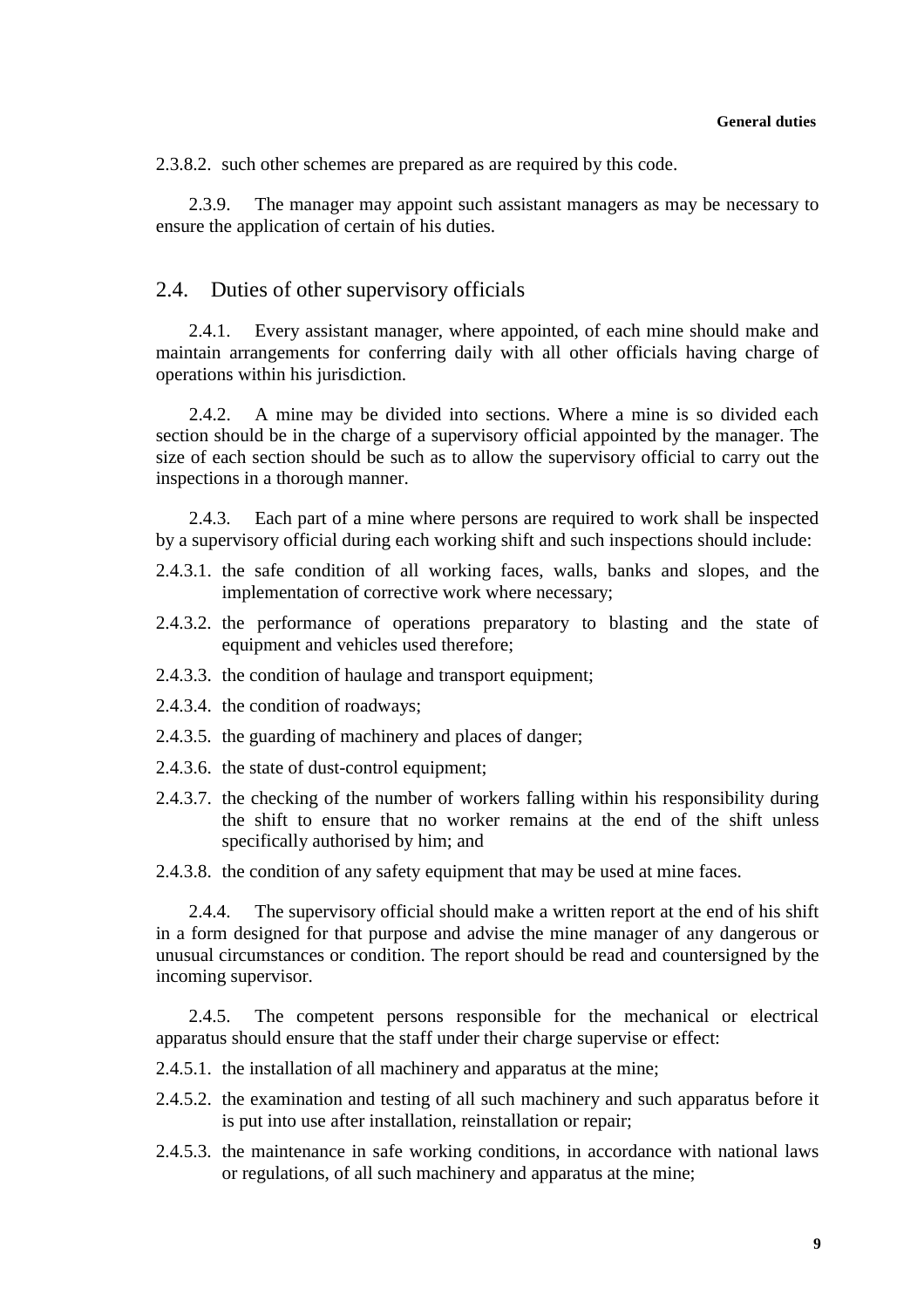- <span id="page-21-0"></span>2.4.5.4. the systematic examination and testing of all such equipment at the mine in accordance with the scheme in force; and
- 2.4.5.5. the drafting and enforcement of planned schedules of preventive maintenance and for all repairs of mining, transport, road construction and all other machines of whatever description in use at the mine.

## 2.5. Duties of workers

- 2.5.1. It should be the duty of every worker while at work:
- 2.5.1.1. to take reasonable care for the health and safety of himself and of other persons who may be affected by his acts or omissions;
- 2.5.1.2. to comply with instructions given for his own safety and health and those of others;
- 2.5.1.3. to use safety devices and protective equipment in accordance with the instructions that he has been given;
- 2.5.1.4. to report forthwith to his immediate supervisor any situation which he may have reason to believe could present a hazard and which he cannot himself correct;
- 2.5.1.5. to report any accident or injury to health which arises in the course of or in connection with work; and
- 2.5.1.6. to cooperate with his employer or any other person with regards to any duty or requirement imposed upon them by or under any of the relevant statutory provisions, to the extent that may be necessary to enable the duty or requirement to be performed or complied with.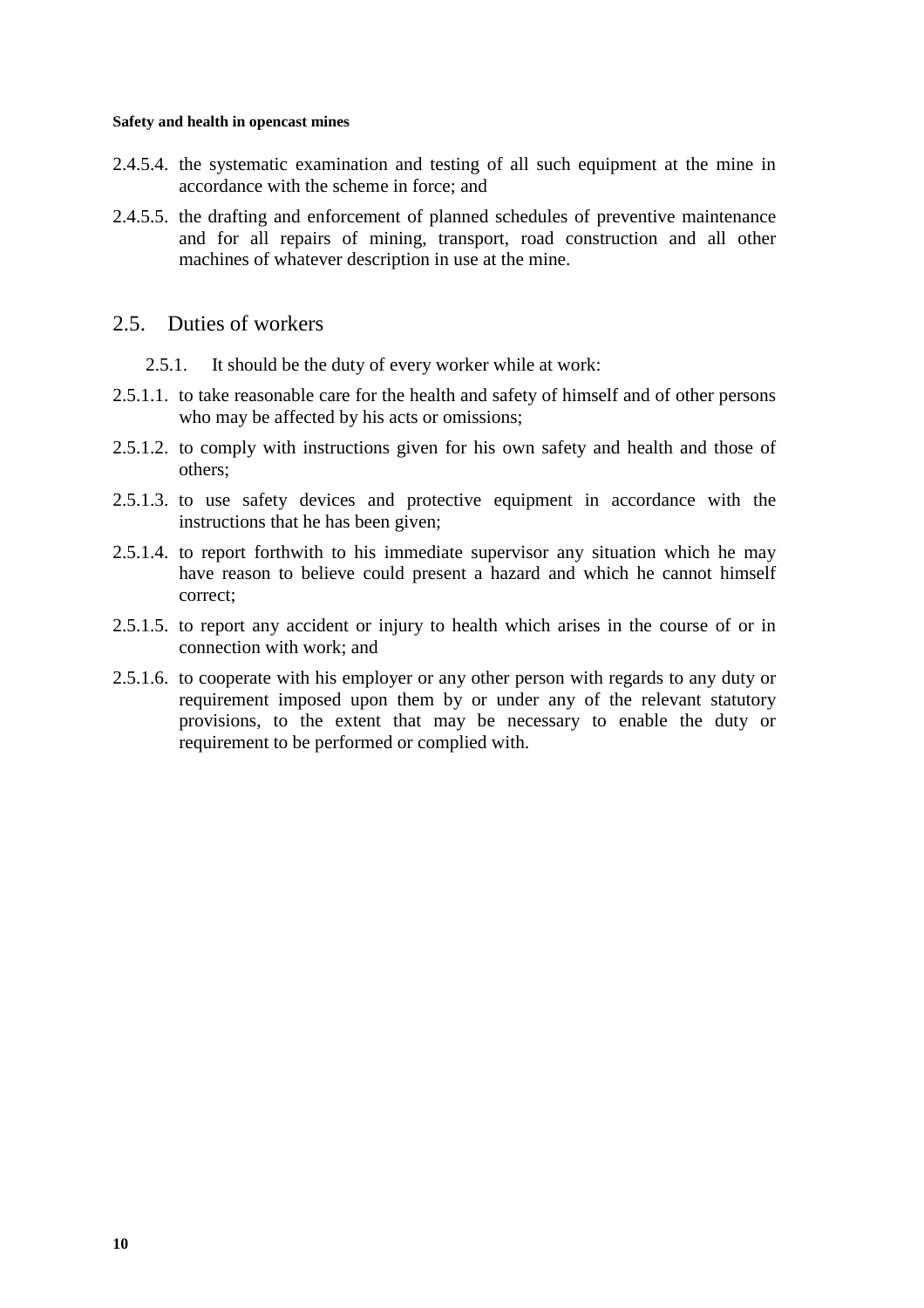## <span id="page-22-0"></span>**3. Surveyors and plans**

#### 3.1. Appointment of duly qualified surveyor

3.1.1. No opencast mine should be worked unless there is a competent person to act as the surveyor for the mine appointed by the mine operator. The mine operator should notify his appointment to the competent authority.

#### 3.2. Duties of mine surveyor

3.2.1. It should be the duty of the surveyor of the mine:

- 3.2.1.1. to prepare all plans, drawings and sections of the mine which are required by national laws or regulations, or to supervise their preparation;
- 3.2.1.2. to establish the accuracy of any plans, drawings or sections which have not been prepared by him; and
- 3.2.1.3. to ensure that all working papers, calculations or other notes which were necessarily used in the preparation of any plans, drawings and sections are signed, dated, properly filed and preserved.

#### 3.3. Plans: General

3.3.1. Every mine should keep accurate plans showing particulars of all the workings, together with such other information as may be specified by national laws or regulations.

3.3.2. All mine plans should be brought up to date as specified in national laws or regulations.

3.3.3. At every mine there should be posted in a prominent position, where it can be clearly seen by the workers, the details of an emergency preparedness plan for the mine showing such things as the position of all telephones and other communication equipment, first-aid stations, fire-fighting and rescue devices.

3.3.4. Every mine should keep a geological map of the district in which the mine is situated, and this map should contain such information as is prescribed by national laws or regulations.

3.3.5. Every mine should keep a development plan which shows proposed workings for a period which may be specified in national laws or regulations.

3.3.6. All mine plans should take into account the protection of the environment and the safety of the workers.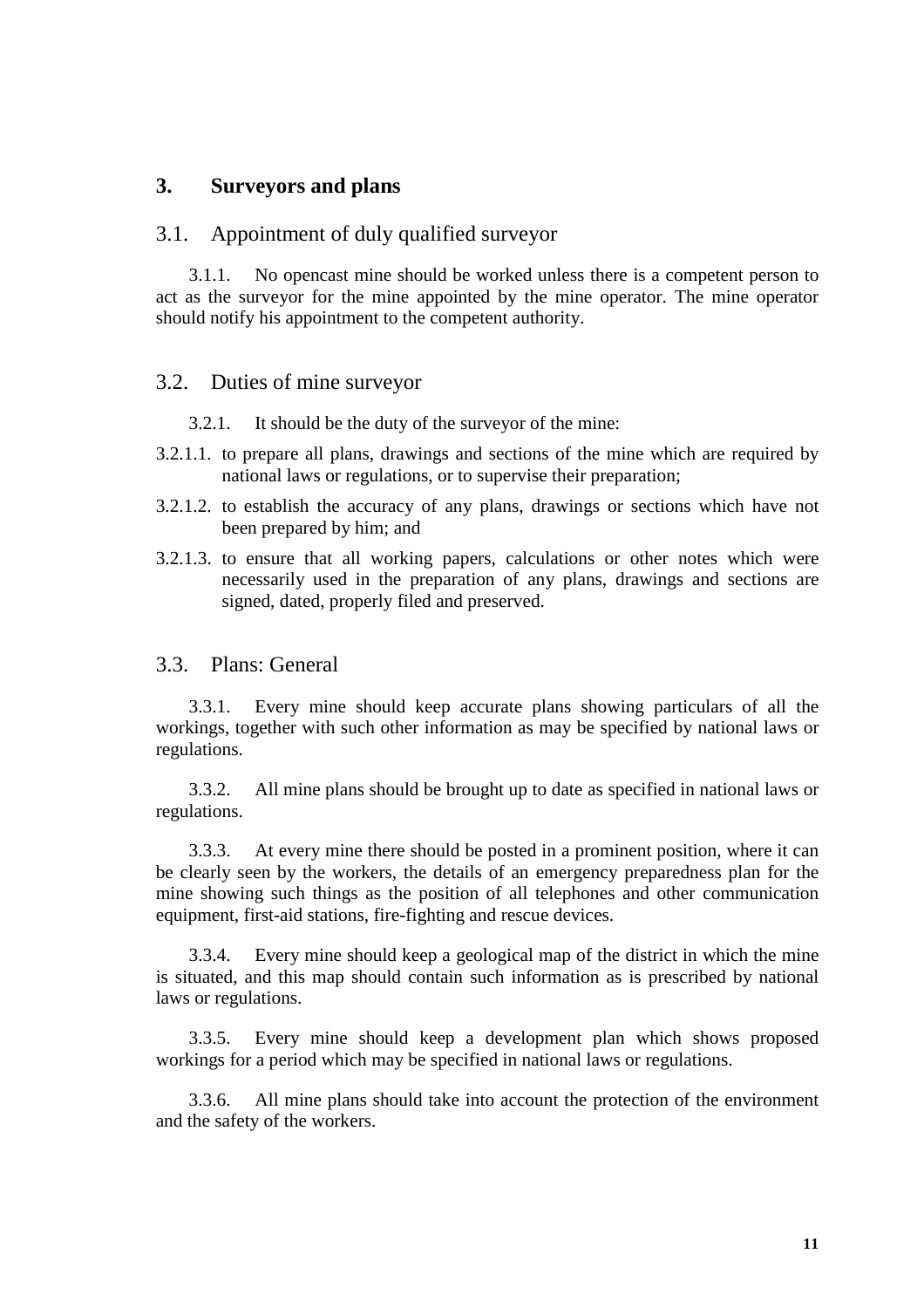## <span id="page-23-0"></span>3.4. Faulty plans

3.4.1. If mine plans are found to be inaccurate or deficient, the competent authority should be empowered to have the mine surveyed and new plans prepared at the expense of the mine operator.

## 3.5. Abandonment plans

3.5.1. No mine or part of a mine should be abandoned until the mine plans have been brought up to date.

3.5.2. Abandonment plans should contain all the information specified in national laws or regulations together with any other information not so specified which may affect the safety of the surrounding area; such plans should be endorsed with a certificate from the surveyor attesting to their accuracy and any limitations thereon.

3.5.3. Abandonment plans should be submitted to the competent authority, which should store them in a specified place and should keep a proper register of all the plans so stored; they should be made available to all persons having a proper interest in them.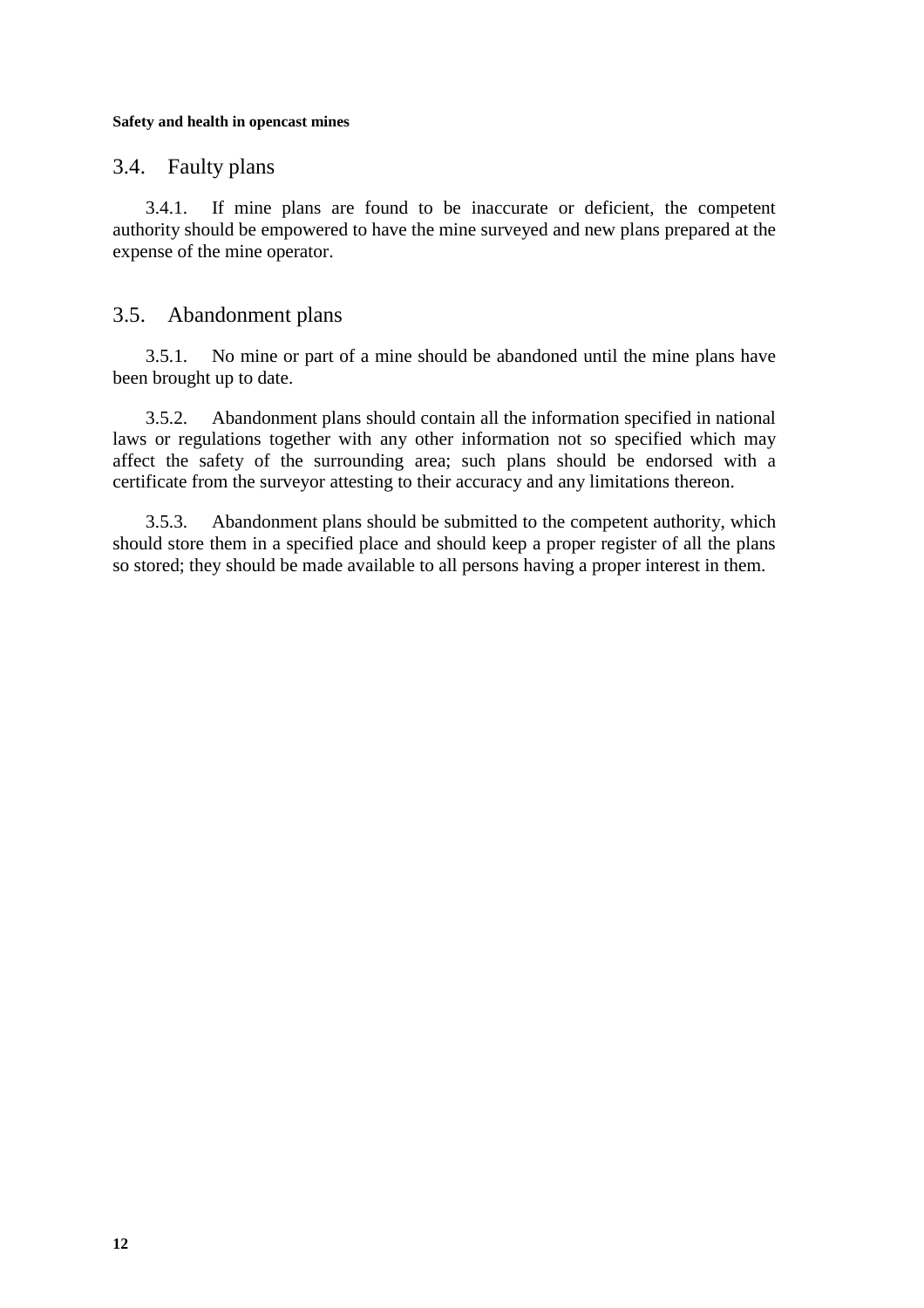## <span id="page-24-0"></span>**4. Registration and record-keeping**

## 4.1. Commencement and cessation of mining operations

4.1.1. The mine operator of any mine should be responsible for registering the mine with the competent authority.

4.1.2. The mine operator of any mine should notify and file plans and details of the mining scheme and the equipment with the competent authority before

- the commencement of any mining operation;
- the reopening of an abandoned or closed mine; and
- the proposed closure of a mine, indicating whether the closure is temporary or permanent.

4.1.3. Where a change occurs in the ownership or the name of a mine, the operator should, within a period which should be specified in national laws or regulations, notify the competent authority of the change.

## 4.2. Posting of notices

4.2.1. The manager should ensure that all notices that are required to be posted are exhibited in a prominent position and renewed as necessary to preserve their legibility.

4.2.2. The mine operator should provide, at or near the mine, suitable covered accommodation where there shall be kept legible copies of:

4.2.2.1. the national laws and regulations relevant to the mine;

4.2.2.2. all rules or procedures such as those relating to excavation, transport and shotfiring for regulating the conduct of such operations; and

4.2.2.3. all notices served by an inspector.

4.2.3. All the documentation thus provided shall be replaced if it becomes illegible, defaced or destroyed.

4.2.4. There should be kept posted at a mine a notice specifying:

4.2.4.1. the name of the mine, the name and address of the owner and of the manager;

- 4.2.4.2. the name and address of the inspectors of the mine; and
- 4.2.4.3. the location of the accommodation provided for copies of national laws and regulations and relevant documentation.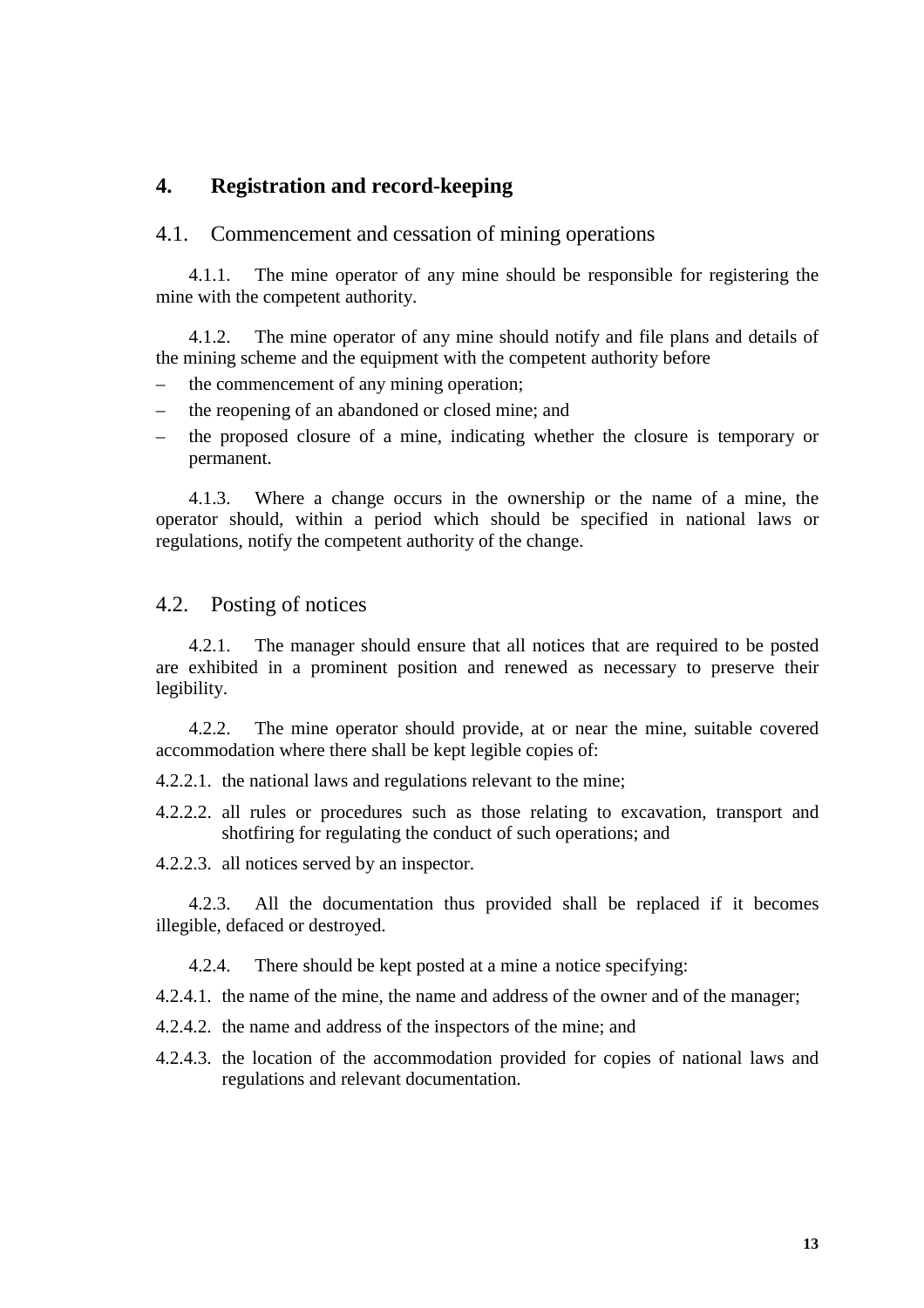## <span id="page-25-0"></span>4.3. Records and returns

4.3.1. All records, reports, plans or other documents required by national laws or regulations on matters of safety and health should be kept at the office of the mine and available for inspection by the competent authority and the workers' representatives unless the competent authority directs that these be kept at another specific place.

4.3.2. The mine operator should send to the competent authority such returns and statistics as may be required relating to the safety and health matters at the mine. These should be made available to the workers' representatives.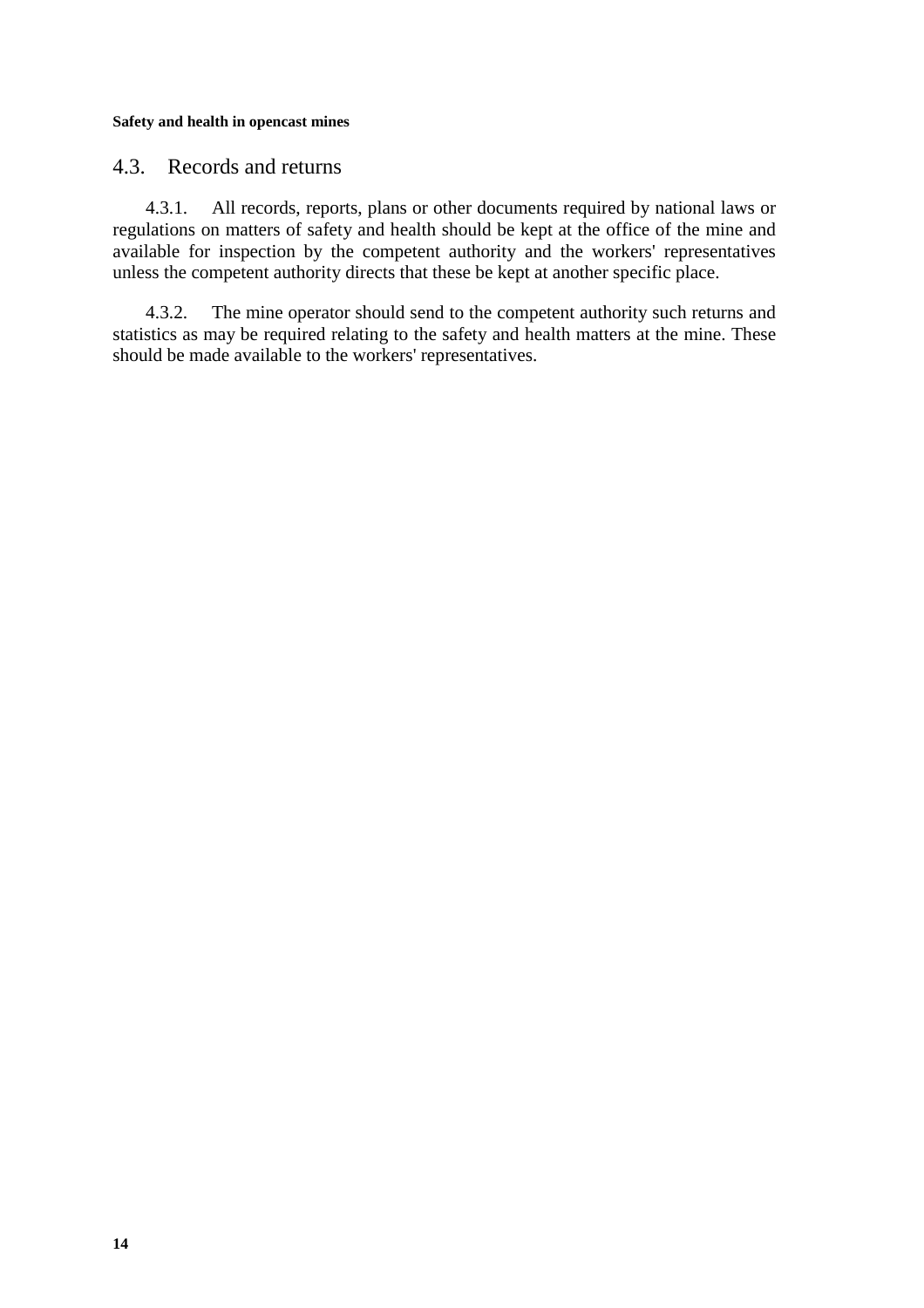## <span id="page-26-0"></span>**5. Training**

5.1. The mine operator should ensure that no persons are employed in work of any description at an opencast mine unless those persons have received the necessary instruction and training so as to be able to do the work competently and safely. This duty applies to all grades and classes of workers.

5.2. Individual records of all such training, and where necessary retraining, should be maintained at the mine.

5.3. National laws or regulations should specify the broad principles of the type of training or retraining required for all the various categories of employment in the different types of opencast mines.

5.4. A training supervisor should be appointed by the manager to supervise all training activities, to maintain records of trainees and to report on training matters as required.

5.5. Where the resources of an opencast mine are insufficient to fulfil the requirements of this section, the competent authority should arrange for two or more opencast mines to hold a combined safety training scheme, or make such other arrangements as are practicable in the interests of accident prevention.

5.6. Copies of the relevant safety regulations and procedures should be given to each employee upon the commencement of and upon any change of employment.

5.7. All trainees should undergo specific training in the rules and procedures, and should not be assigned to work duties until they have assimilated thoroughly all such safe work practices.

5.8. Training programmes should be developed on a tripartite basis, including consultation with government, management and labour, on an industry-wide basis as well as at the workplace level.

5.9. Workers' representatives, members of workers' safety and health committees or joint safety and health committees, or other workers' representatives, should be given reasonable time during paid working hours to undertake appropriate training in occupational safety and health.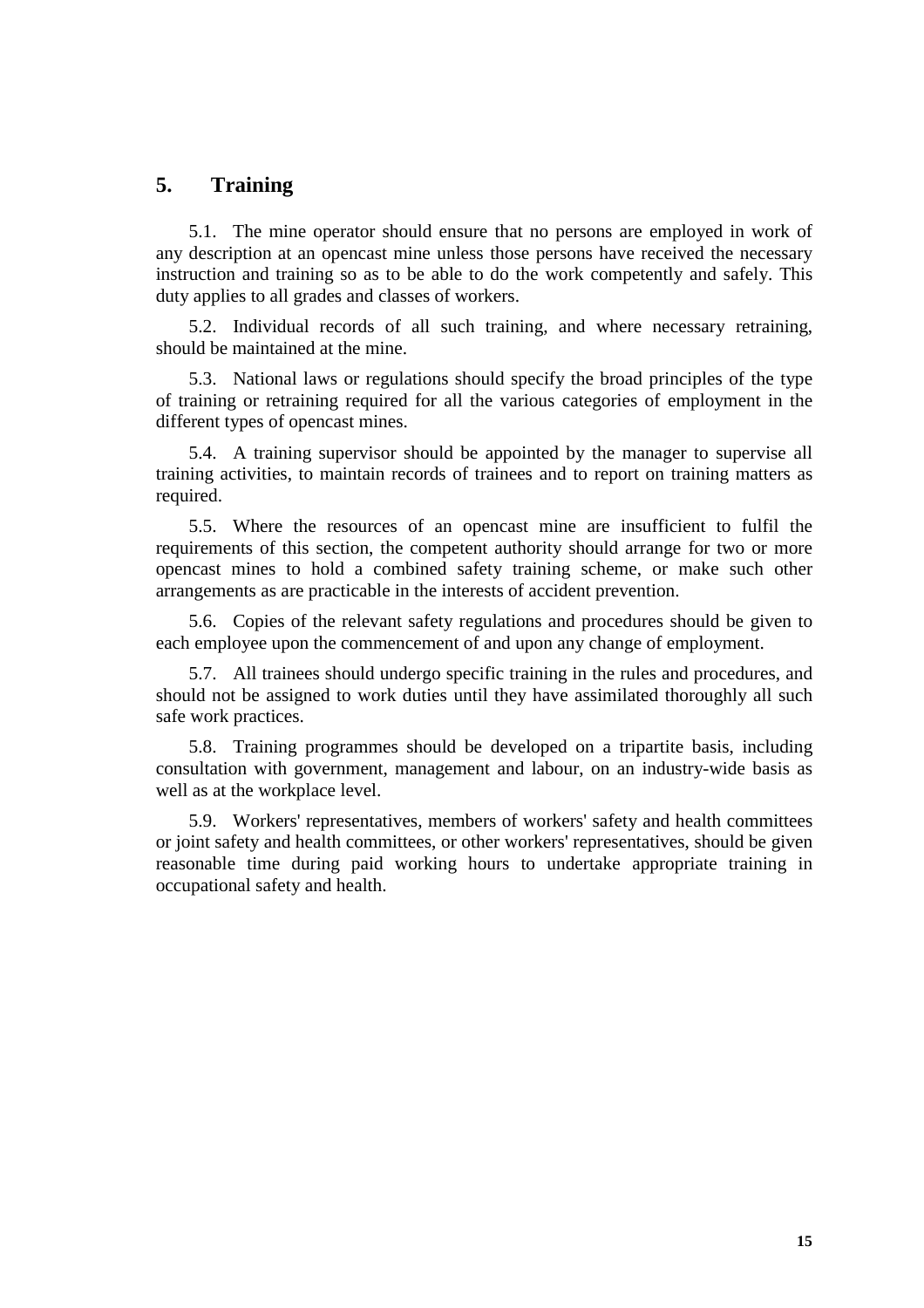## <span id="page-27-0"></span>**6. Design and methods**

#### 6.1. Design requirements

6.1.1. Where the depth of an opencast mine excavation is planned to exceed 10 m, the mine operator should, prior to the commencement of excavation, prepare:

- 6.1.1.1. a design report; and
- 6.1.1.2. an operating manual.
	- 6.1.2. The design report should include:
- 6.1.2.1. maps and, where available, recent aerial photographs, showing the location and physical features of the mine area, including local drainage systems;
- 6.1.2.2. drawings showing:
	- 6.1.2.2.1. the contours of the ground before any site preparation;
	- 6.1.2.2.2. structural geology in the region of the mine;
	- 6.1.2.2.3. a plan of the mine illustrating the projected five-year plan;
	- 6.1.2.2.4. typical cross-section through the walls; and
	- 6.1.2.2.5. the location of any diversionary drainage systems;
- 6.1.2.3. the results of any tests, studies and investigations to determine:
	- 6.1.2.3.1. geotechnical properties of the rock and soil in the vicinity of the walls; and
	- 6.1.2.3.2. groundwater conditions in the vicinity of the mine;
- 6.1.2.4. the design, position, nature of construction and stability analysis of any support structures to be incorporated in the walls;
- 6.1.2.5. a stability analysis including an outline of any design assumptions that were made; and
- 6.1.2.6. details of any testing and instrumentation which may be required to monitor wall or strata movement and groundwater conditions in the region of the mine to verify the design assumptions.
	- 6.1.3. The operating manual should include:
- 6.1.3.1. specifications for the configuration of the final mine walls, including toe and crest positions, planned face slopes, average overall wall slopes, bench widths, bench intervals and any berm construction;
- 6.1.3.2. the method and rate of excavation to the final walls;
- 6.1.3.3. details of any blasting procedure to maintain control of the pit wall;
- 6.1.3.4. specifications for drainage and dewatering systems; and
- 6.1.3.5. details including location, method and frequency of reading and of maintenance of any instrumentation required to monitor wall and strata movement or groundwater conditions in the region of the mine.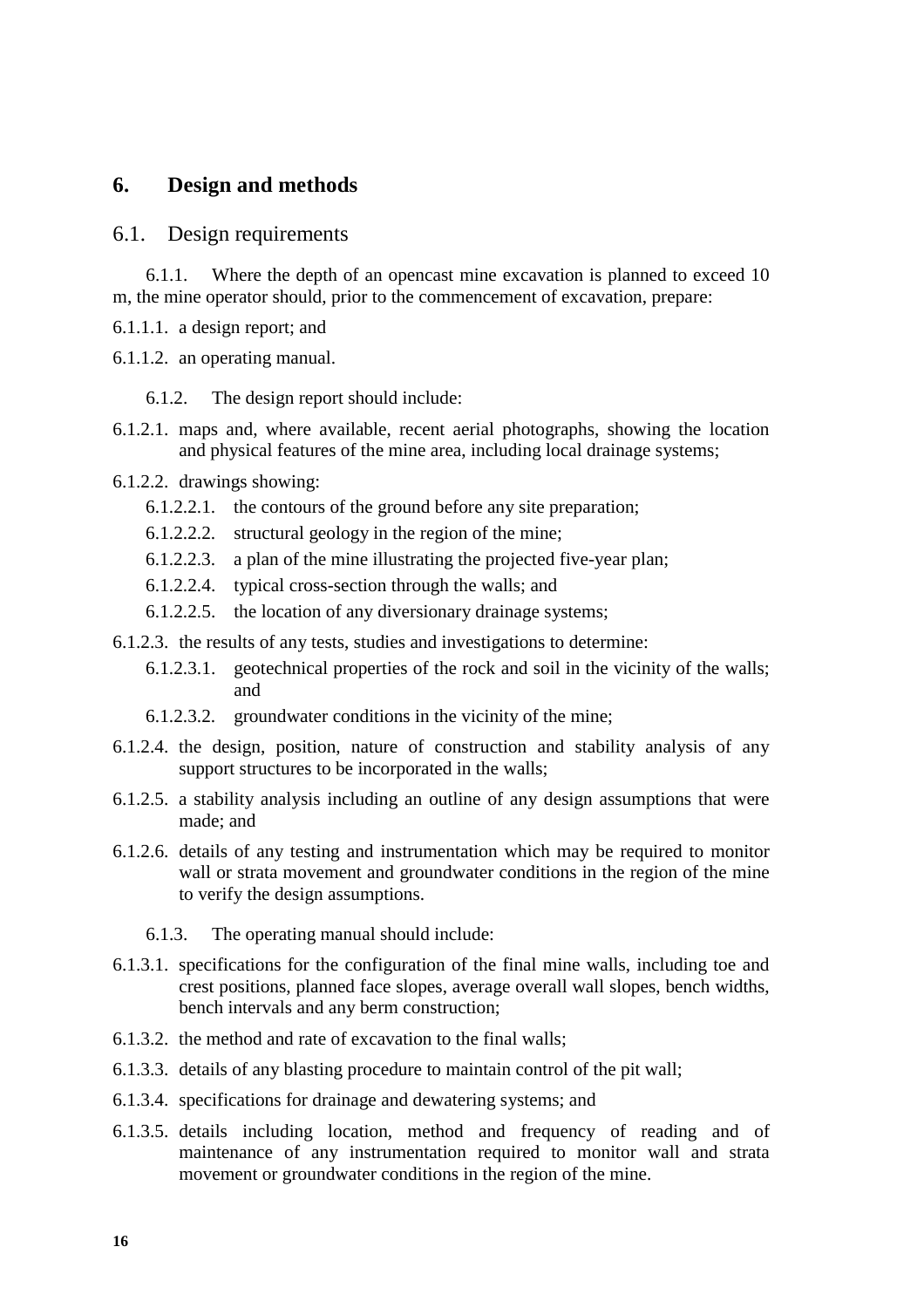<span id="page-28-0"></span>6.1.4. Where an amendment to any design is proposed, the operator should prepare a report showing:

- 6.1.4.1. the extent of the land to be disturbed by any additional excavation;
- 6.1.4.2. the new design height of any wall;
- 6.1.4.3. details of any additional site preparation and excavation, including any blasting procedures that may be required; and
- 6.1.4.4. an analysis of the safety aspects of the intended design to include:
	- 6.1.4.4.1. the results of geotechnical studies, including drill hole logs, tests and groundwater measurements; and
	- 6.1.4.4.2. the results of stability studies to assess any effects of the amendment on the security of the walls.

## 6.2. Stripping of overburden

6.2.1. Vegetation, such as bushes and trees, must be removed from the overburden before stripping reaches the roots. Foundations of buildings should be similarly removed when stripping reaches their level.

6.2.2. When the overburden consists of unconsolidated or blasted material:

- 6.2.2.1. excavation by undercutting should not be used;
- 6.2.2.2. if mechanical equipment is not used, no place should be worked unless the material is at a stable angle; and
- 6.2.2.3. if mechanical equipment is used, no working face should have a vertical height of greater than the maximum height to which the excavation equipment in use can reach.

6.2.3. All rock, stone or other material from the stripping of overburden should be dumped or otherwise disposed of in accordance with the provisions of section 10 of this code.

6.2.4. Where mining is to be carried out in regions of heavy snowfall or heavy rainfall, particularly in areas liable to flash flooding or where monsoon conditions are prevalent, or in active seismic areas where earthquakes and landslides may be expected, or in areas of volcanic activity, special protective procedures should be developed and copies of these procedures sent to the competent authority.

#### 6.3. Mining methods

6.3.1. Mining methods should be used that will maintain wall, bank and slope stability in places where persons work or travel in performing their assigned tasks. When benching is necessary, the width and height should be based on the type of equipment used for cleaning of benches or for scaling of walls, banks and slopes, and the safety of any persons or vehicles working or travelling thereon.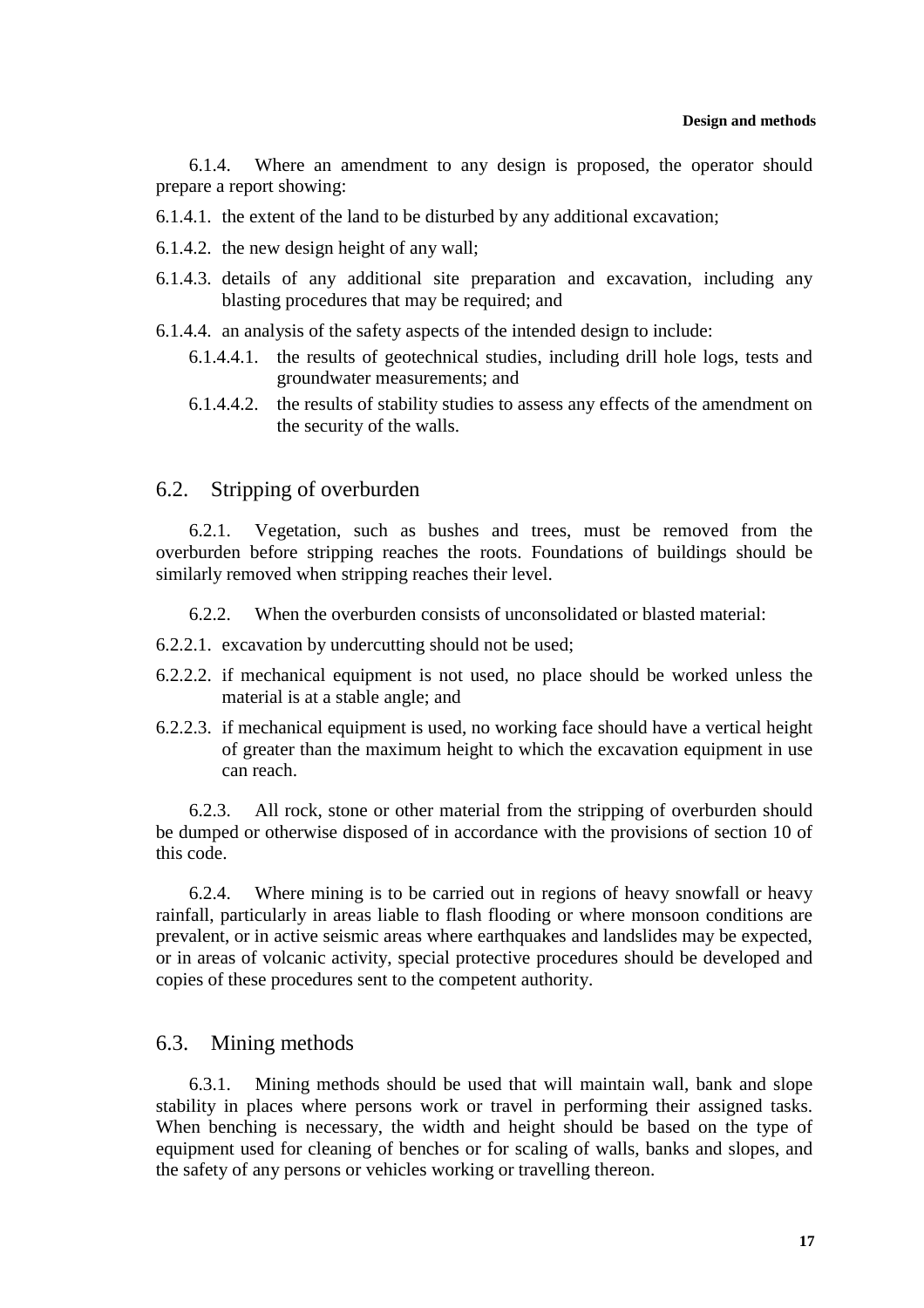6.3.2.1. Ground conditions that create a hazard to persons should be taken down or supported before other work or travel is permitted in the affected area.

6.3.2.2. Until corrective work is completed, the area should be posted with a warning against entry, and, when left unattended, a barrier should be installed to impede unauthorised entry.

6.3.2.3. Trimming, scaling and support should be carried out from a safe location.

6.3.3.1. The vertical height of a bench face being worked manually should not exceed 8 m, and where it is being loaded mechanically it should not exceed 20 m, unless – after inspection – the competent authority has given permission in writing for these figures to be exceeded.

6.3.3.2. This provision should not prevent a mine from being worked with two or more benches having a face height not exceeding 8 m and 20 m correspondingly.

6.3.4.1. Persons should not be permitted to work or travel between machinery or equipment and the high wall or bank where the machinery or equipment may hinder escape from falls or slides from the high wall or bank.

6.3.4.2. No person should be deployed in the determined hazard zone of mechanical equipment unless that equipment is effectively immobilised.

6.3.5.1. In cases where an opencast mine is being worked in the vicinity of any underground workings, no face of the opencast mine should be advanced over the underground workings if danger could be occasioned to persons in the underground workings or in the opencast mine unless the competent authority has been informed beforehand and approval has been obtained for the method of working to be implemented.

6.3.5.2. Blasting should not be performed in underground workings that lie within 30 m vertically below the bottom or 60 m horizontally from the wall of any opencast mine in which work is being carried out, unless consultation has taken place between the managements of both enterprises to devise and implement suitable precautionary measures to ensure safe working.

6.3.6. No person should work or climb on top of any surge stockpile in active use to which broken rock is fed from above and from which the rock is withdrawn unless all the following provisions are complied with:

6.3.6.1. he has been authorised to do so by the manager or his representative;

6.3.6.2. the feed to and from the stockpile has been stopped and locked out;

6.3.6.3. it has been established that the chute below is not in the discharging position;

- 6.3.6.4. he is wearing a safety belt attached to a rope of correct length, securely fixed to an anchorage above him; and
- 6.3.6.5. he is assisted by another person stationed at a safe vantage point above him.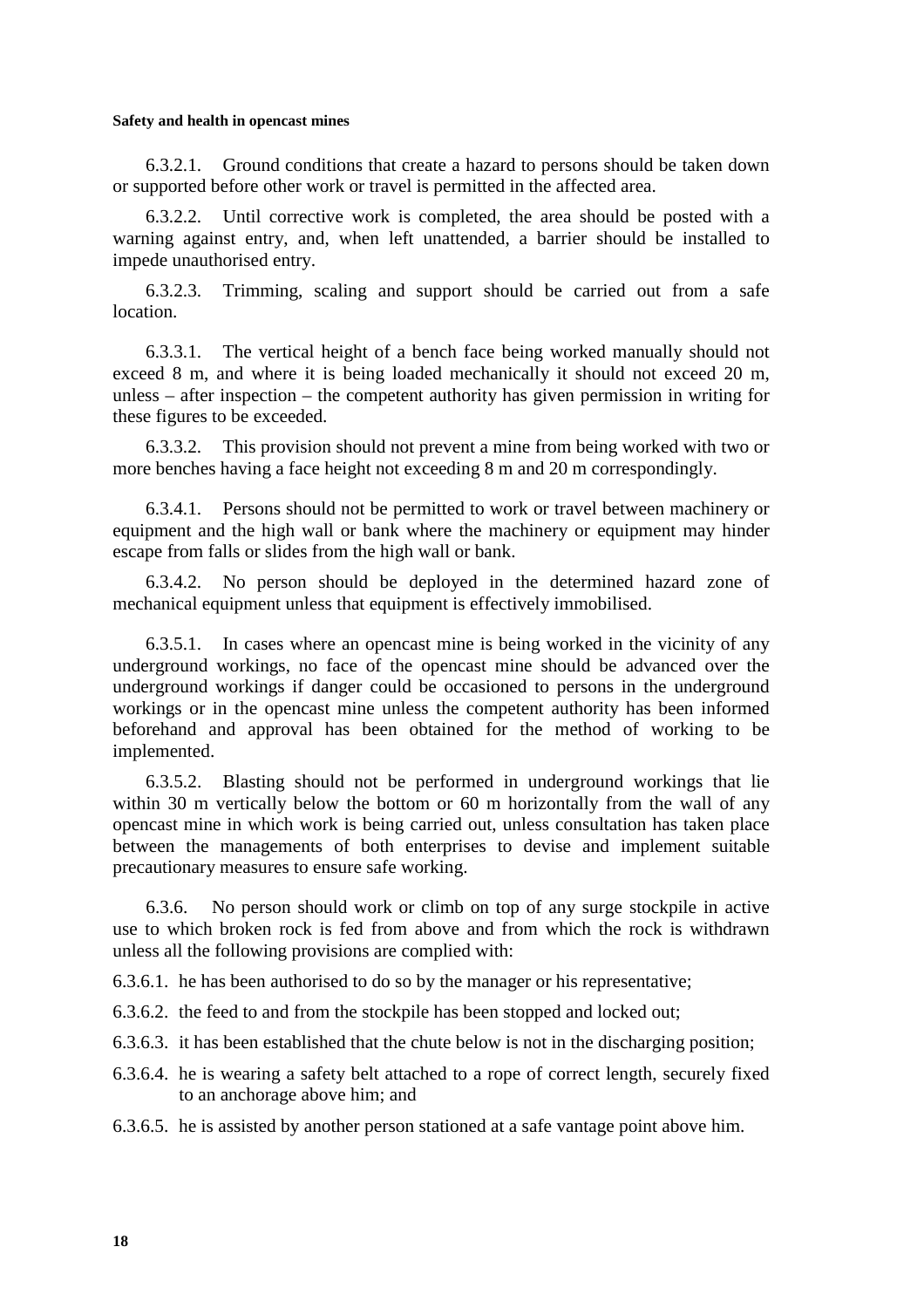6.3.7. A tunnel under a surge stockpile of broken rock or other unconsolidated material should have two entrances, except where there is only one feed chute from the stockpile and that is located at the end of the tunnel.

6.3.8. No person should be permitted to work on a face, wall or other location in an opencast mine from which a dangerous fall could occur unless he is:

6.3.8.1. wearing a safety belt of correct length, securely fixed to an anchorage above him; and

6.3.8.2. he is assisted by a competent person.

6.3.9.1. At mines where the vertical height of the face exceeds 3 m and where explosives are used, bench drilling should be carried out from the top of the bench.

6.3.9.2. This provision should not prevent the drilling and firing of toe or other holes authorised by the manager, but a combination of top-drilled and toe-drilled holes should be avoided, particularly if intended for sequential firing.

6.3.9.3. A working face should not be drilled or otherwise worked in a manner which will create an overhang of the face, and where unconsolidated rock is being mined, the face and sides should be rammed to prevent collapse.

6.3.9.4. A face should not be undercut by the excavation of a slot at the toe of the face; this provision should not, however, prevent a tunnel or adit being driven into the face for drainage purposes.

6.3.10. At a mine where rock is being sluiced or mined by jets of water or other liquid, no person should be permitted to approach the top of the mine face to within a distance equal to twice the height of the face. When working of the jets is suspended, no person may enter the zone earlier excluded unless that zone has been examined and declared to be safe by a competent person. Before the resumption of jet operation all persons must again be withdrawn from that zone.

6.3.11. The maximum height of a sand<sup>1</sup> working face should not exceed the vertical reach of the excavating equipment working at the face.

6.3.12.1. In cases where the projected total depth of any sand<sup>1</sup> pit excavation will exceed the vertical reach of the excavating equipment to be used, the pit should be worked by a series of benches.

6.3.12.2. Each bench should have separate loading arrangements and should be of sufficient length and breadth to provide safe working conditions.

6.3.13. Sand<sup>1</sup> pit faces should be worked over as large a width as is practicable, and at any cessation of operations for a period of time exceeding that of one shift, all pit faces should be sloped to prevent any further slump of sand.<sup>1</sup>

6.3.14. For the purpose of the present paragraph, the walls of a sand pit should be considered to be working faces.

 <sup>1</sup>  $<sup>1</sup>$  For the purposes of this section, sand includes all unconsolidated materials or deposits.</sup>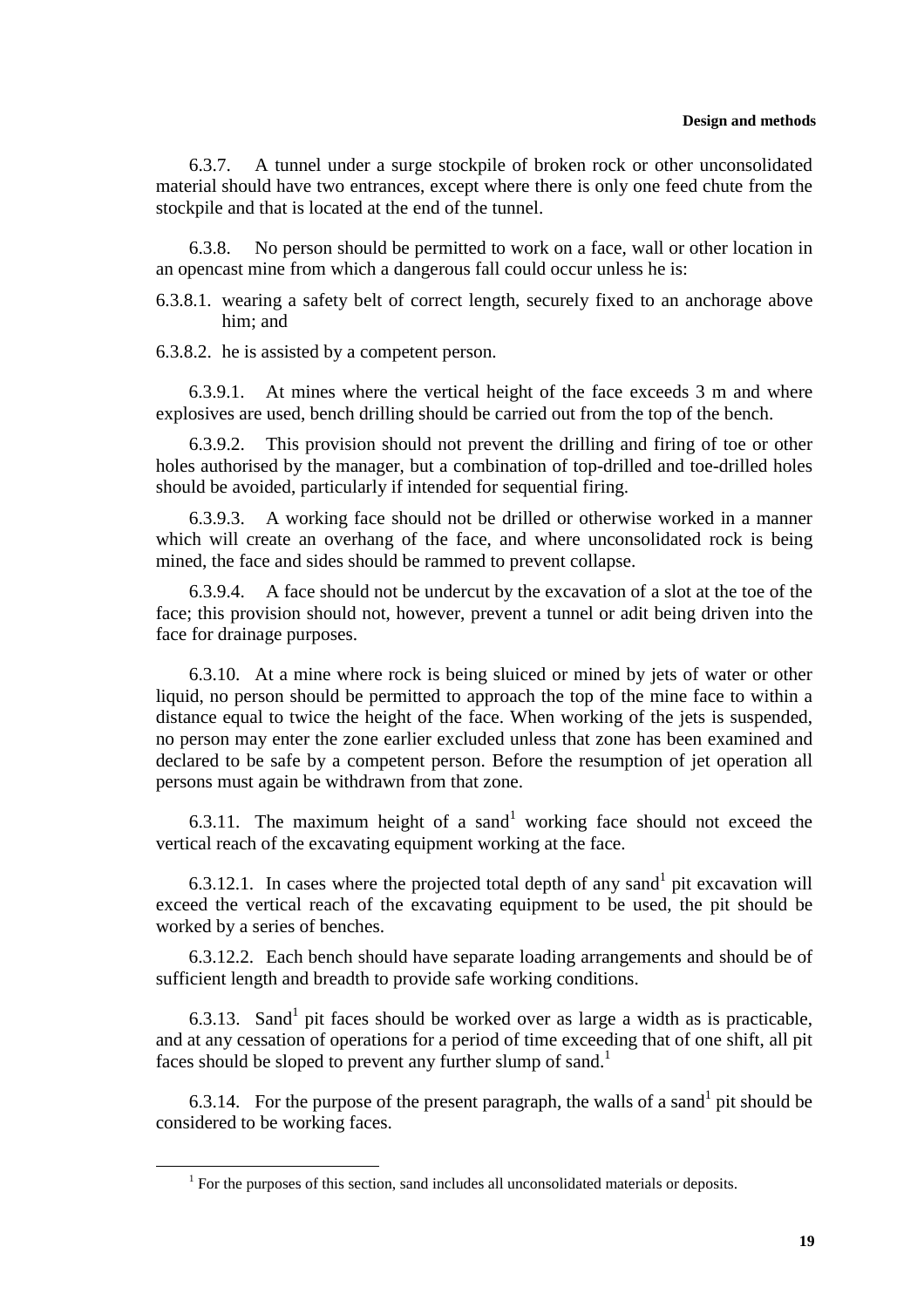<span id="page-31-0"></span>6.3.15. Where manual workers are engaged on or ahead of overburden, stripping or mineral-winning phases, then there should either be a team of two workers or more working together, or any solitary worker should be kept under constant observation at all times.

## 6.4. General precautions for frozen soil and permafrost

6.4.1. Where steam-thawing operations are practised, all steam pipelines should be heat insulated.

6.4.2. Where steam lances are used for permafrost thawing, the steam hose should be firmly attached at both ends and equipped with safety chains, i.e. at the steam pipeline and at the lance point. Hoses should be regularly examined for defects and maintained in good condition.

6.4.3. Steam thawing should not be permitted under aerial power lines.

6.4.4. No person should be permitted to approach steam or hot water points located under the soil unless these are covered by gangways.

6.4.5. A steam pipeline network should be provided with pressure gauges installed at the exit of the main steam pipeline and at the end of the header into the section under treatment.

6.4.6. The main steam supply should be disconnected before proceedings to rearrange any of the distribution pipes, to tighten flange connections, to mount or dismount valves and plugs, or to connect and disconnect hoses.

6.4.7. Sink holes and fall-through funnels formed around thawing points should be fenced or closed off.

6.4.8. Electric thawing of frozen soils should only be carried out in accordance with a scheme – approved by the competent authority – which is designed to ensure that the work may be performed safely.

6.5. Design and safety requirements for ground and surface water control

6.5.1. Prior to the commencement of excavation, the operator or manager of an opencast mine should take steps to ensure that a thorough hydrological and hydrogeological assessment is made of the surface and subsurface conditions of the area to be mined.

6.5.2.1. When mining in water-bearing strata or near rivers, lakes and seas and potentially flooded underground or surface mining, provision should be made for safety pillars to be left to prevent any breakthrough. It should be the responsibility of the mine operator or manager to ensure that no mining takes place within the boundaries of such pillars.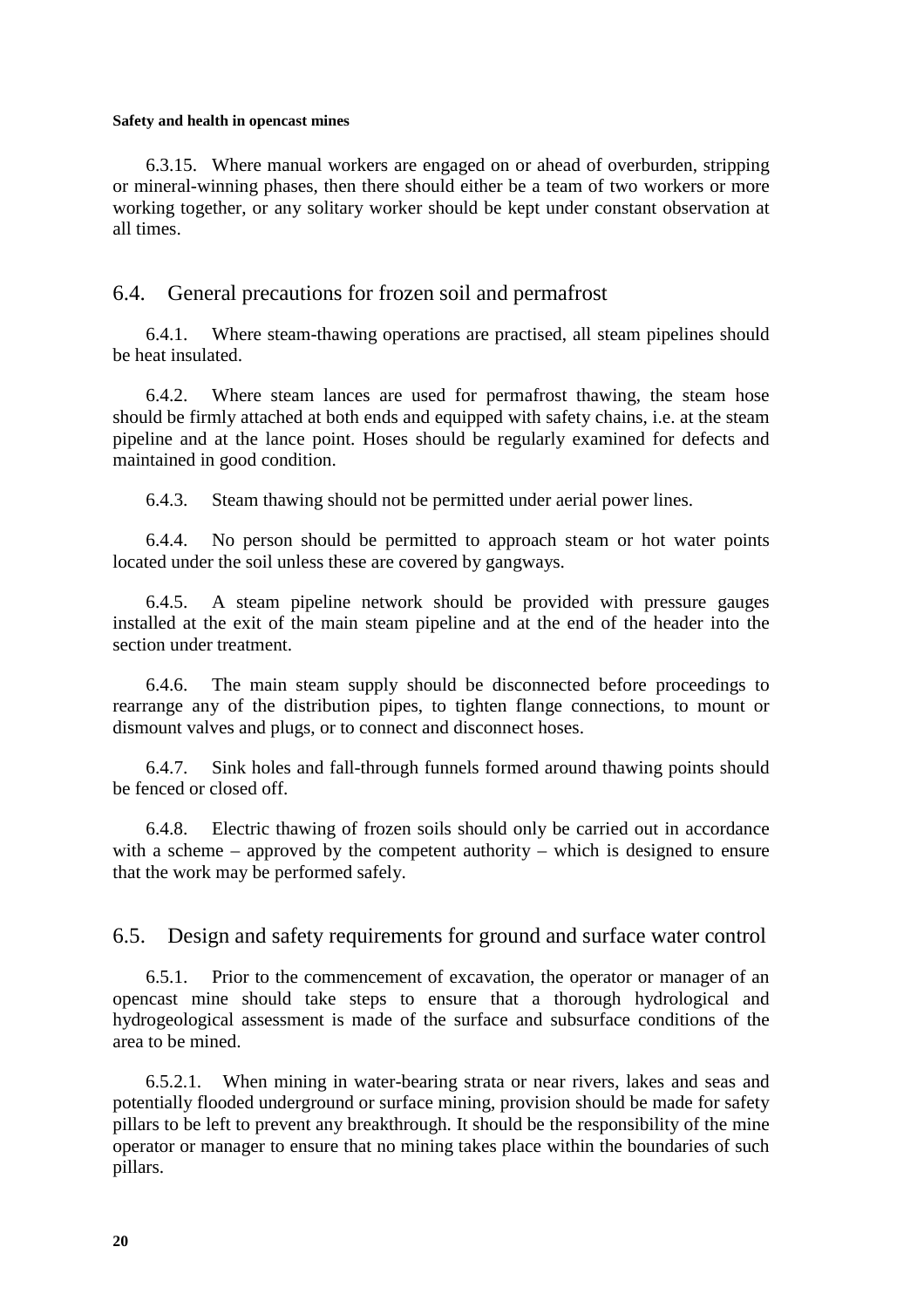6.5.2.2. The mine operator shall ensure that where mining is carried out in areas liable to flood from any source or because of any circumstance, special protective schemes are designed and implemented.

6.5.3. In cases where a lowered water table is maintained with the aid of drainage shafts, the following safety measures should be ensured:

- 6.5.3.1. the installed pump capacity should be such that the maximum daily inflow can be lifted in not more than 20 hours;
- 6.5.3.2. stand-by pumps should be installed with a capacity of not less that 25 per cent of the total installed capacity;
- 6.5.3.3. the electrical feed to the pumps should be duplicated, each feeder capable of carrying the maximum load of the installation;
- 6.5.3.4. stand-by pumps should be so equipped as to start automatically in case of failure of a main pump;
- 6.5.3.5. where drainage tunnels are required to be driven in water-bearing strata, pilot holes should be carried to a depth of not less than 5 m; and
- 6.5.3.6. the sump for the main pumping installation should have a capacity equal to not less than four hours of normal water inflow.

6.5.4. Sinkholes and surface subsidence occurring as a result of dewatering should be so enclosed as to prohibit access of unauthorised persons.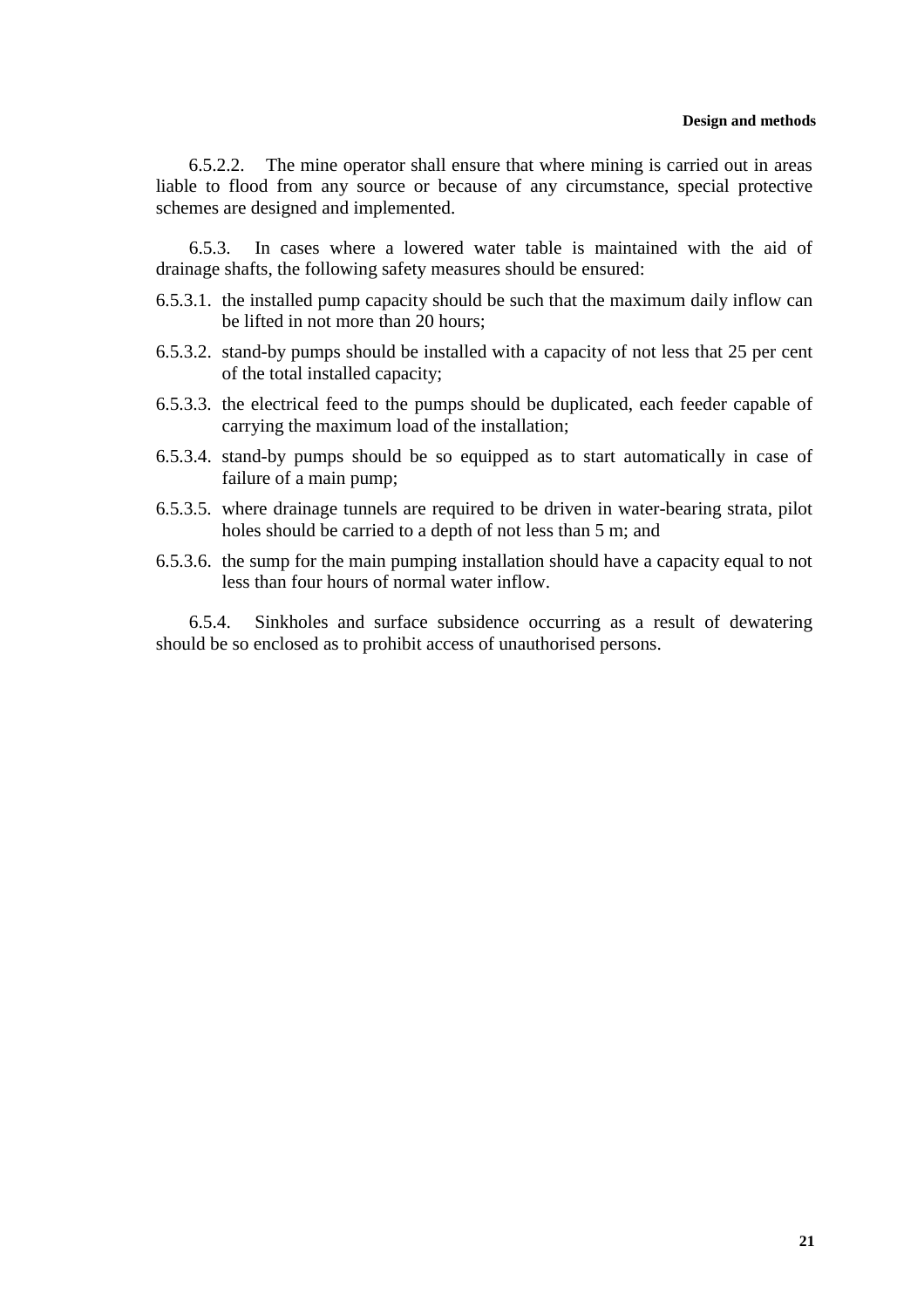## <span id="page-33-0"></span>**7. Machinery and plant**

#### 7.1. General provisions

7.1.1. All machinery and plant of whatever description or purpose used in connection with the working of an opencast mine should be of good design, sound construction, suitable material, adequate strength, free from patent defect, fitted with appropriate protective safety devices and maintained in safe condition.

7.1.2. Small mines (as defined by national laws or regulations) which do not, as individual mines, have sufficient resources to fulfil the requirements of this section of the code should pool their resources or make such other arrangements as to comply properly with the relevant requirements.

#### 7.2. Mechanical apparatus

7.2.1.1. It should be the duty of the manager of an opencast mine to ensure that the duly competent person he is required to appoint to be in charge of the plant prepares and implements a scheme with respect to all the machinery at the mine of whatever description or purpose.

7.2.1.2. This scheme should cover:

- 7.2.1.2.1. the examination and testing of all machinery before it is used after installation, reinstallation or repair;
- 7.2.1.2.2. the systematic examination and testing of all machinery at the mine to ensure proper maintenance thereof,
- 7.2.1.2.3. the intervals, which may differ for different mechanical apparatus used and for parts of apparatus, within which all machinery must be examined and tested;
- 7.2.1.2.4. the nature of the examination and testing to be carried out;
- 7.2.1.2.5. the manner in which the results of every examination and test made pursuant to the scheme are to be recorded; and
- 7.2.1.2.6. the records of every examination or test should be kept for a period specified by national laws and regulations.

7.2.1.3. A copy of the scheme should be kept at the office of the mine, and the competent authority should request amendment where it appears necessary to secure the proper maintenance of machinery and the safety of persons working thereon.

7.2.2. No one, except a competent person or persons acting under his close personal supervision, should undertake any work on machinery and plant where technical knowledge or experience is required.

7.2.3. A sufficient number of qualified persons for the proper performance of the duties required by this section of the code should be appointed by the manager.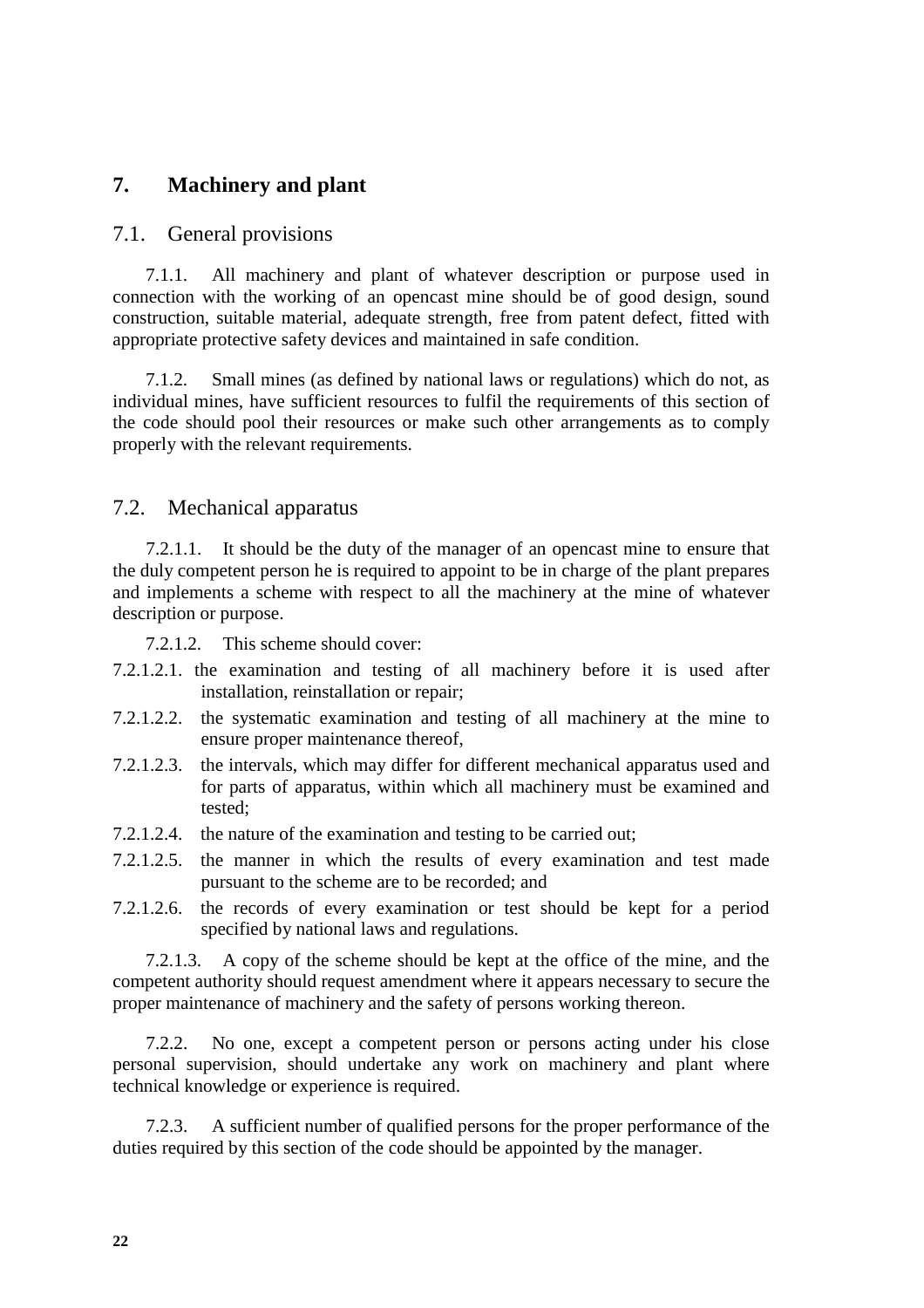#### <span id="page-34-0"></span>7.3. Protective safety devices

7.3.1. All flywheels, gears, belts and other moving parts of machinery and plant at an opencast mine which are liable to cause injury should be kept securely guarded or fenced. Additional protective safety devices should be fitted as appropriate.

7.3.2. If persons passing or working adjacent to machines or operating machines at points distant from the driving engine or motor can be endangered thereby, effective means should be installed to enable such persons to stop the engine or motor and to ensure that it is not accidentally or inadvertently restarted.

7.3.3. It should be the duty of supervisory officials and other authorised persons to keep all protective safety devices properly maintained, in good condition and correctly fitted.

7.3.4. Specific arrangements should be made to enable the requisite lubrication of equipment that requires to be guarded from a safe position outside the protective guards.

#### 7.4. Boiler and steam plant

7.4.1. Every boiler installed at an opencast mine, whether separate or part of a range, should be provided with:

- 7.4.1.1. one or more suitable safety valves, the setting of which should not be altered by any person except with the authority of the competent person;
- 7.4.1.2. a suitable steam gauge and a suitable water gauge to show respectively the pressure and the height of the water in that boiler; and
- 7.4.1.3. an effective guard or other protection for the gauges provided on each boiler.

7.4.2. The maximum pressure at which steam should be generated and the blowoff pressure should both be marked on each steam gauge, and each boiler attendant should be made familiar with this arrangement.

7.4.3. The cleaning and maintenance of every steam boiler should be specified in the maintenance scheme prepared by the competent person.

#### 7.5. Compressed-air equipment

7.5.1. An air compressor used at an opencast mine should be so designed, constructed, operated and maintained that:

7.5.1.1. air entering the compressor is as dry, clean and cool as is practicable;

7.5.1.2. the maximum temperature of the air in the compressor is at least 30° C below the flash-point of the compressor lubricating oil; and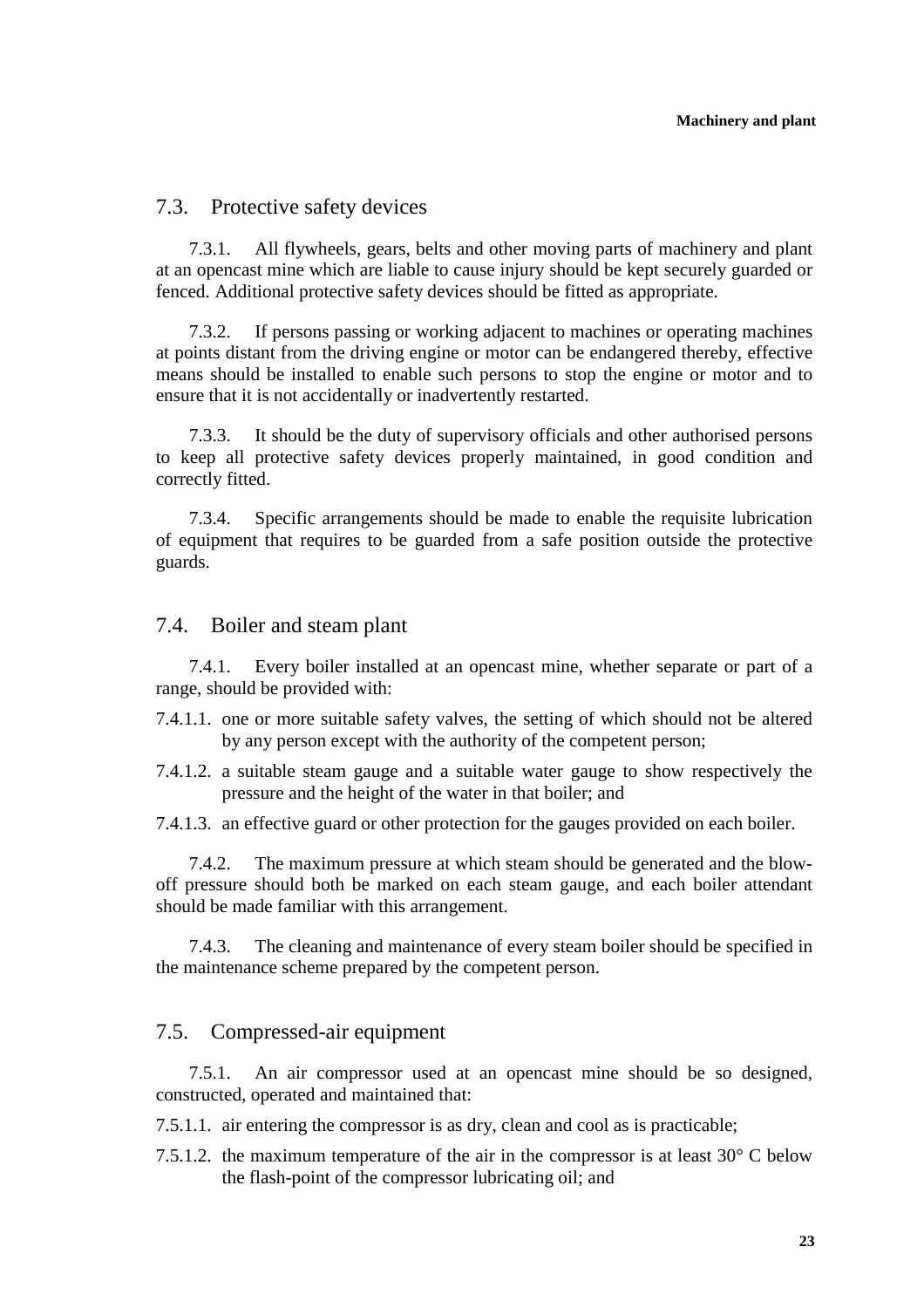<span id="page-35-0"></span>7.5.1.3. the compressor is stopped either automatically or by the engineman when the air temperature is too high or there is any interruption in the flow of fluid used in the compressor cooling system.

7.5.2. The maintenance scheme should cover all aspects of compressed-air equipment.

7.5.3.1. Air-receiver tanks should be equipped with one or more automatic pressure-relief valves. The total relieving capacity of the relief valves should prevent pressure from exceeding the maximum allowable working pressure by not more than 10 percent.

7.5.3.2. Air-receiver tanks should also be equipped with pressure gauges which accurately measure the pressure within the air-receiver tanks.

7.5.4. Except where automatic shut-off valves are installed, safety chains or other suitable locking devices should be used at connections to machines of highpressure hose lines of 19 mm inside diameter or larger, and between high-pressure hose lines of 19 mm inside diameter or larger, where a connection failure would create a hazard.

7.5.5. At no time should compressed air be directed towards a person. When compressed air is in use, all necessary precautions should be taken to protect persons from injury.

7.6. Standards for boilers and pressure vessels

7.6.1. The competent authority should prescribe standards or recognised boiler and pressure vessel codes, to which all such items installed at an opencast mine should conform.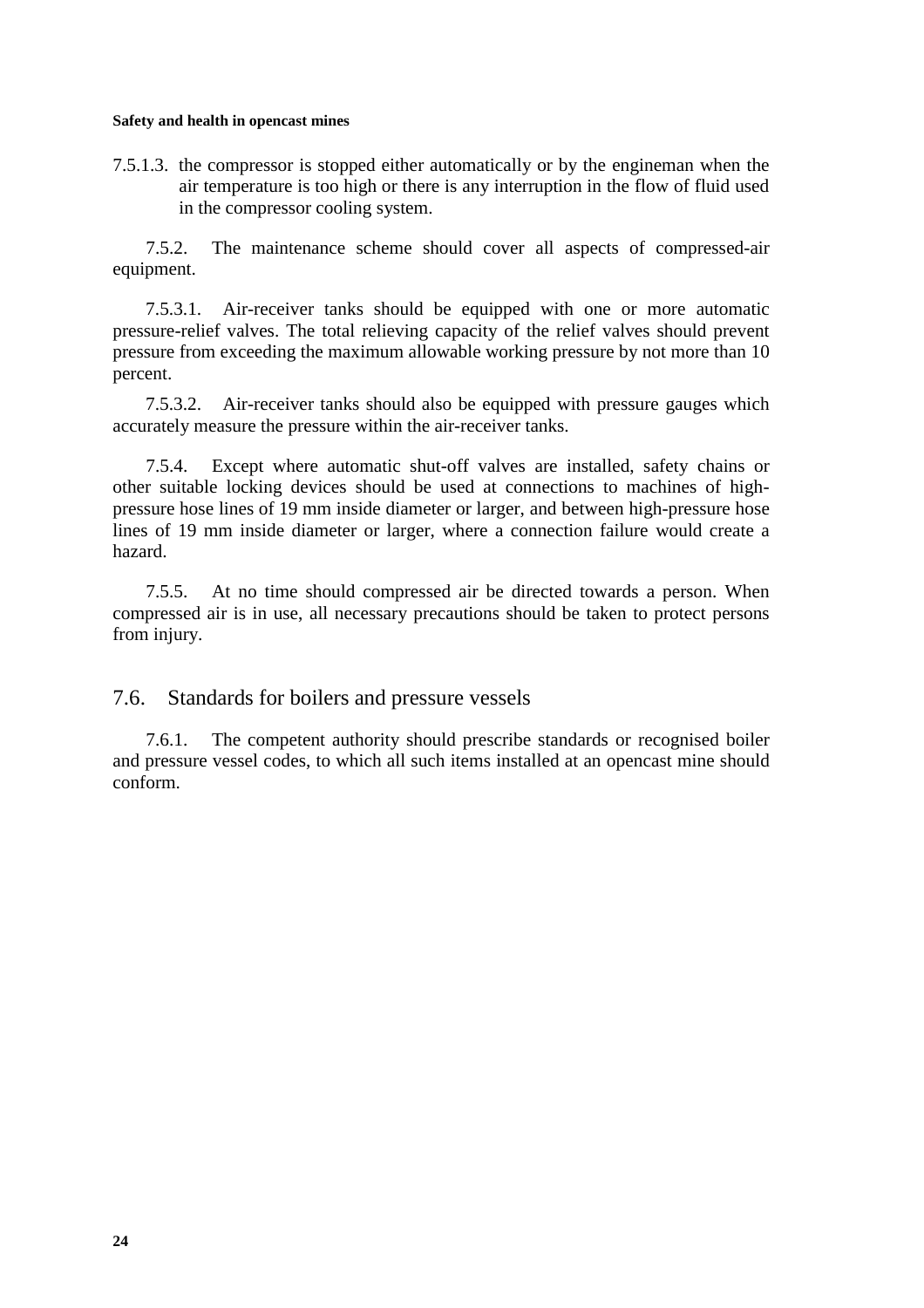# **8. Electrical apparatus**

# 8.1. General provisions

8.1.1. Electrical apparatus should be installed in any opencast mine or part thereof only in so far as is allowed under national law or the regulations in force at the time and under the conditions laid down therein.

8.1.2. Small mines which do not, as individual mines, have sufficient resources to fulfil the requirements of this section should pool their resources with other mines, or make such other appropriate arrangements as to enable them to comply with the relevant requirements.

8.1.3. Any opencast mine using electricity should appoint at least one competent electrician.

8.1.4.1. It should be the duty of the manager of an opencast mine to ensure that the competent person he is required to appoint prepares and implements a maintenance scheme with respect to all the electrical apparatus at the mine of whatever description or purpose.

8.1.4.2. This scheme should cover:

- 8.1.4.2.1. the examination and testing of all electrical apparatus before they are used after installation, reinstallation or repair;
- 8.1.4.2.2. the systematic examination and testing of all electrical apparatus at the mine to ensure proper maintenance thereof;
- 8.1.4.2.3. the intervals, which may differ for different apparatus and parts of the apparatus, within which all electrical apparatus should be examined and tested;
- 8.1.4.2.4. the nature of the examination and testing to be carried out; and
- 8.1.4.2.5. the manner in which the results of every examination and test made pursuant to the scheme are to be recorded.

8.1.4.3. A copy of the scheme should be kept at the office of the mine, and the competent authority should request amendment where it appears necessary to secure the proper maintenance of the electrical apparatus and the safety of persons working thereon.

8.1.5. No one, except a competent person or persons acting under his close personal supervision, should undertake any electrical work where technical knowledge or experience is required.

8.1.6. All electrical apparatus installed at a mine should be approved and marked according to national laws or regulations.

8.1.7. Notices should be posted at prominent positions around the mine: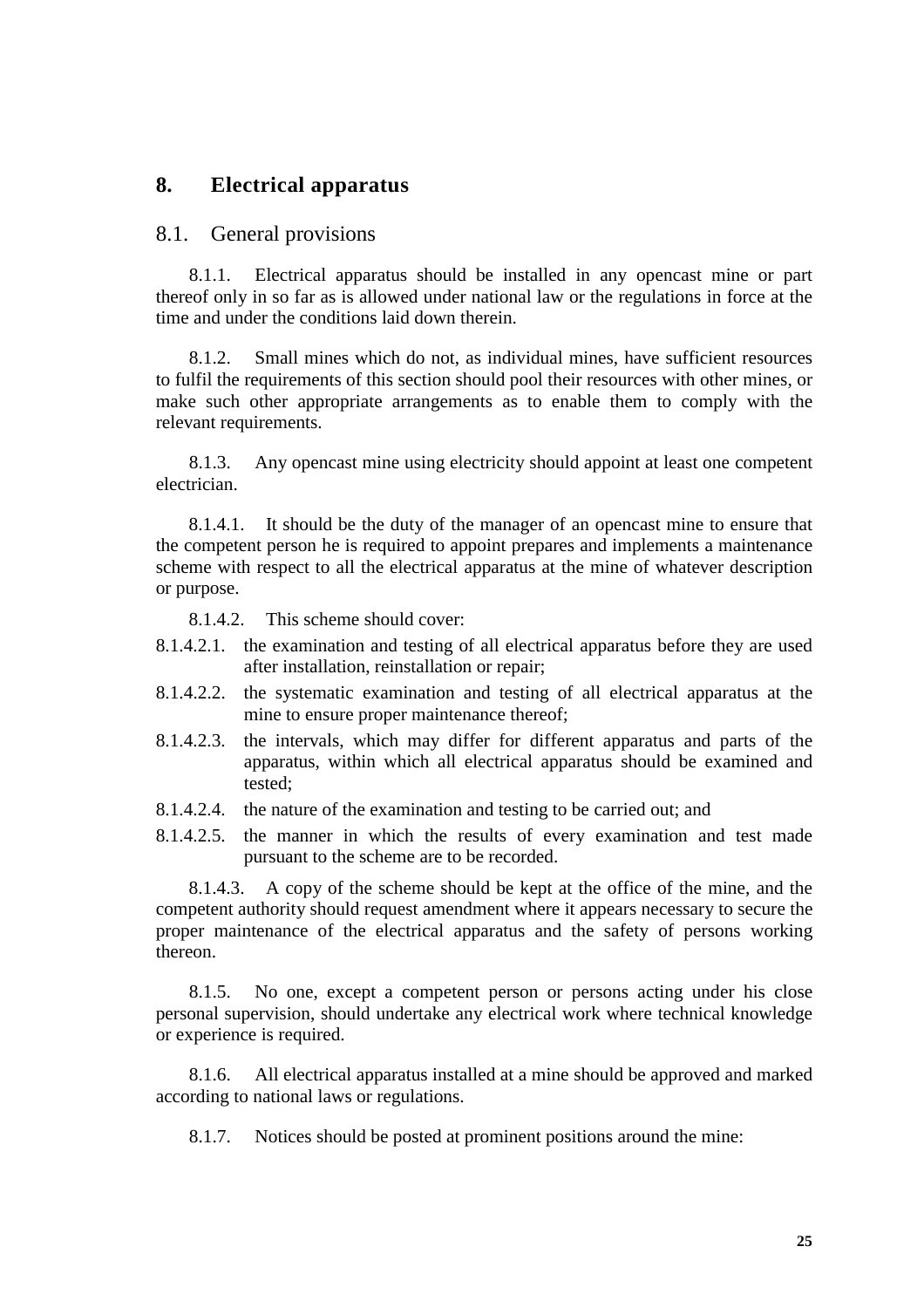- 8.1.7.1. prohibiting any unauthorised person from handling or interfering with apparatus; and
- 8.1.7.2. setting out directions as to the rescue and first aid of persons suffering from electric shocks or burns.

8.1.8. National laws and regulations should specify the voltages at which electric power may be transmitted and used.

# 8.2. Insulation

8.2.1. All power wires and cables should be adequately insulated where they pass into or out of electrical compartments. Cables should enter metal frames of motors, splice boxes and electrical compartments only through proper fittings. When insulated wires, other than cables, pass through metal frames, the holes should be substantially bushed with insulated bushings.

8.2.2. Communication conductors for telephone and lowpotential signalling systems should be protected by isolation or suitable insulation, or both, from contacting energised power conductors or any other power source.

8.2.3. High-voltage electrical conductors should be covered, insulated or so placed as to prevent contact with low-voltage conductors.

8.2.4. The voltage on bare signal wires accessible to contact by persons should not exceed the voltage specified by national legislation.

8.2.5. In the selection of insulating material, consideration should be given to the conditions under which the conductors will be used.

# 8.3. Control devices

8.3.1. All electrical apparatus and circuits should be provided with properly designed switchgear to facilitate control and, when necessary, isolation.

8.3.2. Principal power switches and terminals should be labelled to show which units they control.

8.3.3. Where a motor is operated by means of remote control and is stopped from any point, the circuit should be so arranged that the motor cannot be started again except at the place from which it was stopped.

# 8.4. Distribution boxes

8.4.1.1. Distribution boxes should be provided with a disconnecting device for each branch circuit. Such disconnecting devices should be equipped or designed in such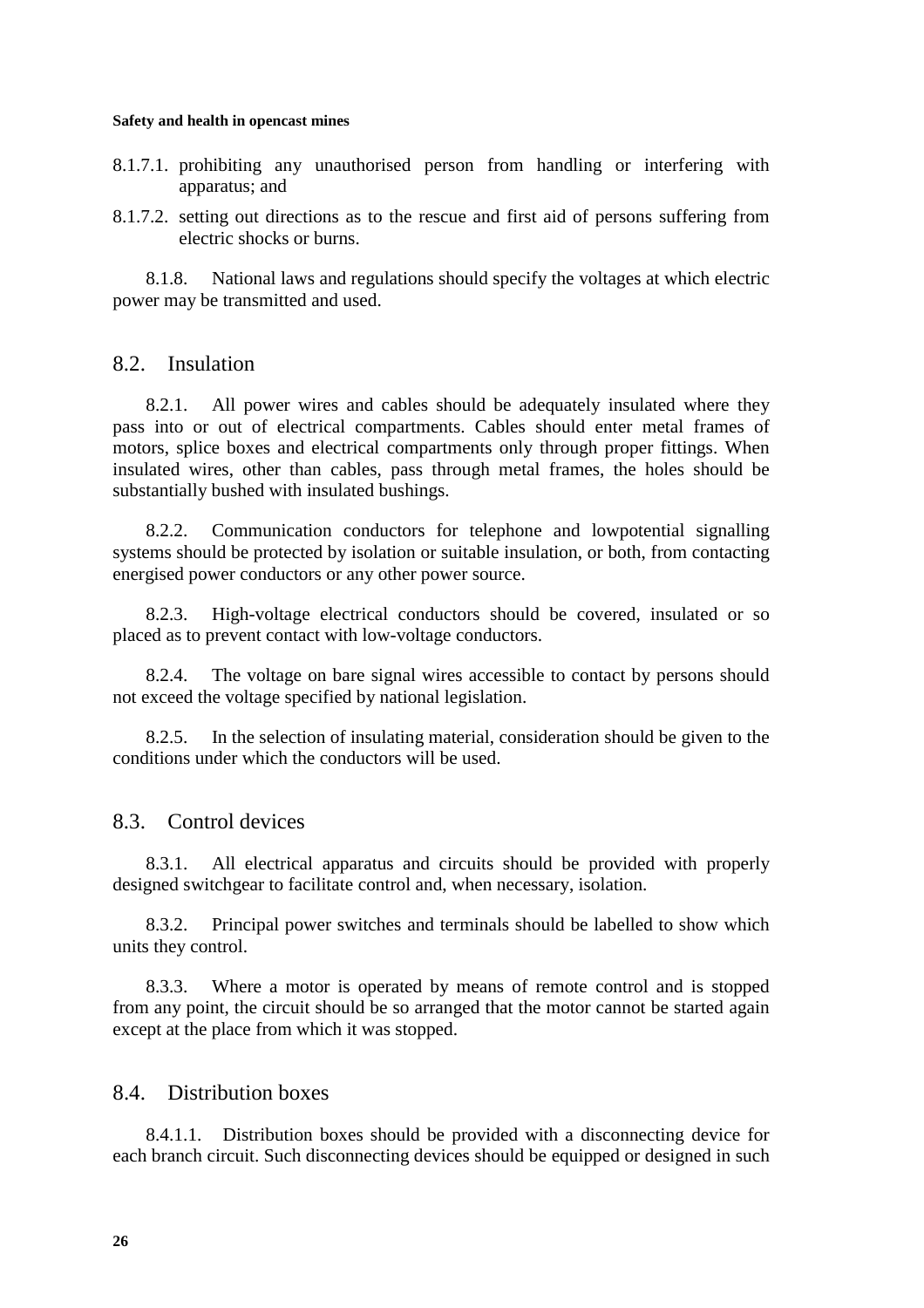a manner that it can be determined visually when the device is open and the circuit deenergised.

8.4.1.2. Distribution boxes should be labelled to show which circuit each device controls.

8.4.2. Inspection and cover plates on electrical equipment and junction boxes should be kept in place at all times, except during testing or repair.

## 8.5. Earthing systems

8.5.1. All earthing conductors should be electrically continuous throughout, and in effective electrical connection with earth and with the apparatus they are intended to earth. Individual earthing conductors should be connected in parallel and it should be strictly forbidden to connect these in series.

8.5.2.1. All metal enclosing or encasing of electrical circuits should be earthed or provided with equivalent protection.

8.5.2.2. This requirement does not apply to battery-operated equipment.

8.5.3. Frame earthing or equivalent protection should be provided for mobile equipment powered through trailing cables.

8.5.4. Metal fencing and metal buildings enclosing electrical apparatus should be earthed.

8.5.5. A specific requirement should be established within the scheme of maintenance for verifying resistance and continuity of earth leads and establishing that the maximum resistance specified in national regulations is not exceeded.

# 8.6. Overload protection

8.6.1. The current in all systems should be so controlled that when, in any circuit, the current exceeds a specified value, it is automatically cut off.

8.6.2. National laws or regulations should specify the conditions under which automatic earth leakage protection is required together with the levels at which the circuit breaker should operate.

8.6.3.1. Fuse links of all fuses should be calibrated by the manufacturer and the rated current should be indicated.

8.6.3.2. The use of unmarked or uncalibrated fuses should be prohibited.

# 8.7. Transformers

8.7.1. Transformers should be suitably housed and where necessary fenced.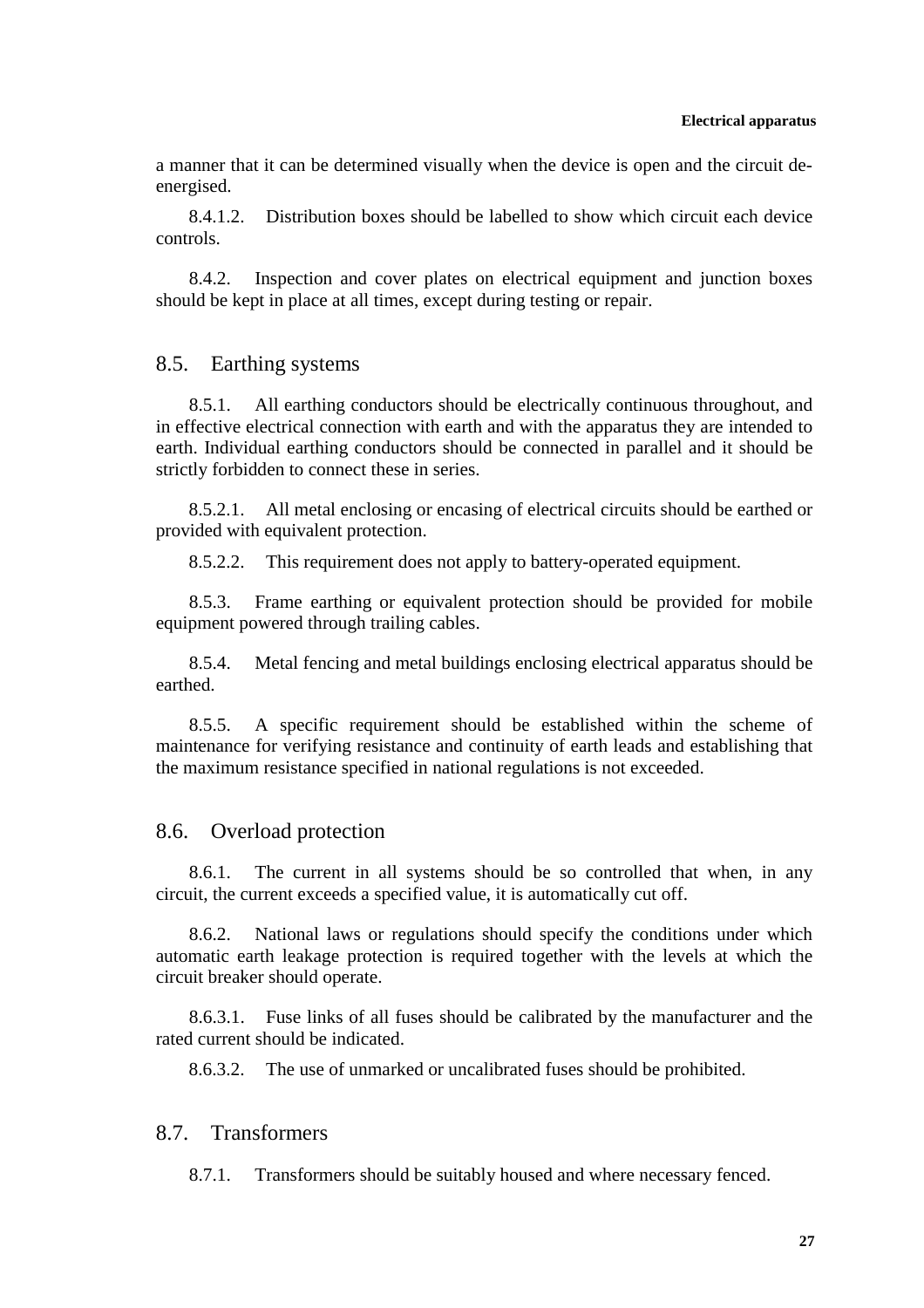8.7.2. Transformer enclosures, where provided, should be kept locked against unauthorised entry.

8.7.3. Any transformer, installed for the first time, should not contain polychlorinated biphenyls (PCBs) or other materials likely to release toxic gases when ignited.

# 8.8. Conductors

8.8.1. National laws or regulations should specify the types of conductors that may be used and the conditions under which they may be used.

8.8.2. All aerial power lines should be constructed and maintained in accordance with the requirements of national laws or regulations.

8.8.3. Temporary aerial power lines in opencast mines should conform with the following requirements:

- 8.8.3.1. a table of distances of the lowest phase wire of a power line to the ground should be prepared by the competent person and enforced;
- 8.8.3.2. no piles of rock, ore, sleepers, rails and other materials should be made below aerial power lines; and
- 8.8.3.3. no excavator or other machine with extensible or lifting arms should be used under or near power lines unless the lifting or extending part of the machine does not approach nearer than 1 m for lines up to 1 kV, 3 m from 1-110 kV, or 4 m for lines in excess of 110 kV. Where the rating is unknown, the distance should be no nearer than 5 m.

8.8.4. Trailing cables should be attached to machines in a suitable manner to protect the cable from damage and to prevent strain on the electrical connections.

8.8.5. Surplus trailing cable on excavators, cranes and similar equipment should be:

8.8.5.1. stored in cable boats;

8.8.5.2. stored on reels mounted on the equipment; and

8.8.5.3. otherwise protected from mechanical damage.

8.8.6. Workers who manually handle trailing cables in the course of their duties should be provided with the necessary equipment such as insulated hooks, tongs, gloves and aprons for this purpose.

8.8.7. Trailing cables feeding mobile machinery should be so laid as to avoid the probability of their being damaged, run over, or freezing to the ground. In inundated areas, cables should be laid on supports.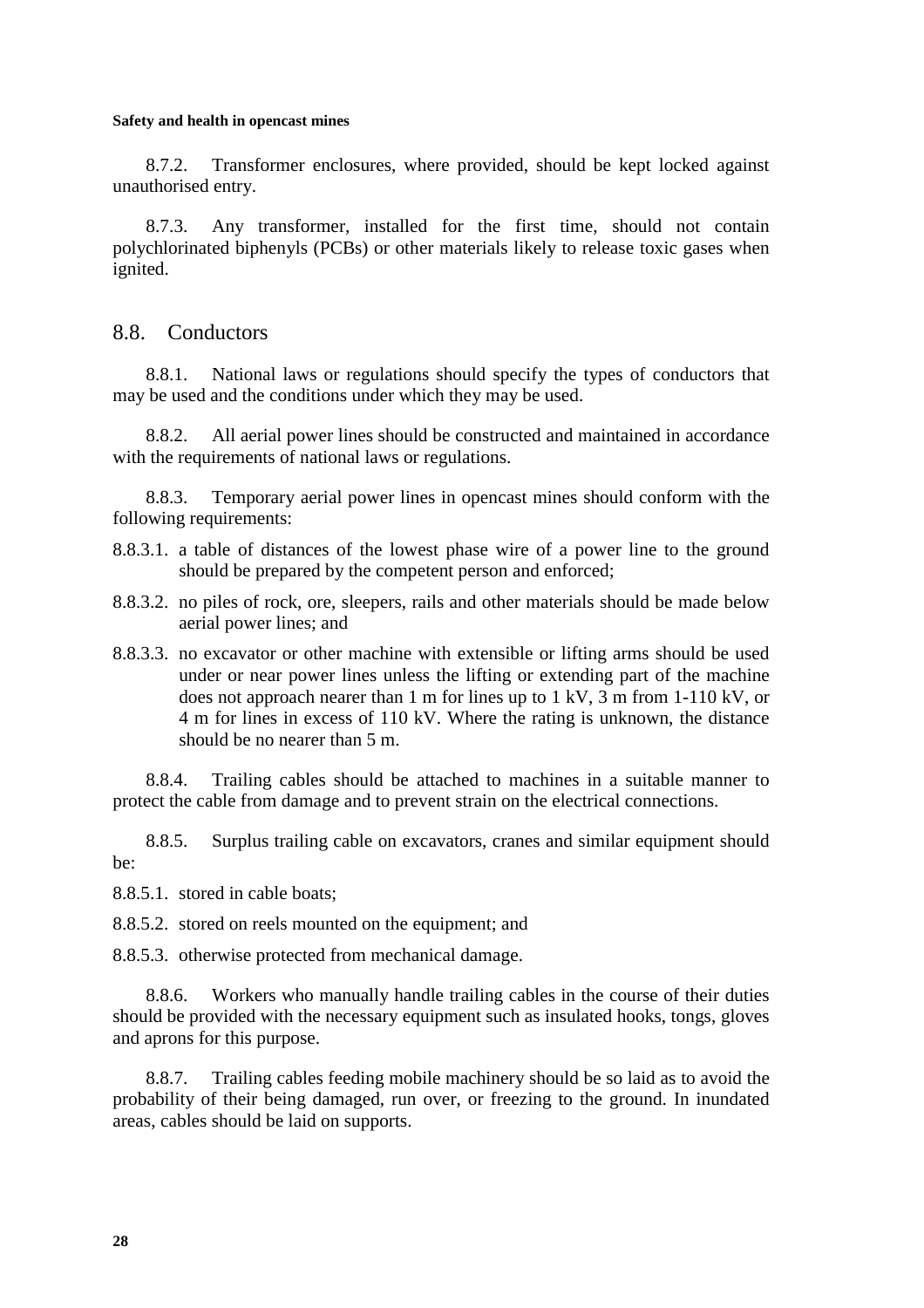### **Electrical apparatus**

8.8.8. A cable that has been mechanically damaged may be repaired to complete the shift if a mine electrician, after causing the cable to be tested, considers that he can make a safe and efficient temporary repair. Notwithstanding this provision, a damaged cable should be taken out of service for permanent repair or replacement within a period which should not exceed 12 working hours.

8.8.9. Any cable requiring repair should be disconnected from the feed point, and any residual electrical charges should be discharged.

8.8.10.1. All aerial and cable power lines located within the danger zone during blasting operations should be de-energised during the blast, and should be inspected before being re-energised.

8.8.10.2. The results of the inspection should be recorded in a book provided for the purpose.

8.8.11. Work on electric power lines during thunderstorms should be prohibited.

8.8.12. Permanent splices and repairs made in power cables, including the earth conductor where provided, should be:

- 8.8.12.1. mechanically sound and with electrical conductivity which is not significantly less than that of the original;
- 8.8.12.2. insulated to a degree at least equal to that of the original, and sealed to exclude moisture; and
- 8.8.12.3. provided with damage protection as near as possible to that of the original, including good bonding to the outer jacket.

8.8.13. Power cables energised to potentials in excess of 150 volts, phase-toearth, should not be moved by equipment unless sleds or slings, insulated from such equipment, are used. When such energised cables are moved manually, insulated hooks, tongs, ropes or slings should be used unless suitable protection for persons is provided by other means. This does not prohibit pulling or dragging of a cable by the equipment it powers when the cable is physically attached to the equipment by suitable mechanical devices, and the cable is suitably insulated from the equipment.

## 8.9. Switchboards and switchgear

8.9.1. Switchboards and switchgear should be so installed, located and guarded that:

- 8.9.1.1. the control means will be safely and readily accessible to authorised persons;
- 8.9.1.2. live parts will be inaccessible to unauthorised persons;
- 8.9.1.3. adequate working space is provided for manual operation where required, including at the back of any switchboard having exposed live parts lower than 2.5 m from the ground;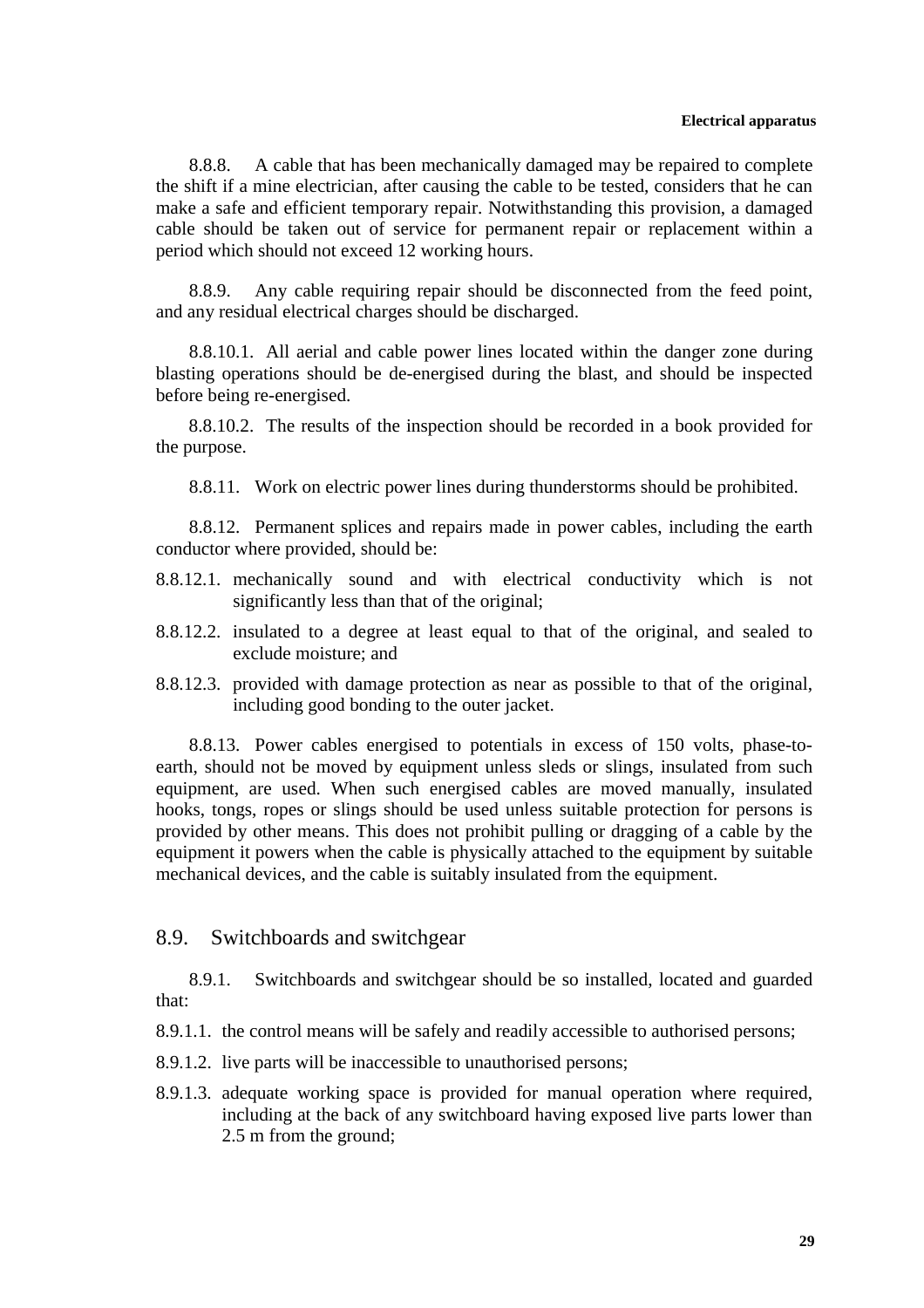- 8.9.1.4. a clear space of not less than 1 m is provided between the top of the equipment and any ceiling having exposed combustible material;
- 8.9.1.5. adequate illumination is provided;
- 8.9.1.6. interrupting capacity adequate to handle the short circuit current of the system is incorporated;
- 8.9.1.7. access to unauthorised persons is prohibited and a notice to this effect posted at the entrance; and
- 8.9.1.8. a notice is posted describing the procedure for first aid in case of electric shock.

# 8.10. Protection of portable, transportable and mobile machines

8.10.1. Transportable and mobile machines and their associated trailing cables operating at a voltage above extra low (normally not exceeding 32 volts AC or 115 volts DC) should be protected by approved automatic earth leakage equipment and should, in addition, where required by the competent authority, be protected by approved automatic earth continuity equipment capable of cutting off the voltage in the event of a break in the earth conductor of the cable between the supply or control box and the machine.

8.10.2. In the case of the earth leakage apparatus and related equipment, national laws or regulations should specify:

- 8.10.2.1. the leakage current at which the equipment should be set to operate;
- 8.10.2.2. the operating time of the equipment; and
- 8.10.2.3. in the case of any portable machine or apparatus and its associated trailing cable operating at a voltage above extra low voltage, the value in milliamps at which an instantaneous-type earth leakage tripping device should be set to operate.

8.10.3. When required by the competent authority, portable machines and apparatus and flexible cables should be protected by approved automatic continuity protection, capable of cutting off the voltage in the event of a break in the earth conductor of the cable between the supply or control box and the machine.

8.10.4. Any device limiting the fault current should have a time rating which is certified as being manufactured to an approved standard.

## 8.11. Miscellaneous safety procedures

8.11.1. Mobile equipment should not run over power conductors, nor should loads be dragged over power conductors, unless the conductors are properly bridged or otherwise protected.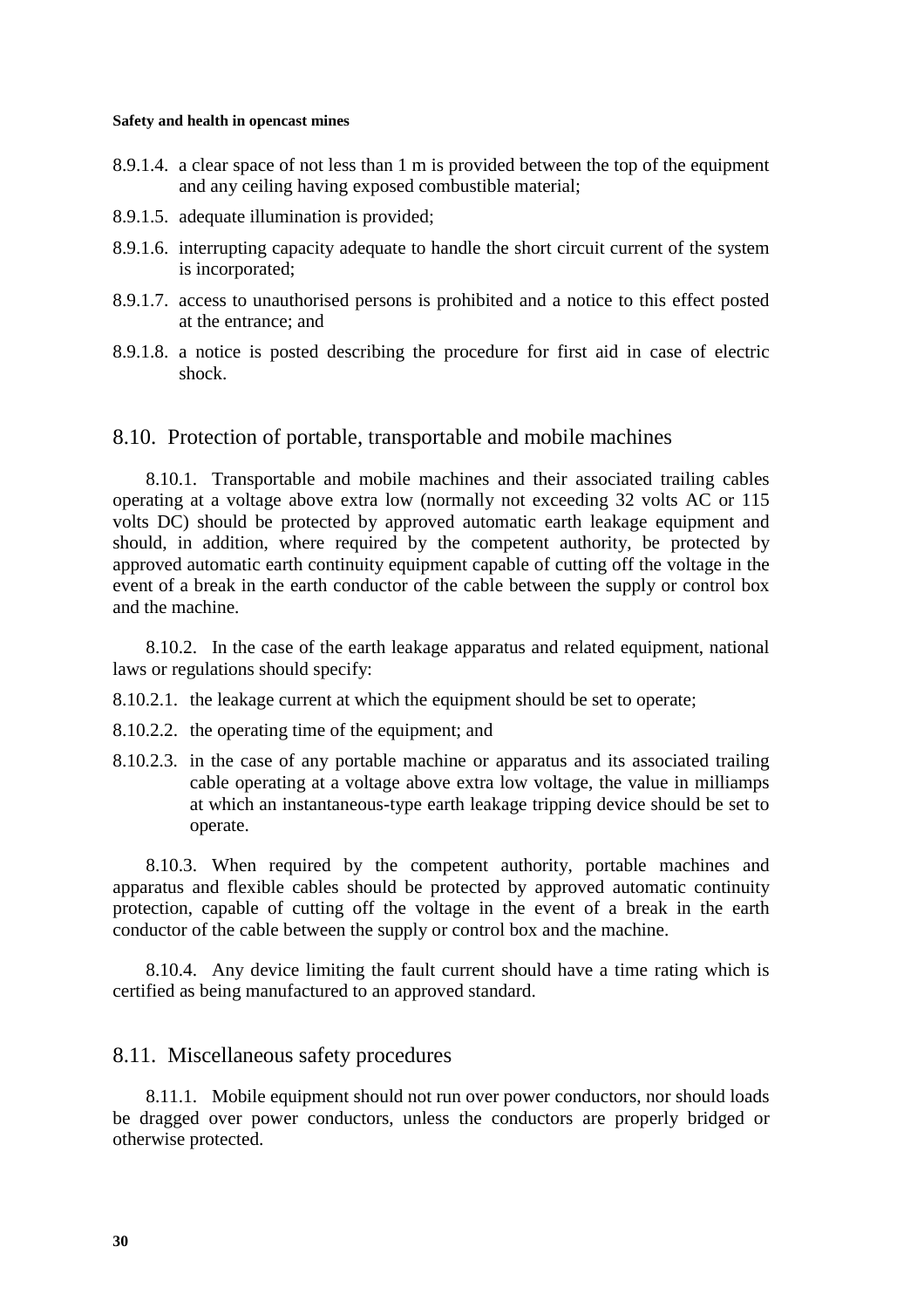8.11.2. Power circuits should be de-energised before work is done on such circuits unless hot-line tools are used. Suitable warning signs should be posted by the persons doing the work. Switches should be locked out or, where not possible, other measures taken to prevent the power circuits from being energised without the knowledge of the persons working on them. Such locks, signs or preventive devices should be removed only by the person who installed them or by authorised personnel.

8.11.3. Electrically powered equipment should be de-energised before mechanical work is done on such equipment. Power switches should be locked out or, where not possible, other measures taken to prevent the equipment from being energised without the knowledge of the persons working on it. Suitable warning notices should be posted at the power switch and signed by the persons who are to do the work. Such locks, notices or preventive devices should be removed only by the persons who installed them or by authorised personnel.

8.11.4. Equipment other than a trolley locomotive should not be moved or operated near energised high voltage power lines where the clearance is less than 3 m, unless the lines are de-energised or other precautionary measures taken.

8.11.5. When a potentially dangerous condition is found, it should be corrected before equipment or wiring is energised.

8.11.6. Suitable danger signs should be posted at all major electrical installations.

# 8.12. Electrical trolley locomotives

8.12.1. Electrical trolley locomotives should be equipped with guards to prevent access to the roof of the locomotives and the high voltage electrical components when the pantograph is in contact with the supply line.

8.12.2. Intersections of electric railway lines and roads, as well as areas where loading and unloading of railway cars occurs, should be well lit and equipped where necessary with illuminated warning signs.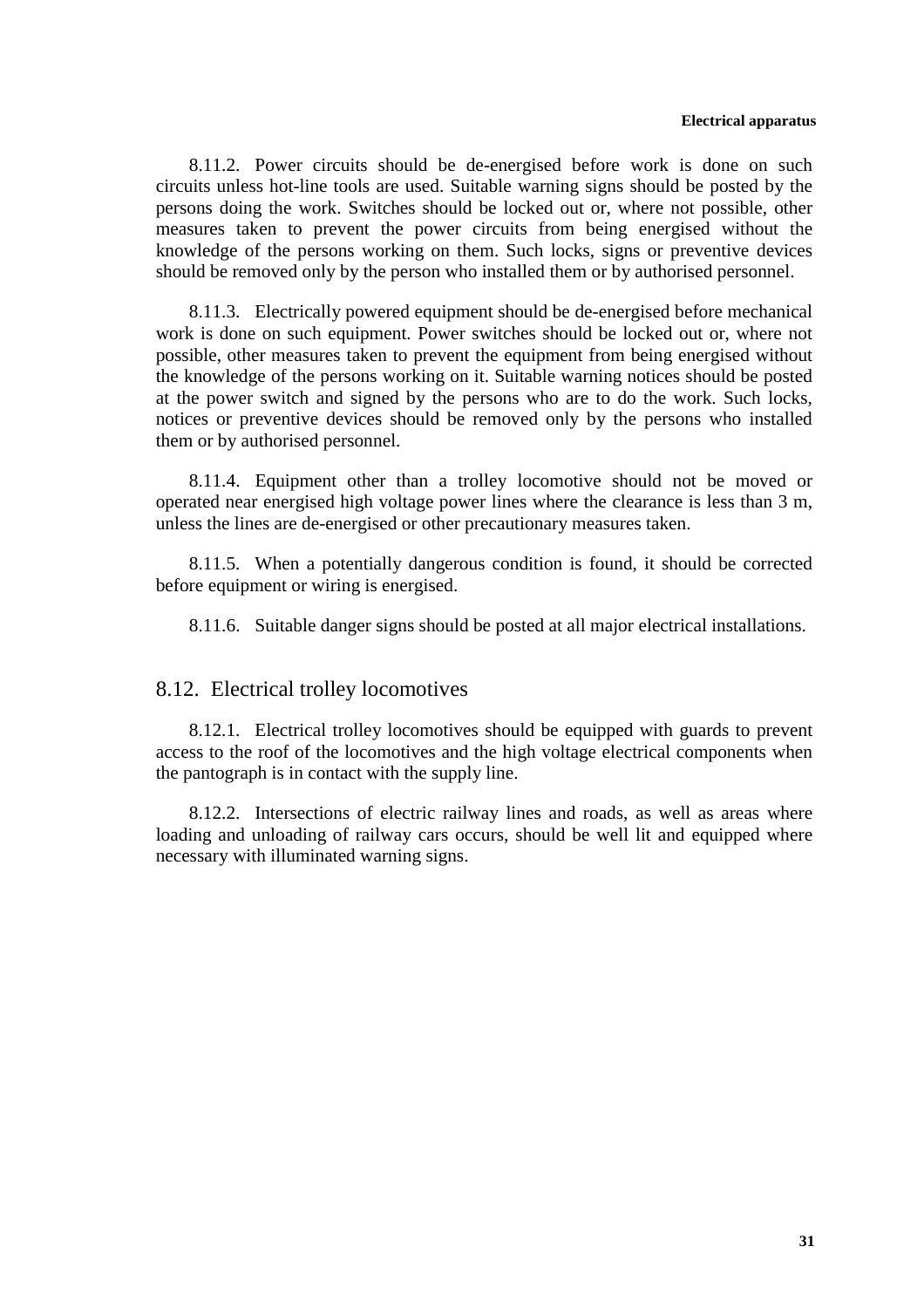# **9. Surface buildings and structures**

# 9.1. Safety of buildings

9.1.1. All buildings and structures on an opencast mine should be maintained in safe condition, and, wherever possible, they should be constructed of fire-resistant material. Where necessary the design must recognise the need to protect against the effects of earthquakes or tremors.

# 9.2. Safe means of access

9.2.1. Safe means of access to every place or building where any person has to pass or work should be provided and maintained in good condition.

9.2.2.1. Where any person can fall a distance of 2 m, or any other distance specified in national laws or regulations, secure footholds, handholds and fences should be provided as are necessary to prevent danger.

9.2.2.2. Where these provisions are not practicable, approved safety harnesses should be provided and used.

# 9.3. Provision of emergency lighting

9.3.1.1. Stand-by emergency lighting should be provided for use in the event of a failure of the power supply:

9.3.1.1.1. at the medical or first-aid room and, where appropriate, the rescue station;

- 9.3.1.1.2. at changing rooms and wash houses;
- 9.3.1.1.3. in crusher houses and treatment plants where stairways, walkways or ladders are normally used by operating personnel;
- 9.3.1.1.4. at all emergency escapeways; and
- 9.3.1.1.5. at all places where a reduction or failure of artificial illumination is likely to result in enhanced risk to the workers employed there.

9.3.1.2. The competent authority may grant exemption or relief from the provisions of this section if workers are not present during the hours of darkness or where individual lamps are provided.

## 9.4. General provisions

9.4.1. All buildings and constructions should comply with the requirements of national building laws and regulations.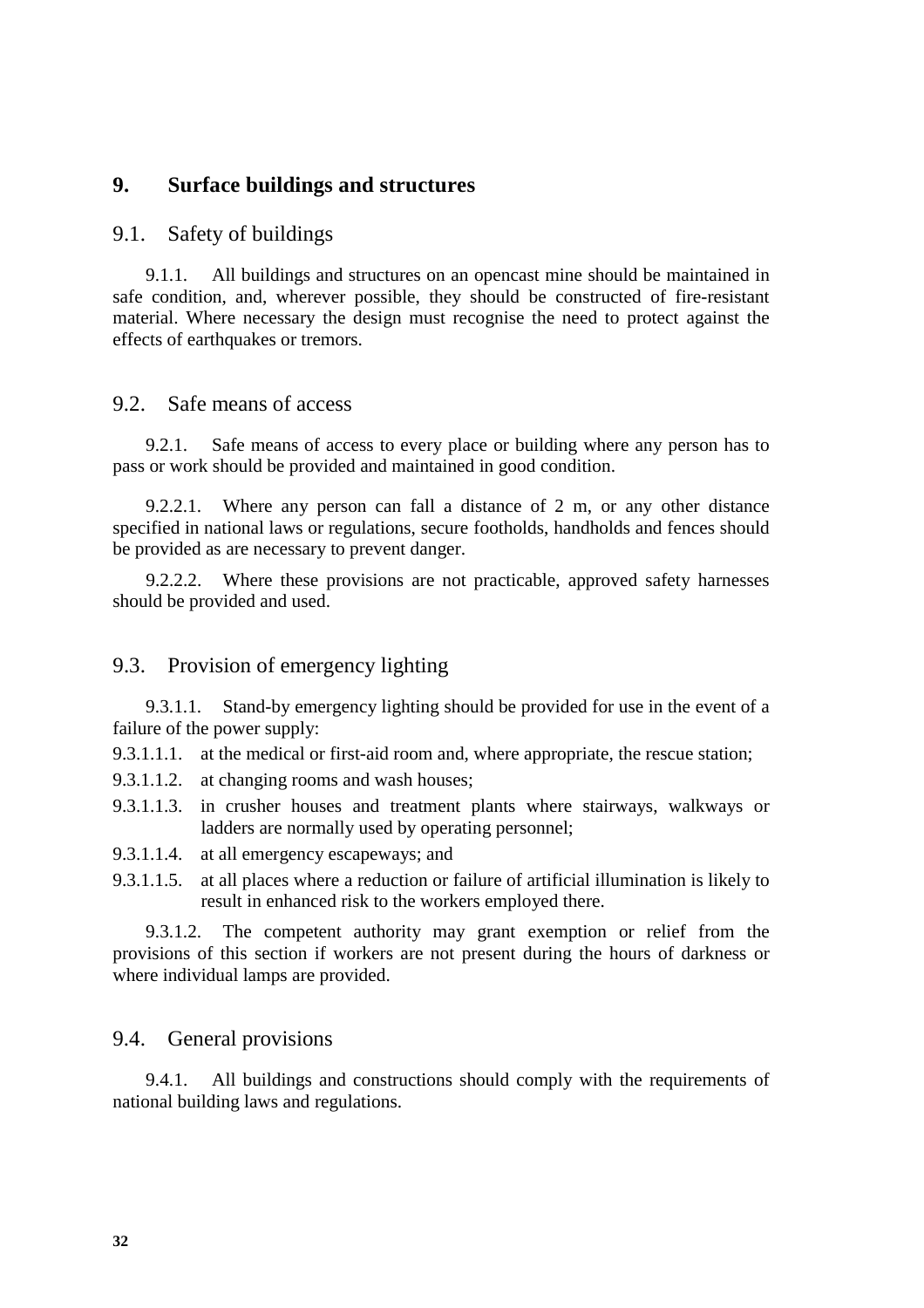# **10. Tips, dams and lagoons**

## 10.1. Tips

10.1.1.1. It should be the duty of the manager of every opencast mine, where it is proposed to tip mine discard or refuse of any kind, to establish that the proposed site is suitable and safe in all respects, taking into account the protection of the environment in the vicinity.

10.1.1.2. In assessing safety and suitability, consideration should be given to safeguarding the safety of the population during normal tipping operations and also in the event of a tipslide.

10.1.1.3. Tips and stockpiles should be so designed and operated as to ensure the necessary on-site safety.

10.1.2.1. A competent person should conduct investigation of the foundations and analysis of the possible causes of failure, and then design all proposed tips. The competent person should also prepare operating procedures for each tip which should specify a maintenance and inspection schedule and detail the problems and signs of weakness or danger in the vicinity which must be drawn to the mine operator's attention.

10.1.2.2. A geological map of the area should also be provided.

10.1.2.3. The plans, sections and geological map should be kept at the office of the mine.

10.1.3. A record of the refuse tipped should be kept by the person responsible for the safety of the tip.

10.1.4. It should be the duty of the manager to appoint competent persons who will supervise tipping operations, inspect and report upon the safety of the tip and be responsible for its general security.

10.1.5. It should be the duty of the manager to prepare tipping rules which should include:

10.1.5.1. provisions for a system of drainage for the tip;

10.1.5.2. the maintenance in proper order of the drainage system;

- 10.1.5.3. the manner in which tipping operations are to be carried out in order to avoid any dangerous occurrence and prevent danger to persons;
- 10.1.5.4. the nature and frequency of tip inspections, including the examination of movement monitoring systems, where necessary, and the reporting thereon; and
- 10.1.5.5. the action to be taken in the event of a defect or other dangerous condition.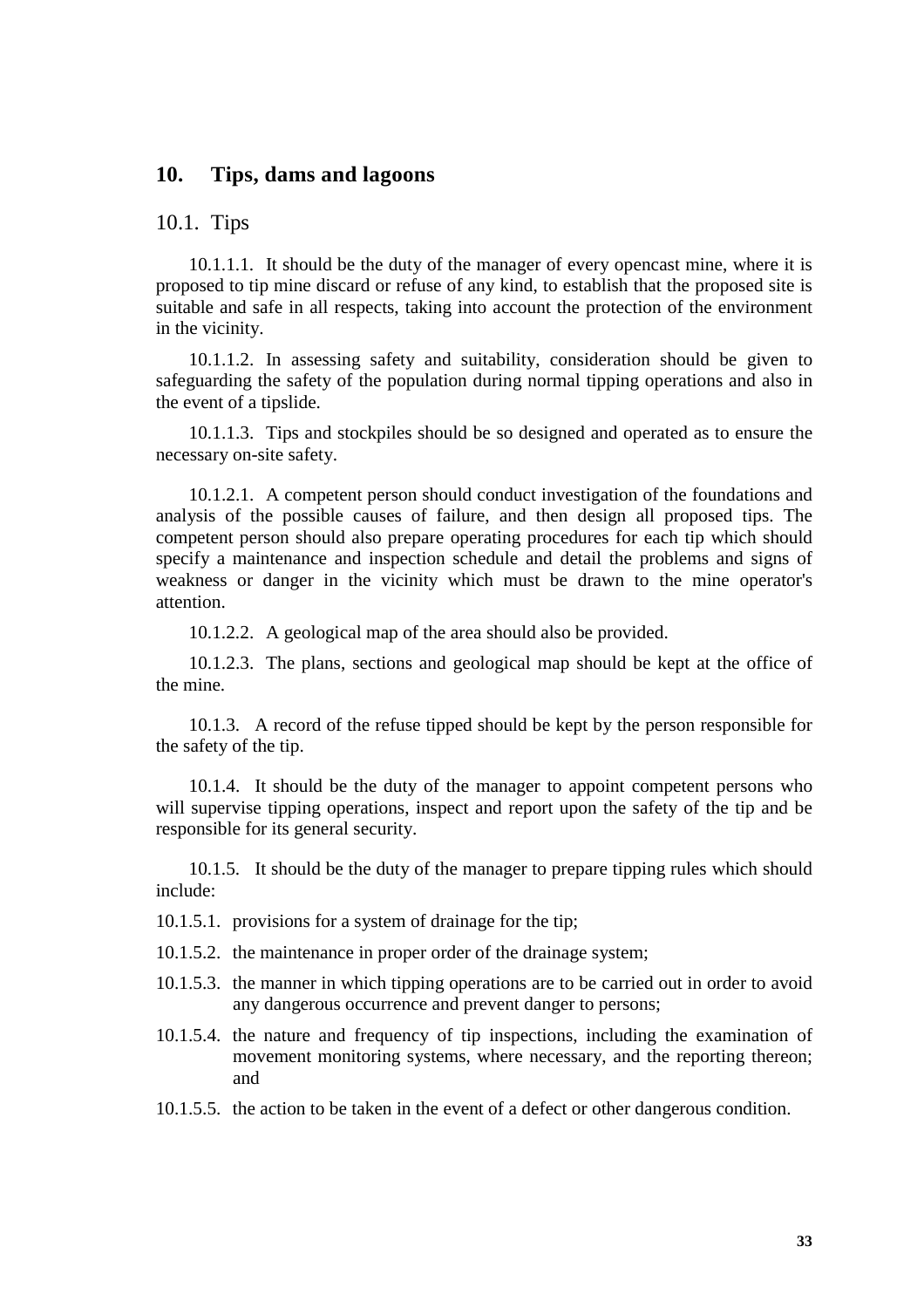10.2. Dams and lagoons

10.2.1. The provisions for tips should apply to dams and lagoons in the same way as they apply to tips, but substituting references to tips for those to dams and lagoons, as necessary.

10.2.2. National legislation should specify for major waste dumps, water reservoirs and tailings lagoons at opencast mines that:

- 10.2.2.1. prior to construction, a competent person should conduct a detailed site investigation, analyse the potential causes of failure and their impacts in the event of a failure and then prepare a design acceptable to the competent authority;
- 10.2.2.2. the designer should file annually a report with the competent authority detailing the construction activity and performance of the structure; and
- 10.2.2.3. prior to construction, a competent person should prepare an operating manual acceptable to the competent authority detailing the frequency and method of monitoring, the frequency of surveys and inspections to be conducted as well as the methods and procedures to be followed during construction and repair of cracks, settlings and partial failure of the structures.

10.2.3. The manager should ensure that the minimum freeboard of any water storage dam or tailings lagoon is maintained at less than 1 m.

10.2.4. The manager of the mine should appoint a qualified and competent specialist engineer to be responsible for the maintenance and security of each dam and lagoon.

# 10.3. Reporting of dangerous occurrences

10.3.1. National laws or regulations should specify what constitutes a dangerous occurrence in relation to tips, dams and lagoons.

10.3.2. Such dangerous occurrences should be reported forthwith to the competent authority, which should take appropriate action.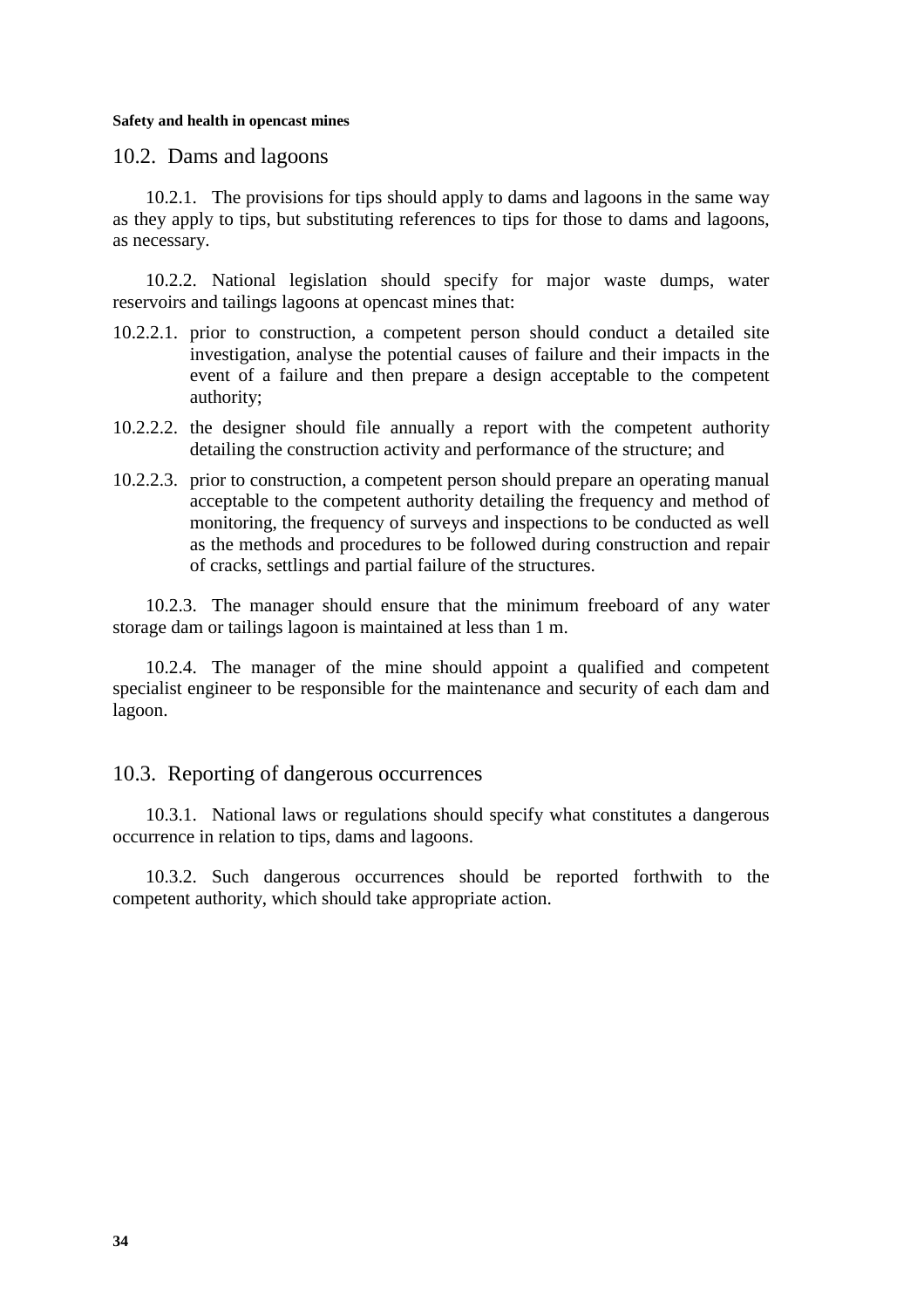# **11. Fire protection and fire-fighting**

## 11.1. General provisions

11.1.1. The mine manager should ensure that efficient means of protection in all buildings and at all points in or about an opencast mine where a fire hazard exists are available at all times.

11.1.2. The manager should designate a competent and experienced person who will:

- 11.1.2.1. prepare a fire precaution plan showing all locations in the mine where a fire hazard exists, the nature of the hazard, and the location and type of firefighting equipment provided;
- 11.1.2.2. make a regular check of all the strategic points in or about the mine and of the fire-fighting equipment; and
- 11.1.2.3. record the results of this examination in a report book provided for the purpose.

11.1.3. The manager should establish emergency procedures for fire fighting, evacuation and rescue together with a fire alarm system to give a prompt warning to persons who may be endangered by a fire.

# 11.2. Precautions against fire

- 11.2.1. All storage tanks for flammable or combustible liquids should be:
- 11.2.1.1. so designed and constructed as to be capable of resisting the working pressures and stresses, and made of suitable material for any projected contents;
- 11.2.1.2. maintained such that leakage is prevented;
- 11.2.1.3. isolated or separated from ignition sources and combustible material;
- 11.2.1.4. vented or otherwise constructed to prevent development of pressure or vacuum as a result of filling, emptying or atmospheric temperature changes; and
- 11.2.1.5. contained within structures capable of holding 110 per cent of the contents of the largest tank.

11.2.2. All piping, valves and fittings should be capable of withstanding working pressures and stresses.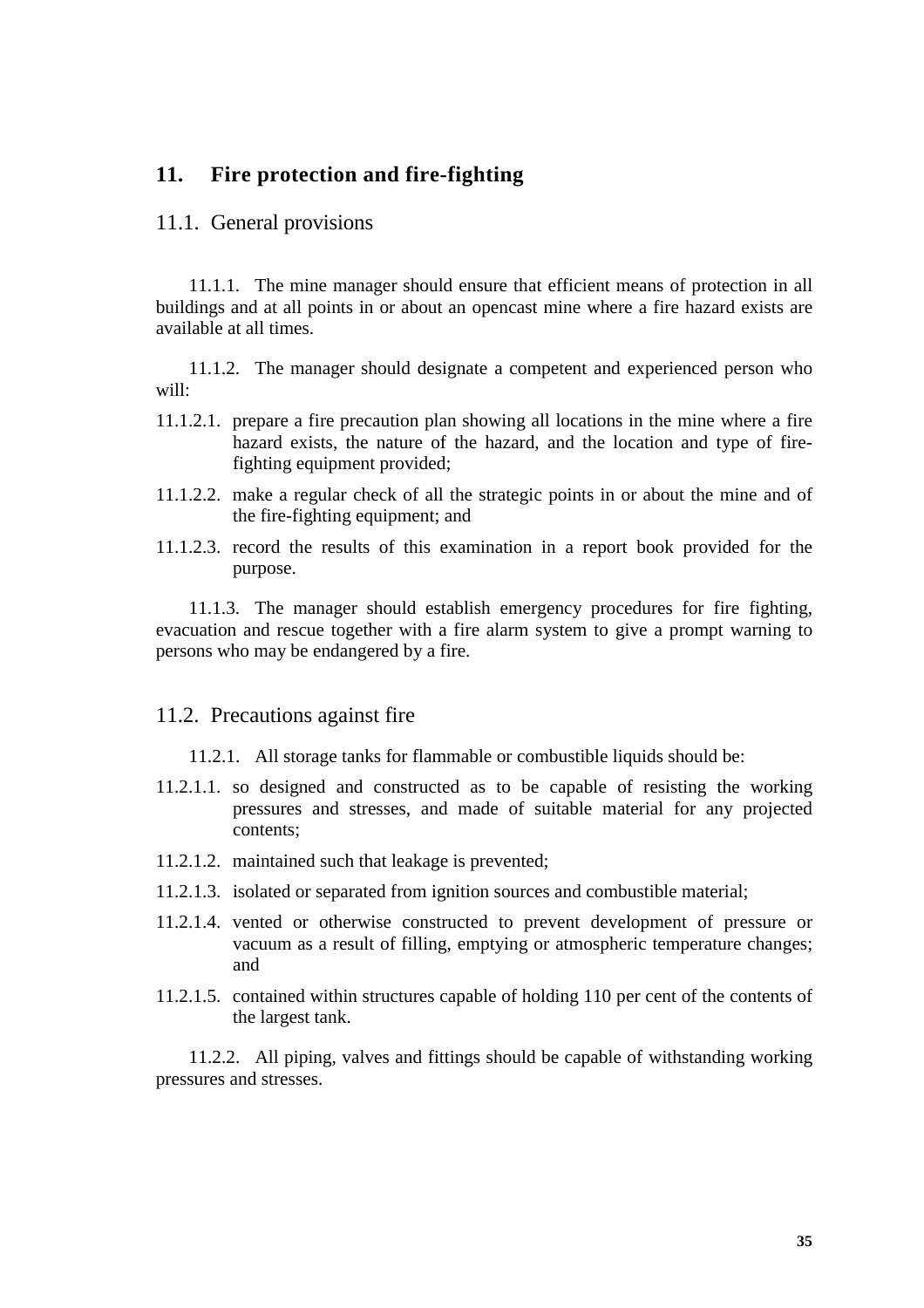# 11.3. Provision of fire protection

11.3.1. Amongst other places, fire protection should be specifically provided:

- 11.3.1.1. wherever grease or other flammable material is stored;
- 11.3.1.2. at haulage terminals or vehicle stops;
- 11.3.1.3. at every engine room, boiler house, locomotive or vehicle garage, workshop, warehouse or other structure;

11.3.1.4. on all vehicles; and

11.3.1.5. at all refuelling points for vehicles.

11.3.2.1. Covered metal containers or their equivalent should be provided wherever waste combustible materials, including liquids, may temporarily accumulate.

11.3.2.2. These containers should be emptied regularly and their contents disposed of in a safe and environmentally sound manner.

# 11.4. Fire-fighting and rescue

11.4.1. The manager of an opencast mine should provide for the establishment of a team or teams of trained persons, compatible with the size of the mine and the number of persons employed, to work under the direction of the designated competent person in case of fire or other emergency.

11.4.2. Mobile or portable fire-fighting equipment and, where appropriate, fire hydrants, should be kept available for use at any time.

11.4.3. Where an outside fire-fighting organisation may be relied upon, uniform fittings or readily available adaptors should be provided for all hydrants.

11.4.4. Suitable rescue equipment, including selfcontained breathing apparatus, should be kept easily available; persons who may need to use it should be properly instructed and regularly trained in its use.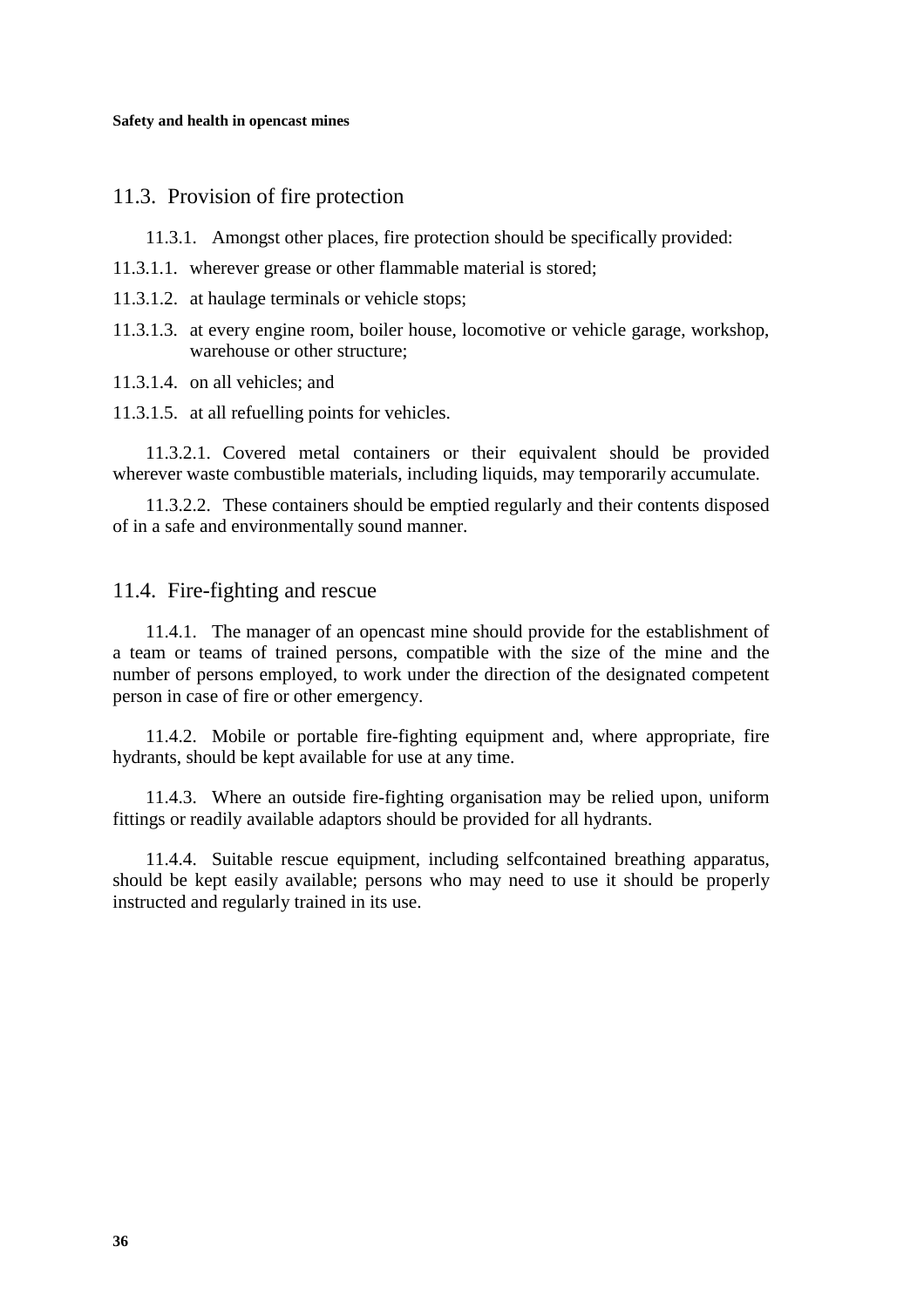# **12. Explosives and shotfiring**

### 12.1. General provisions: Explosives

12.1.1. Only explosives and detonators approved by the competent authority and provided by the mine operator should be used in a mine.

12.1.2. National laws or regulations should define the term "explosive" and specify the conditions governing its manufacture, transport and usage.

## 12.2. Storage of explosives

12.2.1. A magazine built at a mine where explosives are to be stored should be constructed in accordance with the requirements of, and should be licensed by, the competent authority.

12.2.2. Detonators and detonating accessories should not be stored in the same magazine as other explosives unless kept in a separate approved compartment.

12.2.3.1. Every main magazine should be under the charge of a person appointed by the manager for the purpose who should be responsible for the safe keeping of the keys of the magazine and for the safe storage and issue of the explosives.

12.2.3.2. The mine manager should keep a record book which should show the quantities of explosives on hand and the quantities of explosives received or issued, as well as the dates and times at which they were received or issued, and to whom.

12.2.4.1. Explosives which have deteriorated should be destroyed in an approved manner in accordance with the manufacturer's instructions.

12.2.4.2. Where operations at a mine or part of a mine are to cease or be suspended, all explosives should be removed to a safe place or destroyed in an approved manner.

12.2.5.1. Excepting explosives, articles likely to cause a fire or explosion should not be taken into or permitted to remain in a magazine.

12.2.5.2. Persons may not smoke or permit an open flame to be within 6 m of any place where explosives are stored, transported or used.

12.2.6. Every magazine should be kept clean, dry and adequately ventilated and the roof and walls maintained in good and safe condition.

12.2.7. The area surrounding a magazine should be kept free of dry grass, bush, rubbish and other flammable material for a distance prescribed in national legislation and, where practicable, enclosed by a fence.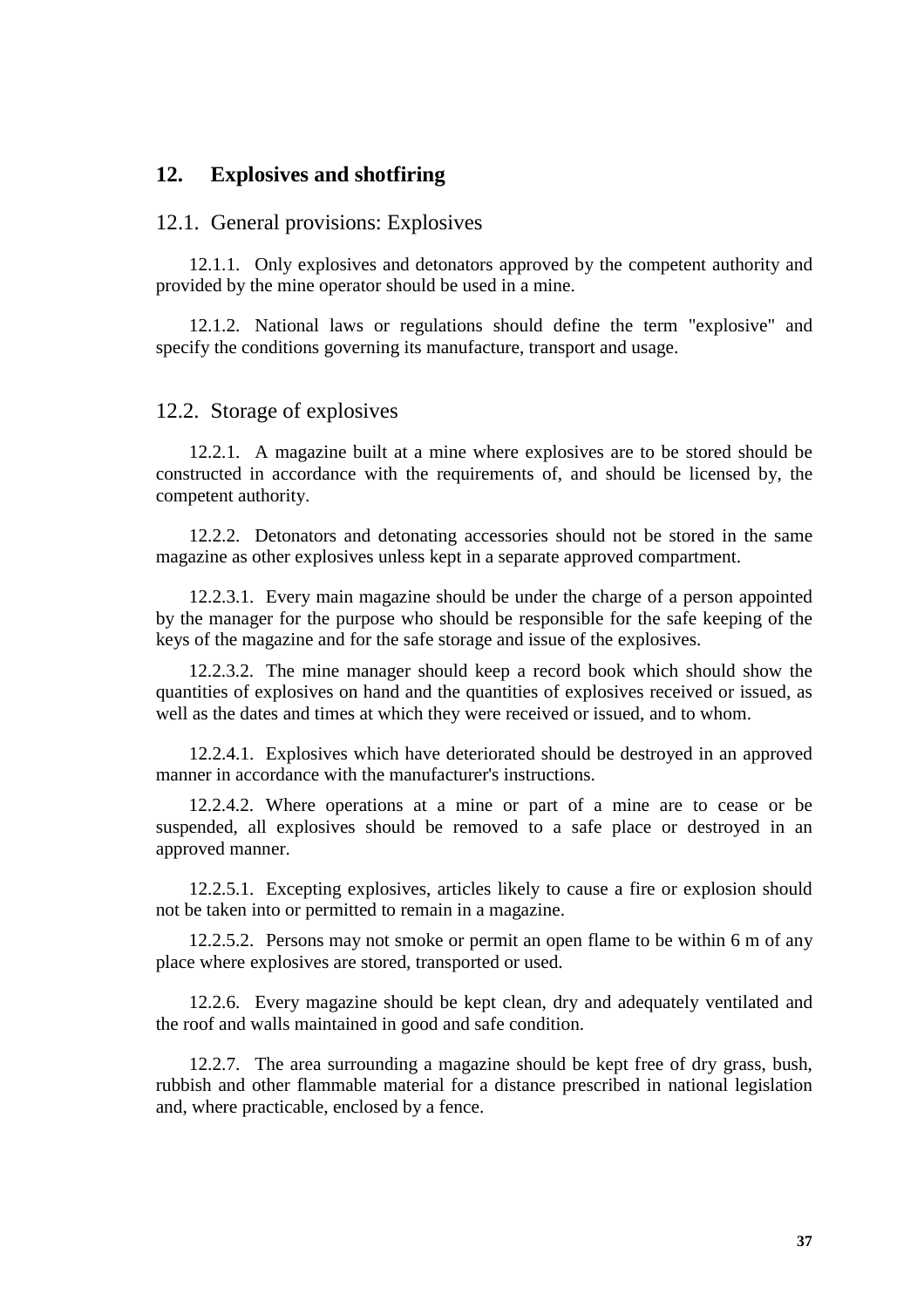12.3. Transport of explosives

12.3.1. The manager should prepare rules to regulate the transport of all explosives and detonators at the mine.

12.3.2. Vehicles used for the transport of explosives should comply with the following requirements:

- 12.3.2.1. they should have substantially constructed bodies, no sparking metal exposed in the cargo space, and should be equipped with suitable sides and tail gates;
- 12.3.2.2. they should be equipped with suitable fire extinguishers, wheel chocks and, when powered by an internal combustion engine, a battery isolating switch;
- 12.3.2.3. when transporting explosives or detonators, they should be posted with proper warning signs;
- 12.3.2.4. if they are parked whilst containing explosives or detonators, the brakes should be set, the ignition switched off, the vehicle blocked securely against movement and never left unattended;
- 12.3.2.5. when required to be taken to a garage or repair shop for any purpose, they should be emptied and cleaned out; and
- 12.3.2.6. their trailers, if used, should be fitted with efficient brakes and coupled to the towing vehicle by a properly designed, rigid tow bar and safety chain couplers.

12.3.3.1. Explosives should be transported in separate vehicles from detonators, unless both materials are housed in separate and properly constructed containers.

12.3.3.2. National laws or regulations should state the maximum quantities of explosives and detonators which shall be transported.

12.3.3.3. When explosives and detonators are hauled by trolley locomotive, they should be placed in covered, electrically insulated cars.

12.3.3.4. Explosives or detonators should not be transported on locomotives.

12.3.4.1. Only the necessary attendants should be allowed to ride on or in vehicles containing explosives or detonators.

12.3.4.2. Explosives or detonators should not be transported on or with man-riding trains.

12.3.5. Explosives and blasting agents should be correctly and stably loaded, and transported without undue delay, over routes and at times that expose the minimum number of persons.

12.3.6. Other materials or supplies should not be placed in or on the cargo space of a conveyance containing explosives, detonating cord or detonators. Safety fuses contained in properly secured non-sparking containers used expressly for the transport of such fuses may be placed in the conveyance.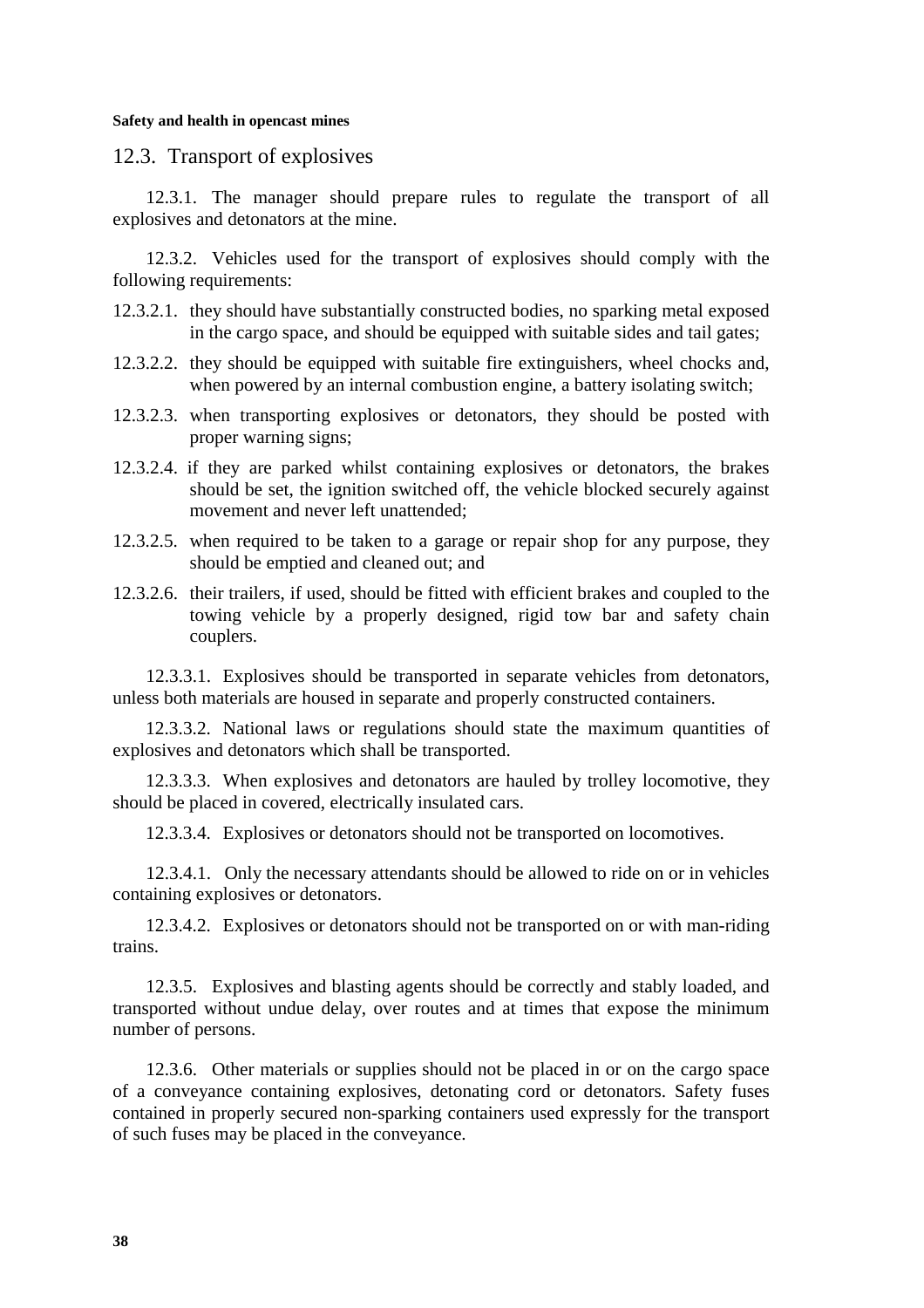12.3.7.1. Substantial non-conductive containers should be used to carry explosives to blasting sites.

12.3.7.2. Substantial non-conductive containers with tight fitting covers should be used to transport or carry capped fuses and electric detonators to blasting sites.

12.3.8. Vehicles containing detonators or explosives, other than blasting agents, should not be left unattended except in blasting areas during loading or charging operations.

12.3.9. Separate containers for explosives, detonators, blasting agents, fuses and detonating accessories should be provided and used where these are carried manually.

## 12.4. General provisions: Shotfiring

12.4.1.1. National laws or regulations should specify the extent of the danger zone surrounding opencast blasting operations, procedures to protect persons and property at risk of being affected by shock waves, flying fragments and dust from blasting operations.

12.4.1.2. No person should be permitted to fire shots or use explosives unless he is the holder of a certificate of competence.

12.4.1.3. Trainee shotfirers may be authorised by the manager to fire shots under the supervision of and in the immediate presence of a competent person.

12.4.1.4. No person may charge explosives unless authorised by the manager to do so, and any person thus authorised must be under the supervision of the shotfirer.

12.4.2. The following precautions should be observed in the preparation for blasting:

- 12.4.2.1. explosives should be kept separate from detonators until charging is started;
- 12.4.2.2. primers should be made up immediately prior to use, and as close to the blasting area as conditions allow;
- 12.4.2.3. only wooden or other non-sparking implements should be used to open cases of explosives and to punch holes in an explosive cartridge; and
- 12.4.2.4. blasting caps should be crimped to fuses only with implements designed for that specific purpose.

12.4.3. A charge of explosive should not be fired in an opencast mine unless and until:

- 12.4.3.1. the person in charge of the blast has cleared all persons from the danger zone, and has posted sentries at all points of entry to prevent inadvertent access;
- 12.4.3.2. proper warning has been given in all adjacent areas from which a person might approach the danger zone;
- 12.4.3.3. all persons who are in places where they might be injured by the blasting have been warned; and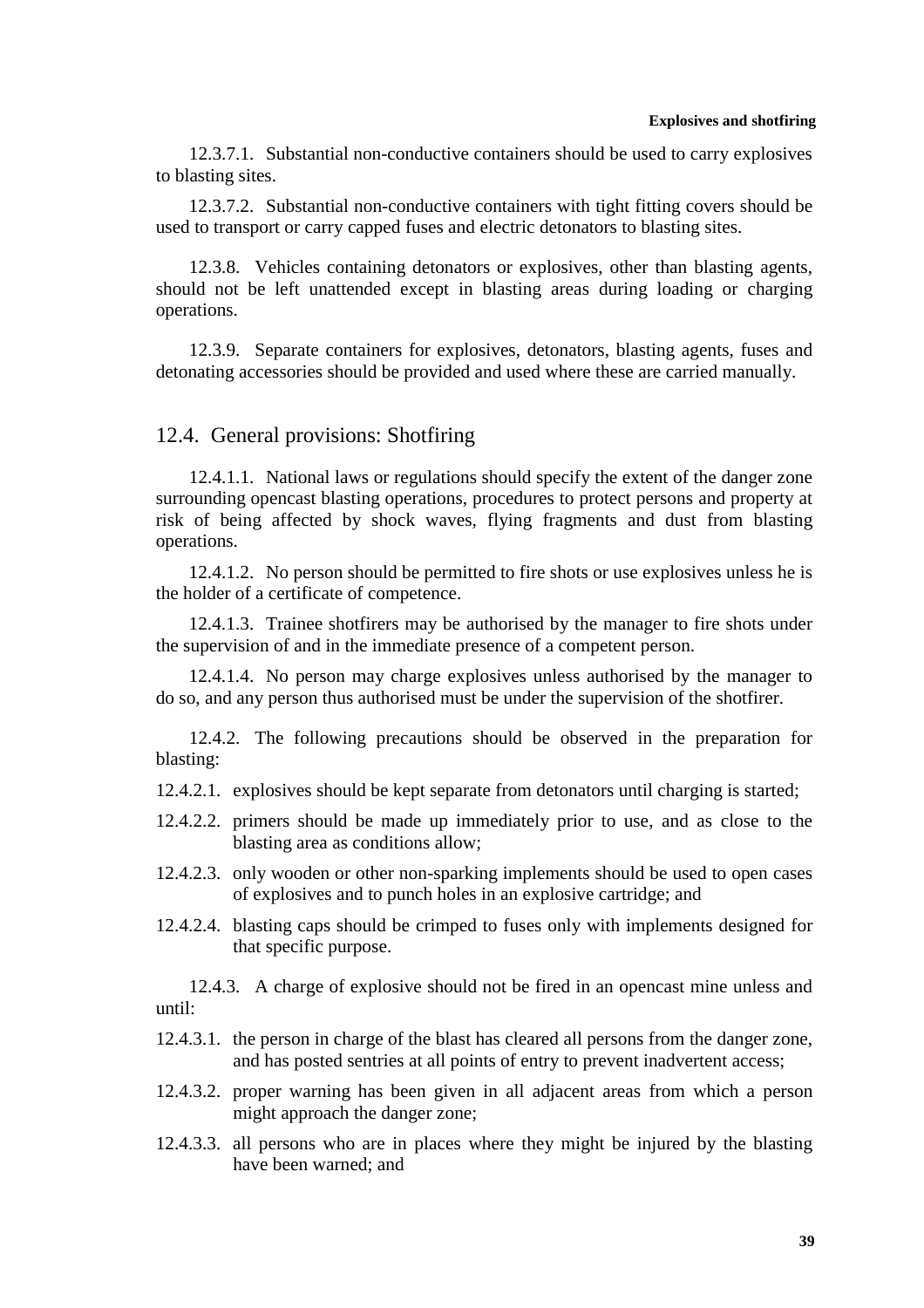12.4.3.4. all such persons have taken adequate shelter or left the area.

12.4.4. Where blasting in an opencast mining operation could constitute a public nuisance or danger, the competent authority may require the installation and operation of an audible warning device.

12.4.5. Where surplus or deteriorated explosives have to be disposed of, the advice of the manufacturer should be sought, and the destruction carried out in accordance with an agreed and developed procedure laid down by the manager.

12.4.6. When blasting operations are to be carried out in hot strata, the manager should ensure that a scheme, acceptable to the competent authority, has been prepared to deal with the specific hazards of this type of operation.

# 12.5. Misfires

12.5.1. The manager of every mine where shotfiring is practised should draw up a scheme specifying the procedure to be followed in the event of a misfire.

12.5.2. When a misfire is known or suspected to have occurred in an opencast mining operation, no work should be done at the site until the shotfirer or other experienced person has inspected the site at which the misfire occurred and taken such action as may be necessary to ensure that further work may be safely continued.

12.5.3.1. No person should approach a misfired hole:

- 12.5.3.1.1. when a safety fuse has been used, until at least 30 minutes have elapsed since the time of lighting the fuse; and
- 12.5.3.1.2. when electrical firing has been used, until the shotfiring lines have been disconnected from the source of electric power and been short-circuited, and then that at least 15 minutes after that have elapsed.

12.5.3.2. After the prescribed time interval the shotfirer should inspect, or where he cannot do so, instruct another competent person to inspect the bench or face and take such action as may be necessary to ensure that further work may be safely continued.

12.5.3.3. A record of the inspection and of the action taken should be made, in a book kept at the mine for the purpose, at the end of the shift by the person making the inspection.

# 12.6. Electrical firing

12.6.1. Electric detonators of different types should not be used in the same round.

12.6.2.1. All necessary testers, exploders, switches, fuses, electrical conductors and other necessary apparatus should be suitable for the conditions under which they are to be used, and should be provided by the operator or manager of the mine.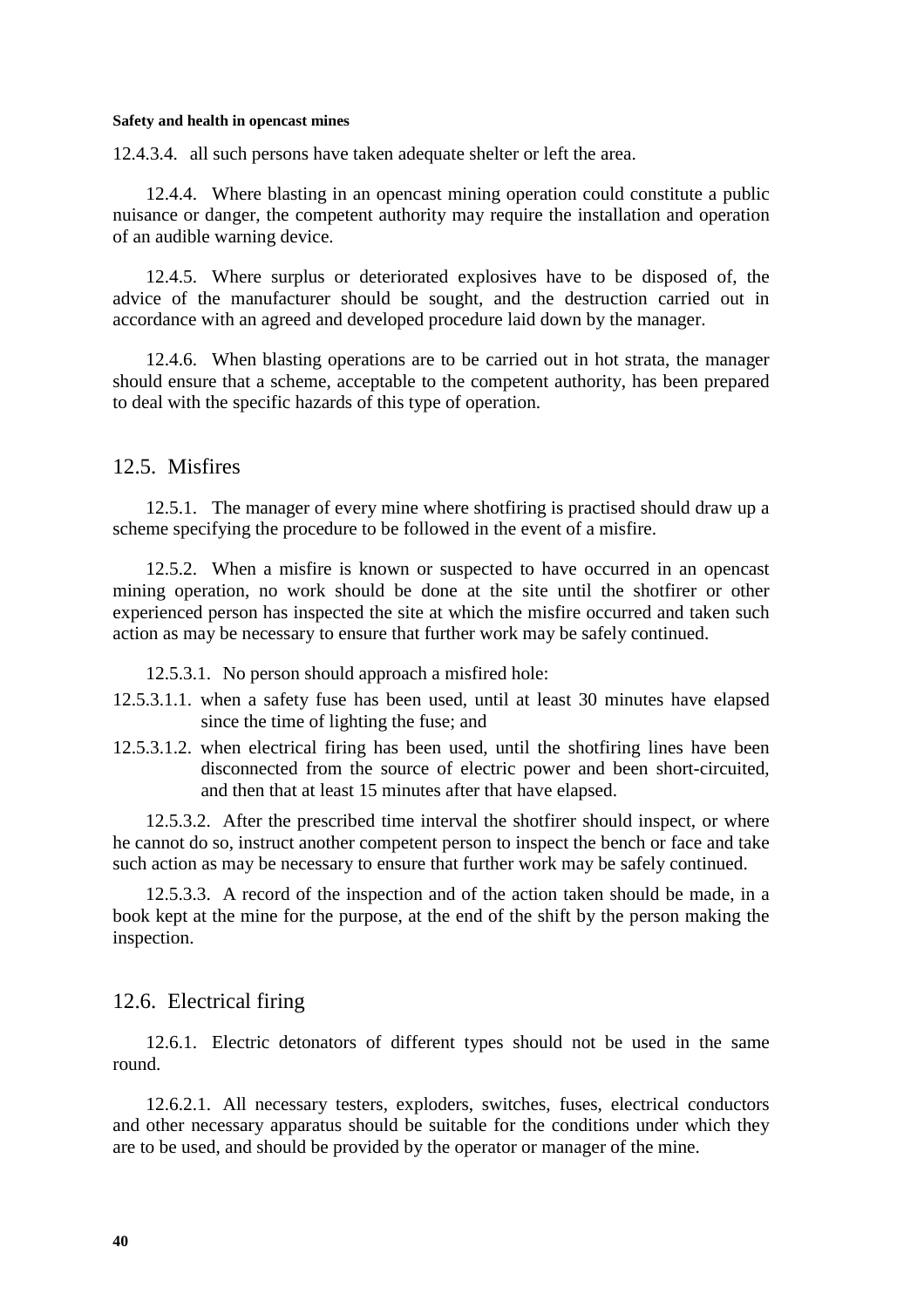#### **Explosives and shotfiring**

12.6.2.2. No meter or device for the purpose of testing the resistance or continuity of circuits intended for electrical firing should be used, unless it is of a type which has been approved by the competent authority.

12.6.3. Except when being tested with an approved instrument:

- 12.6.3.1. electric detonators should be kept shunted until they are being connected to the blasting line or wired into a blasting round;
- 12.6.3.2. wired rounds should be kept shunted until they are being connected to the blasting line; and
- 12.6.3.3. blasting lines should be kept shunted until immediately before blasting.

12.6.4. When blasting electrically in opencast mine operations, an instrument specifically designed and approved for testing blasting circuits should be used to test:

- 12.6.4.1. the continuity of each detonator in the borehole, prior to the addition of stemming;
- 12.6.4.2. the resistance of individual series or the resistance of multiple balanced series to be connected in parallel, prior to their connection to the blasting line;
- 12.6.4.3. the continuity of blasting lines, prior to the connection of electric detonator series; and
- 12.6.4.4. the total blasting circuit resistance, prior to connection to the power source.

12.6.5. Where firing is carried out by means of electric power circuits:

- 12.6.5.1. the voltage and current should be adequate for the number of detonators and type of circuit, and the voltage used should not exceed medium voltage;
- 12.6.5.2. the shotfiring cables should be isolated from the source of power by a double throw switch, by means of which the cables are short-circuited and earthed when disconnected from the source of power;
- 12.6.5.3. the isolating switch should be housed in a box with a locked door; and
- 12.6.5.4. the shotfiring leads are connected to the firing cables through two-pin plugs fitted to appropriate bases connected to the firing cables.

12.6.6.1. Immediately after firing any charge, the shotfirer should disconnect the firing cable from the source of power and lock the box.

12.6.6.2. The key to the door of the isolating switch box should not, under any circumstances, pass from the personal custody of the shotfirer on duty.

12.6.7.1. An exploder may be used for firing:

12.6.7.1.1. single electric detonators; or

12.6.7.1.2. electric detonators wired in series.

12.6.7.2. An exploder should not be used for firing electric detonators wired in a circuit which combines series and parallel wiring unless authorised by the manager.

12.6.7.3. The exploder should have adequate capacity for the number of detonators to be fired in the circuit.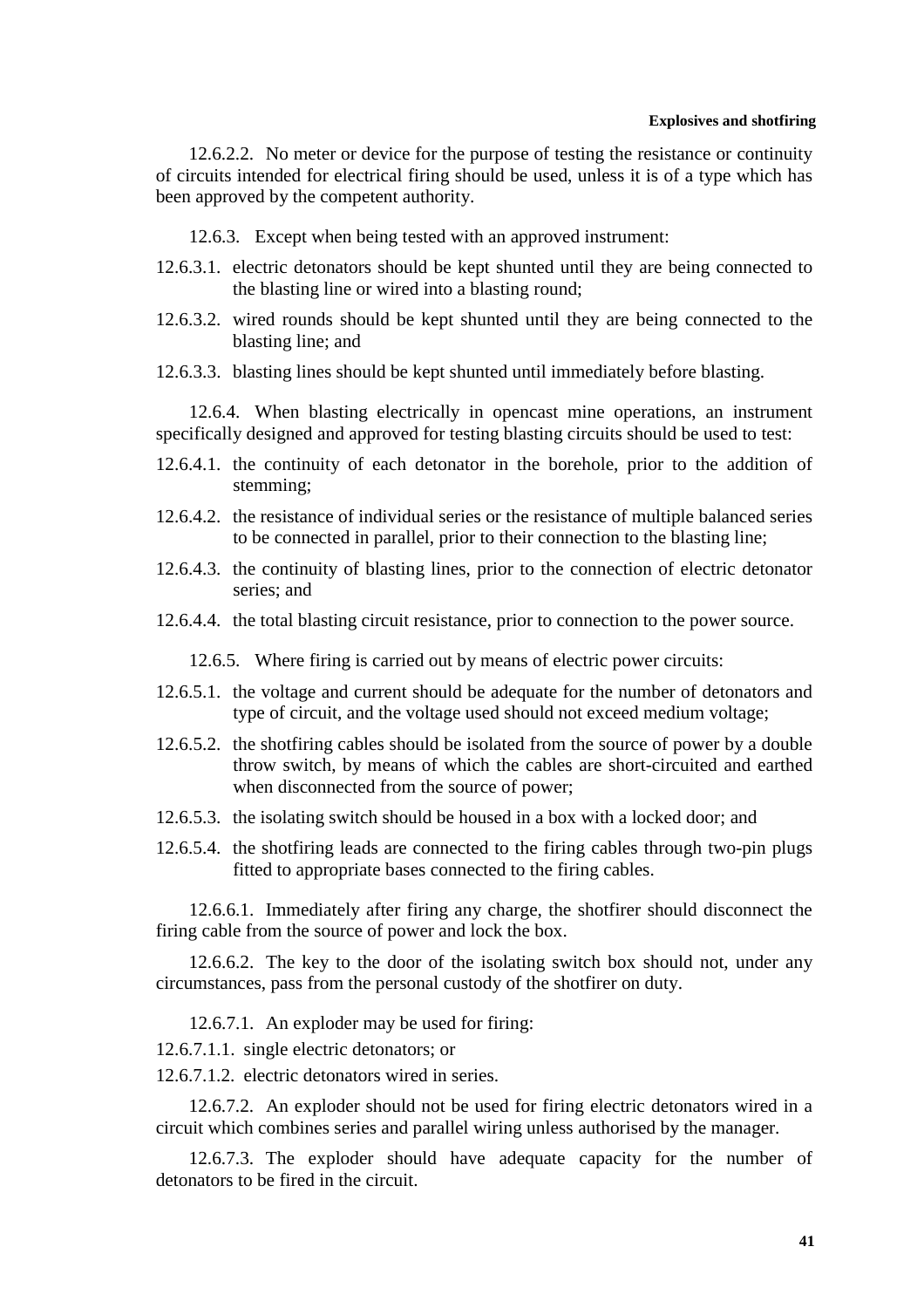12.6.7.4. The exploder should be in the charge of the shotfirer on duty and should be fitted with a handle, key, or other device, the removal of which will render the exploder inoperative.

12.6.7.5. It should be the duty of the shotfirer to ensure that the exploder is inoperative when not in use for firing and the handle, key, or other device should remain in his personal custody while he is on duty.

12.6.8.1. A hole being charged with ammonium nitrate blasting agent should be loaded so as to obtain a continuous explosive line.

12.6.8.2. For charging purposes where other means are not practicable, ammonium nitrate blasting agent may be poured into a hole.

12.6.8.3. Pneumatic loading of ammonium nitrate blasting agent should not be used unless adequate steps have been taken to eliminate the hazard of static electricity including the grounding and bonding of the conductive parts of the pneumatic loading equipment.

12.6.8.4. The loader and its associated equipment, when earthed, should give a total resistance to earth of not more than one megohm.

12.6.8.5. Water lines, compressed air lines, wire-covered hoses, rails or permanent electrical earthing systems should not be used as a means of earthing.

12.6.9. Permanent blasting cables should be properly supported, insulated and maintained in good repair by a qualified mine electrician.

12.6.10. Conductors for blasting lines should:

12.6.10.1. be readily identifiable as being for blasting use;

- 12.6.10.2. be waterproofed;
- 12.6.10.3. consist of two insulated conductors; and
- 12.6.10.4. be kept as far as possible from any power or lighting cable, and kept out of contact with any pipes, rails or other conductive materials.

12.6.11. Detonators should not be used in the presence of radio transmitters or other radio-frequency fields except in accordance with standard distances provided for in national regulations, unless the detonators are coupled to transformers which are specifically designed to prevent induction of electrical current sufficient to activate the detonator.

12.6.12. No attempt should be made to charge, connect or fire a blast electrically if there is any sign of thunderstorm activity.

12.6.13. If the presence of static electricity or stray currents is detected during charging up with electric detonators, charging should be stopped immediately and only resumed after the condition has been remedied.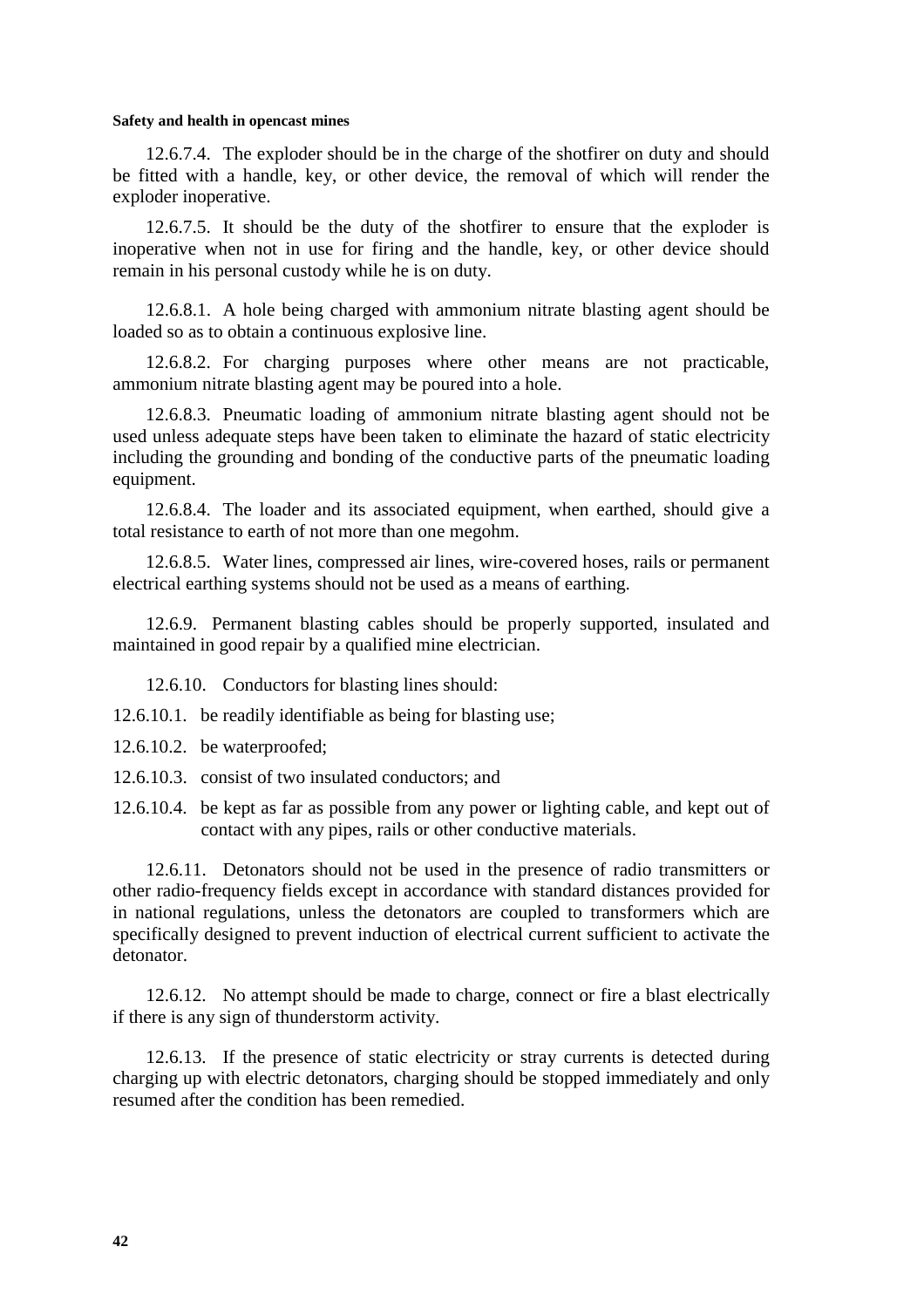# **13. Drilling and rotary jet piercing**

## 13.1. General safety precautions

13.1.1. Before the commencement of drilling operations, the area should be carefully inspected for misfires, sockets and other hazards.

13.1.2. After a hole has been drilled, it should be closed off by a plug.

13.1.3. The manager should be responsible for ensuring that standard instructions are prepared and followed for each type of drilling employed.

### 13.2. Drilling rigs

13.2.1.1. Drilling rigs should be operated on a level surface. If working on a bench, the rig should be located at a distance of not less than 3 m from the bench crest, especially when drilling the nearest hole to the crest – in this case, the operator should have his back to the crest.

13.2.1.2. Whilst in operation, a drilling rig should be so arranged that its longitudinal axis is perpendicular to the bench crest.

13.2.2.1. When a drill is being moved from one drilling area to another, drill steel, tools and all other parts of the machine should be secured, and the mast placed in a safe position.

13.2.2.2. If a drill helper assists the drill operator during the movement of a drill to a new position, the helper should be in sight of, or in communication with, the operator at all times.

13.2.3.1. No person should be on a rig mast while the drill-bit is in operation unless he is provided with a safe platform from which to work and is wearing a safety belt.

13.2.3.2. When the rig mast is being raised or lowered, persons should not be permitted to remain in front of or behind a drilling rig.

13.2.3.3. Tools or other objects which might cause injury to personnel should not be left loose on the mast or drill platform.

13.2.4. With rotary drilling rigs for which the assembly and dismantling of the drilling set and the cleaning of the mouth of the hole are not mechanised, the augers should be enclosed and they should be interlocked with the electric power supply to the rotary driving motor.

## 13.3. Rotary jet piercing

13.3.1. Jet piercing drills should be provided with: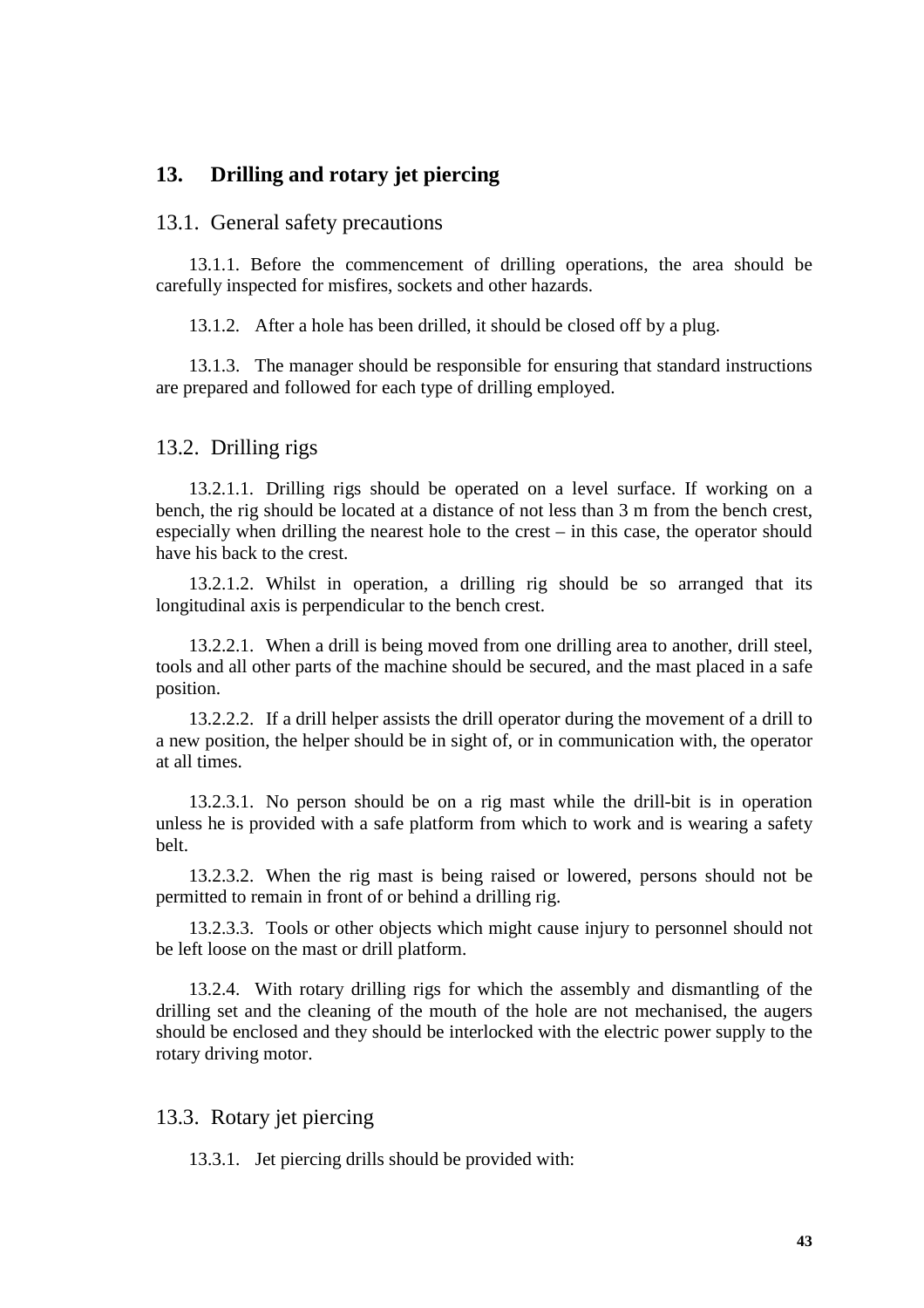13.3.1.1. a system to pressurise the operator's cab in all cases where a cab is provided; and

13.3.1.2. a protective cover over the oxygen flow indicator.

13.3.2. Oxygen hose lines should be provided with:

- 13.3.2.1. an oxygen intake coupling on the drill so constructed that only the oxygen hose can fit and be coupled to it; and
- 13.3.2.2. safety chains or other suitable locking devices across the connections to and between high pressure oxygen hose lines of 25 mm inside diameter or larger.

13.3.3. A suitable means of protection should be provided for the operator when lighting the burner.

13.3.4. Thermal drilling in rocks that may be inflammable should be prohibited.

13.3.5. When rotary jet piercing equipment requires refuelling at locations other than properly equipped fuelling stations, a system for fuelling without spillage should be provided.

13.3.6. The combustion chamber of a jet drill stem which has been sitting in a drill hole without being operated should be flushed with a suitable solvent after the stem has been pulled up.

13.3.7.1. Smoking and open flames should be prohibited in the vicinity of the oxygen storage and supply lines.

13.3.7.2. Signs warning against open flames and smoking should be posted in these areas.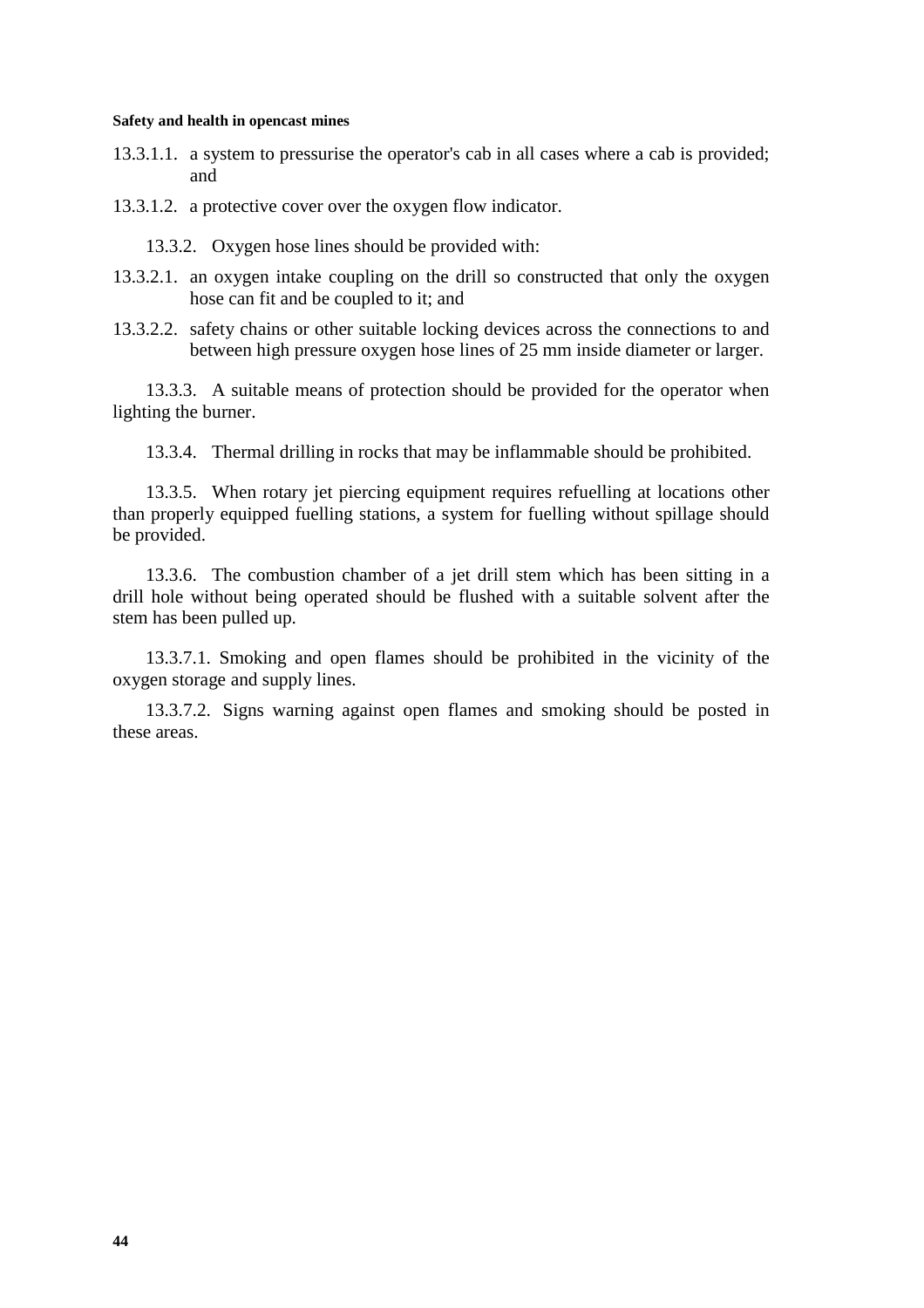# **14. Excavation and loading**

### 14.1. Duty of mine manager

14.1.1. The manager should prepare written excavation and loading rules detailing the procedures to be followed during such operations.

# 14.2. Excavation

14.2.1. Electrically powered equipment should be disconnected before mechanical work is done on such equipment. Power switches should be locked out or other measures taken to prevent the equipment being connected again without the knowledge of the persons working on it. Such locks or protective devices should not be removed except by the person who installed them or by an authorised person.

14.2.2. In case of an unforeseen interruption of the electric power supply, the operator should immediately return all starters and control levers to the "stop" or "zero" positions.

14.2.3.1. A technical instruction sheet approved by the mine manager or a competent person should be prepared for each machine in operation. In addition to technical details relating to the machine, the information to be contained on this sheet should include the permissible dimensions of working places, bench heights, stability angles and distances that should be maintained by mining machines and transport equipment from working faces, dumps and tipping points.

14.2.3.2. This information sheet should be posted in the proximity of the operator's position on the machine concerned.

14.2.4. The cabins of all excavating machines should be so equipped that the operator can always keep that part of the face adjacent to the machine in sight.

14.2.5. All sites where excavating machines are operating should be equipped with a means of communication with the machine operator.

14.2.6. Rail-mounted excavators should not be set in operation unless the tracks have been examined and pronounced safe.

14.2.7. No unauthorised person should be allowed in the cabin or on the external platforms of an operating excavator.

14.2.8. Cab windows should be of safety glass or equivalent, in good condition and should be kept clean.

14.2.9. No person should mount or enter any excavator being operated and capable of movement without first attracting the operator's attention.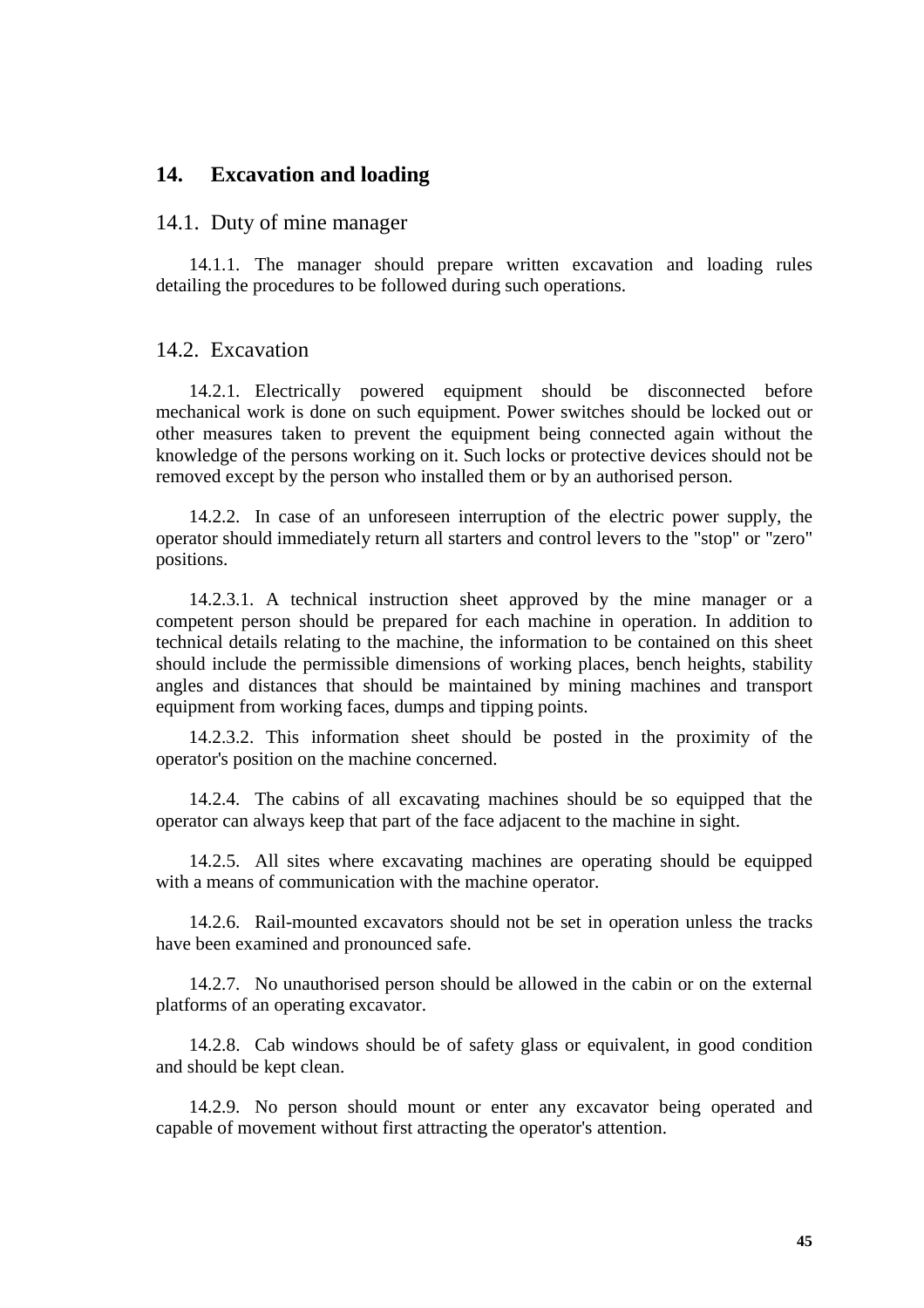# 14.3. Single-bucket excavators

14.3.1.1. When moving an excavator, the driven axle should always be positioned either at the downhill end or at the rear if the machine is level. The bucket should be empty and maintained at a height of not more than 1 m above the ground. The jib should face in the direction of motion.

14.3.1.2. In the case of a walking excavator, the bucket must be empty and the jib should face backwards, i.e. opposite to the direction of movement.

14.3.1.3. When moving on a gradient, all possible precautions should be taken against sliding of an excavator.

14.3.2. All movements of an excavator should be performed with the aid of an assistant to the operator. The assistant should use approved signals and should be within sight of the operator at all times. In the case of walking excavators, it may be necessary to transmit signals from the operator's assistant through a third member of the team.

14.3.3. Excavators should stand on a firm and level base, with a gradient not exceeding the permissible gradient specified in the technical instruction sheet. In all cases, the distance from the flank of a bench or dump or any transport vehicle to the counterweight of an excavator should not be less than 1 m, and the cabin of the machine during operation should be placed in such a way that danger to the operator is minimised.

14.3.4.1. The manager should establish a special code of signals for the operators of excavators to be applied to the loading operation. This code of signals should be posted on the excavator in a prominent position.

14.3.4.2. During the loading of rail cars by excavators and the unloading of cars at dumping positions, the train team should follow the signals given by the excavator operator's assistant. These signals should correspond to those envisaged in the railway operating rules.

14.3.5. A free passage should be maintained at all times to enable an excavator to be speedily removed from a mining face.

14.3.6. An excavator in operation should be stopped and removed immediately to a safe place when any dangerous conditions are detected, and particularly when there is a likelihood of rock falls from the face or when misfires have been located in the working area.

14.3.7. In cases where stripping and loading operations are performed with the aid of a dragline excavator, safety rules should be established by the manager and brought to the attention of all concerned. In particular, safe distances between machines should be established when two or more types of machines are working together.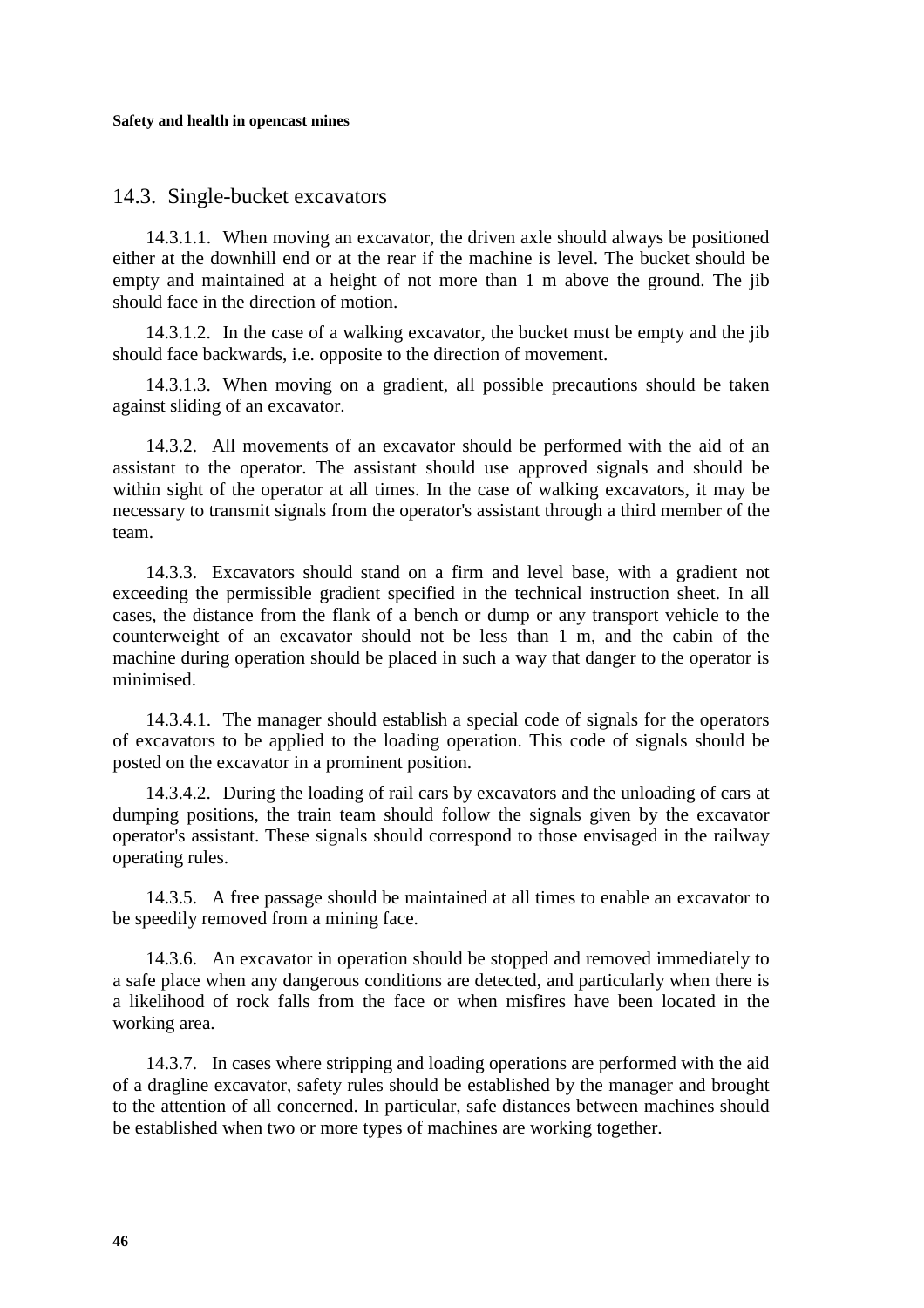# 14.4. Multi-bucket and rotary excavating machines

14.4.1.1. The technical instruction sheet should specify the permissible limits for gradients and radii of curvature for railway tracks and roads used by tracked and wheeled excavating machines and walking excavators.

14.4.1.2. Track gauges and other devices used for making observations on variations in track width and gradients should be checked at least once a month.

14.4.1.3. The results of the checks should be recorded in the book kept at the mine for that purpose.

14.4.1.4. No excavating machine should be operated if the gauges and devices for variations in track width and gradient are missing or defective.

14.4.2. Rotary excavating machines with extractable booms which cannot be retracted should be fitted with automatic devices to ensure that the specified rates of movement and angles of turn of the rotary boom are not exceeded.

14.4.3. Multi-bucket excavating machines should be fitted with devices for preventing the bucket frame, rotary boom and conveyor from lifting, lowering or turning through angles greater than those provided for in the machine design.

14.4.4. The operator's cabin of an excavating machine should be equipped with an alarm signalling board and with instruments for controlling:

14.4.4.1. the rate of motion and turning angle of the rotary boom;

14.4.4.2. the rate of motion of the excavating machine; and

14.4.4.3. the voltage and power load at the lead-in of the machine.

14.4.5. During operation of a multi-bucket excavating machine, no person should be allowed adjacent to or between the cars being loaded, below loading and unloading points and conveyors or reloading devices, or under the chassis frame of the excavating machine.

14.4.6. Before starting a new cut with a multi-bucket excavating machine, the shift supervisor or foreman should inspect the face and take any necessary steps for the removal of foreign bodies such as large tree roots, pieces of timber, metal objects and the like along the entire front of operation of the machine and to the full width of cut, taking into account the angle of response.

14.4.7. A multi-bucket machine with bottom digging should not be operated where there is a possibility of rocks sliding on the face, and where the required stability of the slope and that of the working surface cannot be ensured.

14.4.8.1. In a combined operation involving a rotary excavator with conveyors and overburden spreaders, or a multibucket excavating machine which loads spoil on to a conveyor, the controls of the excavators/conveyors/ spreaders should be interlocked.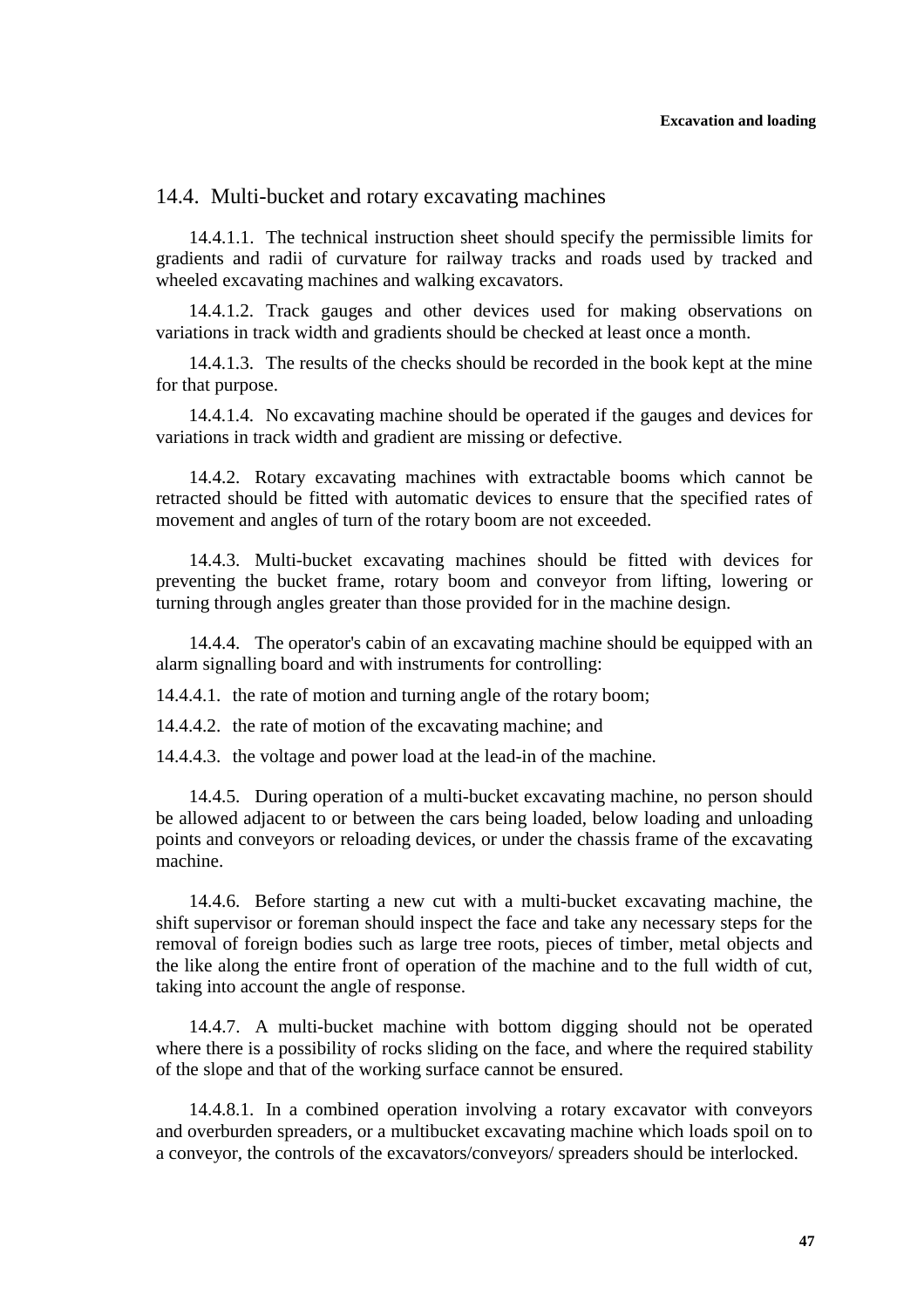14.4.8.2. In order to carry out repair and adjustment work, measures should be provided for manual control of each separate machine.

## 14.5. Scrapers and bulldozers

14.5.1. Drag cable scrapers should not be used on bench slopes having an inclination in excess of 35.

14.5.2. No scraper plant should be started up unless a prior warning signal has been given; during the operation of a scraper, no person should attempt to make repairs or adjustments, to stand near the rope, or to guide the rope by hand.

14.5.3. Whilst operating on a bench, self-propelled and tractor-hauled scrapers should not approach within 2 m of the bench crest. No scraper should be permitted to move backwards downhill when unloading.

14.5.4. Scrapers hauled by wheeled tractors should not be permitted to negotiate access roads having a gradient greater than:

14.5.4.1. 15 in the case of a loaded machine; or

14.5.4.2. 25 in the case of an empty machine.

14.5.5. When operating a tractor-type bulldozer, it should be prohibited to:

- 14.5.5.1. leave a machine with the engine running and the blade lifted;
- 14.5.5.2. stand on the blade frame or on the blade;
- 14.5.5.3. operate a machine that is not fitted with an interlocking device to prevent the engine from starting when it is in gear; and
- 14.5.5.4. operate a machine that is not fitted with a device which requires the engine to be started from within the cab.

14.5.6.1. All repairs, lubrication or adjustments to a bulldozer should be performed with the machine on level ground, the engine switched off and the blade lowered to the ground.

14.5.6.2. Where, because of failure or defect, a bulldozer is stopped on a slope, steps should be taken to block the machine in position so as to avoid any downhill movement before repairs are attempted.

14.5.7. Should it be necessary to carry out an inspection of the underside of a bulldozer blade, the blade should be lowered on to firm supports and the engine stopped. No person should be permitted to go under a lifted blade except if it is firmly chocked up and permission has been given by the competent person.

14.5.8. On every face or bench where a bulldozer may be called upon to operate, written instructions should be prepared, based on the conditions at each working place, and stating clearly the distance from the edge which no bulldozer may cross.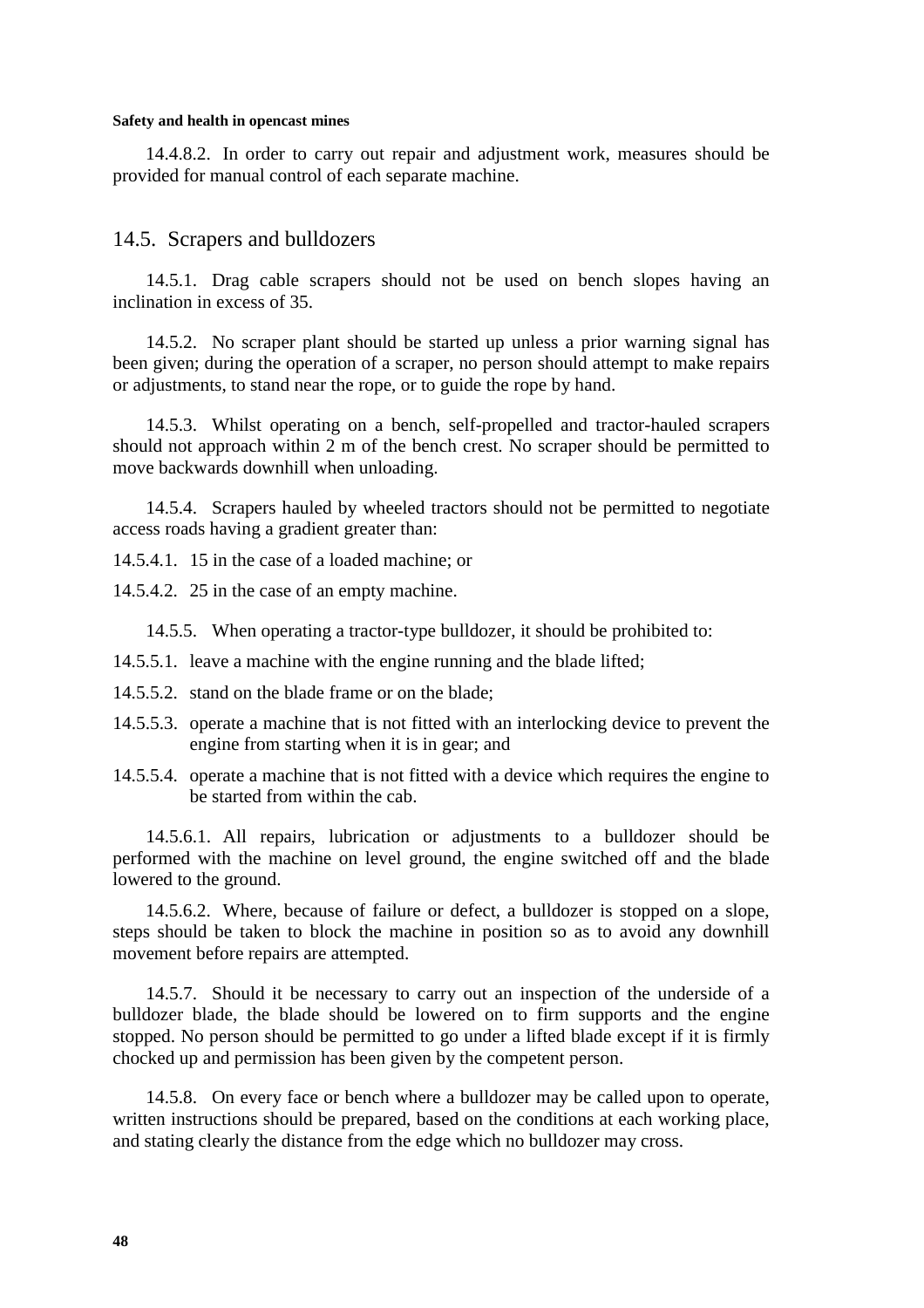### **Excavation and loading**

14.5.9. Bulldozers should not be permitted to operate on slopes where the inclination measured along the steepest plane exceeds 25 or on any slope which has a dangerous cross inclination.

# 14.6. Loading

14.6.1. The mine operator should ensure that all equipment and vehicles in use for these operations are of an approved type and conform with such specifications and requirements for safety as may have been laid down in national laws or regulations.

14.6.2. The following precautions should be adopted during loading operations:

- 14.6.2.1. a driver of any truck should not enter or leave his cab;
- 14.6.2.2. the loaded bucket of any shovel or loader should not be traversed over the driver's cab of a truck or other motor vehicle;
- 14.6.2.3. all persons should keep clear of the area between the loading unit and the mine face, and the area traversed by the loading bucket during loading operations;
- 14.6.2.4. all rocks that are too large to be handled safely should be broken before loading; and
- 14.6.2.5. transport equipment should be loaded in a manner to minimise spillage during haulage.
	- 14.6.3. The following precautions should be adopted during dumping operations:
- 14.6.3.1. where there is a possibility that the ground at a dumping place may fail to support the weight of a vehicle, loads should be dumped back from the edge of the bank;
- 14.6.3.2. a vehicle should not be permitted to dump a load over a bank or into a bin, unless there is an effective back stop provided, or otherwise (if necessary) a person is safely stationed and properly equipped to guide and direct the driver to a safe dumping position;
- 14.6.3.3. when dumping is carried out, whether by day or by night, marker guides or other effective signs should be placed to indicate to the driver the limit of his safe approach to the tipping area;
- 14.6.3.4. when dumping is carried out during the hours of darkness, the area should be illuminated by lighting units so placed as to give effective illumination to the working area and to the edge of the dump area; and
- 14.6.3.5. the mine operator or manager should ensure that adequate artificial lighting is provided at all points where poor visibility or work during the hours of darkness may present a hazard.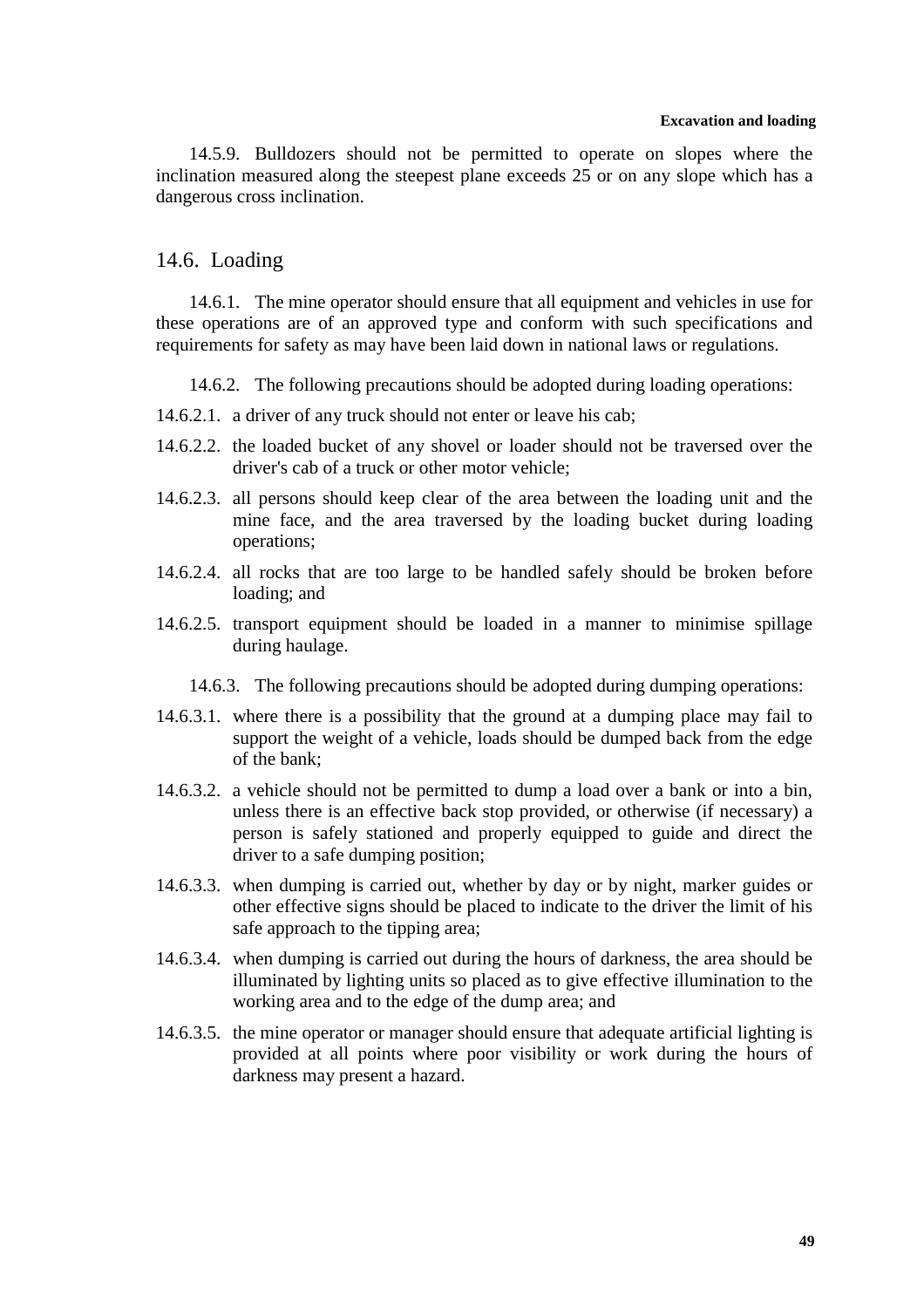# **15. Dredges and other floating installations**

## 15.1. Scope

15.1.1.1. For the purpose of this section, the term "dredge" includes any floating vessel used for cutting, pumping or treatment purposes, and other machinery to be used for or in connection with mining by means of dredging.

15.1.1.2. The term does not include a barge, workboat, tender, anchor punt or other boat ancillary to dredging operations.

15.1.1.3. Nothing in this section should be construed as limiting or affecting such other laws or regulations as may apply to river or sea-going vessels.

## 15.2. Approval by the competent authority

15.2.1.1. A dredge, floating treatment plant or other vessel should not be used in mining unless it has received the authorisation of the competent authority.

15.2.1.2. The application for authorisation or use by the competent authority should be accompanied by:

15.2.1.2.1. drawings and specifications of the dredge, floating treatment plant or other vessel;

15.2.1.2.2. buoyancy calculations in respect of the vessel made by a competent person; and

15.2.1.2.3. the results of all buoyancy tests carried out in respect of the vessel.

15.2.2.1. In giving authorisation, the competent authority should specify therein the approved load line that has been assigned to the dredge or floating treatment plant.

15.2.2.2. The competent authority should not assign to any vessel a load line such that the vessel would thereby have a freeboard of less than 150 mm.

15.2.2.3. The load line so assigned to a dredge or floating treatment plant should be clearly marked in an approved manner.

### 15.3. Personnel

15.3.1. No person should act, or be permitted or employed to act, as a winchman or winch or cutter operator unless he has been authorised by the manager, who has satisfied himself as to the competence of the operator.

# 15.4. Safety precautions on board dredges

15.4.1.1. The hull of a dredge or other vessel used for mining should be kept sound and watertight.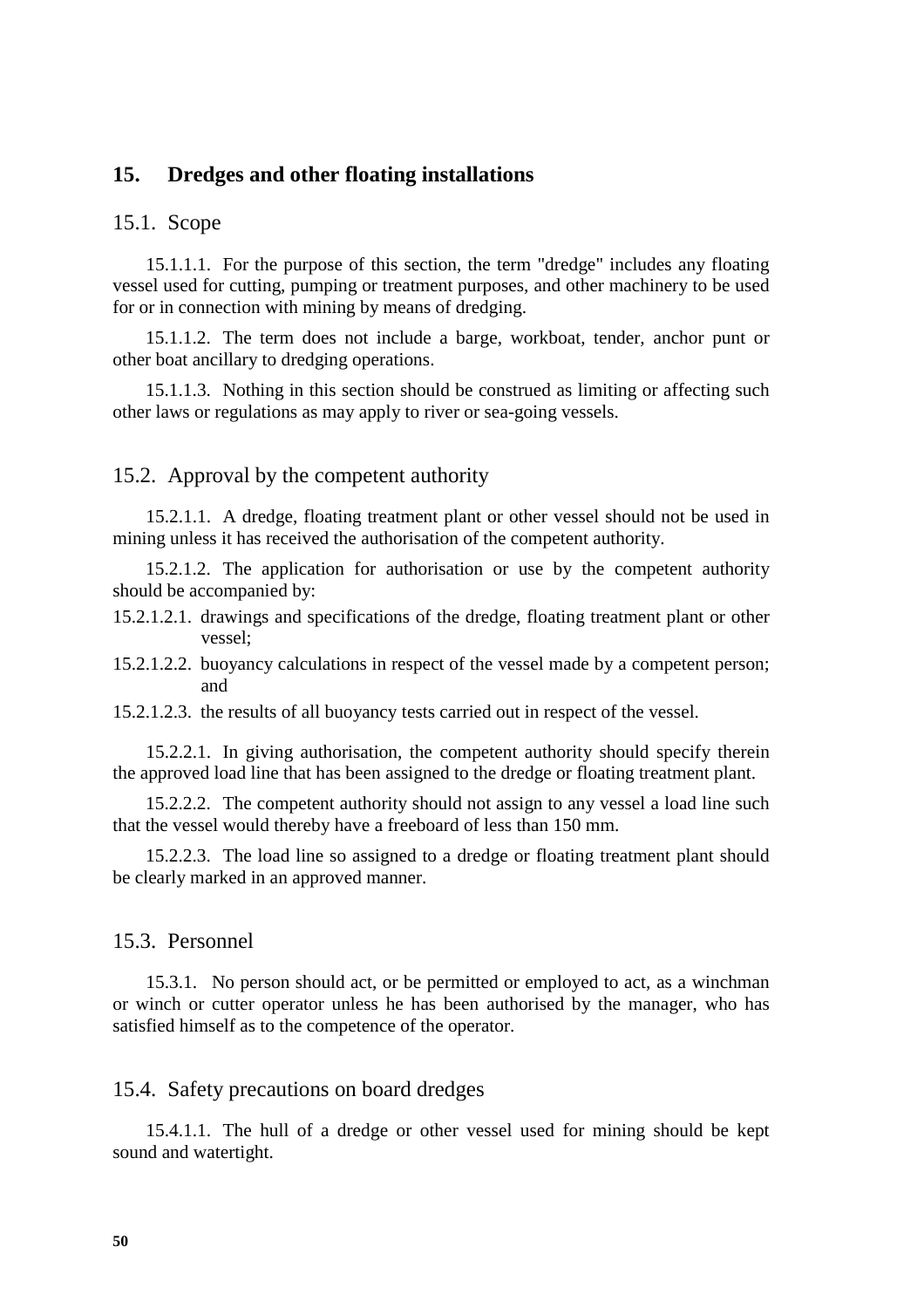### **Dredges and other floating installations**

15.4.1.2. The interior of the hull compartments should be kept clean and, with the exception of those compartments in which the storage of ballast has received the approval of the competent authority, free of water as far as is reasonably practicable.

15.4.2.1. A dredge or floating treatment plant should be provided with:

- 15.4.2.1.1. four lifebuoys, two of which should be located in the bow and two towards the stern;
- 15.4.2.1.2. suitable lifelines fitted around the vessel at a convenient height;
- 15.4.2.1.3. a boat containing a lifeline not less than 15 m in length and a boat-hook, and equipped ready for use with oars and rowlocks or other effective means of propulsion;
- 15.4.2.1.4. an adequate number of life-jackets; and
- 15.4.2.1.5. notices so displayed as to indicate clearly the location of all life-saving appliances.

15.4.2.2. The life jackets provided should be worn by all persons when on board or when there is a danger of drowning.

15.4.2.3. All life-saving appliances should be maintained in good order and condition and should be kept in a readily accessible location.

15.4.2.4. All employees engaged on or in connection with dredgers should be given training and instruction in life-saving techniques.

15.4.3. All dredges should be fitted with the following safety devices:

- 15.4.3.1. an electric return signalling system between the winch room and the discharge end of the screen;
- 15.4.3.2. an automatic alarm bell that is designed to sound when the load line assigned to the vessel has been submerged;
- 15.4.3.3. a pendulum or other device to show the list of the vessel;
- 15.4.3.4. a means of indicating an obstructed discharge from the dredge or treatment plant;
- 15.4.3.5. a means of indicating the dredging depth; and
- 15.4.3.6. in the case of a bucket dredge, an automatic device to ensure immediate stopping of the dredging machinery in the event of an overload of the dredge.

15.4.4.1. Warning notices should be posted in conspicuous places to warn persons of danger from head and side lines.

15.4.4.2. The head and side lines of a dredge or treatment plant should have free and unobstructed play between the anchors and the dredge or floating treatment plant.

15.4.4.3. It should be the duty of the manager of every dredge and of every person in charge of a dredge to remove all obstacles likely to impede the free play of the head lines or to elevate the head lines over such obstacles.

15.4.4.4. A deflecting sheave, if used between the anchor and the dredge or floating treatment plant, should be securely anchored.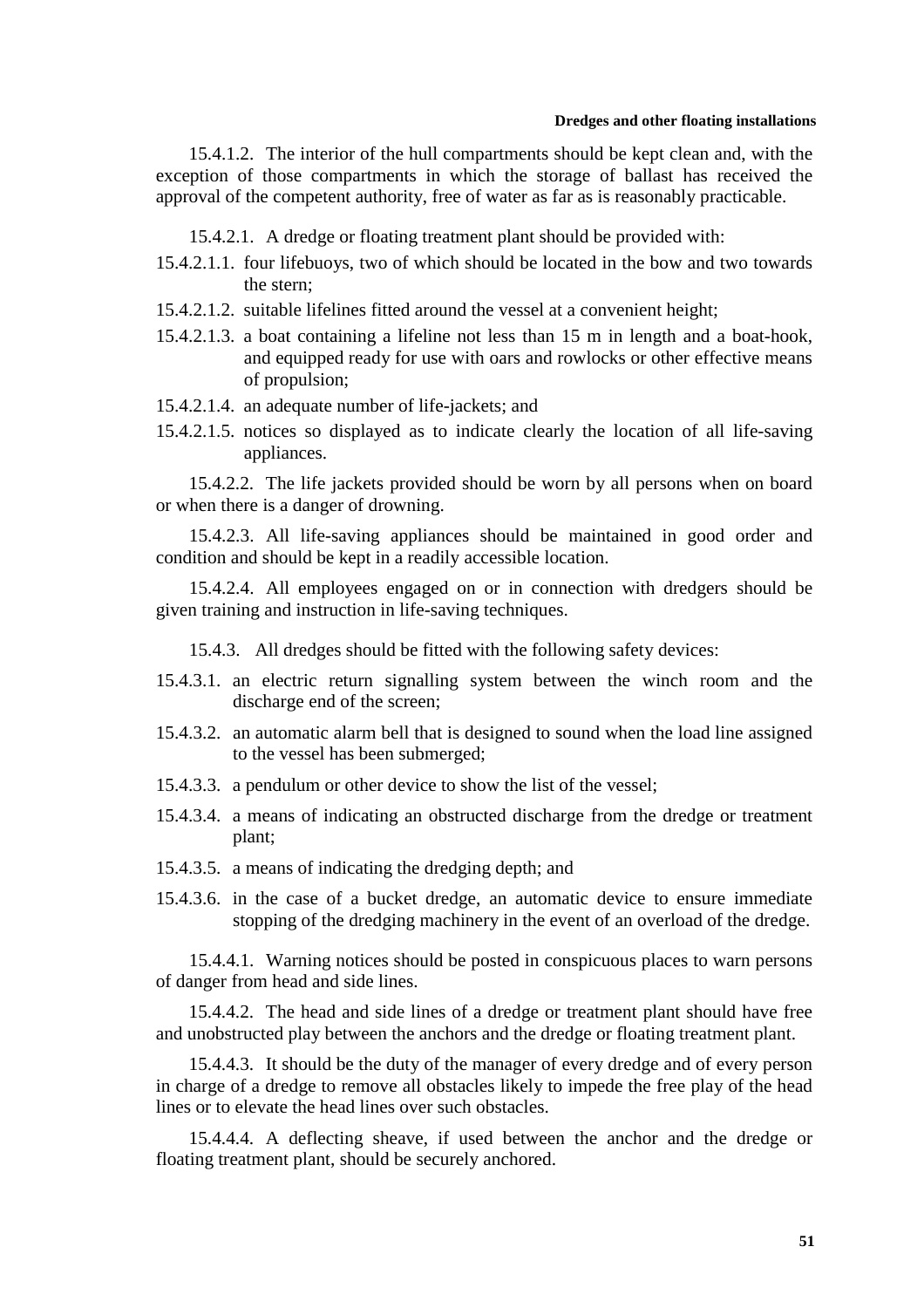15.4.4.5. No unauthorised person should be allowed to work in the vicinity of the head or side lines whilst the dredge is operating.

15.4.5. Every anchor for a head line or side line of a dredge or floating treatment plant should be of adequate capacity to hold the vessel under all working conditions.

15.4.6. No unauthorised person should be permitted to interfere with any machinery, line or other appliance used in a dredging operation.

## 15.5. Miscellaneous protective precautions

15.5.1. Hatchways and all other deck openings should be fitted with watertight seals or safeguarded by coamings not less than 400 mm in height.

15.5.2.1. The competent authority may require every open side of the deck of a dredge or floating treatment plant to be provided with guard-rails and stanchions suitable to prevent persons falling overboard.

15.5.2.2. The following provisions should apply to all guard-rails:

- 15.5.2.2.1. stanchions should be secured to the deck and spaced not more than 2.5 m apart;
- 15.5.2.2.2. the guard-rails should consist of an upper rail located 1 m above the deck and a lower rail located 250 mm above deck;
- 15.5.2.2.3. guard-rails should be constructed of suitable timber, scaffold tube, steel wire rope or chain and, in the case of steel wire rope or chain, should be kept taut by means of turn-buckles or other suitable devices; and
- 15.5.2.2.4. guard-rails should be kept in place except when removed temporarily for access purposes.

15.5.3.1. Where the competent authority directs, a dredge or floating treatment plant working close to a bank should be provided with a gangway not less than 600 mm wide and of sufficient length to reach from the bow to a firm and stable position on the bank, or from the stern to the tailings dump, according to the instructions of the competent authority.

15.5.3.2. The gangway should be provided with a substantial handrail and shall be secured to the deck of the dredge or floating treatment plant.

15.5.4. Every place where men are working should be adequately illuminated during the hours of darkness.

15.5.5. The following safety requirements should be observed by all persons working on a dredge used for mining purposes:

- 15.5.5.1. every member of a dredge crew when employed in outboard work on the dredge should use safety belts or life-jackets;
- 15.5.5.2. in the event of a man going overboard, the bucket line or cutter and suction equipment should be stopped immediately and the alarm given; and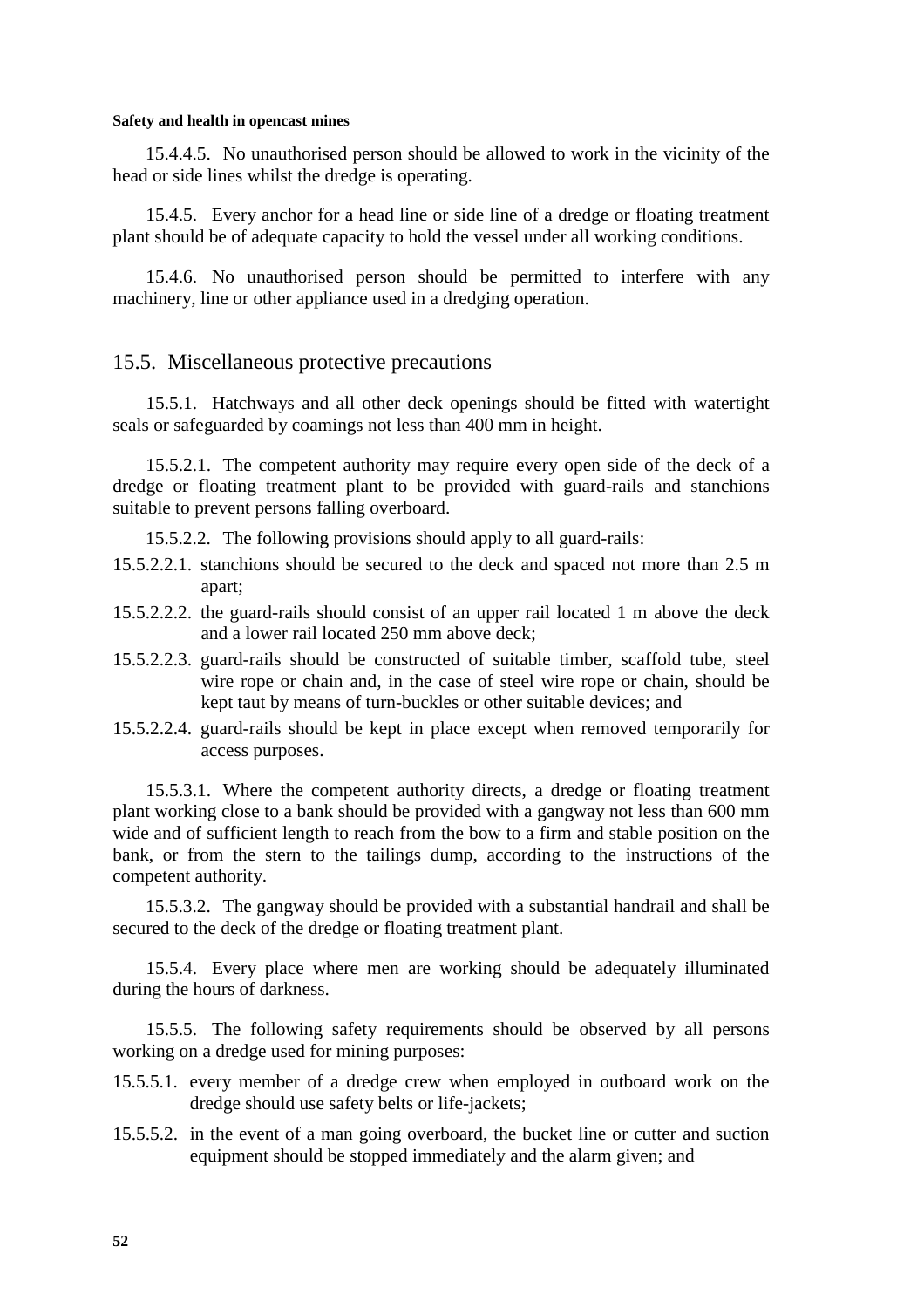### **Dredges and other floating installations**

15.5.5.3. no person should step on any bucket, chain or revolving screen whilst it is in motion, nor ride on them.

15.5.6.1. It should be the duty of the mine operator or manager to appoint a competent person to carry out specific inspections and controls daily before the commencement of operations, namely:

15.5.6.1.1. soundings of all hull compartments;

15.5.6.1.2. inspection of the freeboard on the bow, stern, port and starboard; and

15.5.6.1.3. inspection of the dredging depth or ladder angle, in a bucket dredge where the dredging depth is not recorded automatically.

15.5.6.2. The person who makes the checks should record the results forthwith in a log-book to be kept on board.

# 15.6. Emergency provisions

15.6.1. Immediately after the sounding of any emergency alarm, the winchman or other person in charge of the dredge or other vessel concerned should:

- 15.6.1.1. cease digging and take all necessary measures to correct the defect causing alarm; and
- 15.6.1.2. not recommence digging until the defect triggering the alarm has been effectively corrected.

15.6.2. After the operation of the automatic overload stopping device, digging should not be permitted to recommence until the winchman has ascertained that the overload has been cleared.

## 15.7. Other matters

15.7.1. The maximum number of persons that may be carried at one time in a dredge or other vessel used in connection with dredging or mining operations should be fixed by the competent authority. A prominent notice of this figure should be kept posted on the dredge or other vessel.

15.7.2. Warning notices for the public should be posted in a conspicuous position in all cases where head or side lines cross a path or thoroughfare.

15.7.3. Every dredge should be provided with suitable toilet accommodation and latrines.

15.7.4. All dredges and other floating installations should be provided with firefighting facilities in a quantity to be agreed with the competent authority.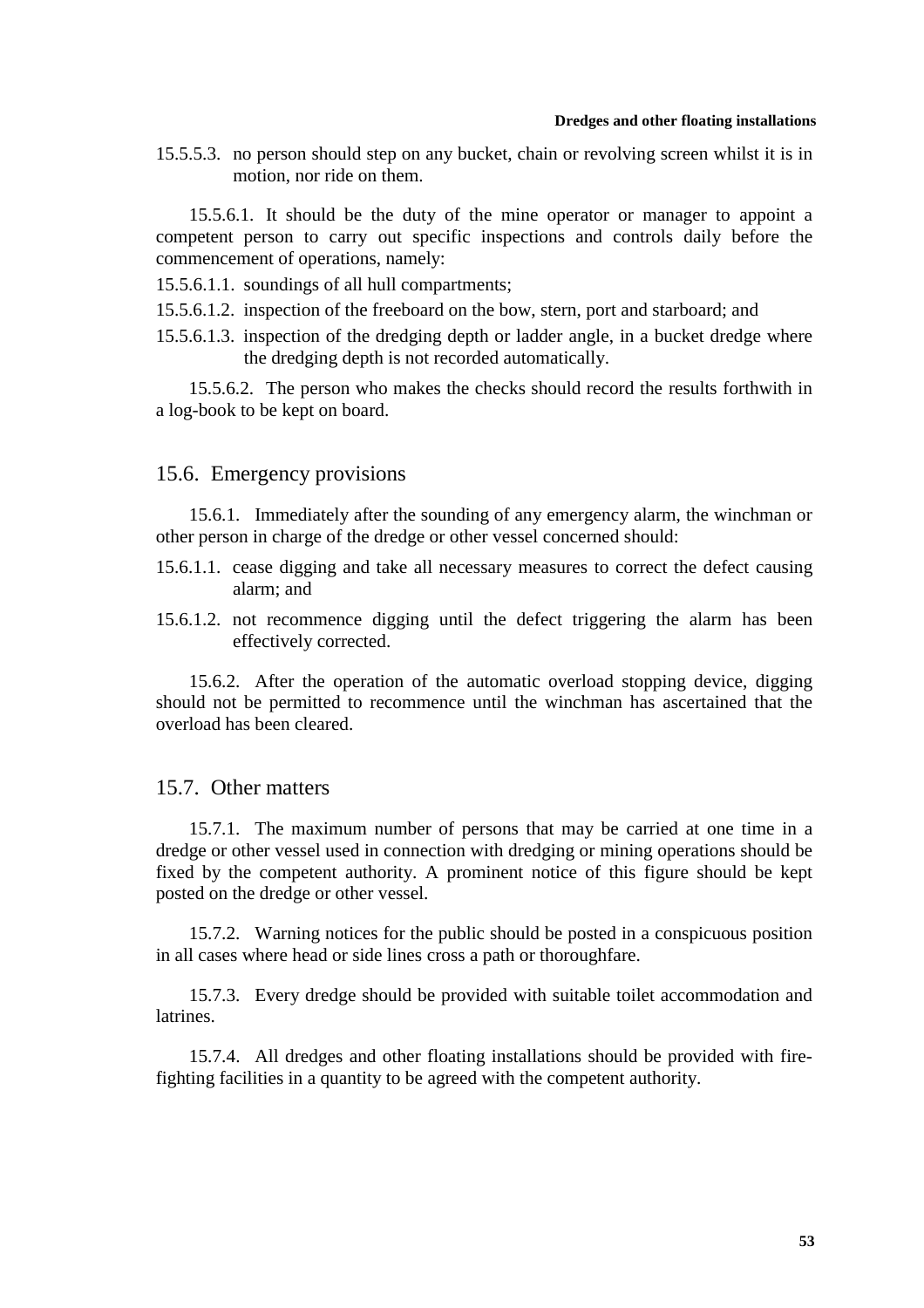# **16. Transport and handling of material**

### 16.1. Non-rail vehicles

16.1.1. This section of the code is concerned with two types of vehicles:

- 16.1.1.1. all rubber-tyred or tracked, self-propelled mobile equipment used in or about an opencast mine for hauling, transporting, personnel carrying, lifting, hoisting, scraping and similar operations, and having a gross vehicle weight (GVW) in excess of 1,000 kg; and
- 16.1.1.2. vehicles whose GVW is below 1,000 kg, including amongst others jeeps, vans, four-wheel drive vehicles and the like, which are classified as light vehicles.

16.1.2.1. The competent authority should set standards for safety equipment and protective devices to be incorporated in mobile plant and should, for vehicles newly purchased after a date to be prescribed, specify the necessary safety equipment and protective devices against falling objects, vehicle roll-over and workers falling out of the vehicle.

16.1.2.2. Tests may be prescribed by the competent authority to ensure safe operation of the equipment and devices concerned.

16.1.2.3. All mobile equipment used in an opencast mine should be of an approved type and carry an identity number.

16.1.3.1. The manager should draw up transport rules to regulate the movement of all vehicles and their operation in an opencast mine.

16.1.3.2. The transport rules should be posted and a copy given to all drivers and equipment operators.

16.1.4.1. All self-propelled mobile equipment should be provided with adequate braking systems, capable of effectively stopping and holding the vehicle stationary when fully loaded, under any conditions of operation when driven correctly.

16.1.4.2. No vehicle should be left unattended unless:

16.1.4.2.1. the controls are in the neutral position and the parking brakes fully applied;

- 16.1.4.2.2. if it is a tracked and wheeled vehicle parked on a grade, that it is blocked or turned into a rib or bank;
- 16.1.4.2.3. the movable parts of equipment such as dippers, buckets, scraper blades are secured or lowered to the ground when not in use; and
- 16.1.4.2.4. the master switch of electrically powered mobile equipment is in the off position, all operating controls are in the neutral position, and the brakes are set or other equivalent precautions are taken against rolling.

16.1.5.1. When a vehicle is in motion between work areas, the movable parts of the equipment should be secured in the travel position.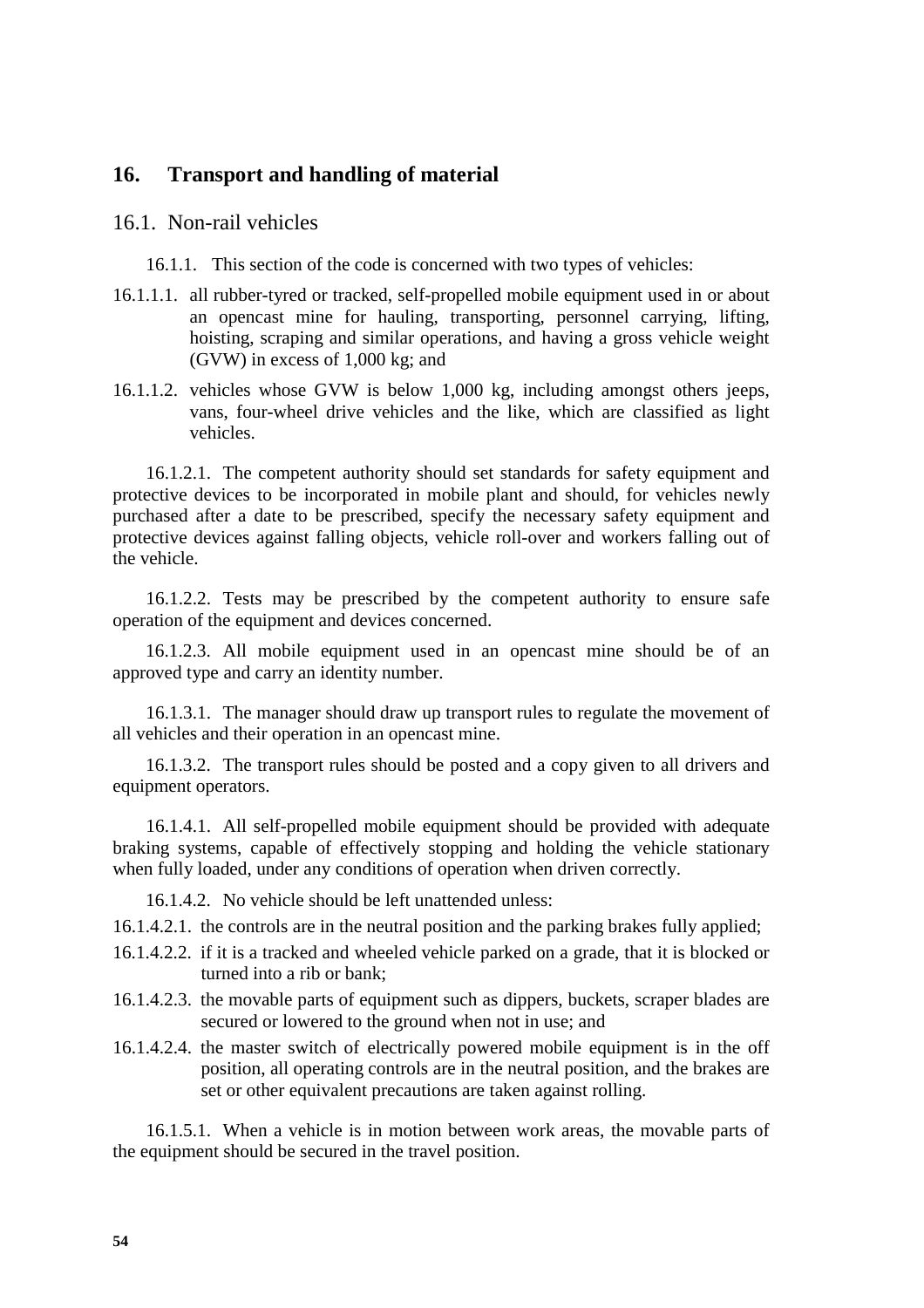### **Transport and handling of material**

16.1.5.2. Tipping body props or other devices should be provided and these should be capable of preventing a skip collapsing, and their mode of operation should be independent of the tipping mechanism.

16.1.6. The engine exhaust gases from mobile equipment operated by an internal combusion engine should be discharged at a point remote from the operator's position and from any air-conditioning intake where fitted.

16.1.7. All motor vehicles should be equipped with:

16.1.7.1. effective headlights, tail-lights and clearance lights; and

16.1.7.2. an effective audible warning signal should be sounded whenever the driver wishes to move the vehicle without having clear vision immediately in front and behind.

16.1.8.1. The operator's cab of any vehicle used for rock haulage should be so constructed or reinforced as to resist damage by spillage.

16.1.8.2. The operator's cab should not be additionally equipped, altered or otherwise modified in a manner which impairs operating visibility.

16.1.8.3. Cab windows should be of safety glass or equivalent, in good condition and should be kept clean.

16.1.8.4. Cabs of mobile equipment should be kept free of extraneous materials.

16.1.9. The design and layout of operators' positions and controls should conform with best ergonomic principles. Particular attention should be given to:

16.1.9.1. layout and direction of movement of all control devices;

- 16.1.9.2. the operator's seating;
- 16.1.9.3. protection against environmental hazards, including inclement weather, heat, cold, noise and airborne dust; and

16.1.9.4. safe entry and exit for the operator.

16.1.10. Fire extinguishers of a certified type and capacity should be installed on all mobile equipment.

16.1.11. A person should not operate, or be employed or permitted to drive, a motor vehicle in an opencast mine unless:

- 16.1.11.1. he holds a current operator's licence for that vehicle; and
- 16.1.11.2. he has satisfied the manager or his representative that he is competent to operate that vehicle.

16.1.12.1. All opencast mine roads should be of such width as will adequately contain the vehicles using them and be provided with a shoulder barrier of a size acceptable to the competent authority.

16.1.12.2. Where appropriate, passing places should be provided on single-lane roads which should be clearly visible from both directions.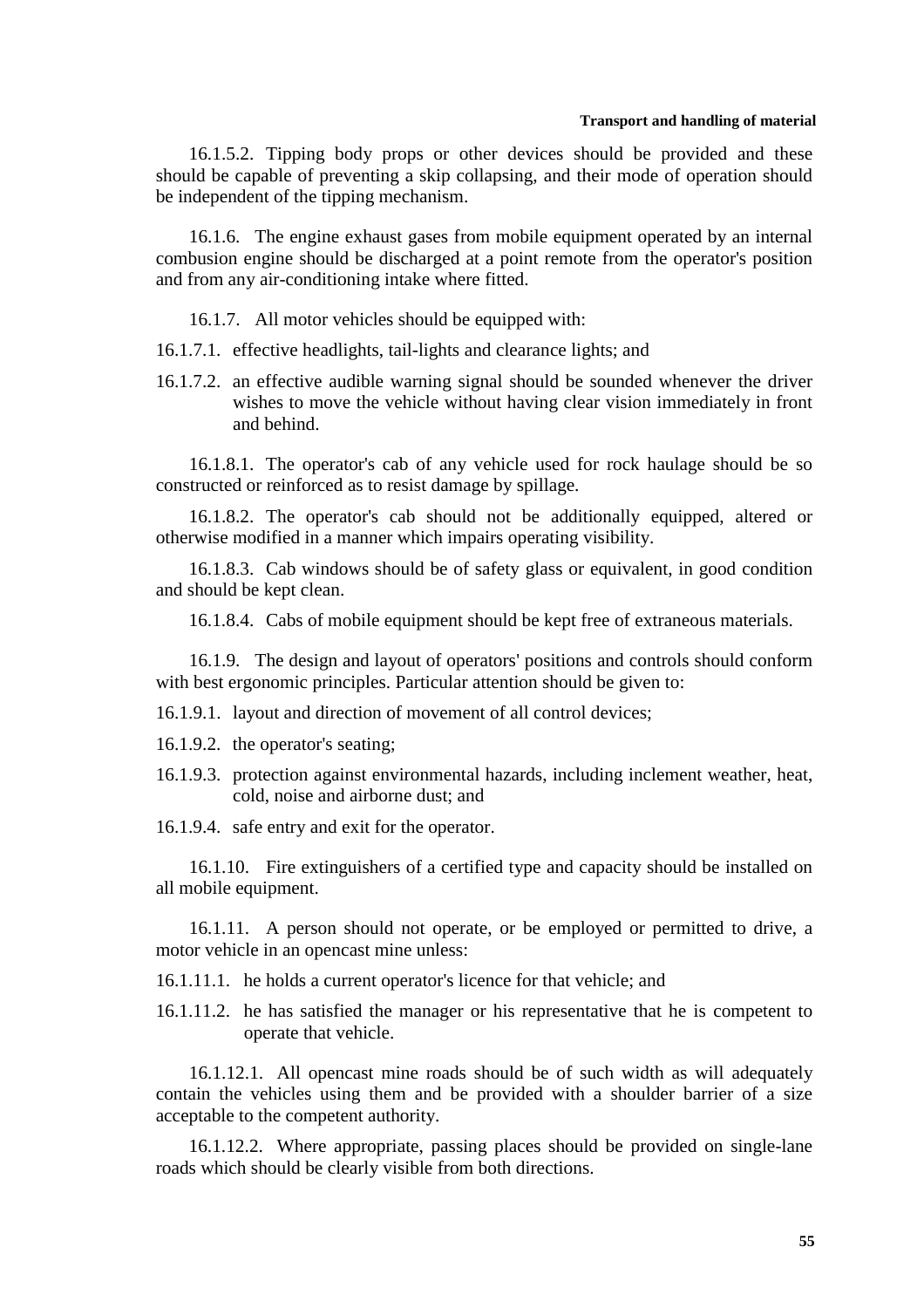16.1.12.3. The gradient and radius of any part of a road should be such that vehicles can negotiate the road in safety.

16.1.12.4. The manager should cause to be erected such signs as may be necessary to control the speed and movement of all vehicles making use of the roads.

16.1.12.5. All low points on mine roads should be adequately drained so as to eliminate accumulations of standing water.

16.1.12.6. Roads subject to freezing conditions should be cleaned systematically of snow and ice and strewn with sand, gravel, slag or other suitable material.

16.1.12.7. Haulage roads with planned gradients in excess of 5 per cent should have emergency escape roads, which should:

16.1.12.7.1. be spaced throughout the length of the haulage road; and

16.1.12.7.2. ensure that a runaway vehicle entering an emergency escape road can be safely brought to rest.

16.1.13. The operating speed of mobile equipment should be consistent with conditions of roadways, grades, clearances, visibility, traffic and the type of equipment used.

16.1.14.1. All operators should maintain full control of the mobile equipment while it is in motion.

16.1.14.2. Haulage equipment should be operated under power control at all times.

16.1.14.3. No person shall mount or enter any haulage machine being operated and capable of movement unless he has attracted the operator's attention.

16.1.15. Where loads are carried which project beyond the sides of vehicles, or by more than 1.2 m beyond the rear of the vehicles, there shall be attached at the end of the projection:

16.1.15.1. a warning light during the hours of darkness or in limited visibility; and

16.1.15.2. a clearly visible warning flag of suitable size in daylight conditions.

16.1.16. Where overhead clearance is restricted, warning devices should be installed and the restricted area should be conspicuously marked.

16.1.17. Where the regular transport of persons is required, buses or other specially fitted vehicles should be used, equipped with seating and safe means of entry and exit.

16.1.18. The transport of persons should be prohibited:

16.1.18.1. in or on mobile equipment, loaded or unloaded, unless special arrangements have been made for their safety, and such transport is authorised by the manager;

16.1.18.2. outside the cabs and beds of mobile equipment; and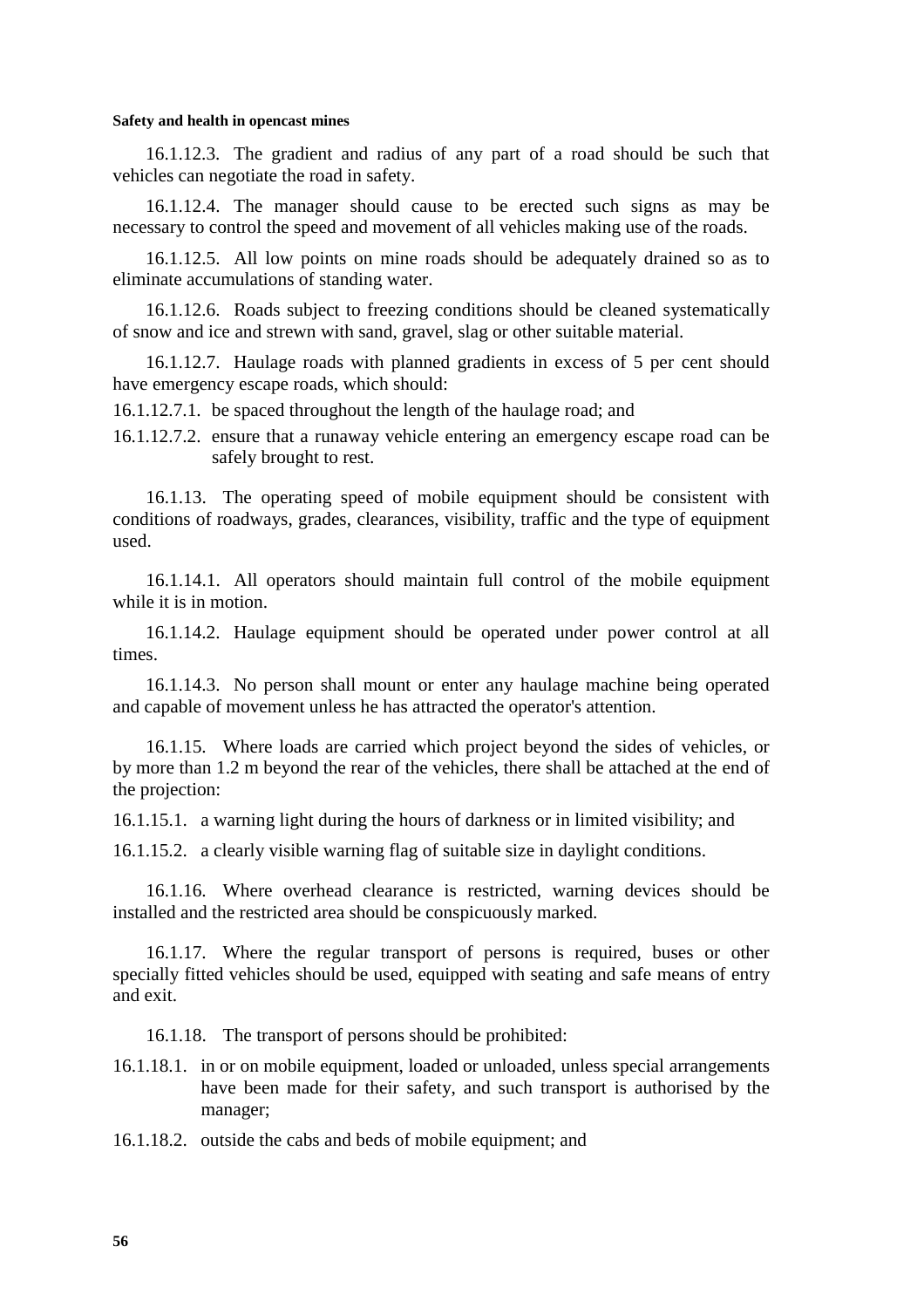### **Transport and handling of material**

- 16.1.18.3. in vehicles equipped with unloading devices, unless means have been provided to prevent accidental operation of the unloading mechanism.
	- 16.1.19. All ramps and dumping facilities should:
- 16.1.19.1. be of substantial construction; and
- 16.1.19.2. have suitable width, clearance and headroom to accommodate the equipment using the facilities.

16.1.20. Berms, bumper blocks, safety hooks or similar means should be provided and maintained as required to prevent overtravel and overturning at all tipping and dumping locations.

16.1.21.1. Chute loading installations should be so designed and installed that the persons operating them are not required to be in a hazardous position whilst at work.

16.1.21.2. Any attempt to free a blockage in a chute should only be made by a competent person who fully understands the hazards involved.

16.1.22.1. All grizzlies, grates and similar stationary sizing devices should be securely mounted and anchored.

16.1.22.2. Persons required to work on a grizzly while breaking rocks should be provided with and should wear a securely anchored safety belt.

16.1.23. Mobile equipment used in dumping and tipping operations should be provided with an automatic reverse signal alarm which is audible above the surrounding noise level, or should have an observer to enable reversing to be carried out in safety.

### 16.2. Rail transport

16.2.1. The manager of an opencast mine should prepare a set of plans showing every part of a proposed rail system whose primary use will be for the transport of ore. A copy of the plans shall be kept at the office of the mine.

16.2.2.1. The manager of an opencast mine should prepare railway operating rules, including signals and signal codes and inspection and maintenance procedures to apply to all railway operations.

16.2.2.2. No change should be made to these rules except in the case of an unforeseen occurrence, mishap or defect.

16.2.3.1. Every person employed on a railway operation on an opencast mine should be provided with a copy of the operating rules, signals and signal codes applicable to that mine.

16.2.3.2. Before any person is employed as a train controller, locomotive driver, member of a train crew or as driver of any rail track vehicle, he should satisfy the manager or his deputy that he is fully conversant with the relevant operating rules, signals and signal codes and is competent to discharge his duties.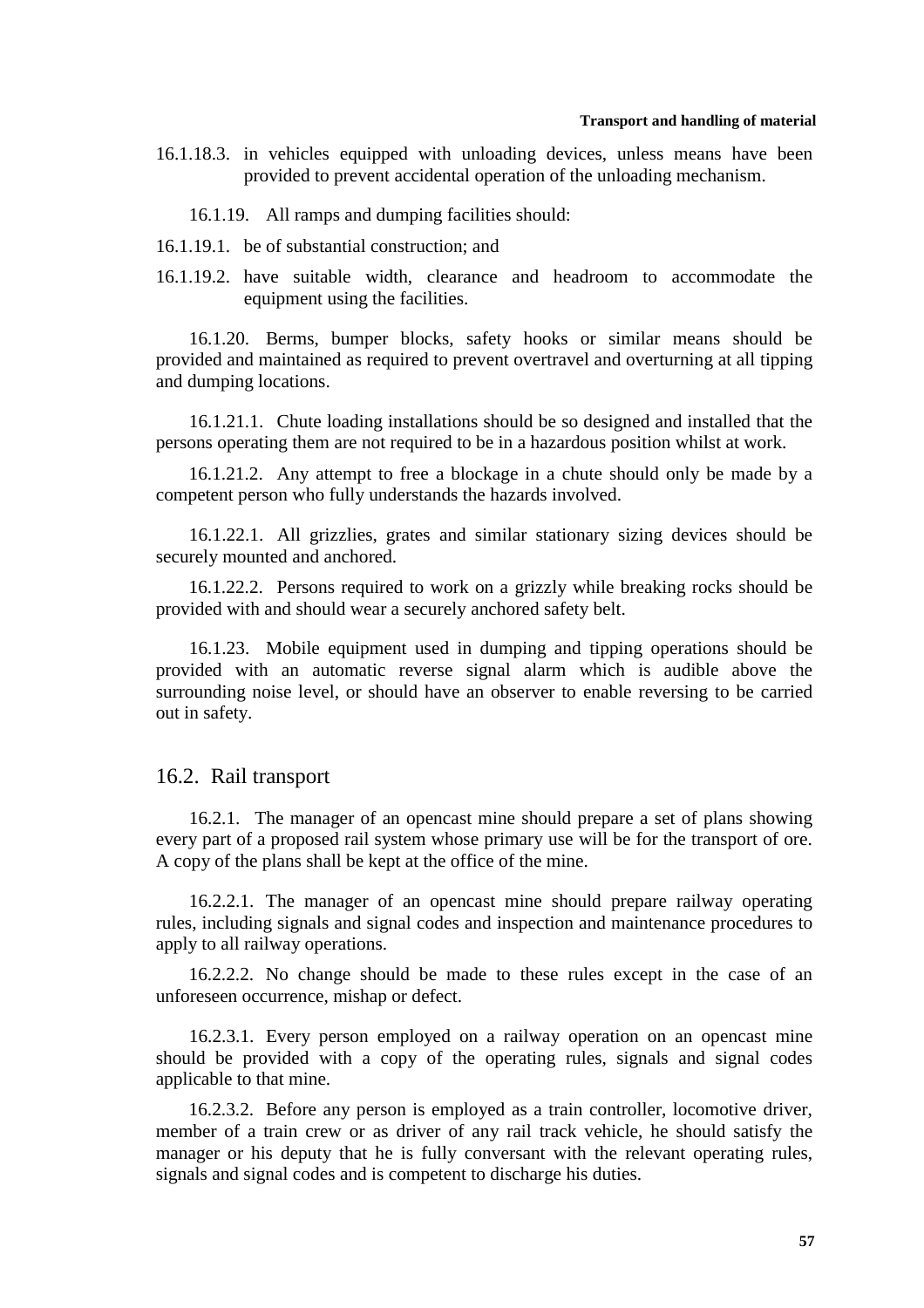16.2.3.3. No person should be permitted to take or have charge of a locomotive on a mine railway unless he is the holder of a locomotive driver's certificate issued by the competent authority.

16.2.3.4. A person undergoing instruction may operate a locomotive under the supervision of a certified locomotive driver.

16.2.4. Road-beds, rails, joints, switches, frogs and other elements of every rail track as well as bridges, culverts and other structures supporting it should be designed, installed and maintained in a safe manner consistent with the speed and type of haulage.

16.2.5. Locomotives, rolling stock, tracks and all other equipment used in the operation of a railway system should be maintained in a safe condition and should be subject to regular inspection at intervals to be laid down in the operating rules.

16.2.6.1. Every train should be equipped with an effective braking system.

16.2.6.2. Every locomotive, rail car, truck, wagon or other rail track vehicle should be provided with effective brakes which should be capable of being operated individually by hand and by the train braking system when forming part of a train.

16.2.6.3. The requirement to provide effective brakes need not be enforced in the case of a single vehicle attached to the end of a train, nor does it need to be enforced in the case of a single vehicle being towed by a self-propelled vehicle, the brakes of which are adequate for the task.

16.2.7.1. A train should not be left unattended unless brakes of sufficient strength to hold the whole train stationary have been applied.

16.2.7.2. No rail car, truck, wagon or other rail track vehicle should be left detached from a train unless its brakes are applied or unless it is otherwise secured to prevent a runaway.

16.2.7.3. Positive-acting stopblocks, derail devices or other adequate means should be installed wherever necessary to protect persons from runaway or moving railroad equipment.

16.2.8. Every locomotive should be equipped with the following devices and systems, which should be maintained in good working order:

16.2.8.1. effective headlights and rear-lights;

16.2.8.2. at least two braking systems (hand brakes and pneumatic or electric);

16.2.8.3. a whistle or siren capable of giving clear and distinct warnings and signals;

16.2.8.4. sanding devices;

16.2.8.5. speedometers;

16.2.8.6. adequate fire extinguishers; and

16.2.8.7. first-aid equipment.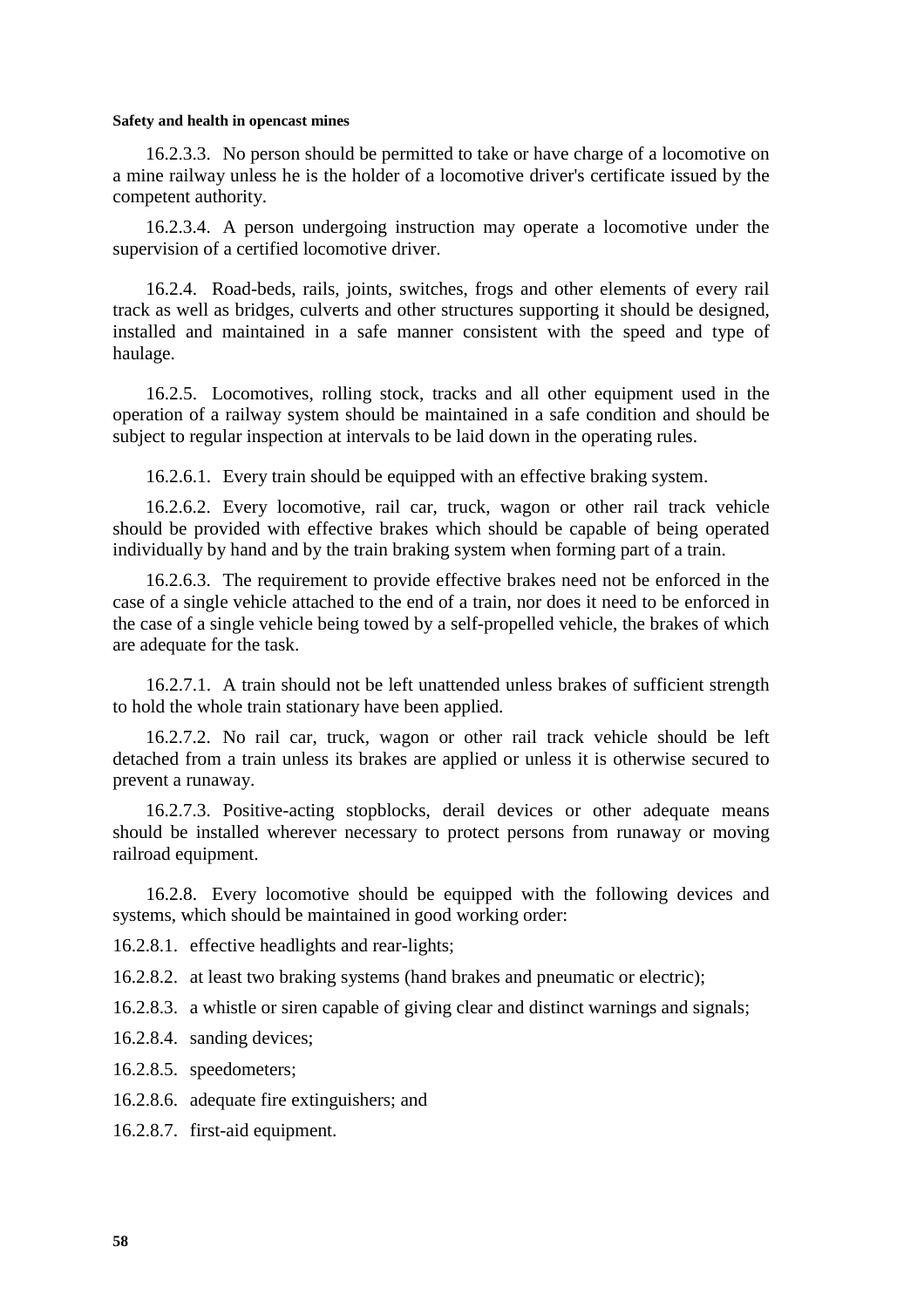16.2.9.1. Only authorised persons should be permitted to ride on trains or locomotives and only in positions of safety.

16.2.9.2. In cases of accident or emergency, the manager may authorise the carriage of persons.

16.2.10. All loads must be securely attached to the rail vehicles.

16.2.11. Rocker-bottom and bottom-dump railcars should be equipped with locking devices.

16.2.12. Persons should not attempt to mount or dismount from moving equipment unless national legislation specifically permits it.

16.2.13. Cars shall not be coupled or uncoupled manually, unless the driver and the shunter are within clear view of each other, or they have some effective means of signalling to each other, or the cars are so designed and equipped as to minimise any hazard while performing this operation.

16.2.14. A driver who has not clearly recognised a signal given by the brakeman when the train is under the direction of the latter must assume it to be a stop signal.

16.2.15. No person should pass over, under or between cars unless the train is stationary and the driver has been informed and has clearly understood what is being done.

16.2.16.1. Railcars should not be left on side tracks unless ample clearance is provided for traffic on adjacent tracks.

16.2.16.2. A locomotive on one track should not be used to move equipment on a different track unless a suitable system has been devised to do so safely.

16.2.17. Where necessary, bumper blocks, buffers or the equivalent should be provided at track dead-ends.

16.2.18. Track guard-rails, lead rails, frogs and guide rails should be protected or blocked so as to prevent a person's foot from becoming wedged.

16.2.19. Public and permanent railroad crossings should be posted with warning signs or signals, or should be guarded when trains are passing and should be planked or otherwise filled in between the rails.

16.2.20. If repairs are being carried out adjacent to rail tracks, special rules must be drawn up by managers and implemented to provide for the safety of personnel and the safe movement of trains.

### 16.3. Aerial ropeways

16.3.1. The buckets of aerial ropeways should not be overloaded, and the feed should be regulated to prevent spillage.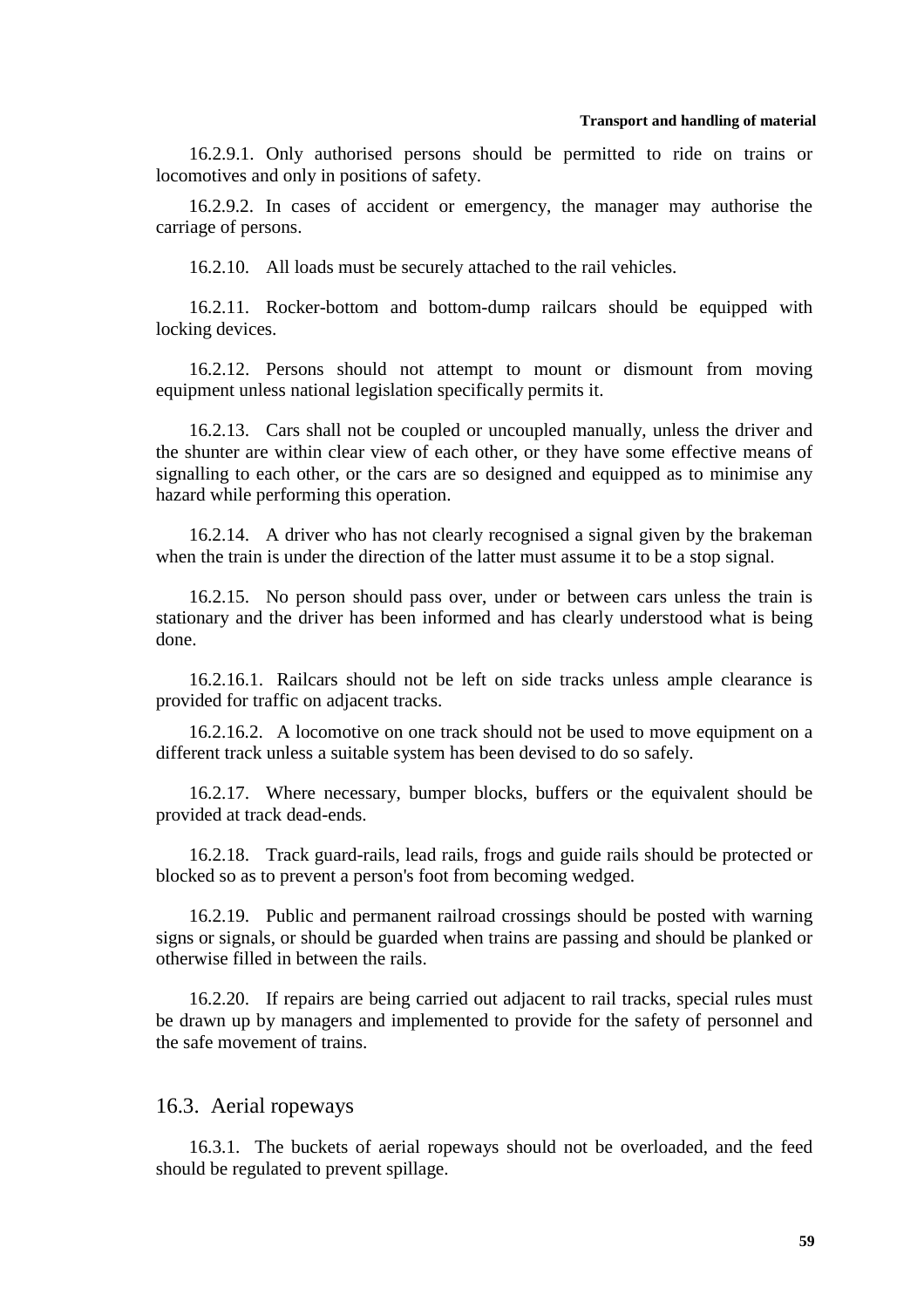16.3.2. Positive-action-type brakes – or devices which apply the brakes automatically in the event of a power failure – should be provided on all aerial ropeways.

16.3.3. Track cable connections should not obstruct the passage of carriage wheels.

16.3.4. All towers should be suitably protected from swaying buckets.

16.3.5. Guard nets or other suitable protection should be provided where aerial ropeways pass over roadways, walkways or buildings.

16.3.6. Persons other than maintenance persons should not ride aerial ropeways unless the following features are provided:

16.3.6.1. two independent brakes, each capable of holding the maximum load;

- 16.3.6.2. direct communication between terminals;
- 16.3.6.3. power drives with emergency power available in case of primary power failure; and
- 16.3.6.4. buckets equipped with positive locks to prevent accidental tripping or dumping.

16.3.7. Persons should only be permitted to ride on aerial ropeways in accordance with the manager's transport rules for the mine, which should forbid riding on loaded buckets.

16.3.8. Whenever possible, operators must ascertain that all persons are clear before starting an aerial ropeway system and should give clear, audible warning of any impending start.

## 16.4. Conveyors

16.4.1.1. No conveyor should be operated unless it is provided with a system for stopping the belt from any point along its length.

16.4.1.2. Footbridges with handrails or rope bridges should be provided at intervals not exceeding 500 m in the case of combined excavator and belt transfer systems.

16.4.2.1. If the entire length of a conveyor is visible from the starting switch, the operator should visually check to make certain that all persons are clear of the conveyor before starting it. A positive audible or visual warning system should be installed and operated to warn persons that the conveyor is about to be started.

16.4.2.2. If required by the competent authority, a conveyor belt should be provided with a device permitting any person, from any point along its length, to stop the belt and prevent it from being restarted.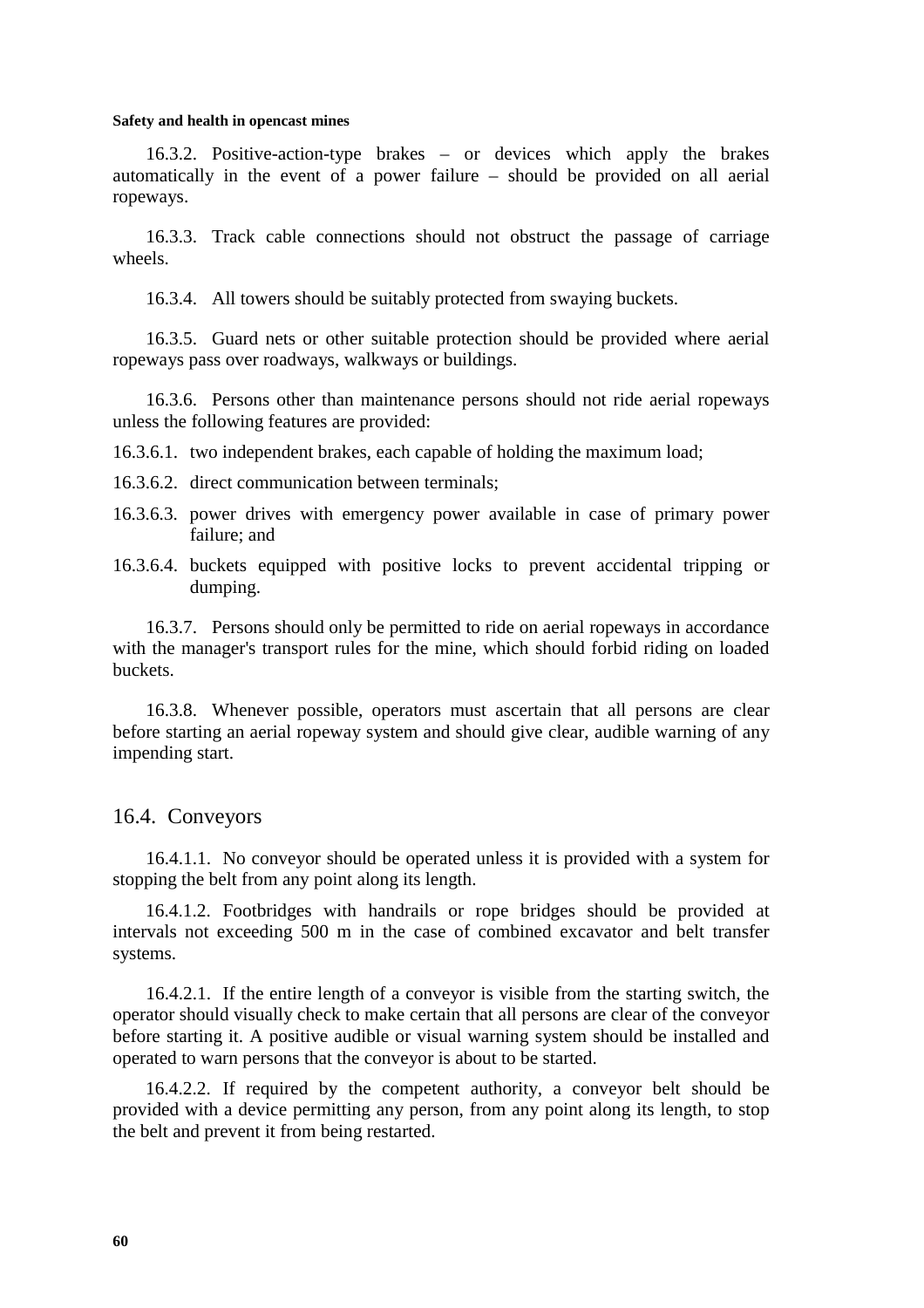#### **Transport and handling of material**

16.4.3. No person should ride on a conveyor belt, except as specifically permitted in the manager's rules and as approved by the competent authorities.

16.4.4. No person should clean underneath a moving conveyor, nor any part of a moving conveyor, unless approved and adequate protective guards are in place.

16.4.5. Moving conveyors should not be crossed except at designated points.

16.4.6. All head, tail and tension pulleys of a conveyor should have their nip points guarded for a distance of at least 1 m.

### 16.5. Conveyor bridges and overburden spreaders

16.5.1. Structural members of conveyor bridges, overburden spreaders and excavating machines, together with all ladders and platforms thereon, should be cleaned off before the commencement of every shift.

16.5.2. All automatic control, tele-automatic and remote-control systems should be provided with interlocking devices to interrupt the power supply in case of defective operation.

16.5.3. Conveyor bridges and overburden spreaders should be equipped with instruments for automatic continuous measurements of wind velocity and direction, interlocked with an emergency signalling system and a system of undercarriage control of overburden spreaders, as well as with control and measuring instruments, limit switches, signalling and intercommunication devices. In addition to automatic brakes, the bridge undercarriages must be equipped with intact hand brakes. No machine should be operated unless the above-mentioned instruments, switches and devices are in good working order.

16.5.4. During repairs to a conveyor bridge, the simultaneous disassembly of the automatic brakes and the hand brakes should be prohibited.

16.5.5. Any counterweight located close to a road or travelling way should be effectively guarded.

16.5.6.1. Conveyor lines on conveyor bridges and overburden spreaders should be provided with servicing platforms guarded on both sides.

16.5.6.2. No passageway along a conveyor should be less than 700 mm in width.

16.5.7. During inclement weather, thunderstorms, snowstorms, heavy rain or fog, when the visibility is less than 25 m, the passage of persons or work on a conveyor bridge should be suspended.

16.5.8. No conveyor bridge should be permitted to approach a structure or any mining and transport equipment to within a distance of less than 1 m or to operate in a position above other operating mining and transport equipment.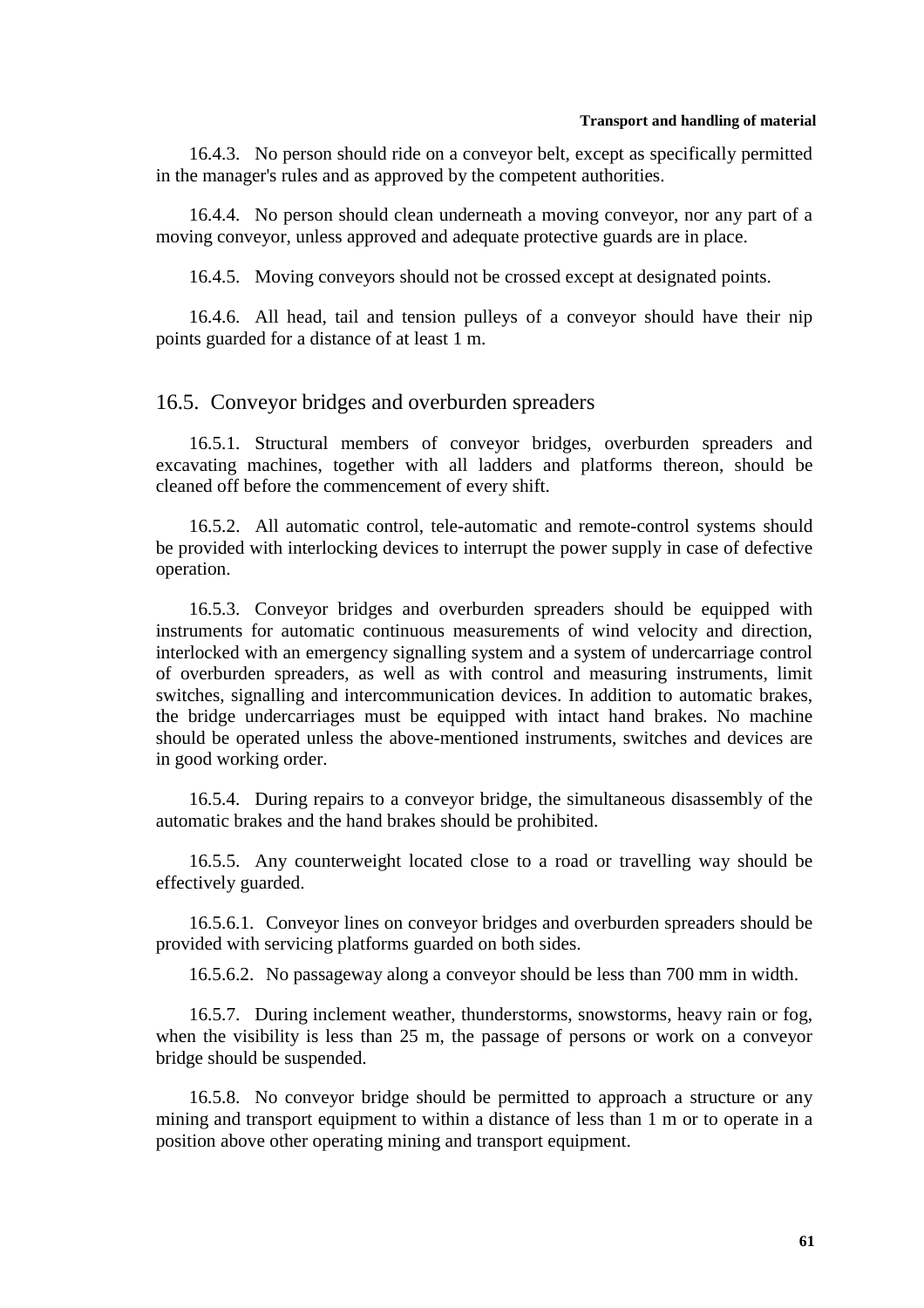16.5.9. Conveyor bridge railway tracks should not be used when they are under water.

16.5.10. When an overburden spreader of the walking or railway-walking type is in motion, no persons, nor transport vehicles, machines or other equipment should be permitted to pass under the dumping cantilever of a conveyor bridge.

16.5.11. The vertical distance between the end of a dumping cantilever of a conveyor bridge and the crest of the dump should not be less than 3 m; for overburden spreaders which move periodically and use a cantilever-type belt conveyor, this distance should not be less than 1.5 m.

16.5.12. If there are signs of a rock slide on a waste dump, a conveyor bridge should immediately be removed from the danger zone.

### 16.6. Stockpiles, bins and storage silos

16.6.1. The following precautions must be taken for all bunkers, silos, ore passes and storage piles:

- 16.6.1.1. wherever practicable, special devices should be incorporated for breaking down material which has caked up, or for clearing other obstructions which have formed in the material:
- 16.6.1.2. no person should be permitted to enter or work in such locations until all conveyors are locked out and other tipping activities have been stopped. A permit-to-work system should be devised for this specific purpose;
- 16.6.1.3. persons should only enter under the supervision of the foreman or equivalent competent person;
- 16.6.1.4. work involving entry into bunkers, silos or ore passes should be entrusted to experienced persons who have been specially instructed in the hazards involved;
- 16.6.1.5. all persons entering should wear safety belts attached to a secure fitting at the entrance;
- 16.6.1.6. where appropriate, permanent ladders should be attached to the walls;
- 16.6.1.7. the support structures of bins and silos should be protected against collision with moving equipment; and
- 16.6.1.8. bins and silos should be regularly inspected by a competent person for hidden corrosion and wear.

16.6.2. When handling coal or other material which is liable to emit harmful gases, the atmosphere in the bunker or silo should be sampled and analysed before access is permitted.

16.6.3. Tunnels below coal stockpiles and silos should be ventilated so as to maintain concentrations of firedamp below 1 per cent.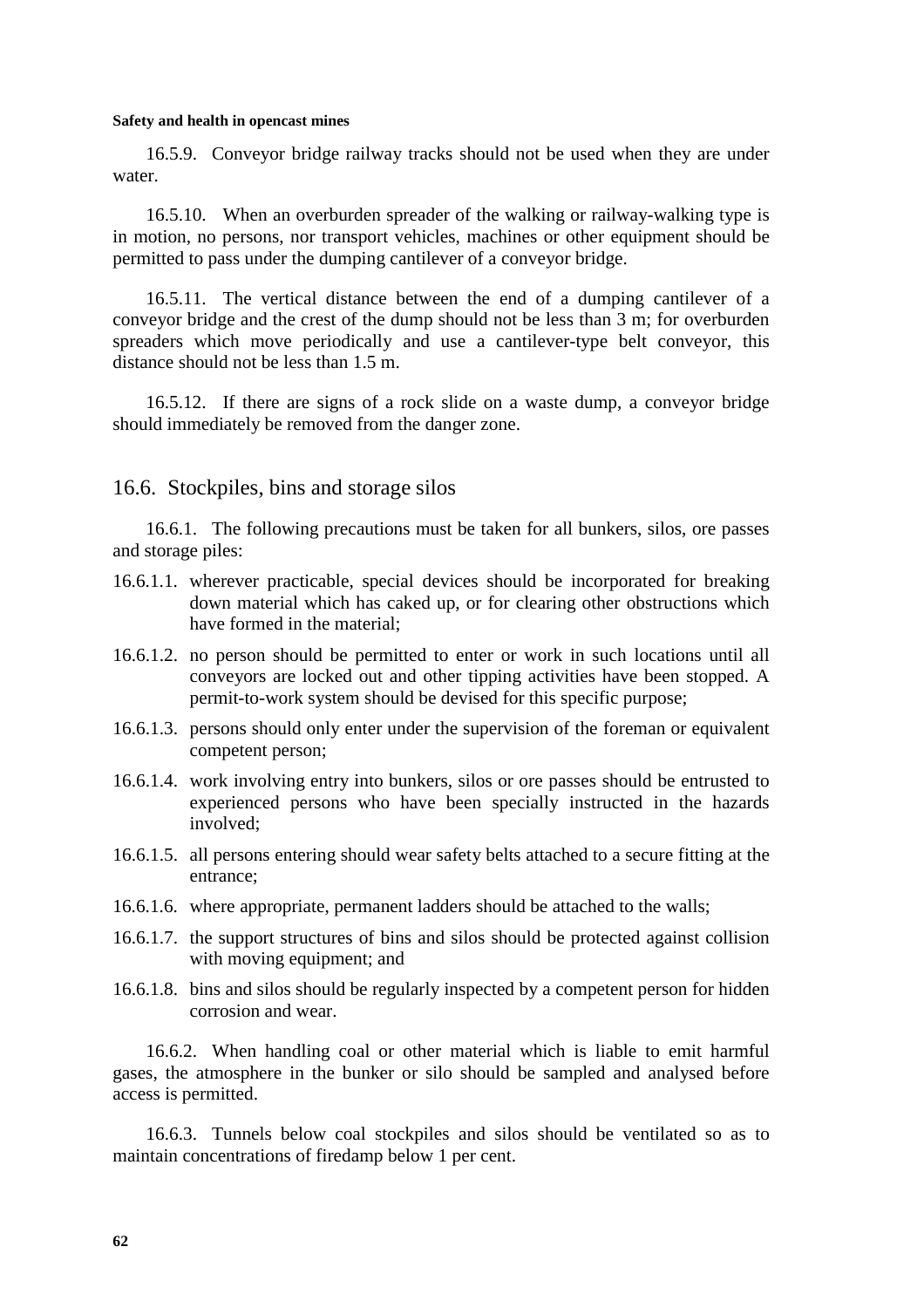### **Transport and handling of material**

16.6.4. When it is necessary for a tunnel to be closed at one end, an escapeway of not less than 750 mm in diameter, or equivalent, should be provided, equipped with ladders as necessary, which extends from the closed end of the tunnel to a safe location on the surface.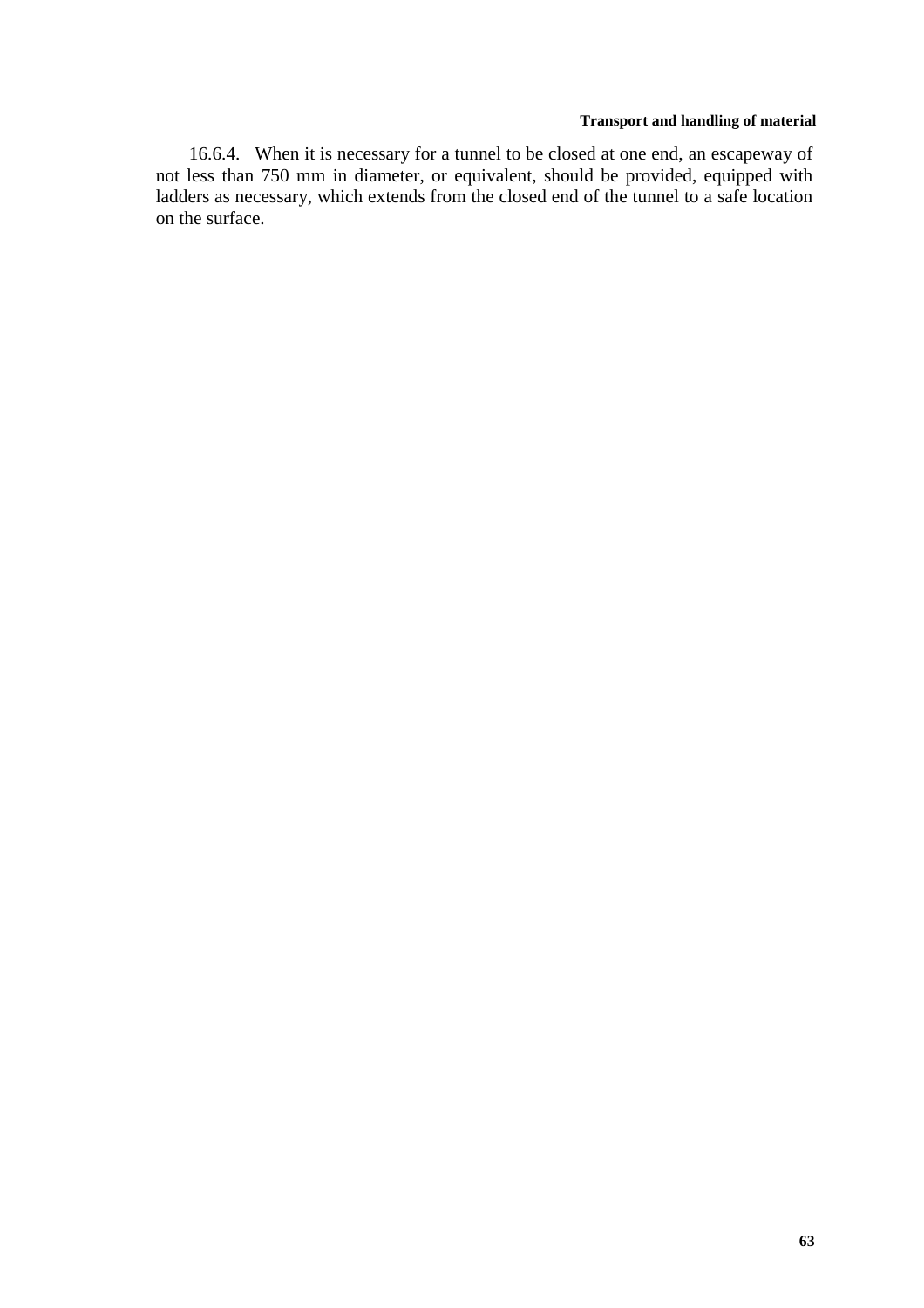# **17. Mobile and travelling cranes**

### 17.1. General requirements

17.1.1. The mine operator should ensure that all cranes, lift trucks and similar handling equipment in use at an opencast mine are constructed, operated and maintained in accordance with the relevant national standards and the manufacturer's instructions.

17.1.2. No modifications or major repairs should be carried out on a crane unless these are performed by a person competent in this field.

### 17.2. Safety precautions

17.2.1. The following precautions should be adopted in the operation of cranes and lifting devices:

- 17.2.1.1. hitches and slings used to hoist materials should be suitable for the material being handled and should be in good condition;
- 17.2.1.2. taglines should be attached to loads that may require steadying or guidance while suspended;
- 17.2.1.3. persons should stay clear of suspended loads;
- 17.2.1.4. no material should be dropped from an overhead elevation unless the drop area has been cleared of personnel and either guarded or a suitable warning given; and
- 17.2.1.5. only trained and competent workers should be authorised to sling loads.
	- 17.2.2. Fork and other types of lift trucks should be operated with:
- 17.2.2.1. the upright tilted back to secure the load;
- 17.2.2.2. the load kept in the upgrade position when ascending or descending grades in excess of 8 per cent;
- 17.2.2.3. with the exception of minor adjustments, the load should not be raised or lowered en route; and
- 17.2.2.4. the load-engaging devices should be on the downgrade side when travelling unloaded on all grades.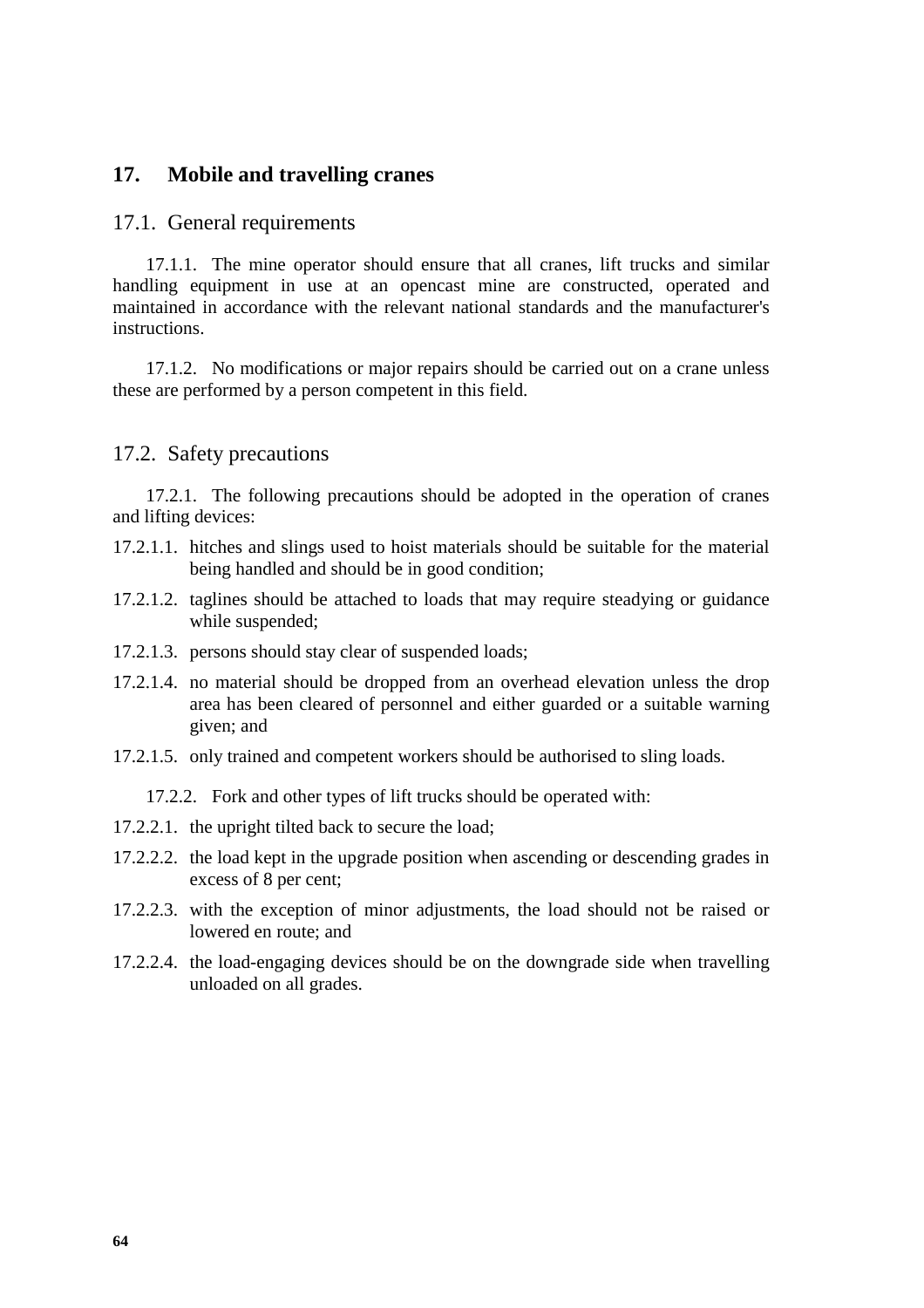# **18. Hazards in the working environment and environmental protection**

### 18.1. General provisions

18.1.1. It should be the duty of the operator of an opencast mine to ensure that persons are not exposed to airborne contaminants, harmful physical and chemical agents or other hazards present in the working environment.

18.1.2. The manager should establish a suitable system of determining the quality of the air, and identifying any physical or chemical agent likely to be hazardous in the atmosphere in the vicinity of the mining operation, and of all locations in or about the mine where workers may be called upon to work or travel.

18.1.3. National laws or regulations should specify and regularly review exposure limits for all airborne contaminants, harmful physical and chemical agents, and other hazards which may be encountered in the working environment.

18.1.4. The mine operator should make the necessary provisions to ensure that:

- 18.1.4.1. the safe working methods and, as far as is reasonably practicable, the safest physical and chemical agents are chosen and used;
- 18.1.4.2. special procedures, approved by the competent authority, are enforced wherever workers may be exposed to ionising radiation hazards from any source; and
- 18.1.4.3. the exposure limits specified by national laws and regulations are not exceeded.

18.1.5. Where it is necessary in order to minimise the risk to workers, the manager should prepare written instructions specifying the correct procedure to be observed in these circumstances. The manager should also take the necessary steps to inform all workers of the possible hazards and the precautions to be taken when hazardous substances are likely to be encountered at the mine.

18.1.6. National legislation should specify the standards necessary to protect workers in opencast mines situated at high altitudes. Specific regard should be paid to the particular characteristics of these mines and the hazards to which the miners are exposed because of the location of such mines.

### 18.2. Precautions against airborne dust

18.2.1. Where dust is being produced during the course of operations in or about a mine the manager should:

18.2.1.1. make provision for such dust to be controlled or suppressed; or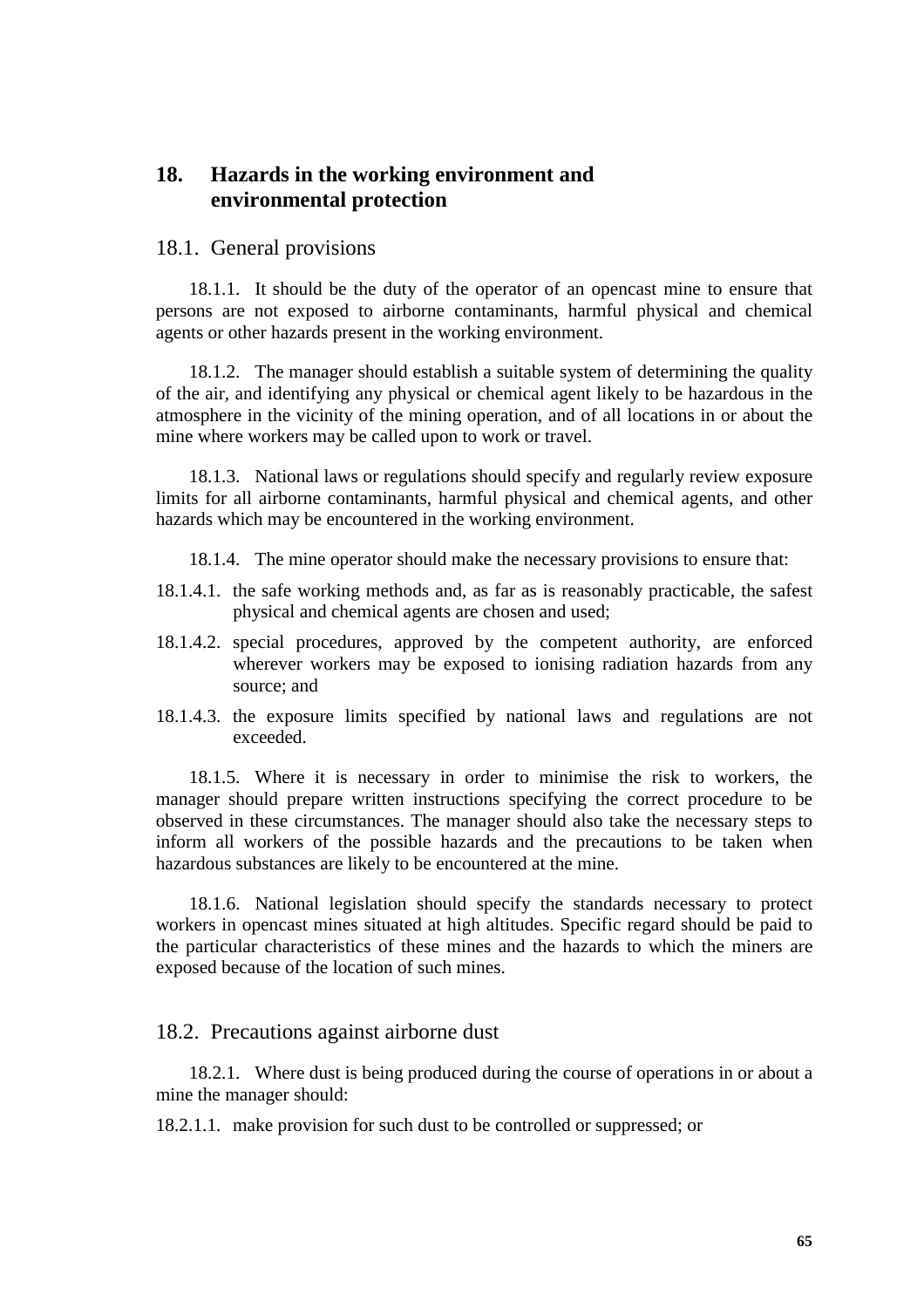18.2.1.2. where the above recommendation is not practicable, supply and cause to be constantly used such appliances as will prevent the dust from being breathed by those persons.

18.2.2. Suitable arrangements should be made to control airborne dust at all working places, loading and tipping points, material transfer points, crushing stations and haulage roadways where hazards to persons may be created as a result of impaired visibility.

18.2.3. In implementing precautions against airborne dust, special attention should be paid to the following circumstances, operations or locations:

- 18.2.3.1. in the immediate period following blasting operations;
- 18.2.3.2. the operation of drilling rigs or other rock drills which are not fitted with effective dust collection or suppression devices;
- 18.2.3.3. loading or unloading points, particularly under dry conditions;
- 18.2.3.4. all mine haulage roadways;
- 18.2.3.5. all crushing, screening and treatment plants, particularly at conveyor belt transfer points;
- 18.2.3.6. stone-cutting and polishing operations; and
- 18.2.3.7. worked-out areas, dumps and similar sites where windblown dust may become excessive.

18.2.4. The manager of a mine should make provision for mechanical ventilation to be supplied and used in all stagnant zones, dead-end tunnels and other poorly ventilated places.

18.2.5. The competent authority should specify standards of dust concentrations and sampling methods for opencast mines.

### 18.3. Precautions against harmful gases

18.3.1.1. In every case where toxic gases or fumes are liable to be present or to escape from any furnace or other plant used in connection with any process or operation, approved devices should be installed to ensure that such fumes or toxic gases are neutralised, suppressed or otherwise rendered harmless.

18.3.1.2. Such devices should be operated at all times in an approved manner.

18.3.2. If there is a danger of an explosion of gas, dust or vapour in any part of an opencast mine, the manager should take adequate precautions to prevent such an explosion, and inform the competent authority of the precautions that have been taken.

18.3.3. In cases where waste gases are discharged into the atmosphere, the emissions should conform with the requirements of national laws or regulations.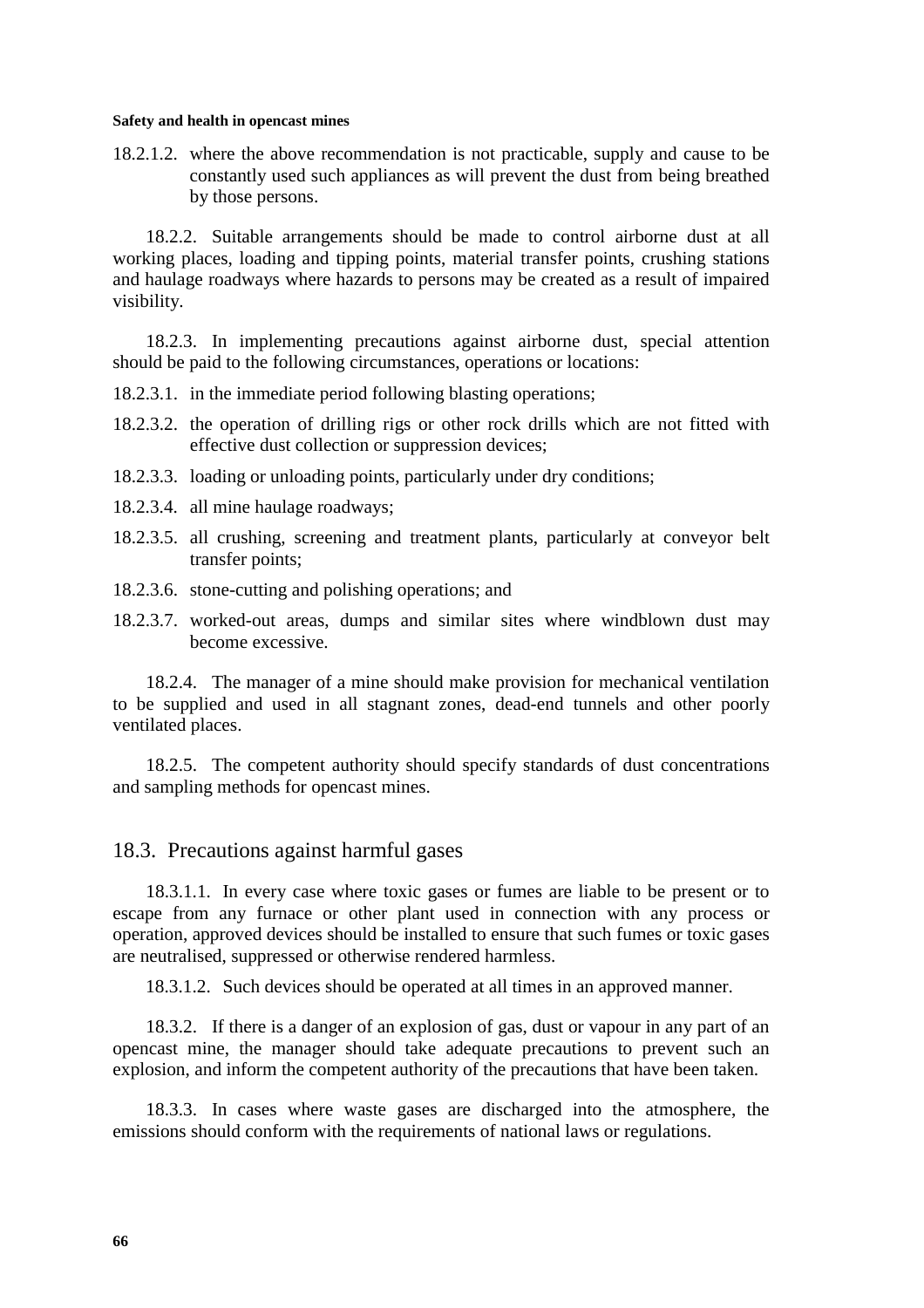#### **Hazards in the working environment and environmental protection**

18.3.4. Persons should not be permitted to enter the vicinity of a working face after shotfiring until the gaseous products of the blast have dissipated.

18.3.5.1. In cases where harmful gases may be given off by fluid or slurry drained or pumped from any source, all sumps, manholes, tanks or other collection points should be closed off effectively.

18.3.5.2. The supervisory official, before allowing persons to enter such a locality, should ensure that it has been thoroughly ventilated and freed from water if practicable, and the atmosphere within tested to ensure its purity.

18.3.5.3. Where such tests have not been performed, or where there may be an oxygen deficiency, workers entering the pit should be equipped with approved respiratory devices.

18.3.5.4. Any person required to enter such a locality should be trained in the use of the respiratory device provided and be assisted by a second person stationed in fresh air.

### 18.4. Noise

18.4.1. The competent authority should set standards for the maximum noise dose considered acceptable in the working environment on a daily basis and for the maximum peak noise level.

18.4.2. No worker in any part of a mine should be exposed to a daily noise dose or peak noise level in excess of the standard laid down by the competent authority unless wearing an approved hearing protection device.

18.4.3.1. It should be the duty of the manager to cause to be conducted periodically a survey of the noise levels to which each worker in every surface installation and worksite is exposed during his normal workshift.

18.4.3.2. A record should be maintained of the noise level survey results and kept available at the office of the mine.

### 18.5. Vibration

18.5.1. The manager of every surface mine should take such measures as are practicable to minimise the adverse effects of vibration on miners' health.

### 18.6. Toxic substances

18.6.1. All toxic substances used in or about an opencast mine should be stored, handled and used in a manner approved by the competent authority.

18.6.2.1. Access to any toxic substance at an opencast mine should be restricted to competent persons authorised by the manager.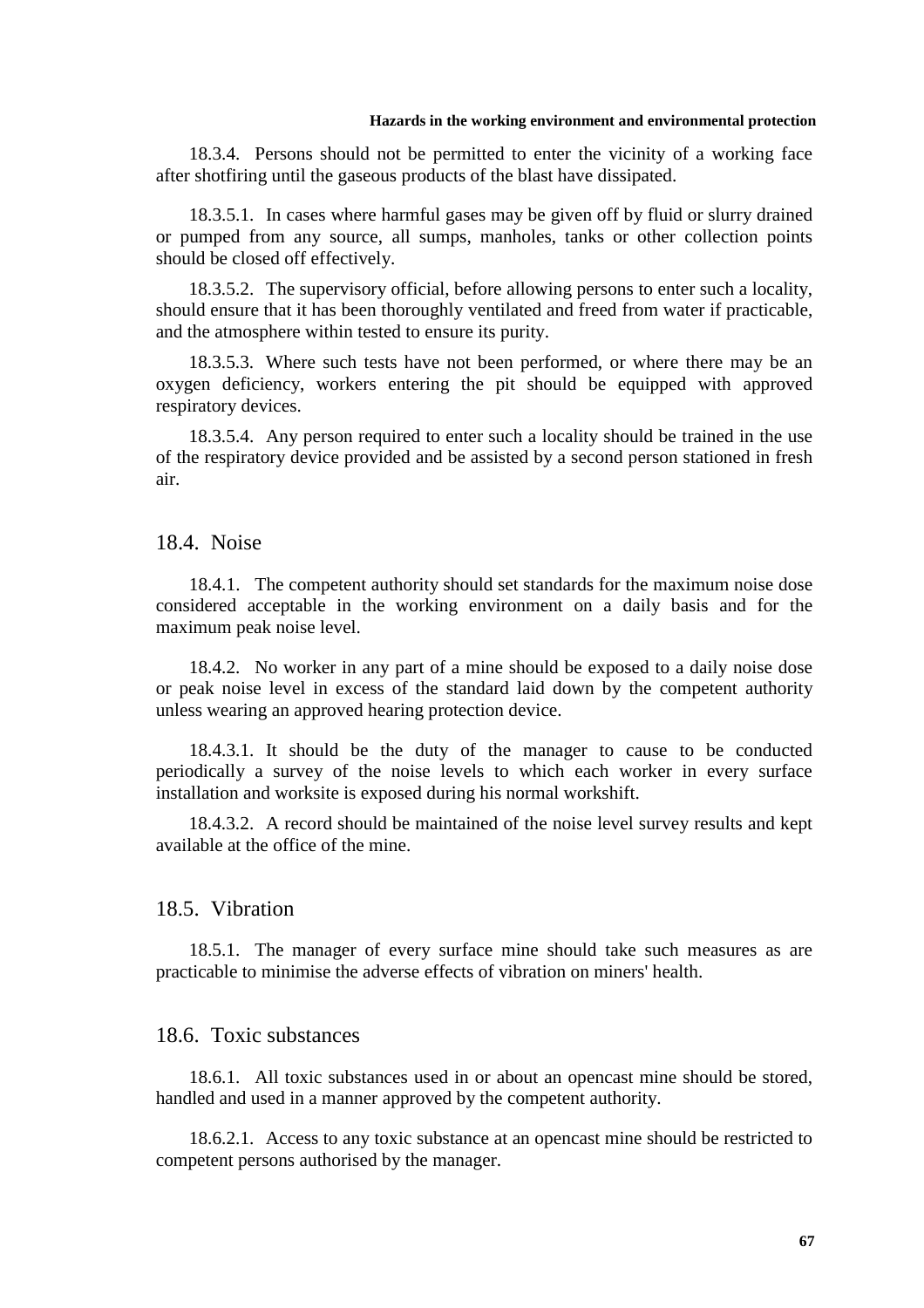18.6.2.2. Emergency showers and eye wash stations shall be provided where necessary at appropriate points.

18.6.3. Where operations on or about an opencast mine are discontinued or abandoned, any toxic substance should be removed from the mine and disposed of in an approved manner.

### 18.7. Protection of the environment

18.7.1. In accordance with national laws, the operator of an opencast mine should ensure the introduction of a programme of environmental management to be taken into account at every stage of a mining project from the feasibility study, through the planning and operational phases, up to the closure of the mine and during subsequent monitoring.

18.7.2. The environmental management programme for an opencast mine should provide guidelines covering:

18.7.2.1. the siting of the mine;

18.7.2.2. a hydrological study;

18.7.2.3. the method of operation;

18.7.2.4. evaluation and monitoring of discards, slurry and other residues;

18.7.2.5. control of spontaneous combustion and air pollution from waste dumps;

18.7.2.6. a rehabilitation plan; and

18.7.2.7. procedures for the closure, abandonment, replanting and after-care of the site such that there are no external environmental impacts and no safety hazards.

18.7.3. The programme of environmental management should be submitted to the competent authority for approval before the commencement of operations.

### 18.8. Testing and measurement

18.8.1. Details of any testing methods and instrumentation used to monitor airborne pollution, liquid effluents and physical hazards should be as specified by the competent authority.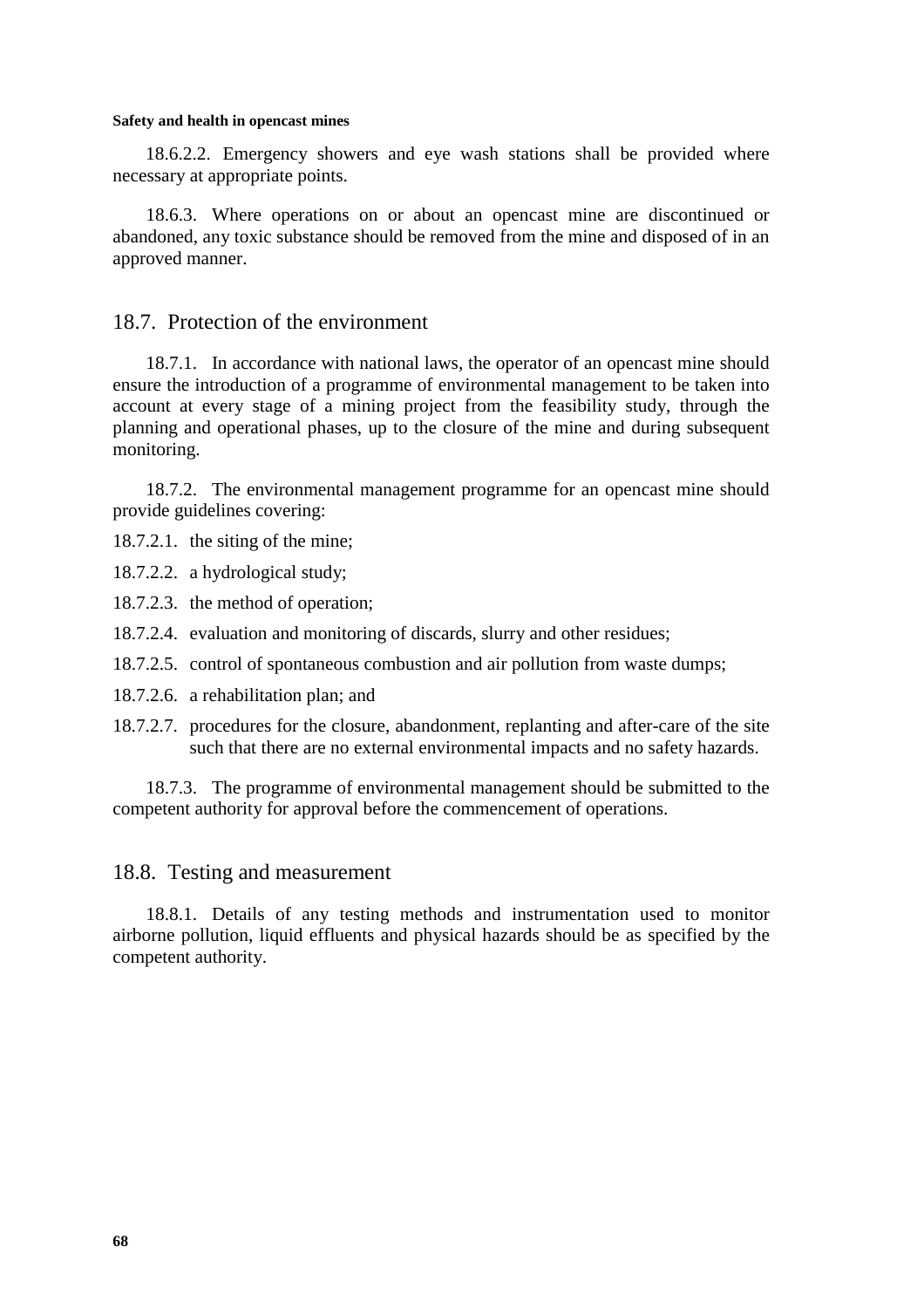# **19. First aid and medical services**

### 19.1. First-aid requirements

19.1.1. National laws or regulations should specify the minimum first-aid equipment to be kept, having regard for the different types of opencast mines and the size of the operation, as well as the qualifications and numbers of first-aid attendants.

19.1.2. The following facilities for first aid and emergency treatment in case of accident should be provided at any opencast mine:

- 19.1.2.1. a suitable, regularly replenished and properly maintained first-aid outfit should be kept at the mine for use in case of accident, and a suitably trained first-aid attendant should be on duty at all times when the mine is in operation;
- 19.1.2.2. dressings and disinfectant shall be made available at all points where mining operations are performed; and
- 19.1.2.3. a conveniently sited and suitably accessible room which permits the transfer of patients by stretcher should be set aside for the sole use of first aid, medical examination and ambulance work. This room to be maintained to a suitable level of hygiene and condition, as may be specified in national laws.

19.1.3. At every mine where the total number of persons employed on one shift exceeds a figure to be specified by national laws or regulations, it should be the duty of the mine operator or manager of an opencast mine to provide a convenient location furnished with a sufficient number of beds, together with the necessary equipment and supplies, for the preliminary treatment of injuries or illness and suitable for the temporary use of persons injured at the mine, unless:

- 19.1.3.1. there is a hospital or other suitable medical facility nearby and conveniently accessible to the mine; and
- 19.1.3.2. there is a suitable ambulance properly maintained and available at all times during working hours.

19.1.4. The manager of an opencast mine should make arrangements as necessary for the transportation of injured persons to a hospital or similar treatment centre.

19.1.5.1. A first-aid register should be kept in each first-aid room for recording the names of persons to whom first aid has been rendered and the particulars of injuries and treatment.

19.1.5.2. The register should be accessible only to authorised persons.

### 19.2. First-aid training

19.2.1.1. As far as is reasonably practicable, selected supervisory employees should undergo a training programme to enable them to qualify for a recognised first-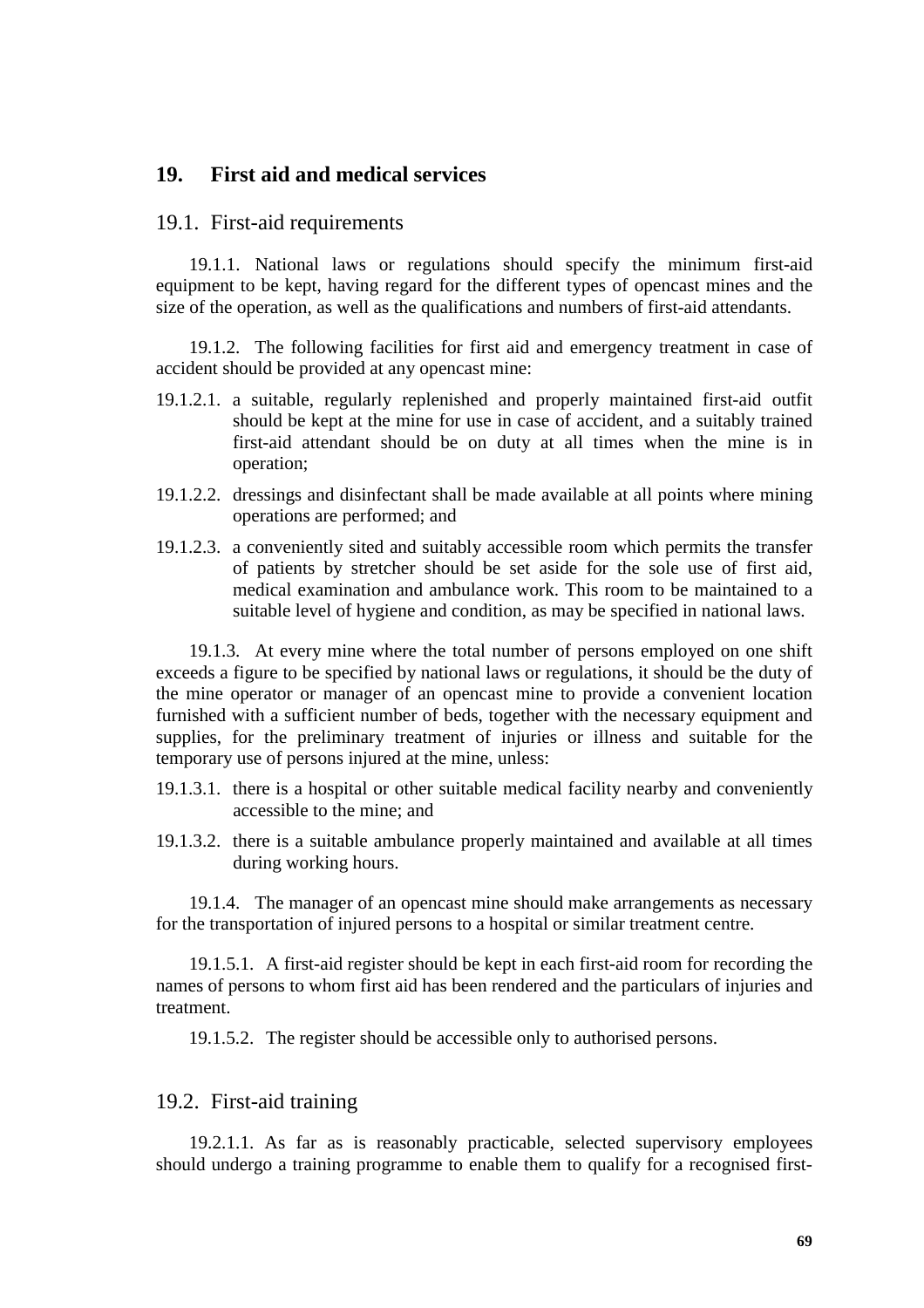aid certificate. Such training programmes should be made available to such other employees as may wish to take part.

19.2.1.2. In the case of small mines which do not have the facilities required to arrange such programmes, every effort should be made to ensure that at least one employee per shift is the holder of a valid first-aid certificate.

### 19.3. Medical examinations

19.3.1. National laws should specify the conditions governing medical surveillance and examination including audiometric testing of mineworkers, and should indicate the intervals at which they are performed.

19.3.2. A person should undergo an approved medical examination prior to the commencement of employment in an opencast mine.

19.3.3. Workers who so request should have personal health examinations following exposure to potentially hazardous conditions by an appropriately qualified medical practitioner of their choice.

19.3.4. Individual medical records shall be kept confidential, only open to the relevant medical staff, unless the worker has explicitly consented in writing to the release of all or part of such information.

19.3.5. All medical examinations required under this section should be provided free of charge by the mine operator.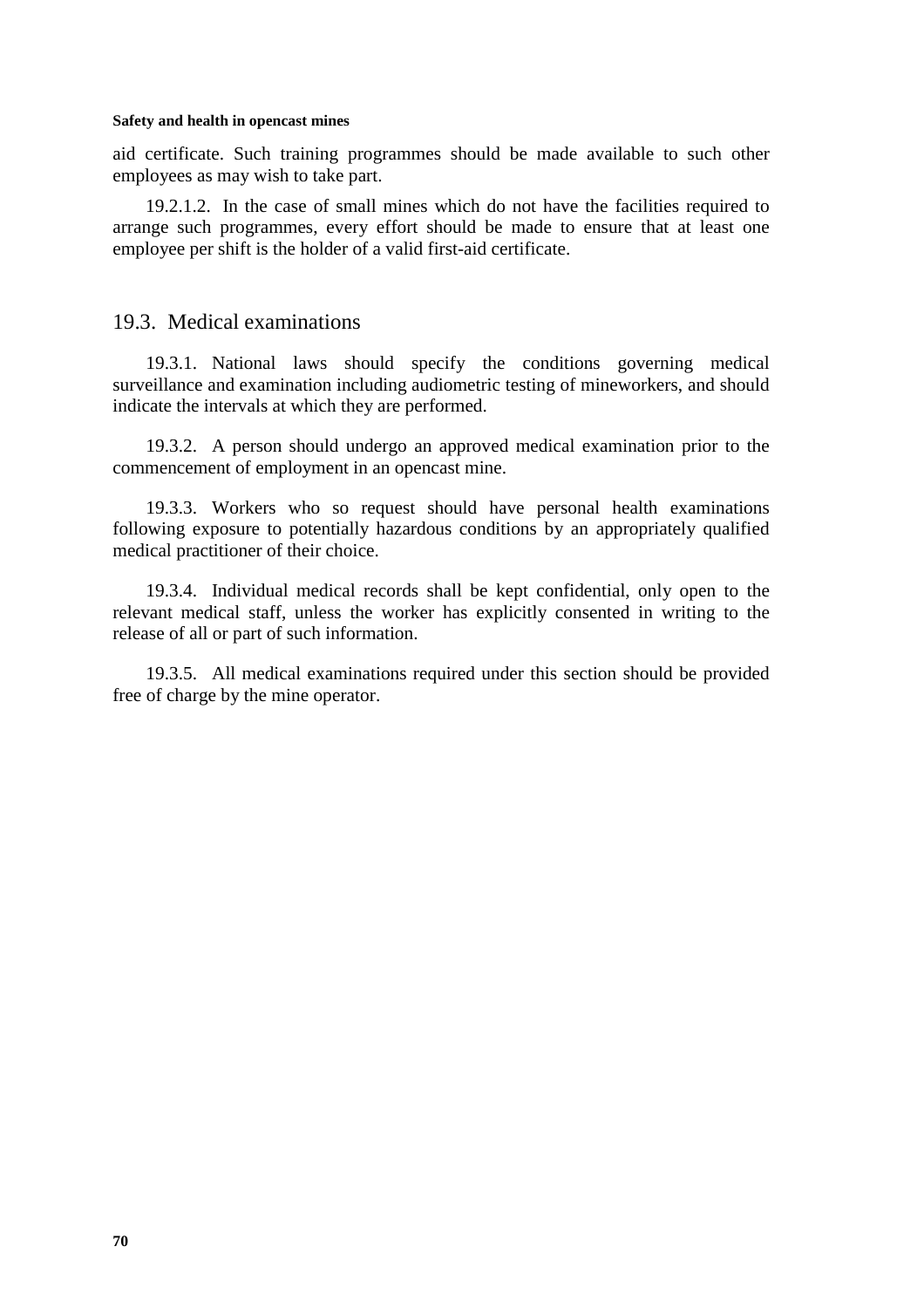# **20. Recording and notification of accidents, notifiable diseases and dangerous occurrences**

20.1. All accidents causing loss of life or serious personal injury and such other accidents as may be specified in national laws or regulations should be notified forthwith, by the quickest practicable means, to the competent authority and the workers' representative.

20.2. All other accidents causing incapacity for work, for such periods as may be determined by the competent authority, should be notified to the competent authority within such time and in such form as may be specified in national laws or regulations.

20.3. Such dangerous occurrences as may be specified in national laws or regulations should be notified forthwith to the competent authority and the workers' representative, whether or not any personal injury has been caused. Such dangerous occurrences should include amongst others: flooding of any considerable portion of the workings; inrushes of water; any occurrences which indicate that a tip, dam or lagoon is liable to become insecure; any accident due to explosives; or any accidental ignition or detonation of explosives.

20.4.1. Whenever an accident has caused loss of life or serious personal injury, the site of the accident should be left undisturbed until it has been inspected by the competent authority. Where compliance with this requirement would impede rescue operations or tend to increase or continue a danger that would seriously affect the working of the mine, the site may be disturbed, provided a competent person has visited it and recorded such measurements, photographs and notes as will enable an accurate plan of the accident site to be prepared.

20.4.2. Upon completion of the examination of the site of the accident, the inspector or person acting on behalf of the competent authority shall notify the manager in writing that work may be resumed at the site of the accident.

20.5. The mine operator should keep records, in the form required by national laws or regulations, of the accidents and acute exposures to hazardous substances which occur at the mine, and should make annually, or at other specified intervals, a full report of accidents to the competent authority.

20.6. National laws or regulations should specify that all occupational diseases should be notified to the competent authority and that the mine operator should make, annually or at other specified intervals, a full report of all notifiable diseases which have occurred at the mine.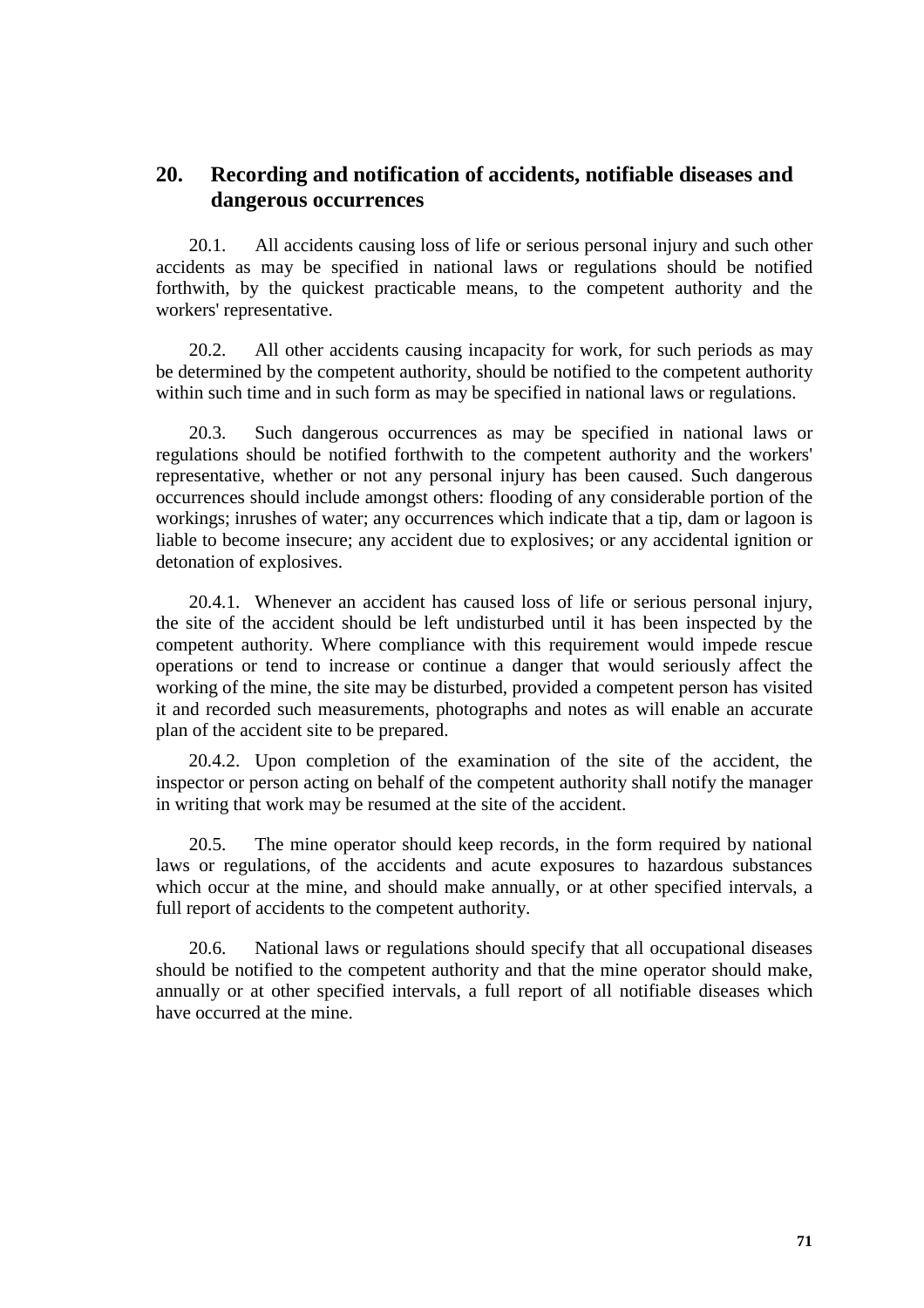### **21. Consultation on health and safety**

21.1.1 Cooperation between management and workers should be an essential element in applying the provisions regarding occupational safety and health at an opencast mine.

21.1.2. The measures taken to facilitate the cooperation should include, where appropriate and necessary, the appointment of workers' representatives and workers' safety and health committees or a joint safety and health committee. In a joint safety and health committee, workers should have equal representation with employers' representatives.

21.1.3. Workers' representatives and workers' safety and health committees or joint safety and health committees should:

- 21.1.3.1. be given adequate information on safety and health matters, enabled to examine factors affecting safety and health, and encouraged to propose measures on the subject;
- 21.1.3.2. be consulted when major new safety and health measures are envisaged and before they are carried out, and seek to obtain the support of the workers for such measures;
- 21.1.3.3. be consulted in planning alterations of work processes, work content or organisation of work which may have safety or health implications for the workers;
- 21.1.3.4. be given protection from dismissal and other measures prejudicial to them while exercising their functions in the field of occupational safety and health as workers' representatives or as members of safety and health committees;
- 21.1.3.5. be able to contribute to the decision-making process at the level of the enterprise regarding matters of safety and health;
- 21.1.3.6. have access to all parts of the workplace and be able to communicate with the workers on safety and health matters during working hours at the workplace;
- 21.1.3.7. be free to contact labour inspectors;
- 21.1.3.8. be able to contribute to negotiations in the enterprise on occupational safety and health matters;
- 21.1.3.9. have reasonable time during paid working hours to exercise their safety and health functions and to receive training related to these functions;
- 21.1.3.10. have recourse to specialists to advise on particular safety and health problems; and
- 21.1.3.11. have authority to consult and be represented by their respective organisations, provided this involvement does not result in the disclosure of commercial secrets.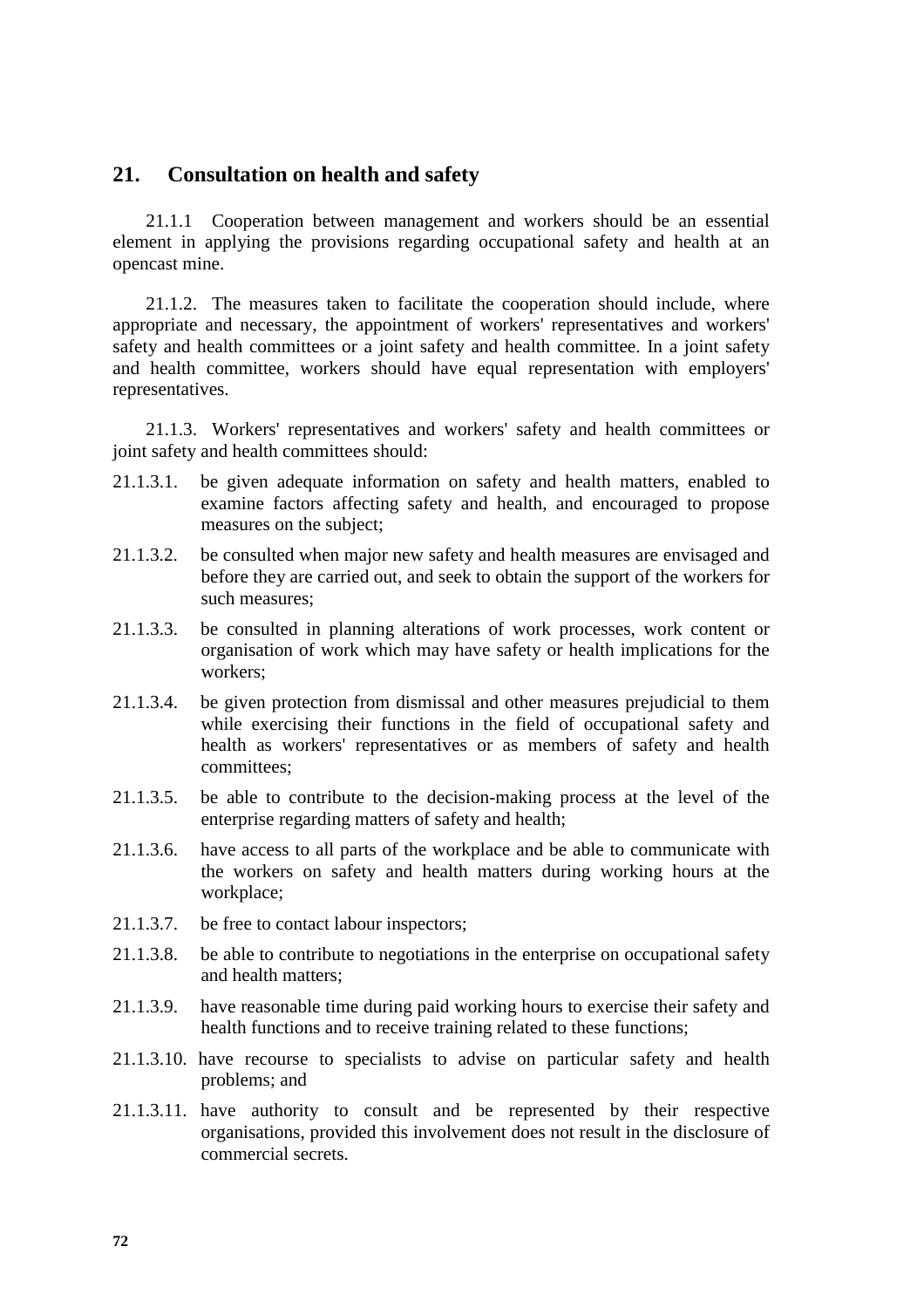#### **Consultation on health and safety**

21.2. The safety and health committee should meet regularly to examine any aspects of safety and health and related problems that have been encountered at the mine and to propose measures on the subject.

21.3. The competent authority should, as far as is reasonably practicable, provide guidance and assistance to safety and health committees in order to promote the effectiveness of their work in the interests of improved safety and health at work.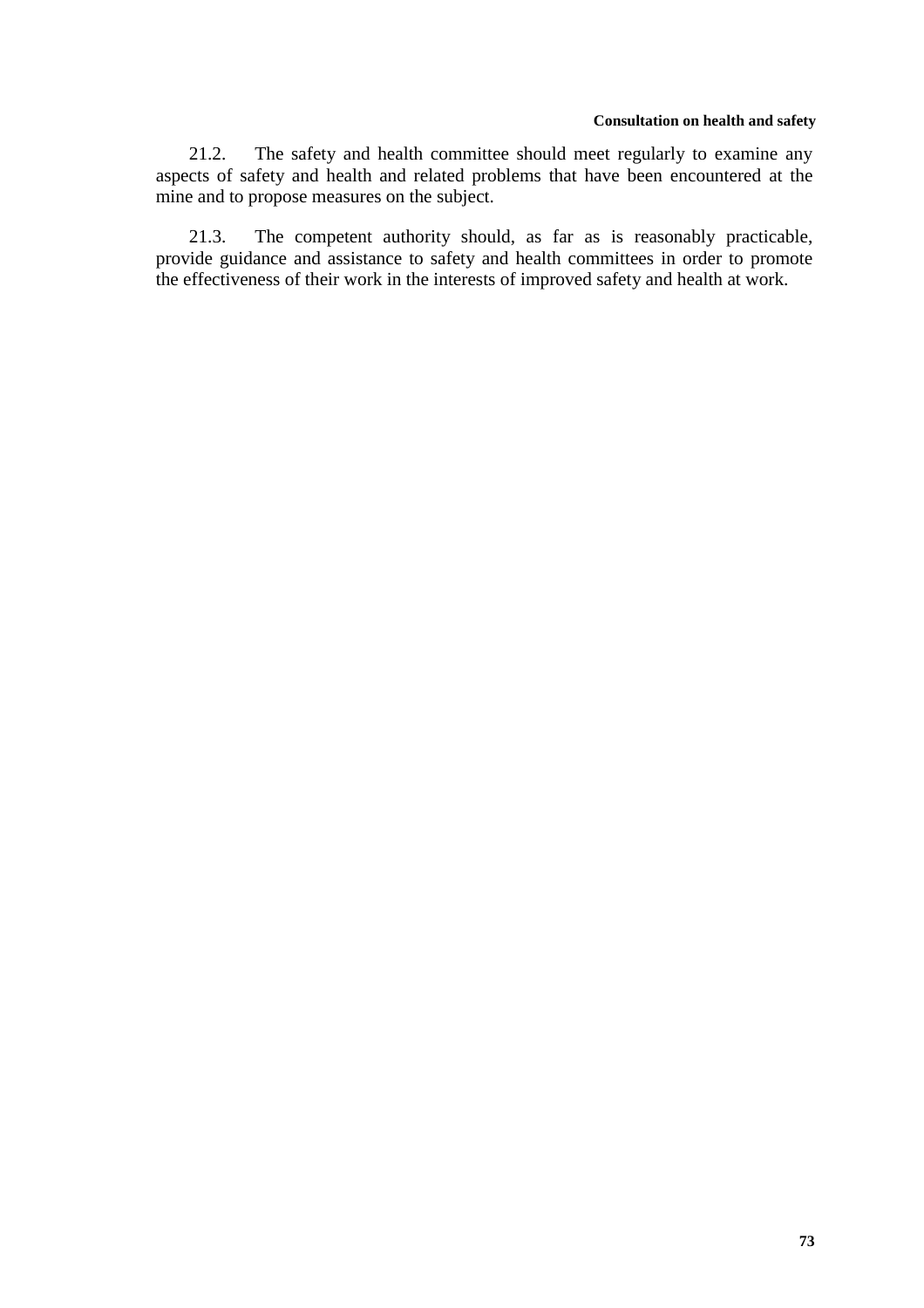### **22. General welfare**

22.1. National laws or regulations should specify the requirements for the changing, storing and drying of clothes, and for canteen, rest-room and laundry facilities, as well as toilets, showers and wash-basins to be provided at mines.

22.1.1. It should be the duty of the mine operator to provide at each mine:

22.1.1.1. sufficient and suitable toilets, showers, wash-basins and laundry facilities;

- 22.1.1.2. adequate supplies of wholesome drinking-water in suitable places and properly maintained; and
- 22.1.1.3. adequate facilities for the changing, storage, laundering and drying of clothes.

22.2. In opencast mines where it is not practicable to set up canteens providing wholesome meals, and, if necessary, in mines where such canteens already exist, messroom facilities should be provided for individual workers to prepare food or to heat and eat meals brought by themselves.

22.3. Where practicable, mobile canteens for the sale of wholesome meals to workers should be provided.

22.4. Workers should be protected from extremes of temperature and extreme weather conditions, and should be provided with suitable protection.

22.5. It should be the duty of the manager to ensure that the necessary arrangements are made to ensure the regular maintenance in a clean and sanitary condition of all the facilities provided under the terms of the present section.

22.6.1. When required, the mine operator should arrange for adequate transport facilities to be available to meet the needs of shiftworkers at suitable times of the day and night.

22.6.2. Where, in the interests of safety and to avoid excessive fatigue, it appears necessary for persons to be transported to and from their places of work, the mine operator should arrange for such transport to be provided.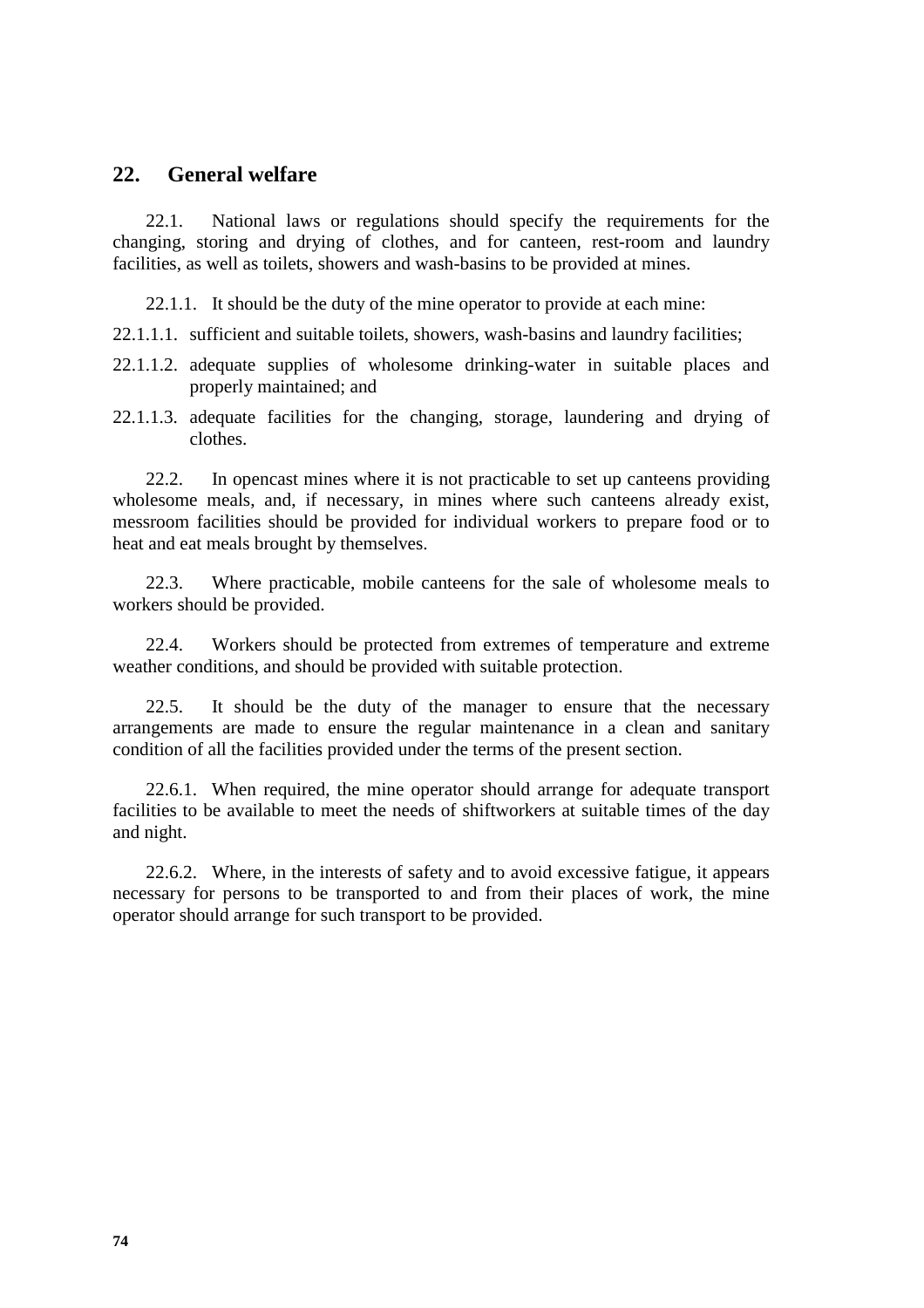# **23. Protective clothing and equipment**

23.1. National legislation should specify the personal protective equipment and clothing that is to be worn when the presence of hazards cannot be avoided. Such specifications should include the following:

- 23.1.1. suitable protective clothing or equipment and face shields or goggles when welding, cutting or working with molten metal or when other hazards to the eyes exist;
- 23.1.2. suitable protective clothing to cover the whole body when handling corrosive or toxic substances or other materials which might cause injury to the skin;
- 23.1.3. protective gloves when handling materials or performing work which might cause injury to the hands; however, gloves should not be worn in cases where they would create a greater hazard by becoming entangled in the moving parts of equipment;
- 23.1.4. a safety helmet where falling objects may create a hazard;
- 23.1.5. suitable protective footwear;
- 23.1.6. safety belts and lines where there is a danger of falling;
- 23.1.7. life-jackets or belts where there is a danger of falling into water;
- 23.1.8. closely fitting clothing when working around moving machinery or equipment;
- 23.1.9. hearing protection equipment; and
- 23.1.10. when necessary, fluorescent strips for safety helmets and highly visible clothing.

23.2. Protective clothing and devices should conform with such standards as may have been specified by the competent authority.

23.3. National legislation should specify the personal protective equipment and clothing to be provided free of charge by the mine operator.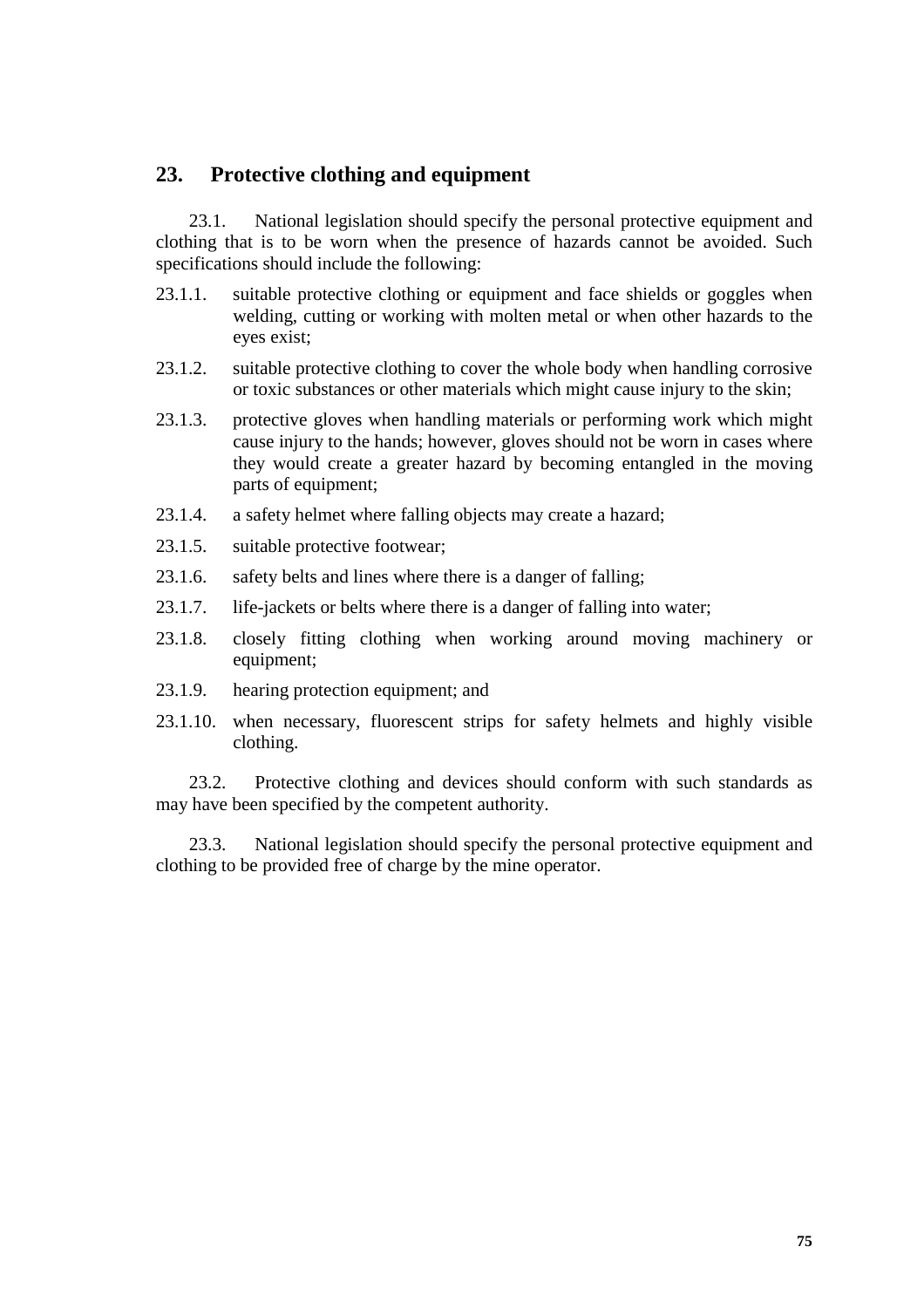### **24. Miscellaneous provisions**

### 24.1 General conduct

24.1.1. Any person who observes any danger to life and limb or to the mine should:

24.1.1.1. take immediate steps to remove the danger; and

24.1.1.2. if this is not possible, he should immediately warn persons in danger, advise them to withdraw, withdraw himself and notify the nearest available supervisory official.

24.1.2. Persons with infirmities should be employed only on work at which they cannot endanger themselves or others and they should receive adequate instruction and training to permit them to work without danger.

24.1.3. Every person employed at an opencast mine should obey any instruction given to him by an official of the mine who has responsibility for such instructions in the matter of safety, health or welfare.

24.1.4. No person should obstruct or impede another person engaged in the proper performance of his duties.

### 24.2. Employment of workers speaking different languages

24.2.1. In those regions where workers speaking different languages may be employed, or where illiterate workers may be found, national laws or regulations should prescribe the measures to be taken to ensure that such workers are enabled to understand such regulations, instructions, orders and signs as may have bearing on the safe performance of their duties with minimum risk to the safety and health of both themselves and others.

### 24.3. Admission of outside persons

24.3.1. No unauthorised person may enter a mine. Any person permitted by the authority of the manager to do so must be accompanied by a responsible person.

24.3.2. All persons who enter an opencast mining site, for whatever purpose, must comply with the provisions of national laws or regulations and with any instructions given by the manager; supervisory officials or the accompanying responsible person, so as to ensure their safety and the safety of the workers and of the mine.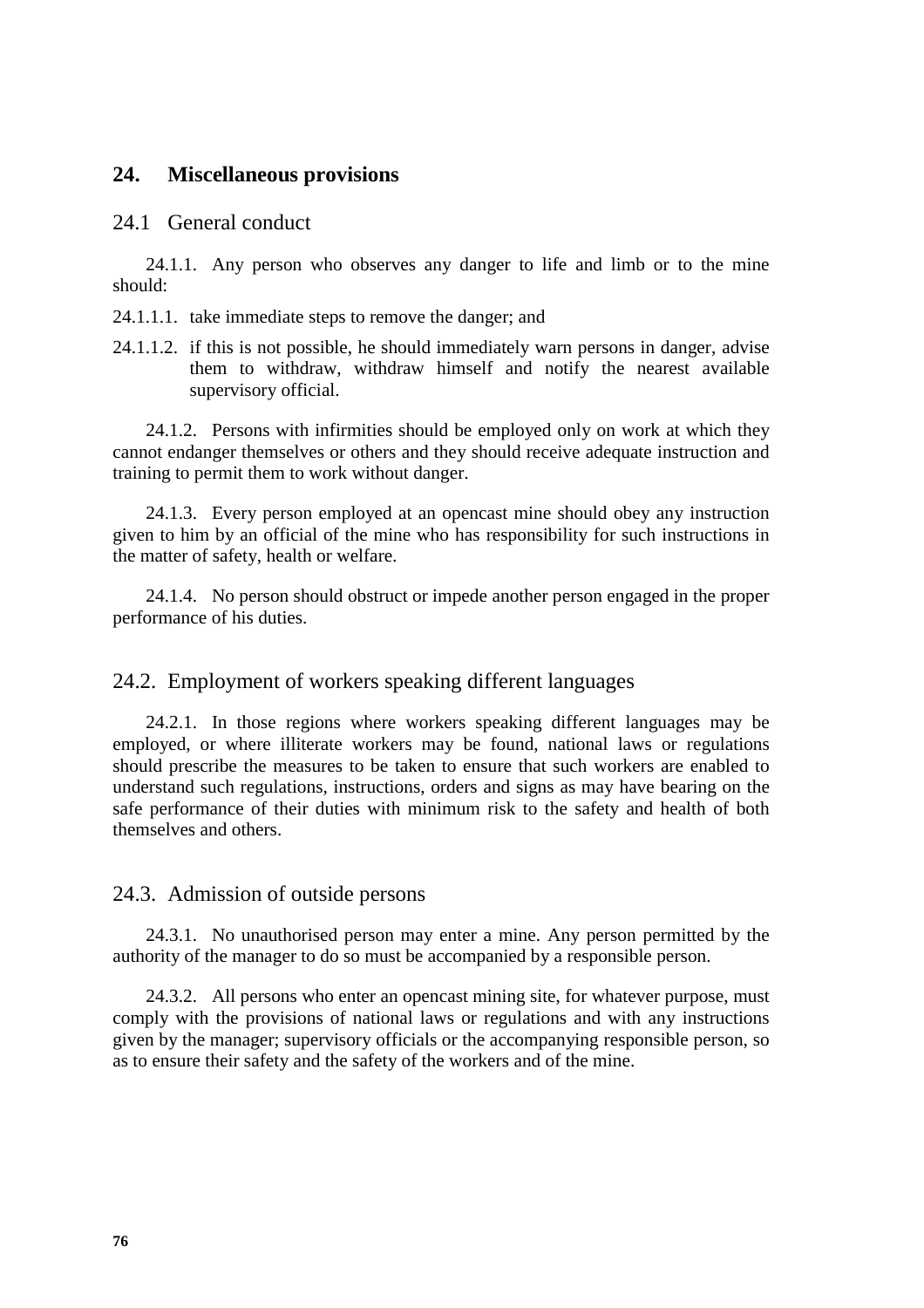# 24.4. Safety signs

24.4.1. As far as is practicable, all opencast mines should use the same system of signs and safety colours.

24.4.2. Road signs governing the circulation of vehicles at an opencast mine should be in accordance with those approved by the relevant national authority.

24.4.3. All safety signs and colours should be explained to any person entering the mine for the first time.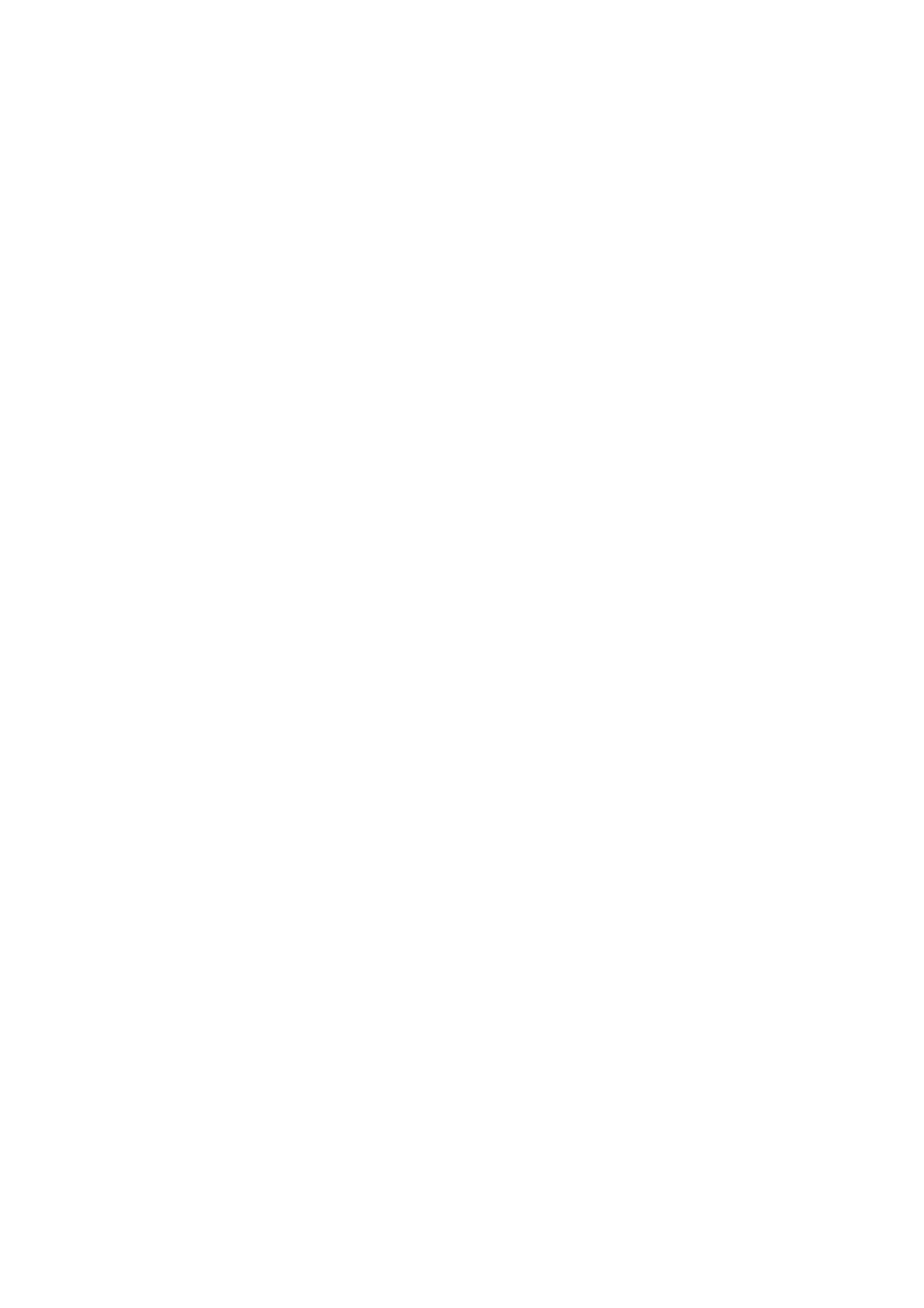# **Index**

Abandonment plans 3.5 Accidents notification of 20.1-2 records of 20.5 site of 20.4.1-2 Admission of outside persons to the site 24.3 Ammonium nitrate 12.6.8.1-3 *see also* Explosives Approved type definition 1.3.1 Authorised person definition 1.3.1 Berm definition 1.3.1 Blasting agent *see* Explosives Boiler and steam plant 7.4, 7.6 Buildings means of access to 9.2.1 safety of 9.1 Canteens 22.2 Cessation of mining operations 4.1 Commencement of employment safety regulations and procedures (training) 5.6 Commencement of mining 4.1 Competent person definition 1.3.1 appointment of for electrical apparatus 8.1.4.1 appointment of for mechanical apparatus 7.2.1.1 Cranes 10.7 Dams 10.2 Dangerous occurrences definition 10.3.1, 20.3 public inquiry 2.1.4.1 reporting of 10.3.2, 20.3 special report 2.1.4.1-2 Definitions 1.3 Design and methods 6 design requirements 6.1 Detonators *see* Explosives Dust 18.2 Duties of governments 2.1 of inspectorate 2.1.2.3.1-2 of mine manager 2.3 of mine operator 2.2 of other supervisory officials 2.4 of surveyor 3.2

of workers 2.5 *see* Mine operators 2.2.2.1 Electrical apparatus competent electrician 8.1.3 conductors 8.8 control devices 8.3 distribution boxes 8.4 earth leakage 8.6.2 earthing systems 8.5 electrical trolley locomotives 8.12 general provisions 8.1 insulation 8.2 isolated, definition 1.3.1 lighting 8.12 miscellaneous safety procedures 8.11 mobile electrical machines 8.10 notices 8.1.7 overload protection 8.6 portable electric machines 8.10 power circuits 8.11.2 protective equipment 8.12 scheme for maintenance 8.1.4.1-2 switchboards 8.9 transformers 8.7 warning signs 8.12 Electrical circuits *see* Electrical apparatus Electrical equipment *see* Electrical apparatus Electricity *see* Electrical apparatus Emergency showers 18.6.2.2 *see also* Equipment, sanitary Employers consultation with 2.1.1.2 Environment hazards 18 protection of 18.7 Equipment compressed air 7.5 earthing of 8.5 sanitary 22.1 Ergonomics principles of 16.1.9 Explosives definition 1.3.1 deteriorated 12.2.4.1, 12.4.5 disposal of 12.4.5 record book of 12.2.3.2 rules concerning the transport of 12.3.1 safety considerations 12.1-3 storage 12.2 transport of 12.3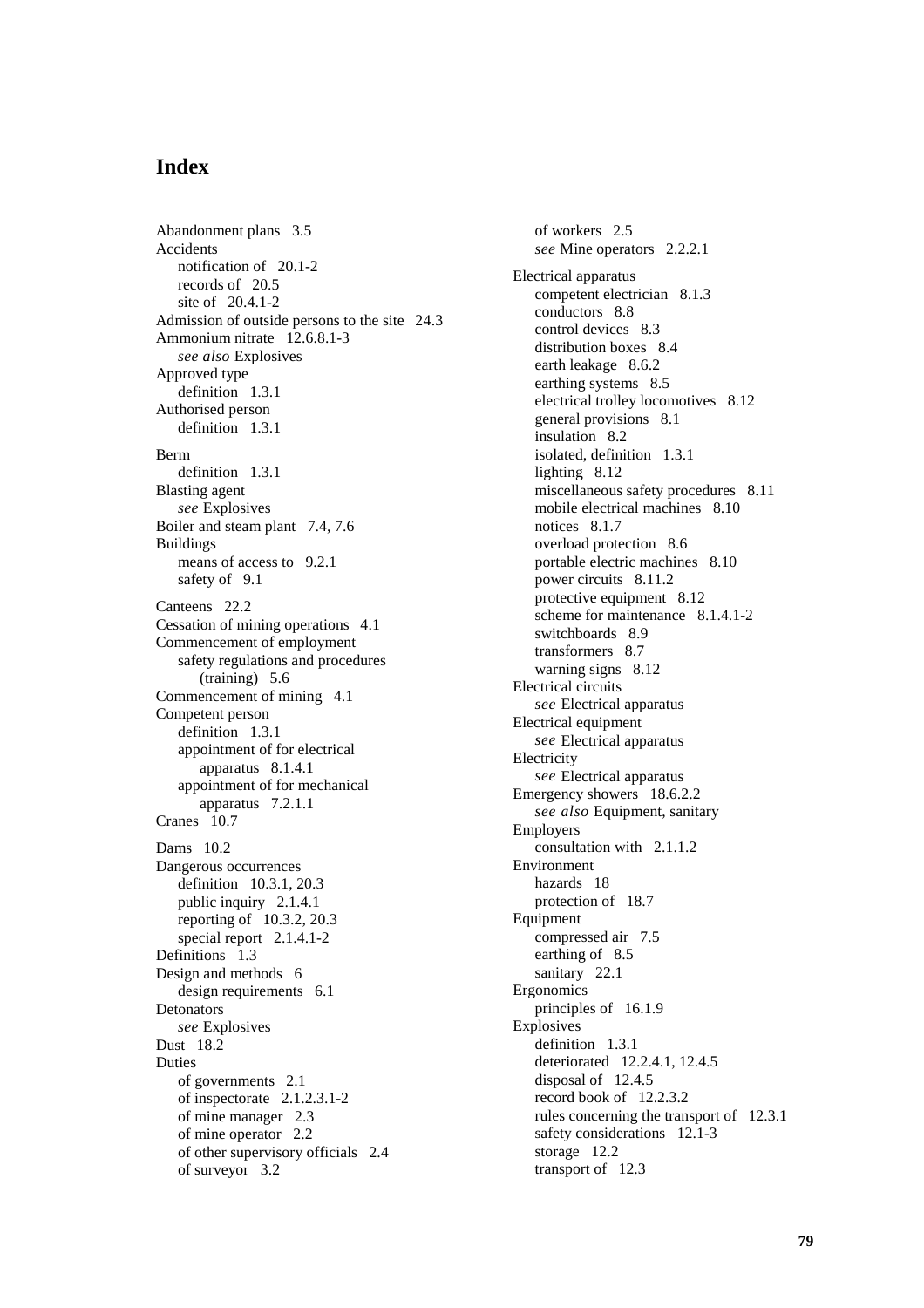vehicles for the transport of 12.3.2 Exposure limits 18.1.3, 18.1.4.3 Fire 11 fire-fighting 11.4 general provisions 11.1 precautions against 11.2 protection against 11.3 Fire extinguishers on mobile equipment 16.1.10 on vehicles transporting explosives 12.3.2.2 Fire-fighting *see* Fire Firing electrical 12.6 general provisions 12.4 misfires 12.5 shotfirers, certificate of competence 12.4.1.2 First aid 19 Frozen soil 6.4 Gases from engine exhaust 16.1.6 harmful 18.3 Ground water 6.5 Handling of material *see* Transport Health 21 fist aid 19 medical examinations 19.3 safety and health committees 21.2, 21.3 High altitudes opencast mines 18.1.6 Inspection by staff representatives 2.1.3.1-4 complete 2.1.2.3.2 procedures of, rail transport 16.2.2.1 Inspector definition 1.3.1 duties 2.1.2.3.1-2 qualifications required 2.1.2.2 Inspectorate 2.1.2.1, 2.1.2.3.1 Insulation 8.2 insulated, definition 1.3.1 Jet piercing 13.3 Joint safety and health committees *see* Safety and health committees Lagoons 10.2 notification of dangerous occurrences 10.3, 20.3 Lighting artificial during dumping operations 14.6.5 dredges 15.5.4 electrical apparatus 8.12 emergency (in buildings) 9.3

Locomotives brakes 16.2.6.2 driver's certificate 16.2.3.3 electrical trolley locomotives 8.12 equipping of 16.2.8, 8.12 permission to ride on 16.2.9.1 Machinery 7 definition 1.3.1 general provisions 7.1 protective safety devices of 7.3 scheme for examination and testing of 7.2.1.1-3 small mines 7.1.2 Mechanical apparatus *see* Machinery Medical examinations 19.3 Mine manager definition 1.3.1 duties 2.3 responsibility 2.3.1 *see also* Duties Mine operator definition 1.3.1 duties 2.2 Mineral definition 1.3.1 Mining methods 6.3 Mining operations commencement and cessation of 4.1 Mobile cranes 17 Most representative organisations of employers and workers consultation with 2.1.1.2 Noise 18.4 audiometric testing 19.3.1 **Notices** posting of 4.2 Occupational diseases full report on 20.6 notification of 20.6 Opencast mine definition 1.3.1 Operators' positions *see* Ergonomics Overburden definition 1.3.1 stripping of 6.2 Permafrost *see* Frozen soil Plans abandonment plans 3.5 duties of mine surveyor 3.2.1 faulty 3.4 general 6.1.2.2 general provisions 3.3 keeping of 4.3.1 maintenance 7.2.1.1-2, 8.1.4.1-2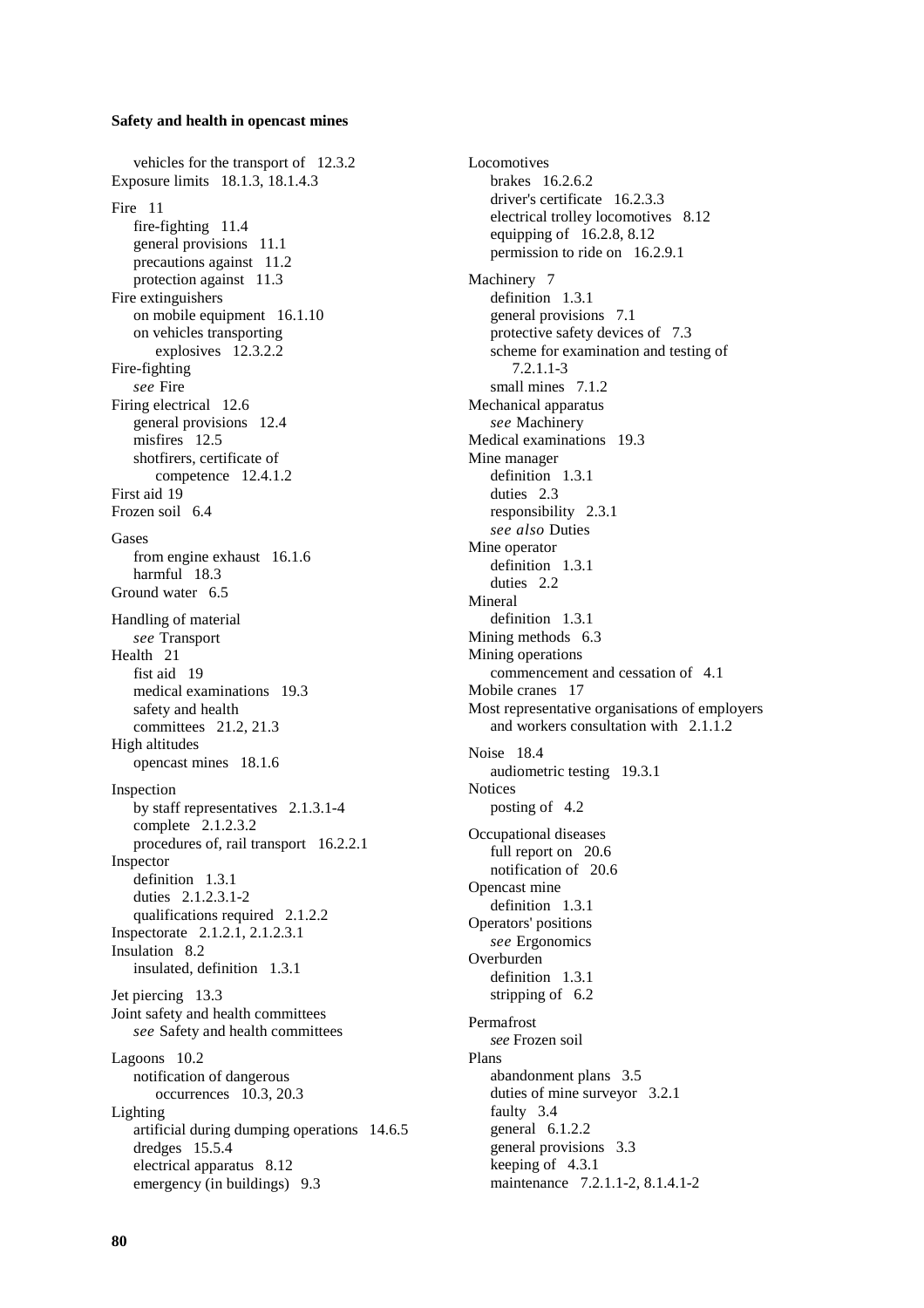#### **Index**

method of protection of the environment 18.7.3 misfire during shotfiring procedure to be followed 12.5.1 rail system 16.2.1 rehabilitation 18.7.2.6 posting of 3.3.3 protection of the environment 18.7.3 updating of 3.3.2 Pressure vessels 7.6 Protection against overload 8.6 against fire 11.3 dredges, measures of 15.5 of machinery 7.3 of the environment 18.7 **Qualifications** of inspector 2.1.2.2 Quality of the air system of determining 18.1.2 Records keeping of 4.3 of accidents 20.5 Reports availability 4.3.1-2 of inspection made by workers' representatives 2.1.3.3 special in the case of a serious accident or dangerous occurrence 2.1.4.1-3 Rules for operating railway 16.2.2.1 of transport 16.1.3.1 Rules pertaining to: excavation and loading 14.1.1 general conduct 24.1 safety when using a drag-line excavator 14.3.7 the transport of explosives 12.3.1 Safety 21 electrical apparatus, various safety procedures 8.11 ground and surface water, safety requirements 6.5 in the operation of mobile and travelling cranes 17.2 of buildings 9.1 of excavators 14.3.7 of means of access to buildings 9.2 on board dredges, precautions 15.4, 15.5 safety and health committees 21.2-3 signs 24.4 training 15.6 Safety and health committees 21.1.2, 21.1.3 Serious personal injury definition 1.3.1

notification of 20.1 site of the accident, disturbance of 20.4.1 Shotfirer 12.4-6 certificate of competence 12.4.1.2 Silos 16.6 ventilation 16.6.3 Small mines electrical apparatus 8.1.2 first-aid certificate training 19.2.1.2 machinery 7.1.2 Stockpiles 16.6 Stripping of overburden 6.2 definition 1.3.1 Supervisory official appointment of 2.4.2 inspection by 2.4.3 report of 2.4.4 Supervisory staff other supervisory staff, duties 2.4 *see* Manager and duties Surface structures *see* Buildings Surface water 6.5 Surveyor appointment of 3.1 duties 3.2 Switchboards 8.9 *see also* Electrical apparatus System of environmental management 18.7 Telephone isolation of equipment 8.2.2 positioning of 3.3.3 Tips 10.1 dangerous occurrences, reporting of 10.3, 20.3 definition 1.3.1 Toxic substances 18.6 Training 5 Transformers *see* Electrical apparatus Transport 16 of explosives 12.3 of persons 16.1.17, 16.4.3 of persons, prohibition of 16.1.18 railway operating rules 16.2.2.1-2 rules on 16.1.3.1-2 Travelling cranes 17 Ventilation of tunnels below coal stockpiles and silos 16.6.3 Vibration 18.5 Wash basins *see* Equipment, sanitary Welfare general 22 Workers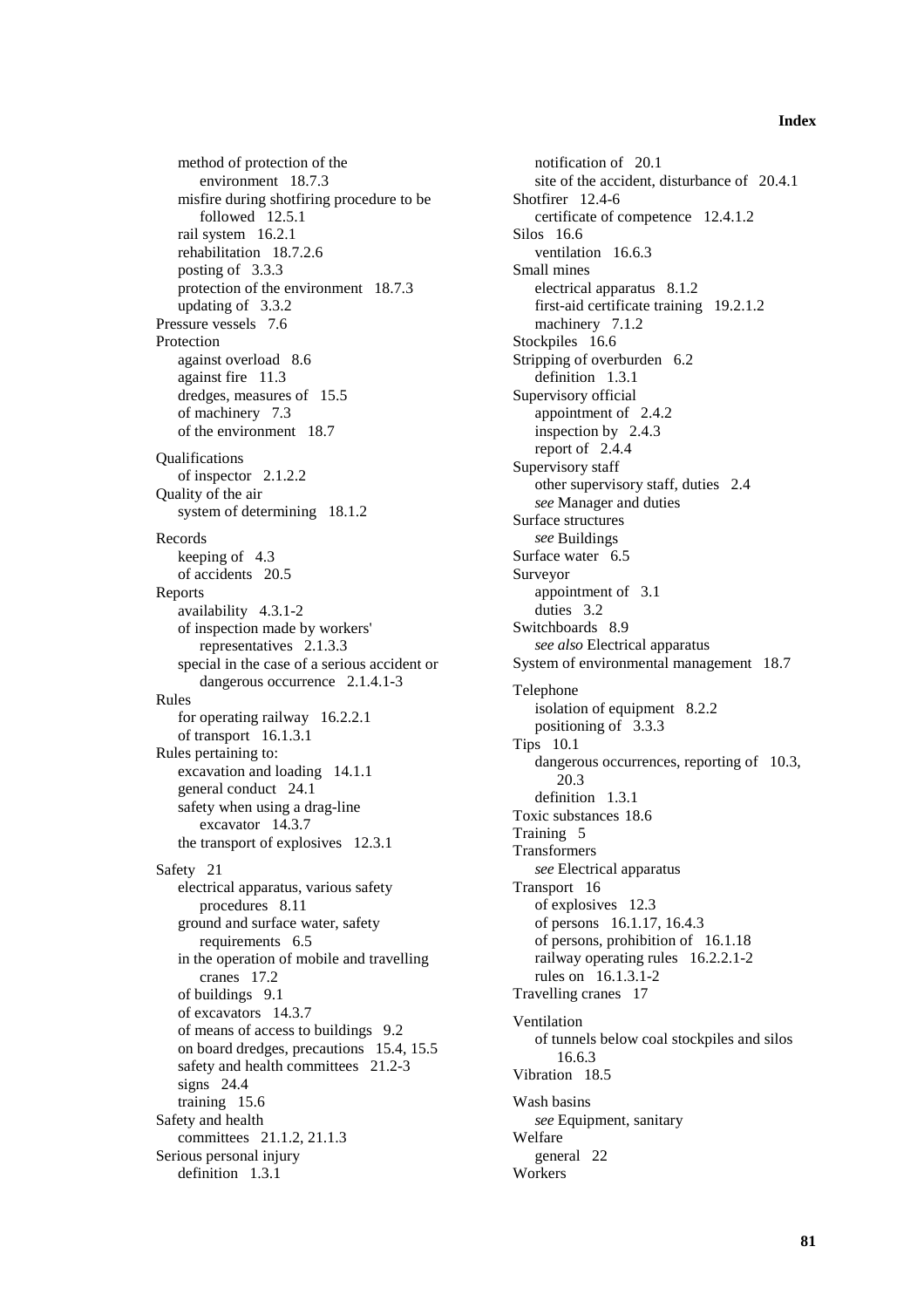consultation with 2.1.1.2, 21 language problems 24.2 Workers' representatives available time 21.1.3.9 consultation with 21 definition 1.3.1 protection of 21.1.3.4 Workers' rights 2.1.7, 2.1.3.4 Working definition 1.3.1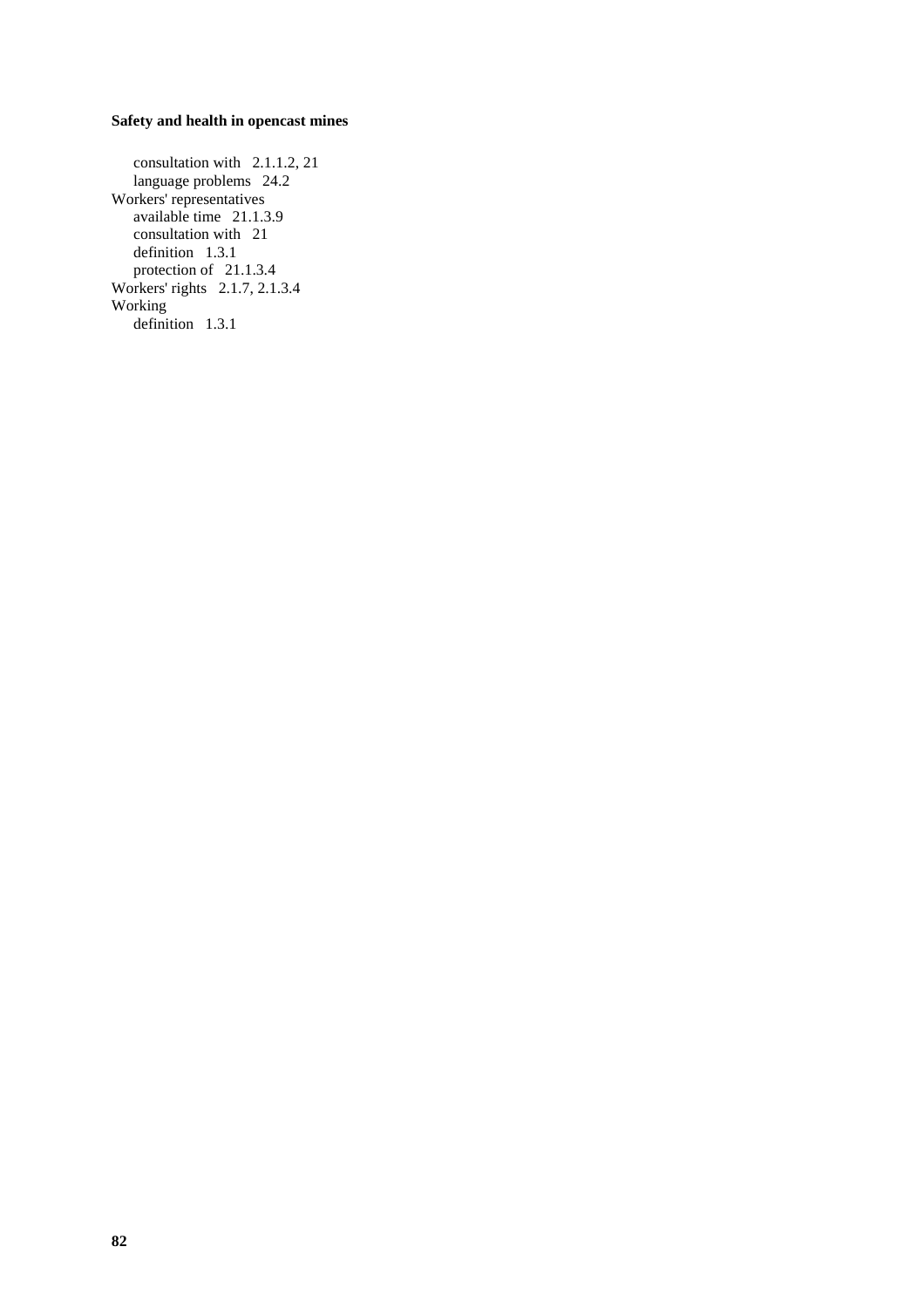# **Other ILO publications**

#### **Encyclopaedia of occupational health and safety**

Third edition (completely revised and updated). Two volumes

The *Encyclopaedia* has long been regarded as a classic work in its field. Its worldwide success has encouraged the ILO to undertake the preparation of this new fully revised edition, for which all entries have been closely examined and updated as necessary in the light of recent developments, a large number have been completely rewritten so as to take account of progress and trends in industrial toxicology and cancerology, the wider adoption of epidemiological methods, studies of the immune response, and the widespread concern for improving the working environment, increasing workers' participation and strengthening preventive standards and legislation. The new edition comprises 1,150 articles and numerous illustrations.

ISBN 92-2-103289-2 (the set of two volumes) 300 Swiss francs

**Safety and health in coal mines**

An ILO code of practice

The coalmining industry has always been considered the most hazardous of the major industries, in view of the natural conditions in which the work is carried out and the considerable difficulties involved. This code of practice has been prepared to help those responsible for improving standards of safety and health and to provide guidelines for the drafting of safety and health regulations for the coalmining industry. It contains provisions on general safety and health measures, specific measures for work underground, road and shaft driving, coalgetting, transport, and so on, and procedures for the control of dust, firedamp, fire, and other hazards.

ISBN 92-2-105339-8 20 Swiss francs

#### **Safety, health and working conditions in the transfer of technology to developing countries** An ILO code of practice

Today there is a constant flow of machinery, chemicals and processes from developed to developing countries. This code of practice provides practical recommendations for all those with responsibility for safety and health hazards arising from the transfer of technology, and in particular those who may be engaged in the framing of provisions. It aims to ensure that transferred technology is appropriately designed, properly installed and safely operated; to provide the means of analysing the safety and health aspects of existing imported technologies and modifying them to remove hazards, and to offer guidance for setting up administrative, legal and educational frameworks for these preventive and remedial measures. An occupational safety and health check-list for hazard control is given in an appendix.

**ISBN 92-2-106122-1** 15 Swiss francs

*Prices subject to change without notice.*